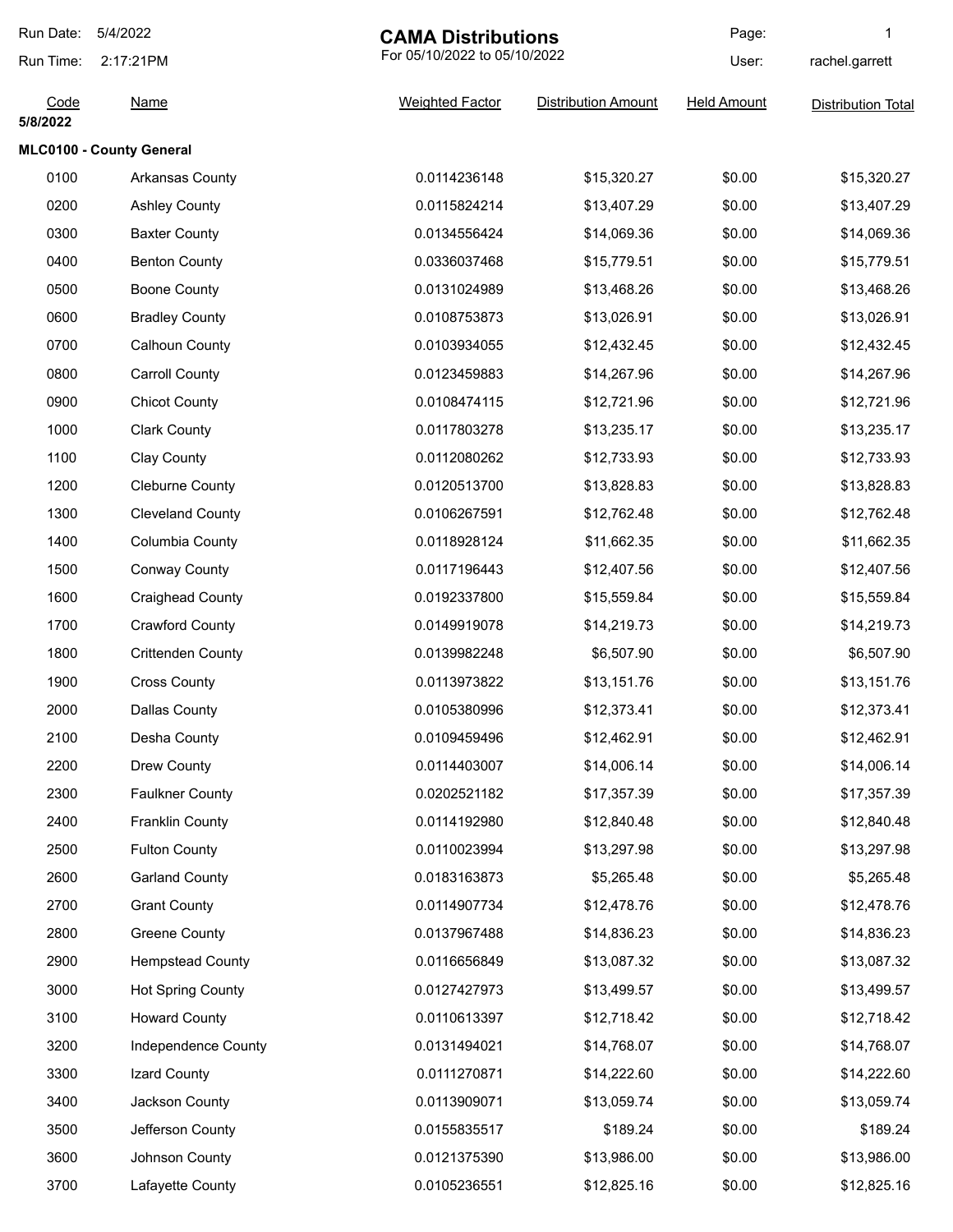| Run Date:    | 5/4/2022<br><b>CAMA Distributions</b> |                                        | Page:                                     | $\overline{c}$               |                                          |
|--------------|---------------------------------------|----------------------------------------|-------------------------------------------|------------------------------|------------------------------------------|
| Run Time:    | 2:17:21PM                             |                                        | For 05/10/2022 to 05/10/2022              |                              | rachel.garrett                           |
| Code<br>3800 | <b>Name</b><br>Lawrence County        | <b>Weighted Factor</b><br>0.0113461623 | <b>Distribution Amount</b><br>\$13,224.10 | <b>Held Amount</b><br>\$0.00 | <b>Distribution Total</b><br>\$13,224.10 |
| 3900         | Lee County                            | 0.0107139242                           | \$12,421.57                               | \$0.00                       | \$12,421.57                              |
| 4000         | <b>Lincoln County</b>                 | 0.0110742900                           | \$12,851.79                               | \$0.00                       | \$12,851.79                              |
| 4100         | <b>Little River County</b>            | 0.0109983317                           | \$12,573.73                               | \$0.00                       | \$12,573.73                              |
| 4200         | Logan County                          | 0.0117541783                           | \$12,818.59                               | \$0.00                       | \$12,818.59                              |
| 4300         | Lonoke County                         | 0.0161443143                           | \$16,357.58                               | \$0.00                       | \$16,357.58                              |
| 4400         | <b>Madison County</b>                 | 0.0113714817                           | \$12,625.36                               | \$0.00                       | \$12,625.36                              |
| 4500         | <b>Marion County</b>                  | 0.0113968011                           | \$13,183.26                               | \$0.00                       | \$13,183.26                              |
| 4600         | <b>Miller County</b>                  | 0.0135364154                           | \$10,455.96                               | \$0.00                       | \$10,455.96                              |
| 4700         | Mississippi County                    | 0.0133774428                           | \$8,377.75                                | \$0.00                       | \$8,377.75                               |
| 4800         | Monroe County                         | 0.0105644152                           | \$12,146.33                               | \$0.00                       | \$12,146.33                              |
| 4900         | <b>Montgomery County</b>              | 0.0107042946                           | \$12,183.69                               | \$0.00                       | \$12,183.69                              |
| 5000         | Nevada County                         | 0.0106898501                           | \$12,535.04                               | \$0.00                       | \$12,535.04                              |
| 5100         | Newton County                         | 0.0105997794                           | \$13,446.84                               | \$0.00                       | \$13,446.84                              |
| 5200         | <b>Ouachita County</b>                | 0.0118802772                           | \$11,350.87                               | \$0.00                       | \$11,350.87                              |
| 5300         | Perry County                          | 0.0108317217                           | \$13,454.15                               | \$0.00                       | \$13,454.15                              |
| 5400         | <b>Phillips County</b>                | 0.0113753834                           | \$12,432.59                               | \$0.00                       | \$12,432.59                              |
| 5500         | Pike County                           | 0.0108443399                           | \$13,036.19                               | \$0.00                       | \$13,036.19                              |
| 5600         | Poinsett County                       | 0.0119064268                           | \$13,110.38                               | \$0.00                       | \$13,110.38                              |
| 5700         | Polk County                           | 0.0115956207                           | \$10,682.06                               | \$0.00                       | \$10,682.06                              |
| 5800         | Pope County                           | 0.0152615387                           | \$15,951.62                               | \$0.00                       | \$15,951.62                              |
| 5900         | <b>Prairie County</b>                 | 0.0106875257                           | \$12,479.89                               | \$0.00                       | \$12,479.89                              |
| 6000         | Pulaski County                        | 0.0431331412                           | \$0.00                                    | \$0.00                       | \$0.00                                   |
| 6100         | Randolph County                       | 0.0115416613                           | \$13,612.22                               | \$0.00                       | \$13,612.22                              |
| 6200         | Saline County                         | 0.0202453110                           | \$7,111.42                                | \$0.00                       | \$7,111.42                               |
| 6300         | <b>Scott County</b>                   | 0.0108165301                           | \$13,098.31                               | \$0.00                       | \$13,098.31                              |
| 6400         | Searcy County                         | 0.0106498371                           | \$13,732.56                               | \$0.00                       | \$13,732.56                              |
| 6500         | Sebastian County                      | 0.0206091633                           | \$3,399.61                                | \$0.00                       | \$3,399.61                               |
| 6600         | Sevier County                         | 0.0113148658                           | \$13,025.96                               | \$0.00                       | \$13,025.96                              |
| 6700         | <b>Sharp County</b>                   | 0.0114337425                           | \$13,551.82                               | \$0.00                       | \$13,551.82                              |
| 6800         | St. Francis County                    | 0.0119168036                           | \$12,977.71                               | \$0.00                       | \$12,977.71                              |
| 6900         | <b>Stone County</b>                   | 0.0110259756                           | \$13,966.20                               | \$0.00                       | \$13,966.20                              |
| 7000         | <b>Union County</b>                   | 0.0132420462                           | \$8,847.51                                | \$0.00                       | \$8,847.51                               |
| 7100         | Van Buren County                      | 0.0113112962                           | \$12,564.47                               | \$0.00                       | \$12,564.47                              |
| 7200         | <b>Washington County</b>              | 0.0304108451                           | \$20,287.35                               | \$0.00                       | \$20,287.35                              |
| 7300         | <b>White County</b>                   | 0.0163773359                           | \$14,050.41                               | \$0.00                       | \$14,050.41                              |
| 7400         | <b>Woodruff County</b>                | 0.0105204176                           | \$12,479.09                               | \$0.00                       | \$12,479.09                              |
| 7500         | <b>Yell County</b>                    | 0.0116821217                           | \$12,665.60                               | \$0.00                       | \$12,665.60                              |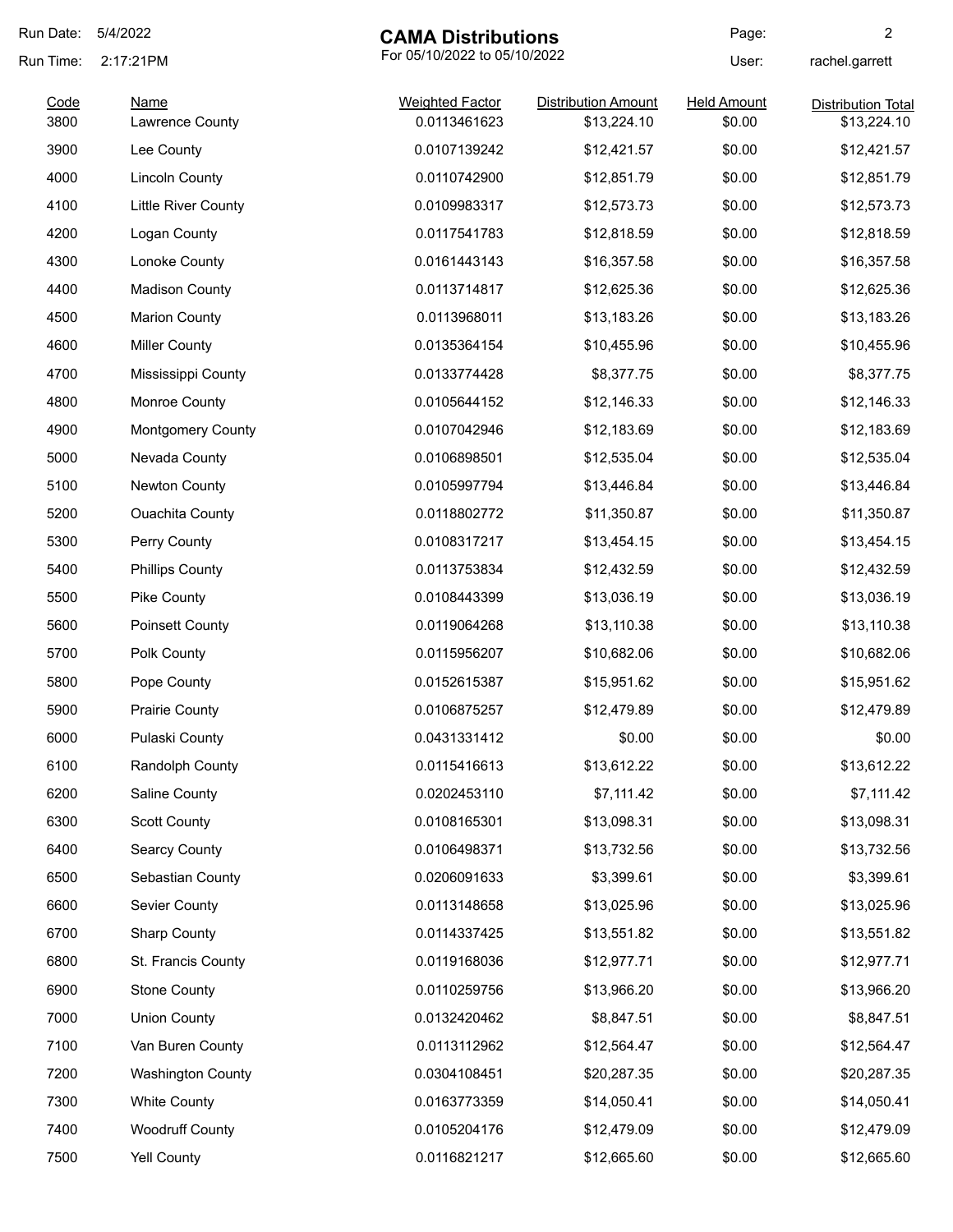| Run Date:              | 5/4/2022                                        |                        | <b>CAMA Distributions</b><br>For 05/10/2022 to 05/10/2022 |                    | 3                         |  |
|------------------------|-------------------------------------------------|------------------------|-----------------------------------------------------------|--------------------|---------------------------|--|
| Run Time:<br>2:17:21PM |                                                 |                        |                                                           | User:              | rachel.garrett            |  |
| Code                   | <b>Name</b>                                     | <b>Weighted Factor</b> | <b>Distribution Amount</b>                                | <b>Held Amount</b> | <b>Distribution Total</b> |  |
|                        | <b>Total for MLC0100 - County General</b>       | 0.9999999999           | \$936,908.00                                              | \$0.00             | \$936,908.00              |  |
|                        | MLC0200 - County Four Lane Highway Construction |                        |                                                           |                    |                           |  |
| 0100                   | Arkansas County                                 | 0.0128277609           | \$61,564.11                                               | \$0.00             | \$61,564.11               |  |
| 0200                   | <b>Ashley County</b>                            | 0.0120590206           | \$57,874.70                                               | \$0.00             | \$57,874.70               |  |
| 0300                   | <b>Baxter County</b>                            | 0.0142022370           | \$68,160.62                                               | \$0.00             | \$68,160.62               |  |
| 0400                   | <b>Benton County</b>                            | 0.0454137263           | \$217,953.52                                              | \$0.00             | \$217,953.52              |  |
| 0500                   | <b>Boone County</b>                             | 0.0139136049           | \$66,775.39                                               | \$0.00             | \$66,775.39               |  |
| 0600                   | <b>Bradley County</b>                           | 0.0084673926           | \$40,637.45                                               | \$0.00             | \$40,637.45               |  |
| 0700                   | <b>Calhoun County</b>                           | 0.0074007958           | \$35,518.55                                               | \$0.00             | \$35,518.55               |  |
| 0800                   | <b>Carroll County</b>                           | 0.0118399738           | \$56,823.44                                               | \$0.00             | \$56,823.44               |  |
| 0900                   | <b>Chicot County</b>                            | 0.0085420902           | \$40,995.95                                               | \$0.00             | \$40,995.95               |  |
| 1000                   | <b>Clark County</b>                             | 0.0112494209           | \$53,989.20                                               | \$0.00             | \$53,989.20               |  |
| 1100                   | Clay County                                     | 0.0088889266           | \$42,660.51                                               | \$0.00             | \$42,660.51               |  |
| 1200                   | Cleburne County                                 | 0.0115611385           | \$55,485.23                                               | \$0.00             | \$55,485.23               |  |
| 1300                   | <b>Cleveland County</b>                         | 0.0079757036           | \$38,277.69                                               | \$0.00             | \$38,277.69               |  |
| 1400                   | Columbia County                                 | 0.0110771178           | \$53,162.27                                               | \$0.00             | \$53,162.27               |  |
| 1500                   | <b>Conway County</b>                            | 0.0102784753           | \$49,329.36                                               | \$0.00             | \$49,329.36               |  |
| 1600                   | <b>Craighead County</b>                         | 0.0221942346           | \$106,516.51                                              | \$0.00             | \$106,516.51              |  |
| 1700                   | <b>Crawford County</b>                          | 0.0163618518           | \$78,525.23                                               | \$0.00             | \$78,525.23               |  |
| 1800                   | <b>Crittenden County</b>                        | 0.0126109859           | \$60,523.74                                               | \$0.00             | \$60,523.74               |  |
| 1900                   | <b>Cross County</b>                             | 0.0093963731           | \$45,095.89                                               | \$0.00             | \$45,095.89               |  |
| 2000                   | <b>Dallas County</b>                            | 0.0077853254           | \$37,364.01                                               | \$0.00             | \$37,364.01               |  |
| 2100                   | Desha County                                    | 0.0091932772           | \$44,121.18                                               | \$0.00             | \$44,121.18               |  |
| 2200                   | Drew County                                     | 0.0108075682           | \$51,868.63                                               | \$0.00             | \$51,868.63               |  |
| 2300                   | <b>Faulkner County</b>                          | 0.0263668876           | \$126,542.27                                              | \$0.00             | \$126,542.27              |  |
| 2400                   | <b>Franklin County</b>                          | 0.0097065162           | \$46,584.36                                               | \$0.00             | \$46,584.36               |  |
| 2500                   | <b>Fulton County</b>                            | 0.0089065318           | \$42,745.01                                               | \$0.00             | \$42,745.01               |  |
| 2600                   | <b>Garland County</b>                           | 0.0265847560           | \$127,587.88                                              | \$0.00             | \$127,587.88              |  |
| 2700                   | <b>Grant County</b>                             | 0.0101142061           | \$48,540.98                                               | \$0.00             | \$48,540.98               |  |
| 2800                   | <b>Greene County</b>                            | 0.0130833315           | \$62,790.67                                               | \$0.00             | \$62,790.67               |  |
| 2900                   | <b>Hempstead County</b>                         | 0.0107342483           | \$51,516.74                                               | \$0.00             | \$51,516.74               |  |
| 3000                   | <b>Hot Spring County</b>                        | 0.0128290549           | \$61,570.32                                               | \$0.00             | \$61,570.32               |  |
| 3100                   | <b>Howard County</b>                            | 0.0087559527           | \$42,022.33                                               | \$0.00             | \$42,022.33               |  |
| 3200                   | Independence County                             | 0.0145207701           | \$69,689.35                                               | \$0.00             | \$69,689.35               |  |
| 3300                   | Izard County                                    | 0.0086608146           | \$41,565.74                                               | \$0.00             | \$41,565.74               |  |
| 3400                   | Jackson County                                  | 0.0089328377           | \$42,871.25                                               | \$0.00             | \$42,871.25               |  |
| 3500                   | Jefferson County                                | 0.0178683132           | \$85,755.17                                               | \$0.00             | \$85,755.17               |  |
| 3600                   | Johnson County                                  | 0.0112436187           | \$53,961.36                                               | \$0.00             | \$53,961.36               |  |
|                        |                                                 |                        |                                                           |                    |                           |  |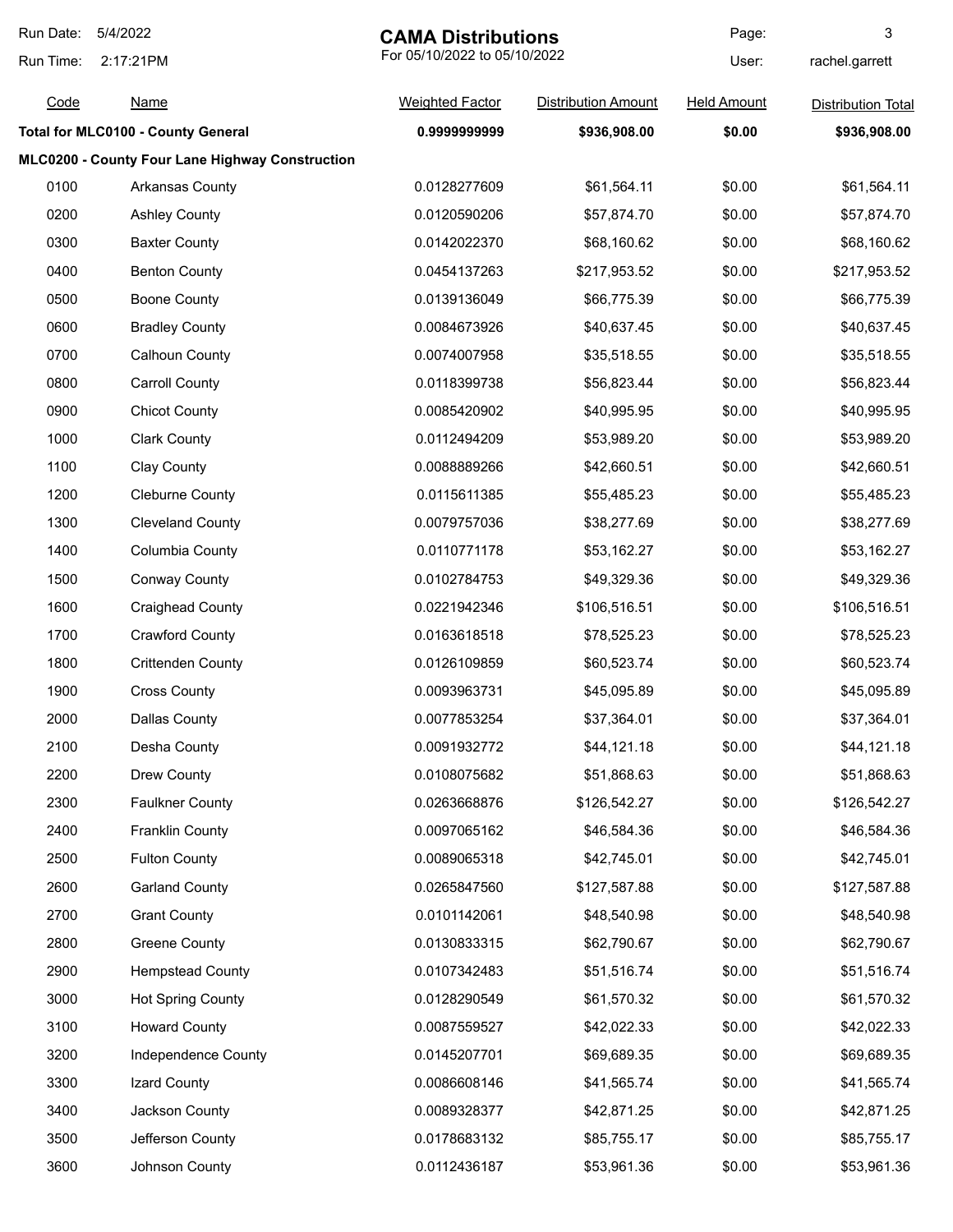| Run Date:    | 5/4/2022                        | <b>CAMA Distributions</b>              |                                           | Page:                        | 4                                 |
|--------------|---------------------------------|----------------------------------------|-------------------------------------------|------------------------------|-----------------------------------|
| Run Time:    | 2:17:21PM                       | For 05/10/2022 to 05/10/2022           |                                           | User:                        | rachel.garrett                    |
| Code<br>3700 | <b>Name</b><br>Lafayette County | <b>Weighted Factor</b><br>0.0072293783 | <b>Distribution Amount</b><br>\$34,695.86 | <b>Held Amount</b><br>\$0.00 | Distribution Total<br>\$34,695.86 |
| 3800         | Lawrence County                 | 0.0090190469                           | \$43,285.00                               | \$0.00                       | \$43,285.00                       |
| 3900         | Lee County                      | 0.0080023651                           | \$38,405.65                               | \$0.00                       | \$38,405.65                       |
| 4000         | <b>Lincoln County</b>           | 0.0088658487                           | \$42,549.76                               | \$0.00                       | \$42,549.76                       |
| 4100         | <b>Little River County</b>      | 0.0082558172                           | \$39,622.04                               | \$0.00                       | \$39,622.04                       |
| 4200         | Logan County                    | 0.0112268246                           | \$53,880.76                               | \$0.00                       | \$53,880.76                       |
| 4300         | Lonoke County                   | 0.0193750710                           | \$92,986.53                               | \$0.00                       | \$92,986.53                       |
| 4400         | <b>Madison County</b>           | 0.0115098918                           | \$55,239.28                               | \$0.00                       | \$55,239.28                       |
| 4500         | <b>Marion County</b>            | 0.0099569066                           | \$47,786.06                               | \$0.00                       | \$47,786.06                       |
| 4600         | <b>Miller County</b>            | 0.0128494452                           | \$61,668.18                               | \$0.00                       | \$61,668.18                       |
| 4700         | Mississippi County              | 0.0135498829                           | \$65,029.78                               | \$0.00                       | \$65,029.78                       |
| 4800         | Monroe County                   | 0.0076067959                           | \$36,507.20                               | \$0.00                       | \$36,507.20                       |
| 4900         | <b>Montgomery County</b>        | 0.0094354951                           | \$45,283.65                               | \$0.00                       | \$45,283.65                       |
| 5000         | Nevada County                   | 0.0078565269                           | \$37,705.73                               | \$0.00                       | \$37,705.73                       |
| 5100         | Newton County                   | 0.0093100798                           | \$44,681.75                               | \$0.00                       | \$44,681.75                       |
| 5200         | <b>Ouachita County</b>          | 0.0110831925                           | \$53,191.43                               | \$0.00                       | \$53,191.43                       |
| 5300         | Perry County                    | 0.0082209795                           | \$39,454.84                               | \$0.00                       | \$39,454.84                       |
| 5400         | <b>Phillips County</b>          | 0.0096252642                           | \$46,194.41                               | \$0.00                       | \$46,194.41                       |
| 5500         | Pike County                     | 0.0085438816                           | \$41,004.54                               | \$0.00                       | \$41,004.54                       |
| 5600         | <b>Poinsett County</b>          | 0.0110661268                           | \$53,109.52                               | \$0.00                       | \$53,109.52                       |
| 5700         | Polk County                     | 0.0116684015                           | \$56,000.01                               | \$0.00                       | \$56,000.01                       |
| 5800         | Pope County                     | 0.0186167152                           | \$89,346.97                               | \$0.00                       | \$89,346.97                       |
| 5900         | <b>Prairie County</b>           | 0.0082743054                           | \$39,710.77                               | \$0.00                       | \$39,710.77                       |
| 6000         | Pulaski County                  | 0.0604749306                           | \$290,236.57                              | \$0.00                       | \$290,236.57                      |
| 6100         | Randolph County                 | 0.0100784697                           | \$48,369.47                               | \$0.00                       | \$48,369.47                       |
| 6200         | Saline County                   | 0.0283557972                           | \$136,087.62                              | \$0.00                       | \$136,087.62                      |
| 6300         | <b>Scott County</b>             | 0.0099178797                           | \$47,598.75                               | \$0.00                       | \$47,598.75                       |
| 6400         | Searcy County                   | 0.0083828350                           | \$40,231.63                               | \$0.00                       | \$40,231.63                       |
| 6500         | Sebastian County                | 0.0220741239                           | \$105,940.06                              | \$0.00                       | \$105,940.06                      |
| 6600         | Sevier County                   | 0.0090360434                           | \$43,366.57                               | \$0.00                       | \$43,366.57                       |
| 6700         | <b>Sharp County</b>             | 0.0093704189                           | \$44,971.33                               | \$0.00                       | \$44,971.33                       |
| 6800         | St. Francis County              | 0.0099814726                           | \$47,903.95                               | \$0.00                       | \$47,903.95                       |
| 6900         | <b>Stone County</b>             | 0.0090570236                           | \$43,467.26                               | \$0.00                       | \$43,467.26                       |
| 7000         | <b>Union County</b>             | 0.0161277716                           | \$77,401.81                               | \$0.00                       | \$77,401.81                       |
| 7100         | Van Buren County                | 0.0104556443                           | \$50,179.64                               | \$0.00                       | \$50,179.64                       |
| 7200         | <b>Washington County</b>        | 0.0408883111                           | \$196,234.75                              | \$0.00                       | \$196,234.75                      |
| 7300         | <b>White County</b>             | 0.0227897482                           | \$109,374.55                              | \$0.00                       | \$109,374.55                      |
| 7400         | <b>Woodruff County</b>          | 0.0072382288                           | \$34,738.34                               | \$0.00                       | \$34,738.34                       |
| 7500         | <b>Yell County</b>              | 0.0122682186                           | \$58,878.70                               | \$0.00                       | \$58,878.70                       |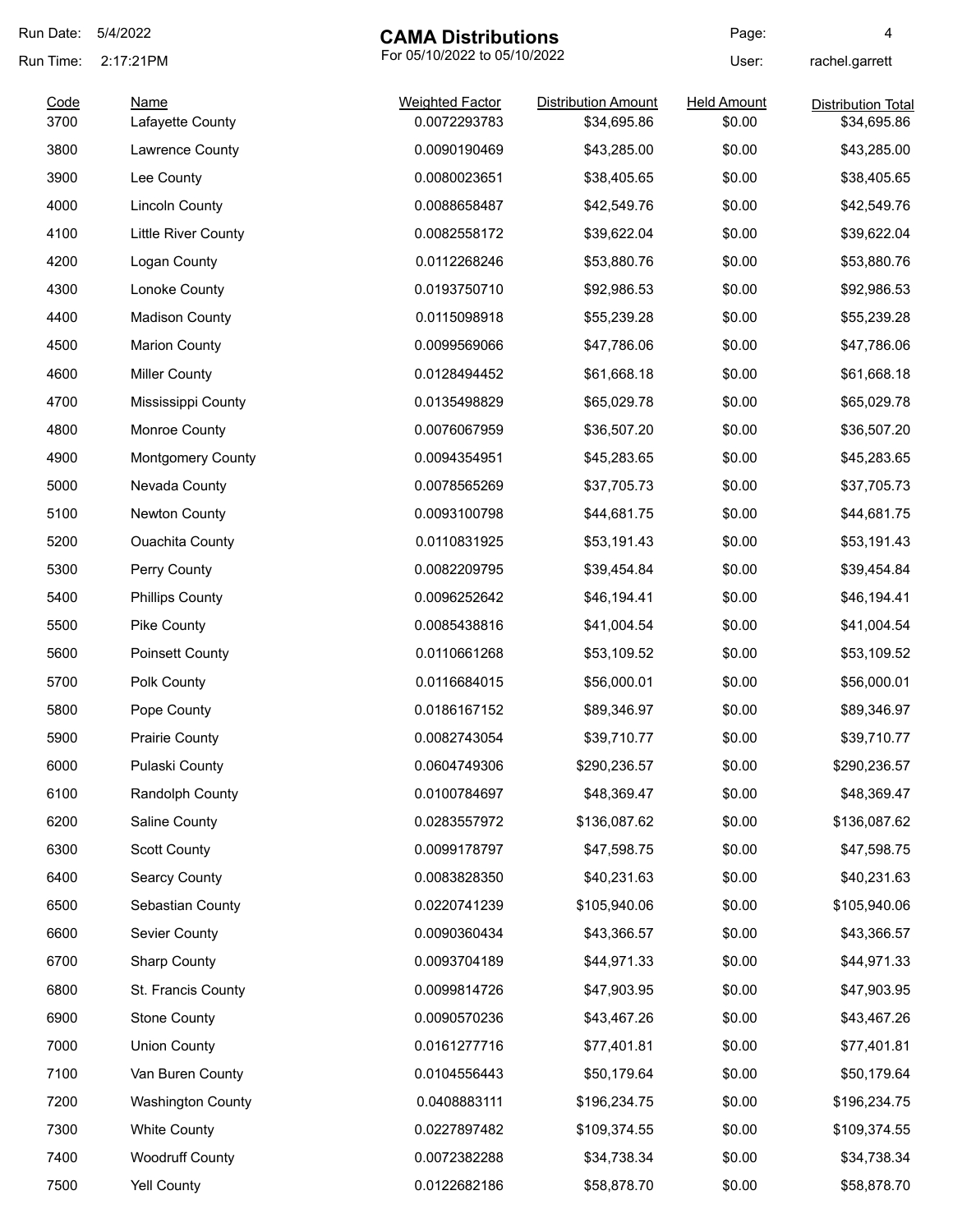| Run Date:    | 5/4/2022                                     | <b>CAMA Distributions</b>    |                            | Page:              | 5                         |
|--------------|----------------------------------------------|------------------------------|----------------------------|--------------------|---------------------------|
| Run Time:    | 2:17:21PM                                    | For 05/10/2022 to 05/10/2022 |                            | User:              | rachel.garrett            |
| Code         | <u>Name</u>                                  | <b>Weighted Factor</b>       | <b>Distribution Amount</b> | <b>Held Amount</b> | <b>Distribution Total</b> |
|              | Total for MLC0200 - County Four Lane Highway | 1.0000000003                 | \$4,799,287.33             | \$0.00             | \$4,799,287.33            |
| Canatruatian | MLC0200 - County Highway Severance           |                              |                            |                    |                           |
| 0100         | Arkansas County                              | 0.0128277609                 | \$11,134.82                | \$0.00             | \$11,134.82               |
| 0200         | <b>Ashley County</b>                         | 0.0120590206                 | \$10,467.54                | \$0.00             | \$10,467.54               |
| 0300         | <b>Baxter County</b>                         | 0.0142022370                 | \$12,327.90                | \$0.00             | \$12,327.90               |
| 0400         | <b>Benton County</b>                         | 0.0454137263                 | \$39,420.27                | \$0.00             | \$39,420.27               |
| 0500         | <b>Boone County</b>                          | 0.0139136049                 | \$12,077.36                | \$0.00             | \$12,077.36               |
| 0600         | <b>Bradley County</b>                        | 0.0084673926                 | \$7,349.91                 | \$0.00             | \$7,349.91                |
| 0700         | <b>Calhoun County</b>                        | 0.0074007958                 | \$6,424.08                 | \$0.00             | \$6,424.08                |
| 0800         | <b>Carroll County</b>                        | 0.0118399738                 | \$10,277.40                | \$0.00             | \$10,277.40               |
| 0900         | <b>Chicot County</b>                         | 0.0085420902                 | \$7,414.75                 | \$0.00             | \$7,414.75                |
| 1000         | <b>Clark County</b>                          | 0.0112494209                 | \$9,764.78                 | \$0.00             | \$9,764.78                |
| 1100         | Clay County                                  | 0.0088889266                 | \$7,715.82                 | \$0.00             | \$7,715.82                |
| 1200         | <b>Cleburne County</b>                       | 0.0115611385                 | \$10,035.36                | \$0.00             | \$10,035.36               |
| 1300         | <b>Cleveland County</b>                      | 0.0079757036                 | \$6,923.11                 | \$0.00             | \$6,923.11                |
| 1400         | Columbia County                              | 0.0110771178                 | \$9,615.22                 | \$0.00             | \$9,615.22                |
| 1500         | <b>Conway County</b>                         | 0.0102784753                 | \$8,921.98                 | \$0.00             | \$8,921.98                |
| 1600         | <b>Craighead County</b>                      | 0.0221942346                 | \$19,265.16                | \$0.00             | \$19,265.16               |
| 1700         | <b>Crawford County</b>                       | 0.0163618518                 | \$14,202.50                | \$0.00             | \$14,202.50               |
| 1800         | <b>Crittenden County</b>                     | 0.0126109859                 | \$10,946.66                | \$0.00             | \$10,946.66               |
| 1900         | <b>Cross County</b>                          | 0.0093963731                 | \$8,156.29                 | \$0.00             | \$8,156.29                |
| 2000         | Dallas County                                | 0.0077853254                 | \$6,757.86                 | \$0.00             | \$6,757.86                |
| 2100         | Desha County                                 | 0.0091932772                 | \$7,980.00                 | \$0.00             | \$7,980.00                |
| 2200         | Drew County                                  | 0.0108075682                 | \$9,381.25                 | \$0.00             | \$9,381.25                |
| 2300         | <b>Faulkner County</b>                       | 0.0263668876                 | \$22,887.13                | \$0.00             | \$22,887.13               |
| 2400         | <b>Franklin County</b>                       | 0.0097065162                 | \$8,425.50                 | \$0.00             | \$8,425.50                |
| 2500         | <b>Fulton County</b>                         | 0.0089065318                 | \$7,731.10                 | \$0.00             | \$7,731.10                |
| 2600         | <b>Garland County</b>                        | 0.0265847560                 | \$23,076.25                | \$0.00             | \$23,076.25               |
| 2700         | <b>Grant County</b>                          | 0.0101142061                 | \$8,779.39                 | \$0.00             | \$8,779.39                |
| 2800         | <b>Greene County</b>                         | 0.0130833315                 | \$11,356.67                | \$0.00             | \$11,356.67               |
| 2900         | <b>Hempstead County</b>                      | 0.0107342483                 | \$9,317.60                 | \$0.00             | \$9,317.60                |
| 3000         | <b>Hot Spring County</b>                     | 0.0128290549                 | \$11,135.95                | \$0.00             | \$11,135.95               |
| 3100         | <b>Howard County</b>                         | 0.0087559527                 | \$7,600.39                 | \$0.00             | \$7,600.39                |
| 3200         | Independence County                          | 0.0145207701                 | \$12,604.40                | \$0.00             | \$12,604.40               |
| 3300         | Izard County                                 | 0.0086608146                 | \$7,517.81                 | \$0.00             | \$7,517.81                |
| 3400         | Jackson County                               | 0.0089328377                 | \$7,753.93                 | \$0.00             | \$7,753.93                |
| 3500         | Jefferson County                             | 0.0178683132                 | \$15,510.15                | \$0.00             | \$15,510.15               |
| 3600         | Johnson County                               | 0.0112436187                 | \$9,759.75                 | \$0.00             | \$9,759.75                |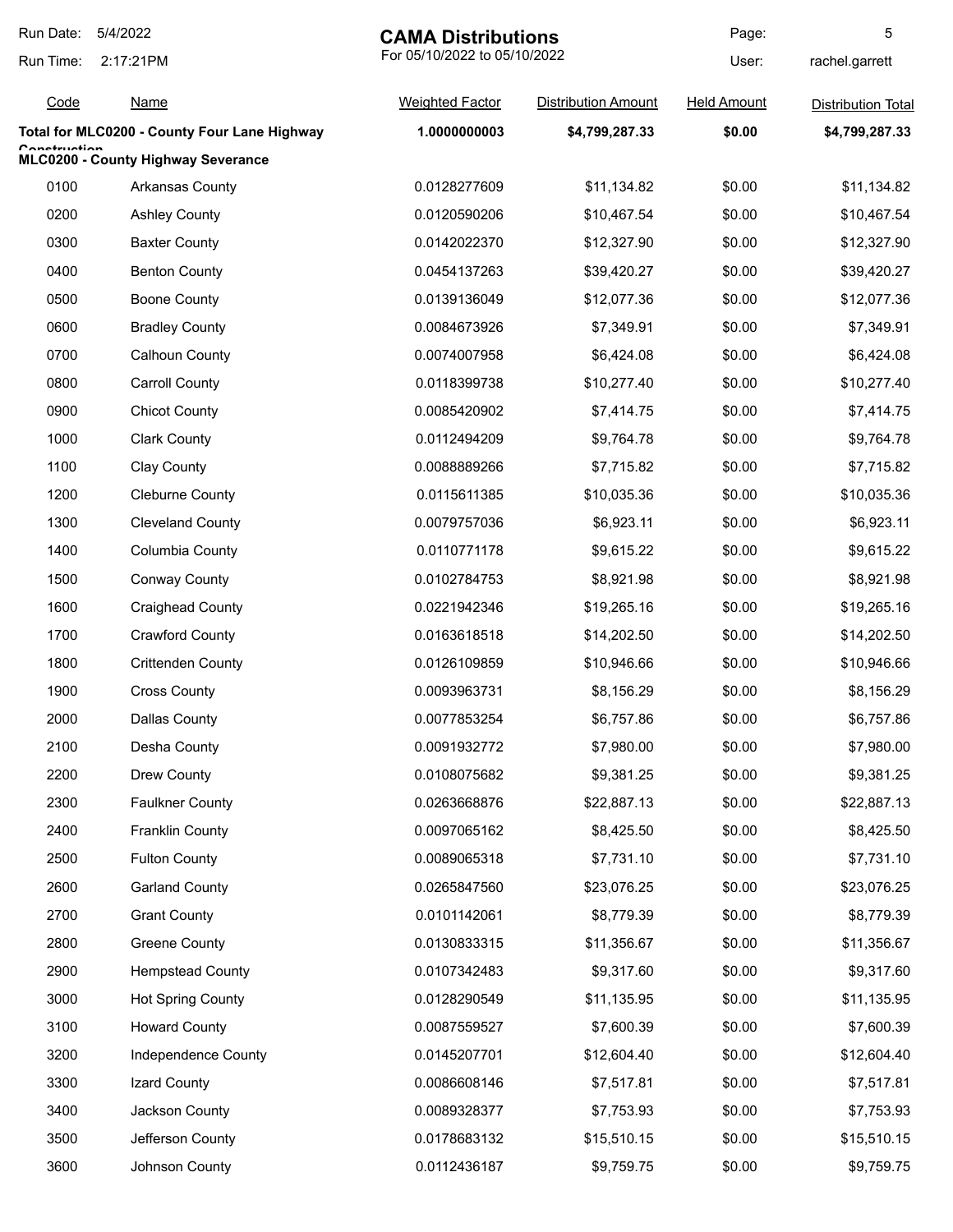| Run Date: | 5/4/2022                   | <b>CAMA Distributions</b>    |                            | Page:              | 6                         |
|-----------|----------------------------|------------------------------|----------------------------|--------------------|---------------------------|
| Run Time: | 2:17:21PM                  | For 05/10/2022 to 05/10/2022 |                            | User:              | rachel.garrett            |
| Code      | <b>Name</b>                | <b>Weighted Factor</b>       | <b>Distribution Amount</b> | <b>Held Amount</b> | <b>Distribution Total</b> |
| 3700      | Lafayette County           | 0.0072293783                 | \$6,275.28                 | \$0.00             | \$6,275.28                |
| 3800      | Lawrence County            | 0.0090190469                 | \$7,828.76                 | \$0.00             | \$7,828.76                |
| 3900      | Lee County                 | 0.0080023651                 | \$6,946.26                 | \$0.00             | \$6,946.26                |
| 4000      | <b>Lincoln County</b>      | 0.0088658487                 | \$7,695.78                 | \$0.00             | \$7,695.78                |
| 4100      | <b>Little River County</b> | 0.0082558172                 | \$7,166.26                 | \$0.00             | \$7,166.26                |
| 4200      | Logan County               | 0.0112268246                 | \$9,745.17                 | \$0.00             | \$9,745.17                |
| 4300      | Lonoke County              | 0.0193750710                 | \$16,818.06                | \$0.00             | \$16,818.06               |
| 4400      | <b>Madison County</b>      | 0.0115098918                 | \$9,990.88                 | \$0.00             | \$9,990.88                |
| 4500      | <b>Marion County</b>       | 0.0099569066                 | \$8,642.85                 | \$0.00             | \$8,642.85                |
| 4600      | <b>Miller County</b>       | 0.0128494452                 | \$11,153.65                | \$0.00             | \$11,153.65               |
| 4700      | Mississippi County         | 0.0135498829                 | \$11,761.64                | \$0.00             | \$11,761.64               |
| 4800      | Monroe County              | 0.0076067959                 | \$6,602.89                 | \$0.00             | \$6,602.89                |
| 4900      | <b>Montgomery County</b>   | 0.0094354951                 | \$8,190.25                 | \$0.00             | \$8,190.25                |
| 5000      | Nevada County              | 0.0078565269                 | \$6,819.67                 | \$0.00             | \$6,819.67                |
| 5100      | Newton County              | 0.0093100798                 | \$8,081.39                 | \$0.00             | \$8,081.39                |
| 5200      | <b>Ouachita County</b>     | 0.0110831925                 | \$9,620.49                 | \$0.00             | \$9,620.49                |
| 5300      | Perry County               | 0.0082209795                 | \$7,136.02                 | \$0.00             | \$7,136.02                |
| 5400      | <b>Phillips County</b>     | 0.0096252642                 | \$8,354.97                 | \$0.00             | \$8,354.97                |
| 5500      | Pike County                | 0.0085438816                 | \$7,416.31                 | \$0.00             | \$7,416.31                |
| 5600      | Poinsett County            | 0.0110661268                 | \$9,605.68                 | \$0.00             | \$9,605.68                |
| 5700      | Polk County                | 0.0116684015                 | \$10,128.47                | \$0.00             | \$10,128.47               |
| 5800      | Pope County                | 0.0186167152                 | \$16,159.78                | \$0.00             | \$16,159.78               |
| 5900      | <b>Prairie County</b>      | 0.0082743054                 | \$7,182.31                 | \$0.00             | \$7,182.31                |
| 6000      | Pulaski County             | 0.0604749306                 | \$52,493.78                | \$0.00             | \$52,493.78               |
| 6100      | Randolph County            | 0.0100784697                 | \$8,748.37                 | \$0.00             | \$8,748.37                |
| 6200      | Saline County              | 0.0283557972                 | \$24,613.56                | \$0.00             | \$24,613.56               |
| 6300      | <b>Scott County</b>        | 0.0099178797                 | \$8,608.97                 | \$0.00             | \$8,608.97                |
| 6400      | <b>Searcy County</b>       | 0.0083828350                 | \$7,276.51                 | \$0.00             | \$7,276.51                |
| 6500      | Sebastian County           | 0.0220741239                 | \$19,160.90                | \$0.00             | \$19,160.90               |
| 6600      | Sevier County              | 0.0090360434                 | \$7,843.52                 | \$0.00             | \$7,843.52                |
| 6700      | <b>Sharp County</b>        | 0.0093704189                 | \$8,133.76                 | \$0.00             | \$8,133.76                |
| 6800      | St. Francis County         | 0.0099814726                 | \$8,664.17                 | \$0.00             | \$8,664.17                |
| 6900      | <b>Stone County</b>        | 0.0090570236                 | \$7,861.73                 | \$0.00             | \$7,861.73                |
| 7000      | <b>Union County</b>        | 0.0161277716                 | \$13,999.32                | \$0.00             | \$13,999.32               |
| 7100      | Van Buren County           | 0.0104556443                 | \$9,075.77                 | \$0.00             | \$9,075.77                |
| 7200      | <b>Washington County</b>   | 0.0408883111                 | \$35,492.10                | \$0.00             | \$35,492.10               |
| 7300      | <b>White County</b>        | 0.0227897482                 | \$19,782.08                | \$0.00             | \$19,782.08               |
| 7400      | <b>Woodruff County</b>     | 0.0072382288                 | \$6,282.97                 | \$0.00             | \$6,282.97                |
| 7500      | Yell County                | 0.0122682186                 | \$10,649.15                | \$0.00             | \$10,649.15               |
|           |                            |                              |                            |                    |                           |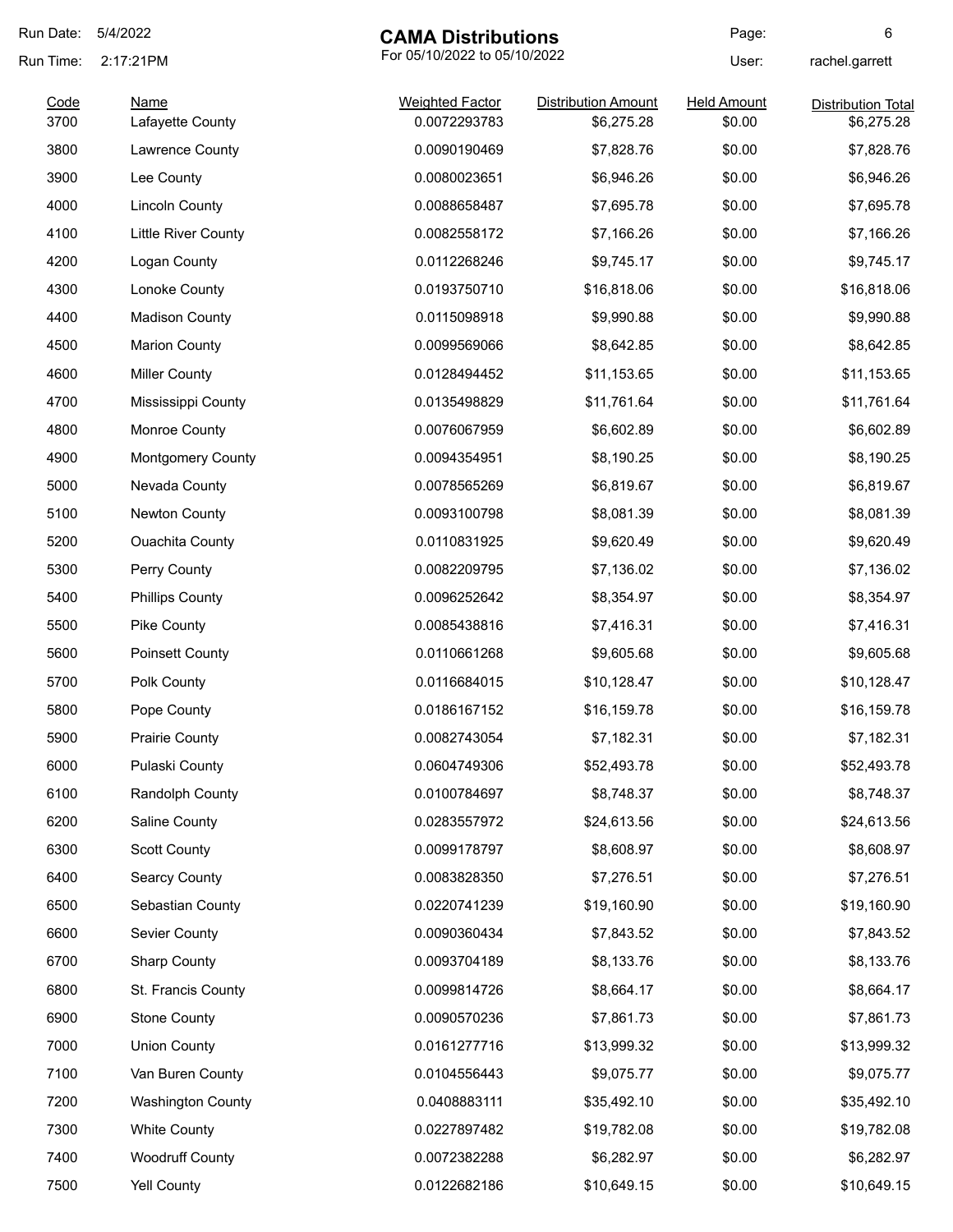| Run Date:<br>5/4/2022 |                                                     | <b>CAMA Distributions</b>    |                            | Page:              | 7                         |
|-----------------------|-----------------------------------------------------|------------------------------|----------------------------|--------------------|---------------------------|
| Run Time:             | 2:17:21PM                                           | For 05/10/2022 to 05/10/2022 |                            | User:              | rachel.garrett            |
| Code                  | <b>Name</b>                                         | <b>Weighted Factor</b>       | <b>Distribution Amount</b> | <b>Held Amount</b> | <b>Distribution Total</b> |
|                       | <b>Total for MLC0200 - County Highway Severance</b> | 1.0000000003                 | \$868,025.52               | \$0.00             | \$868,025.52              |
|                       | MLC0200 - County Special                            |                              |                            |                    |                           |
| 0100                  | Arkansas County                                     | 0.0128277609                 | \$96,960.30                | \$0.00             | \$96,960.30               |
| 0200                  | <b>Ashley County</b>                                | 0.0120590206                 | \$91,149.67                | \$0.00             | \$91,149.67               |
| 0300                  | <b>Baxter County</b>                                | 0.0142022370                 | \$107,349.45               | \$0.00             | \$107,349.45              |
| 0400                  | <b>Benton County</b>                                | 0.0454137263                 | \$343,265.54               | \$0.00             | \$343,265.54              |
| 0500                  | <b>Boone County</b>                                 | 0.0139136049                 | \$105,167.79               | \$0.00             | \$105,167.79              |
| 0600                  | <b>Bradley County</b>                               | 0.0084673926                 | \$64,001.89                | \$0.00             | \$64,001.89               |
| 0700                  | Calhoun County                                      | 0.0074007958                 | \$55,939.88                | \$0.00             | \$55,939.88               |
| 0800                  | <b>Carroll County</b>                               | 0.0118399738                 | \$89,493.98                | \$0.00             | \$89,493.98               |
| 0900                  | <b>Chicot County</b>                                | 0.0085420902                 | \$64,566.50                | \$0.00             | \$64,566.50               |
| 1000                  | <b>Clark County</b>                                 | 0.0112494209                 | \$85,030.21                | \$0.00             | \$85,030.21               |
| 1100                  | Clay County                                         | 0.0088889266                 | \$67,188.11                | \$0.00             | \$67,188.11               |
| 1200                  | <b>Cleburne County</b>                              | 0.0115611385                 | \$87,386.37                | \$0.00             | \$87,386.37               |
| 1300                  | <b>Cleveland County</b>                             | 0.0079757036                 | \$60,285.39                | \$0.00             | \$60,285.39               |
| 1400                  | Columbia County                                     | 0.0110771178                 | \$83,727.83                | \$0.00             | \$83,727.83               |
| 1500                  | <b>Conway County</b>                                | 0.0102784753                 | \$77,691.19                | \$0.00             | \$77,691.19               |
| 1600                  | <b>Craighead County</b>                             | 0.0221942346                 | \$167,758.00               | \$0.00             | \$167,758.00              |
| 1700                  | <b>Crawford County</b>                              | 0.0163618518                 | \$123,673.18               | \$0.00             | \$123,673.18              |
| 1800                  | <b>Crittenden County</b>                            | 0.0126109859                 | \$95,321.77                | \$0.00             | \$95,321.77               |
| 1900                  | <b>Cross County</b>                                 | 0.0093963731                 | \$71,023.71                | \$0.00             | \$71,023.71               |
| 2000                  | <b>Dallas County</b>                                | 0.0077853254                 | \$58,846.39                | \$0.00             | \$58,846.39               |
| 2100                  | Desha County                                        | 0.0091932772                 | \$69,488.58                | \$0.00             | \$69,488.58               |
| 2200                  | Drew County                                         | 0.0108075682                 | \$81,690.41                | \$0.00             | \$81,690.41               |
| 2300                  | <b>Faulkner County</b>                              | 0.0263668876                 | \$199,297.54               | \$0.00             | \$199,297.54              |
| 2400                  | <b>Franklin County</b>                              | 0.0097065162                 | \$73,367.96                | \$0.00             | \$73,367.96               |
| 2500                  | <b>Fulton County</b>                                | 0.0089065318                 | \$67,321.18                | \$0.00             | \$67,321.18               |
| 2600                  | <b>Garland County</b>                               | 0.0265847560                 | \$200,944.33               | \$0.00             | \$200,944.33              |
| 2700                  | <b>Grant County</b>                                 | 0.0101142061                 | \$76,449.54                | \$0.00             | \$76,449.54               |
| 2800                  | <b>Greene County</b>                                | 0.0130833315                 | \$98,892.06                | \$0.00             | \$98,892.06               |
| 2900                  | <b>Hempstead County</b>                             | 0.0107342483                 | \$81,136.21                | \$0.00             | \$81,136.21               |
| 3000                  | <b>Hot Spring County</b>                            | 0.0128290549                 | \$96,970.08                | \$0.00             | \$96,970.08               |
| 3100                  | <b>Howard County</b>                                | 0.0087559527                 | \$66,183.00                | \$0.00             | \$66,183.00               |
| 3200                  | Independence County                                 | 0.0145207701                 | \$109,757.12               | \$0.00             | \$109,757.12              |
| 3300                  | Izard County                                        | 0.0086608146                 | \$65,463.89                | \$0.00             | \$65,463.89               |
| 3400                  | Jackson County                                      | 0.0089328377                 | \$67,520.01                | \$0.00             | \$67,520.01               |
| 3500                  | Jefferson County                                    | 0.0178683132                 | \$135,059.96               | \$0.00             | \$135,059.96              |
| 3600                  | Johnson County                                      | 0.0112436187                 | \$84,986.35                | \$0.00             | \$84,986.35               |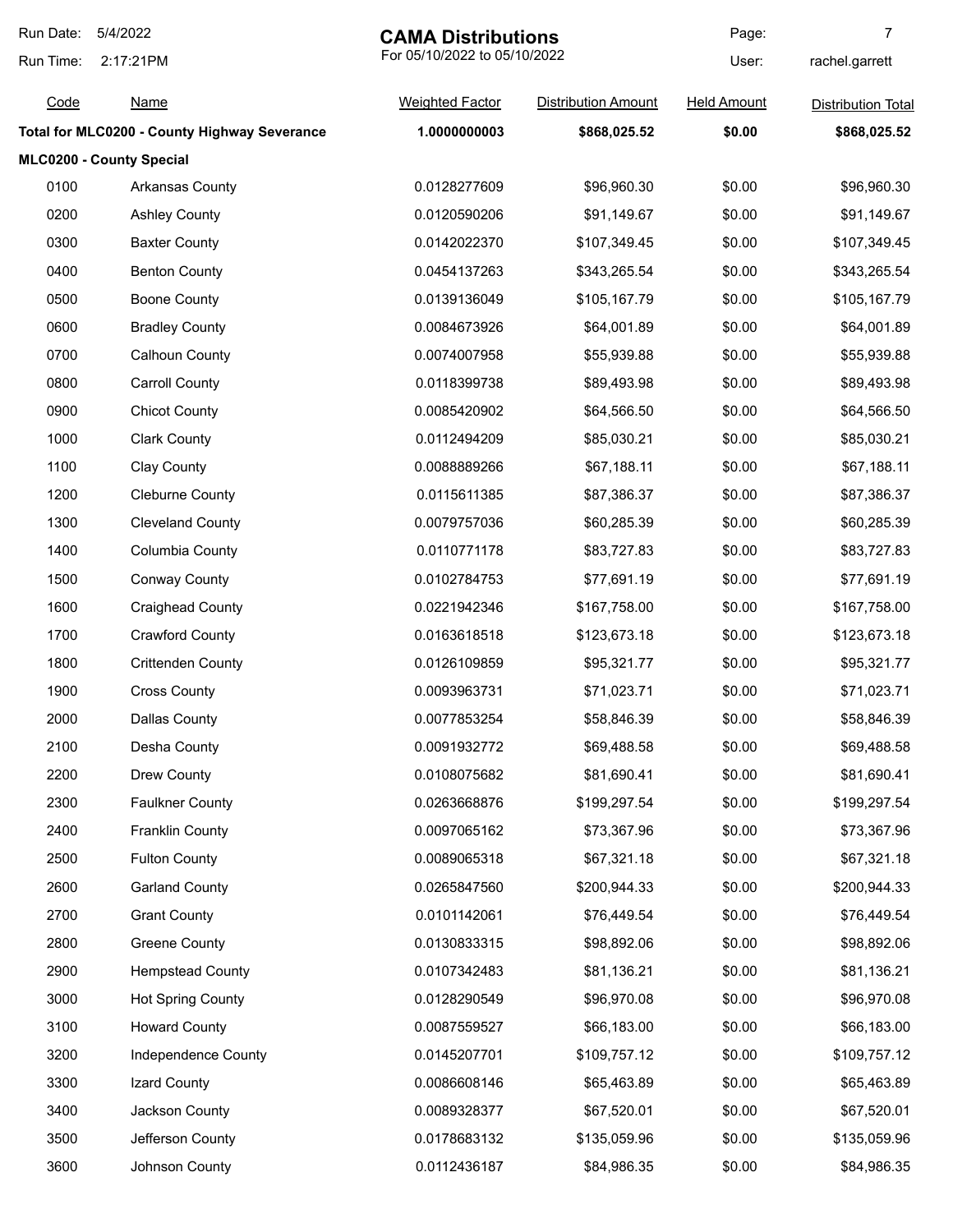| Run Date:    | 5/4/2022                        |                                        | <b>CAMA Distributions</b>                 |                              | 8                                        |
|--------------|---------------------------------|----------------------------------------|-------------------------------------------|------------------------------|------------------------------------------|
| Run Time:    | 2:17:21PM                       | For 05/10/2022 to 05/10/2022           |                                           | User:                        | rachel.garrett                           |
| Code<br>3700 | <b>Name</b><br>Lafayette County | <b>Weighted Factor</b><br>0.0072293783 | <b>Distribution Amount</b><br>\$54,644.19 | <b>Held Amount</b><br>\$0.00 | <b>Distribution Total</b><br>\$54,644.19 |
| 3800         | Lawrence County                 | 0.0090190469                           | \$68,171.64                               | \$0.00                       | \$68,171.64                              |
| 3900         | Lee County                      | 0.0080023651                           | \$60,486.91                               | \$0.00                       | \$60,486.91                              |
| 4000         | <b>Lincoln County</b>           | 0.0088658487                           | \$67,013.67                               | \$0.00                       | \$67,013.67                              |
| 4100         | <b>Little River County</b>      | 0.0082558172                           | \$62,402.67                               | \$0.00                       | \$62,402.67                              |
| 4200         | Logan County                    | 0.0112268246                           | \$84,859.41                               | \$0.00                       | \$84,859.41                              |
| 4300         | Lonoke County                   | 0.0193750710                           | \$146,448.99                              | \$0.00                       | \$146,448.99                             |
| 4400         | <b>Madison County</b>           | 0.0115098918                           | \$86,999.01                               | \$0.00                       | \$86,999.01                              |
| 4500         | <b>Marion County</b>            | 0.0099569066                           | \$75,260.57                               | \$0.00                       | \$75,260.57                              |
| 4600         | <b>Miller County</b>            | 0.0128494452                           | \$97,124.20                               | \$0.00                       | \$97,124.20                              |
| 4700         | Mississippi County              | 0.0135498829                           | \$102,418.55                              | \$0.00                       | \$102,418.55                             |
| 4800         | Monroe County                   | 0.0076067959                           | \$57,496.95                               | \$0.00                       | \$57,496.95                              |
| 4900         | <b>Montgomery County</b>        | 0.0094354951                           | \$71,319.41                               | \$0.00                       | \$71,319.41                              |
| 5000         | Nevada County                   | 0.0078565269                           | \$59,384.58                               | \$0.00                       | \$59,384.58                              |
| 5100         | Newton County                   | 0.0093100798                           | \$70,371.45                               | \$0.00                       | \$70,371.45                              |
| 5200         | <b>Ouachita County</b>          | 0.0110831925                           | \$83,773.75                               | \$0.00                       | \$83,773.75                              |
| 5300         | Perry County                    | 0.0082209795                           | \$62,139.34                               | \$0.00                       | \$62,139.34                              |
| 5400         | <b>Phillips County</b>          | 0.0096252642                           | \$72,753.81                               | \$0.00                       | \$72,753.81                              |
| 5500         | Pike County                     | 0.0085438816                           | \$64,580.04                               | \$0.00                       | \$64,580.04                              |
| 5600         | <b>Poinsett County</b>          | 0.0110661268                           | \$83,644.76                               | \$0.00                       | \$83,644.76                              |
| 5700         | Polk County                     | 0.0116684015                           | \$88,197.13                               | \$0.00                       | \$88,197.13                              |
| 5800         | Pope County                     | 0.0186167152                           | \$140,716.86                              | \$0.00                       | \$140,716.86                             |
| 5900         | <b>Prairie County</b>           | 0.0082743054                           | \$62,542.41                               | \$0.00                       | \$62,542.41                              |
| 6000         | Pulaski County                  | 0.0604749306                           | \$457,107.61                              | \$0.00                       | \$457,107.61                             |
| 6100         | Randolph County                 | 0.0100784697                           | \$76,179.42                               | \$0.00                       | \$76,179.42                              |
| 6200         | Saline County                   | 0.0283557972                           | \$214,330.97                              | \$0.00                       | \$214,330.97                             |
| 6300         | <b>Scott County</b>             | 0.0099178797                           | \$74,965.58                               | \$0.00                       | \$74,965.58                              |
| 6400         | <b>Searcy County</b>            | 0.0083828350                           | \$63,362.75                               | \$0.00                       | \$63,362.75                              |
| 6500         | Sebastian County                | 0.0220741239                           | \$166,850.13                              | \$0.00                       | \$166,850.13                             |
| 6600         | Sevier County                   | 0.0090360434                           | \$68,300.11                               | \$0.00                       | \$68,300.11                              |
| 6700         | <b>Sharp County</b>             | 0.0093704189                           | \$70,827.53                               | \$0.00                       | \$70,827.53                              |
| 6800         | St. Francis County              | 0.0099814726                           | \$75,446.26                               | \$0.00                       | \$75,446.26                              |
| 6900         | <b>Stone County</b>             | 0.0090570236                           | \$68,458.69                               | \$0.00                       | \$68,458.69                              |
| 7000         | <b>Union County</b>             | 0.0161277716                           | \$121,903.85                              | \$0.00                       | \$121,903.85                             |
| 7100         | Van Buren County                | 0.0104556443                           | \$79,030.34                               | \$0.00                       | \$79,030.34                              |
| 7200         | <b>Washington County</b>        | 0.0408883111                           | \$309,059.60                              | \$0.00                       | \$309,059.60                             |
| 7300         | <b>White County</b>             | 0.0227897482                           | \$172,259.27                              | \$0.00                       | \$172,259.27                             |
| 7400         | <b>Woodruff County</b>          | 0.0072382288                           | \$54,711.09                               | \$0.00                       | \$54,711.09                              |
| 7500         | <b>Yell County</b>              | 0.0122682186                           | \$92,730.88                               | \$0.00                       | \$92,730.88                              |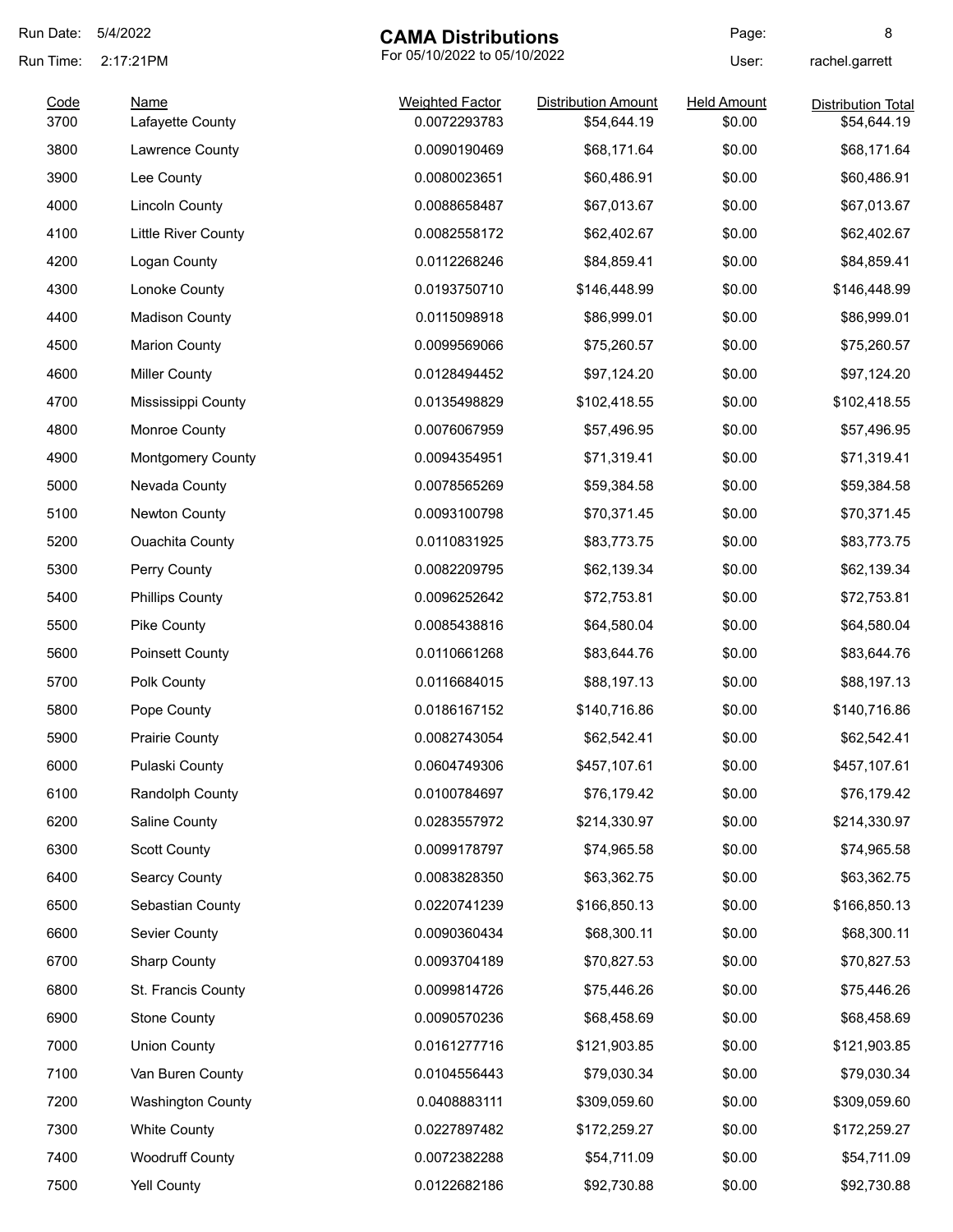| Run Date:<br>5/4/2022 |                                           | <b>CAMA Distributions</b>    |                            | Page:              | 9                         |
|-----------------------|-------------------------------------------|------------------------------|----------------------------|--------------------|---------------------------|
| Run Time:             | 2:17:21PM                                 | For 05/10/2022 to 05/10/2022 |                            | User:              | rachel.garrett            |
| Code                  | <u>Name</u>                               | <b>Weighted Factor</b>       | <b>Distribution Amount</b> | <b>Held Amount</b> | <b>Distribution Total</b> |
|                       | <b>Total for MLC0200 - County Special</b> | 1.0000000003                 | \$7,558,629.75             | \$0.00             | \$7,558,629.75            |
|                       | MLC0200 - County Wholesale Fuel Tax       |                              |                            |                    |                           |
| 0100                  | Arkansas County                           | 0.0128277609                 | \$13,003.09                | \$0.00             | \$13,003.09               |
| 0200                  | <b>Ashley County</b>                      | 0.0120590206                 | \$12,223.84                | \$0.00             | \$12,223.84               |
| 0300                  | <b>Baxter County</b>                      | 0.0142022370                 | \$14,396.35                | \$0.00             | \$14,396.35               |
| 0400                  | <b>Benton County</b>                      | 0.0454137263                 | \$46,034.44                | \$0.00             | \$46,034.44               |
| 0500                  | <b>Boone County</b>                       | 0.0139136049                 | \$14,103.78                | \$0.00             | \$14,103.78               |
| 0600                  | <b>Bradley County</b>                     | 0.0084673926                 | \$8,583.13                 | \$0.00             | \$8,583.13                |
| 0700                  | <b>Calhoun County</b>                     | 0.0074007958                 | \$7,501.95                 | \$0.00             | \$7,501.95                |
| 0800                  | <b>Carroll County</b>                     | 0.0118399738                 | \$12,001.80                | \$0.00             | \$12,001.80               |
| 0900                  | <b>Chicot County</b>                      | 0.0085420902                 | \$8,658.84                 | \$0.00             | \$8,658.84                |
| 1000                  | <b>Clark County</b>                       | 0.0112494209                 | \$11,403.18                | \$0.00             | \$11,403.18               |
| 1100                  | <b>Clay County</b>                        | 0.0088889266                 | \$9,010.42                 | \$0.00             | \$9,010.42                |
| 1200                  | <b>Cleburne County</b>                    | 0.0115611385                 | \$11,719.16                | \$0.00             | \$11,719.16               |
| 1300                  | <b>Cleveland County</b>                   | 0.0079757036                 | \$8,084.72                 | \$0.00             | \$8,084.72                |
| 1400                  | Columbia County                           | 0.0110771178                 | \$11,228.52                | \$0.00             | \$11,228.52               |
| 1500                  | <b>Conway County</b>                      | 0.0102784753                 | \$10,418.96                | \$0.00             | \$10,418.96               |
| 1600                  | <b>Craighead County</b>                   | 0.0221942346                 | \$22,497.59                | \$0.00             | \$22,497.59               |
| 1700                  | <b>Crawford County</b>                    | 0.0163618518                 | \$16,585.49                | \$0.00             | \$16,585.49               |
| 1800                  | <b>Crittenden County</b>                  | 0.0126109859                 | \$12,783.35                | \$0.00             | \$12,783.35               |
| 1900                  | <b>Cross County</b>                       | 0.0093963731                 | \$9,524.80                 | \$0.00             | \$9,524.80                |
| 2000                  | Dallas County                             | 0.0077853254                 | \$7,891.74                 | \$0.00             | \$7,891.74                |
| 2100                  | Desha County                              | 0.0091932772                 | \$9,318.93                 | \$0.00             | \$9,318.93                |
| 2200                  | Drew County                               | 0.0108075682                 | \$10,955.29                | \$0.00             | \$10,955.29               |
| 2300                  | <b>Faulkner County</b>                    | 0.0263668876                 | \$26,727.27                | \$0.00             | \$26,727.27               |
| 2400                  | <b>Franklin County</b>                    | 0.0097065162                 | \$9,839.19                 | \$0.00             | \$9,839.19                |
| 2500                  | <b>Fulton County</b>                      | 0.0089065318                 | \$9,028.27                 | \$0.00             | \$9,028.27                |
| 2600                  | <b>Garland County</b>                     | 0.0265847560                 | \$26,948.12                | \$0.00             | \$26,948.12               |
| 2700                  | <b>Grant County</b>                       | 0.0101142061                 | \$10,252.45                | \$0.00             | \$10,252.45               |
| 2800                  | <b>Greene County</b>                      | 0.0130833315                 | \$13,262.16                | \$0.00             | \$13,262.16               |
| 2900                  | <b>Hempstead County</b>                   | 0.0107342483                 | \$10,880.96                | \$0.00             | \$10,880.96               |
| 3000                  | <b>Hot Spring County</b>                  | 0.0128290549                 | \$13,004.40                | \$0.00             | \$13,004.40               |
| 3100                  | <b>Howard County</b>                      | 0.0087559527                 | \$8,875.63                 | \$0.00             | \$8,875.63                |
| 3200                  | Independence County                       | 0.0145207701                 | \$14,719.24                | \$0.00             | \$14,719.24               |
| 3300                  | Izard County                              | 0.0086608146                 | \$8,779.19                 | \$0.00             | \$8,779.19                |
| 3400                  | Jackson County                            | 0.0089328377                 | \$9,054.93                 | \$0.00             | \$9,054.93                |
| 3500                  | Jefferson County                          | 0.0178683132                 | \$18,112.54                | \$0.00             | \$18,112.54               |
| 3600                  | Johnson County                            | 0.0112436187                 | \$11,397.30                | \$0.00             | \$11,397.30               |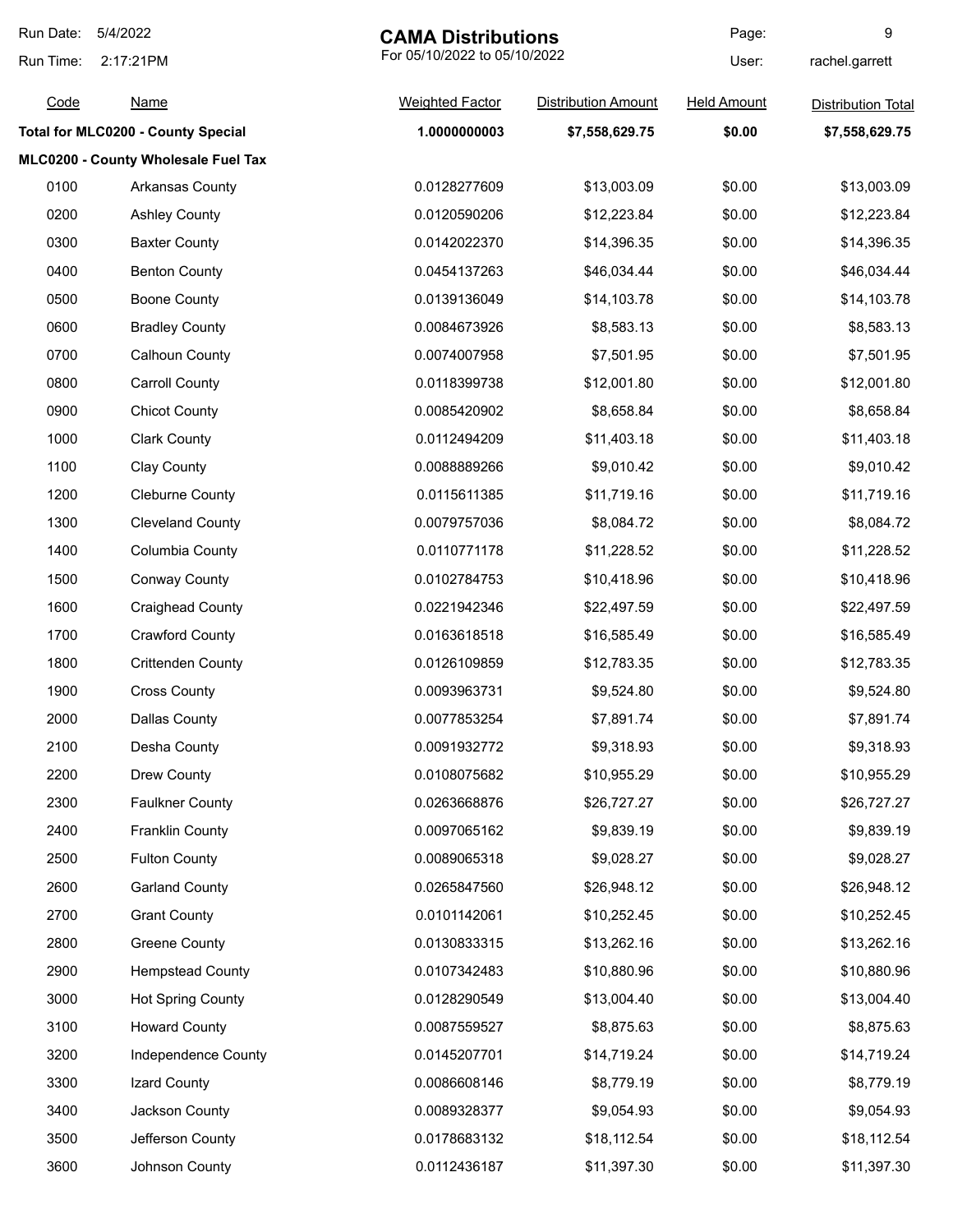| Run Date: | 5/4/2022                   | <b>CAMA Distributions</b> |                              | Page:              | 10                        |
|-----------|----------------------------|---------------------------|------------------------------|--------------------|---------------------------|
| Run Time: | 2:17:21PM                  |                           | For 05/10/2022 to 05/10/2022 |                    | rachel.garrett            |
| Code      | <b>Name</b>                | <b>Weighted Factor</b>    | <b>Distribution Amount</b>   | <b>Held Amount</b> | <b>Distribution Total</b> |
| 3700      | Lafayette County           | 0.0072293783              | \$7,328.19                   | \$0.00             | \$7,328.19                |
| 3800      | Lawrence County            | 0.0090190469              | \$9,142.32                   | \$0.00             | \$9,142.32                |
| 3900      | Lee County                 | 0.0080023651              | \$8,111.74                   | \$0.00             | \$8,111.74                |
| 4000      | <b>Lincoln County</b>      | 0.0088658487              | \$8,987.03                   | \$0.00             | \$8,987.03                |
| 4100      | <b>Little River County</b> | 0.0082558172              | \$8,368.66                   | \$0.00             | \$8,368.66                |
| 4200      | Logan County               | 0.0112268246              | \$11,380.27                  | \$0.00             | \$11,380.27               |
| 4300      | Lonoke County              | 0.0193750710              | \$19,639.89                  | \$0.00             | \$19,639.89               |
| 4400      | <b>Madison County</b>      | 0.0115098918              | \$11,667.21                  | \$0.00             | \$11,667.21               |
| 4500      | <b>Marion County</b>       | 0.0099569066              | \$10,093.00                  | \$0.00             | \$10,093.00               |
| 4600      | <b>Miller County</b>       | 0.0128494452              | \$13,025.07                  | \$0.00             | \$13,025.07               |
| 4700      | Mississippi County         | 0.0135498829              | \$13,735.08                  | \$0.00             | \$13,735.08               |
| 4800      | Monroe County              | 0.0076067959              | \$7,710.77                   | \$0.00             | \$7,710.77                |
| 4900      | <b>Montgomery County</b>   | 0.0094354951              | \$9,564.46                   | \$0.00             | \$9,564.46                |
| 5000      | Nevada County              | 0.0078565269              | \$7,963.91                   | \$0.00             | \$7,963.91                |
| 5100      | Newton County              | 0.0093100798              | \$9,437.33                   | \$0.00             | \$9,437.33                |
| 5200      | <b>Ouachita County</b>     | 0.0110831925              | \$11,234.68                  | \$0.00             | \$11,234.68               |
| 5300      | Perry County               | 0.0082209795              | \$8,333.34                   | \$0.00             | \$8,333.34                |
| 5400      | <b>Phillips County</b>     | 0.0096252642              | \$9,756.82                   | \$0.00             | \$9,756.82                |
| 5500      | Pike County                | 0.0085438816              | \$8,660.66                   | \$0.00             | \$8,660.66                |
| 5600      | Poinsett County            | 0.0110661268              | \$11,217.38                  | \$0.00             | \$11,217.38               |
| 5700      | Polk County                | 0.0116684015              | \$11,827.89                  | \$0.00             | \$11,827.89               |
| 5800      | Pope County                | 0.0186167152              | \$18,871.17                  | \$0.00             | \$18,871.17               |
| 5900      | Prairie County             | 0.0082743054              | \$8,387.40                   | \$0.00             | \$8,387.40                |
| 6000      | Pulaski County             | 0.0604749306              | \$61,301.51                  | \$0.00             | \$61,301.51               |
| 6100      | Randolph County            | 0.0100784697              | \$10,216.22                  | \$0.00             | \$10,216.22               |
| 6200      | Saline County              | 0.0283557972              | \$28,743.37                  | \$0.00             | \$28,743.37               |
| 6300      | <b>Scott County</b>        | 0.0099178797              | \$10,053.44                  | \$0.00             | \$10,053.44               |
| 6400      | <b>Searcy County</b>       | 0.0083828350              | \$8,497.41                   | \$0.00             | \$8,497.41                |
| 6500      | Sebastian County           | 0.0220741239              | \$22,375.83                  | \$0.00             | \$22,375.83               |
| 6600      | Sevier County              | 0.0090360434              | \$9,159.55                   | \$0.00             | \$9,159.55                |
| 6700      | <b>Sharp County</b>        | 0.0093704189              | \$9,498.49                   | \$0.00             | \$9,498.49                |
| 6800      | St. Francis County         | 0.0099814726              | \$10,117.90                  | \$0.00             | \$10,117.90               |
| 6900      | <b>Stone County</b>        | 0.0090570236              | \$9,180.82                   | \$0.00             | \$9,180.82                |
| 7000      | <b>Union County</b>        | 0.0161277716              | \$16,348.21                  | \$0.00             | \$16,348.21               |
| 7100      | Van Buren County           | 0.0104556443              | \$10,598.55                  | \$0.00             | \$10,598.55               |
| 7200      | <b>Washington County</b>   | 0.0408883111              | \$41,447.17                  | \$0.00             | \$41,447.17               |
| 7300      | <b>White County</b>        | 0.0227897482              | \$23,101.24                  | \$0.00             | \$23,101.24               |
| 7400      | <b>Woodruff County</b>     | 0.0072382288              | \$7,337.16                   | \$0.00             | \$7,337.16                |
| 7500      | Yell County                | 0.0122682186              | \$12,435.89                  | \$0.00             | \$12,435.89               |
|           |                            |                           |                              |                    |                           |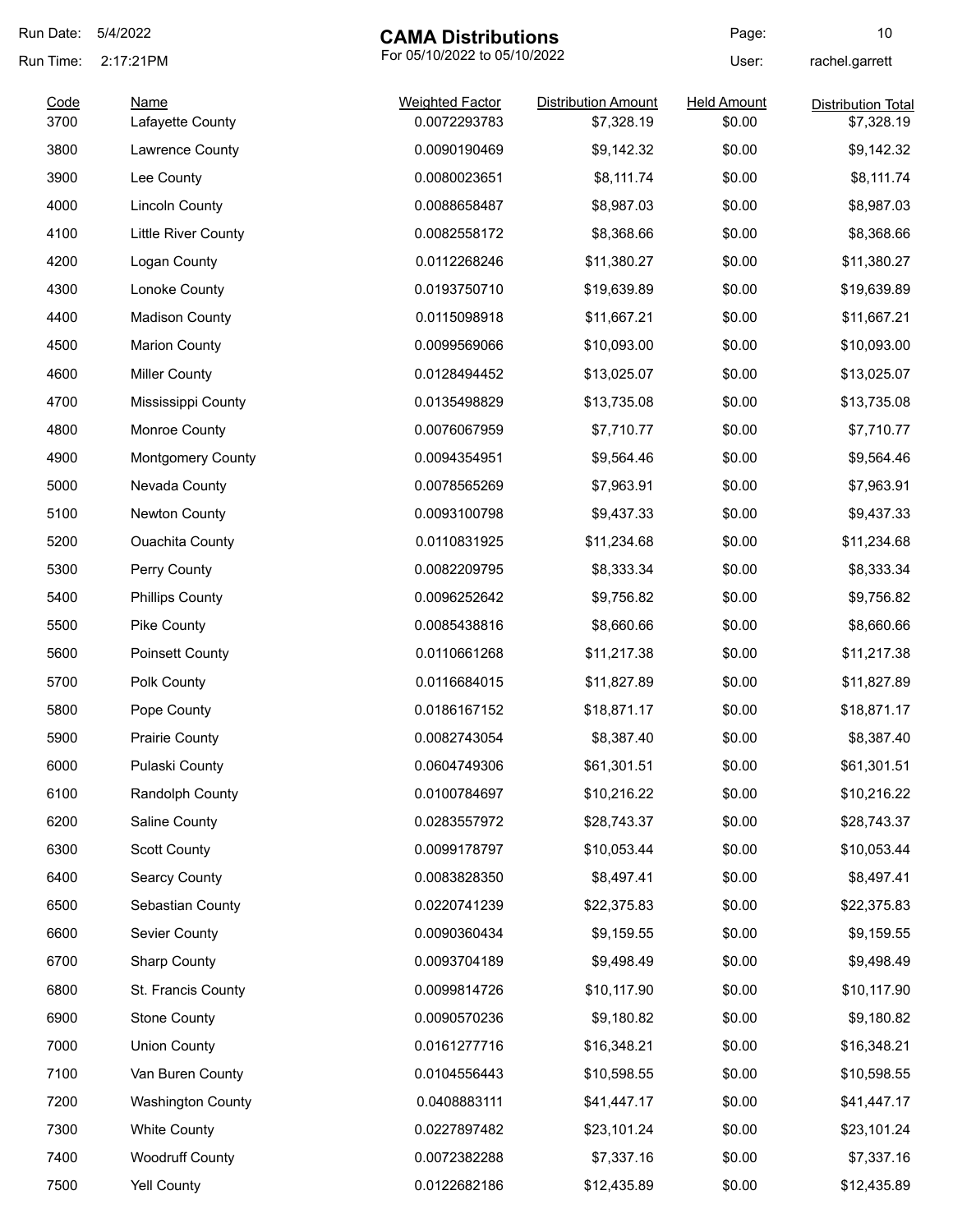| Run Date: | 5/4/2022<br><b>CAMA Distributions</b>         |                              | Page:                      | 11                 |                           |
|-----------|-----------------------------------------------|------------------------------|----------------------------|--------------------|---------------------------|
| Run Time: | 2:17:21PM                                     | For 05/10/2022 to 05/10/2022 |                            | User:              | rachel.garrett            |
| Code      | <b>Name</b>                                   | <b>Weighted Factor</b>       | <b>Distribution Amount</b> | <b>Held Amount</b> | <b>Distribution Total</b> |
|           | Total for MLC0200 - County Wholesale Fuel Tax | 1.0000000003                 | \$1,013,668.05             | \$0.00             | \$1,013,668.05            |
|           | MLC0200 - Real Estate Transfer                |                              |                            |                    |                           |
| 0100      | <b>Arkansas County</b>                        | 0.0094546982                 | \$2,139.05                 | \$0.00             | \$2,139.05                |
| 0200      | <b>Ashley County</b>                          | 0.0034892114                 | \$789.41                   | \$0.00             | \$789.41                  |
| 0300      | <b>Baxter County</b>                          | 0.0161772958                 | \$3,659.98                 | \$0.00             | \$3,659.98                |
| 0400      | <b>Benton County</b>                          | 0.2131660360                 | \$48,227.07                | \$0.00             | \$48,227.07               |
| 0500      | <b>Boone County</b>                           | 0.0201216217                 | \$4,552.35                 | \$0.00             | \$4,552.35                |
| 0600      | <b>Bradley County</b>                         | 0.0005502834                 | \$124.50                   | \$0.00             | \$124.50                  |
| 0700      | <b>Calhoun County</b>                         | 0.0002087119                 | \$47.22                    | \$0.00             | \$47.22                   |
| 0800      | <b>Carroll County</b>                         | 0.0130489723                 | \$2,952.22                 | \$0.00             | \$2,952.22                |
| 0900      | <b>Chicot County</b>                          | 0.0031726100                 | \$717.78                   | \$0.00             | \$717.78                  |
| 1000      | <b>Clark County</b>                           | 0.0030081846                 | \$680.58                   | \$0.00             | \$680.58                  |
| 1100      | Clay County                                   | 0.0063909199                 | \$1,445.89                 | \$0.00             | \$1,445.89                |
| 1200      | <b>Cleburne County</b>                        | 0.0125740701                 | \$2,844.78                 | \$0.00             | \$2,844.78                |
| 1300      | <b>Cleveland County</b>                       | 0.0021455399                 | \$485.41                   | \$0.00             | \$485.41                  |
| 1400      | Columbia County                               | 0.0026397157                 | \$597.21                   | \$0.00             | \$597.21                  |
| 1500      | <b>Conway County</b>                          | 0.0026209132                 | \$592.96                   | \$0.00             | \$592.96                  |
| 1600      | <b>Craighead County</b>                       | 0.0359766625                 | \$8,139.43                 | \$0.00             | \$8,139.43                |
| 1700      | <b>Crawford County</b>                        | 0.0144694384                 | \$3,273.59                 | \$0.00             | \$3,273.59                |
| 1800      | <b>Crittenden County</b>                      | 0.0071786544                 | \$1,624.11                 | \$0.00             | \$1,624.11                |
| 1900      | <b>Cross County</b>                           | 0.0027264470                 | \$616.84                   | \$0.00             | \$616.84                  |
| 2000      | <b>Dallas County</b>                          | 0.0004193084                 | \$94.87                    | \$0.00             | \$94.87                   |
| 2100      | Desha County                                  | 0.0034958073                 | \$790.90                   | \$0.00             | \$790.90                  |
| 2200      | Drew County                                   | 0.0027994726                 | \$633.36                   | \$0.00             | \$633.36                  |
| 2300      | <b>Faulkner County</b>                        | 0.0316314023                 | \$7,156.35                 | \$0.00             | \$7,156.35                |
| 2400      | <b>Franklin County</b>                        | 0.0031825038                 | \$720.02                   | \$0.00             | \$720.02                  |
| 2500      | <b>Fulton County</b>                          | 0.0037761314                 | \$854.32                   | \$0.00             | \$854.32                  |
| 2600      | <b>Garland County</b>                         | 0.0457357126                 | \$10,347.33                | \$0.00             | \$10,347.33               |
| 2700      | <b>Grant County</b>                           | 0.0037982747                 | \$859.33                   | \$0.00             | \$859.33                  |
| 2800      | <b>Greene County</b>                          | 0.0090839165                 | \$2,055.16                 | \$0.00             | \$2,055.16                |
| 2900      | <b>Hempstead County</b>                       | 0.0018557931                 | \$419.86                   | \$0.00             | \$419.86                  |
| 3000      | <b>Hot Spring County</b>                      | 0.0035955590                 | \$813.47                   | \$0.00             | \$813.47                  |
| 3100      | <b>Howard County</b>                          | 0.0018953683                 | \$428.81                   | \$0.00             | \$428.81                  |
| 3200      | Independence County                           | 0.0059664290                 | \$1,349.86                 | \$0.00             | \$1,349.86                |
| 3300      | Izard County                                  | 0.0033620055                 | \$760.63                   | \$0.00             | \$760.63                  |
| 3400      | Jackson County                                | 0.0019891238                 | \$450.02                   | \$0.00             | \$450.02                  |
| 3500      | Jefferson County                              | 0.0085981783                 | \$1,945.27                 | \$0.00             | \$1,945.27                |
| 3600      | Johnson County                                | 0.0032918067                 | \$744.74                   | \$0.00             | \$744.74                  |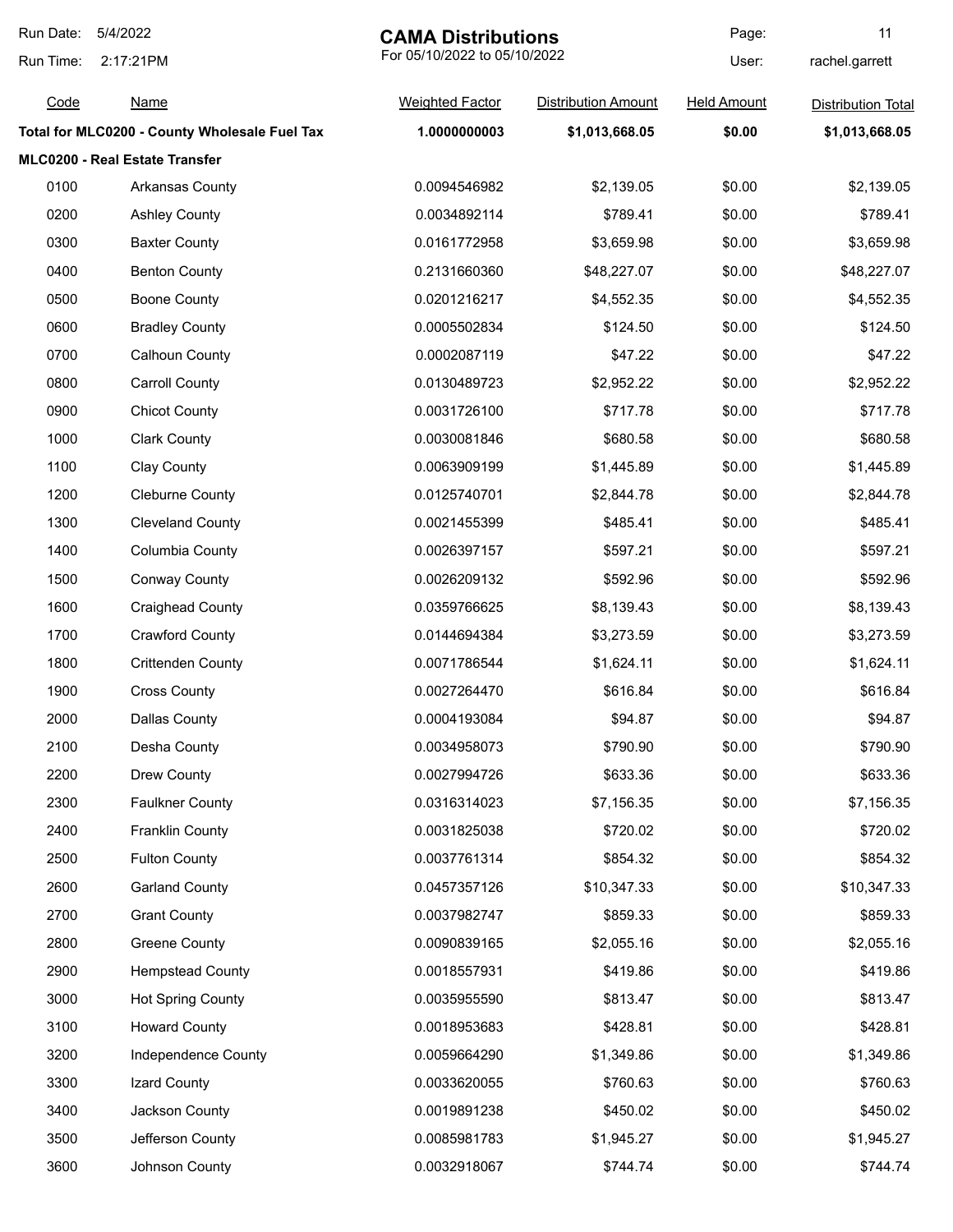| Run Date:    | 5/4/2022                            | <b>CAMA Distributions</b>              |                            | Page:              | 12                                   |
|--------------|-------------------------------------|----------------------------------------|----------------------------|--------------------|--------------------------------------|
| Run Time:    | 2:17:21PM                           | For 05/10/2022 to 05/10/2022           |                            | User:              | rachel.garrett                       |
| Code<br>3700 | <b>Name</b>                         | <b>Weighted Factor</b><br>0.0003100056 | <b>Distribution Amount</b> | <b>Held Amount</b> | <b>Distribution Total</b><br>\$70.14 |
| 3800         | Lafayette County<br>Lawrence County | 0.0032932201                           | \$70.14<br>\$745.06        | \$0.00<br>\$0.00   | \$745.06                             |
|              |                                     |                                        |                            |                    | \$157.11                             |
| 3900         | Lee County                          | 0.0006944501                           | \$157.11                   | \$0.00             |                                      |
| 4000         | <b>Lincoln County</b>               | 0.0033671880                           | \$761.80                   | \$0.00             | \$761.80                             |
| 4100         | <b>Little River County</b>          | 0.0009874949                           | \$223.41                   | \$0.00             | \$223.41                             |
| 4200         | Logan County                        | 0.0021083204                           | \$476.99                   | \$0.00             | \$476.99                             |
| 4300         | Lonoke County                       | 0.0172613729                           | \$3,905.24                 | \$0.00             | \$3,905.24                           |
| 4400         | <b>Madison County</b>               | 0.0200839311                           | \$4,543.83                 | \$0.00             | \$4,543.83                           |
| 4500         | <b>Marion County</b>                | 0.0051471286                           | \$1,164.50                 | \$0.00             | \$1,164.50                           |
| 4600         | <b>Miller County</b>                | 0.0063772571                           | \$1,442.80                 | \$0.00             | \$1,442.80                           |
| 4700         | Mississippi County                  | 0.0071890193                           | \$1,626.46                 | \$0.00             | \$1,626.46                           |
| 4800         | Monroe County                       | 0.0050745742                           | \$1,148.08                 | \$0.00             | \$1,148.08                           |
| 4900         | <b>Montgomery County</b>            | 0.0010496845                           | \$237.48                   | \$0.00             | \$237.48                             |
| 5000         | Nevada County                       | 0.0023273973                           | \$526.55                   | \$0.00             | \$526.55                             |
| 5100         | Newton County                       | 0.0003754930                           | \$84.95                    | \$0.00             | \$84.95                              |
| 5200         | <b>Ouachita County</b>              | 0.0030548267                           | \$691.13                   | \$0.00             | \$691.13                             |
| 5300         | Perry County                        | 0.0047037924                           | \$1,064.19                 | \$0.00             | \$1,064.19                           |
| 5400         | <b>Phillips County</b>              | 0.0018162179                           | \$410.90                   | \$0.00             | \$410.90                             |
| 5500         | Pike County                         | 0.0017658067                           | \$399.50                   | \$0.00             | \$399.50                             |
| 5600         | Poinsett County                     | 0.0032286748                           | \$730.46                   | \$0.00             | \$730.46                             |
| 5700         | Polk County                         | 0.0090132465                           | \$2,039.17                 | \$0.00             | \$2,039.17                           |
| 5800         | Pope County                         | 0.0043914312                           | \$993.53                   | \$0.00             | \$993.53                             |
| 5900         | Prairie County                      | 0.0026143173                           | \$591.47                   | \$0.00             | \$591.47                             |
| 6000         | Pulaski County                      | 0.1409370982                           | \$31,885.83                | \$0.00             | \$31,885.83                          |
| 6100         | Randolph County                     | 0.0058128397                           | \$1,315.11                 | \$0.00             | \$1,315.11                           |
| 6200         | Saline County                       | 0.0455147512                           | \$10,297.34                | \$0.00             | \$10,297.34                          |
| 6300         | <b>Scott County</b>                 | 0.0015189330                           | \$343.65                   | \$0.00             | \$343.65                             |
| 6400         | Searcy County                       | 0.0021290503                           | \$481.68                   | \$0.00             | \$481.68                             |
| 6500         | Sebastian County                    | 0.0310038531                           | \$7,014.37                 | \$0.00             | \$7,014.37                           |
| 6600         | Sevier County                       | 0.0033064118                           | \$748.05                   | \$0.00             | \$748.05                             |
| 6700         | <b>Sharp County</b>                 | 0.0045238196                           | \$1,023.48                 | \$0.00             | \$1,023.48                           |
| 6800         | St. Francis County                  | 0.0021295214                           | \$481.79                   | \$0.00             | \$481.79                             |
| 6900         | <b>Stone County</b>                 | 0.0025690886                           | \$581.24                   | \$0.00             | \$581.24                             |
| 7000         | <b>Union County</b>                 | 0.0072865439                           | \$1,648.52                 | \$0.00             | \$1,648.52                           |
| 7100         | Van Buren County                    | 0.0036493967                           | \$825.65                   | \$0.00             | \$825.65                             |
| 7200         | <b>Washington County</b>            | 0.1146332685                           | \$25,934.84                | \$0.00             | \$25,934.84                          |
| 7300         | <b>White County</b>                 | 0.0169212149                           | \$3,828.29                 | \$0.00             | \$3,828.29                           |
| 7400         | <b>Woodruff County</b>              | 0.0034279641                           | \$775.55                   | \$0.00             | \$775.55                             |
| 7500         | Yell County                         | 0.0048046149                           | \$1,087.00                 | \$0.00             | \$1,087.00                           |
|              |                                     |                                        |                            |                    |                                      |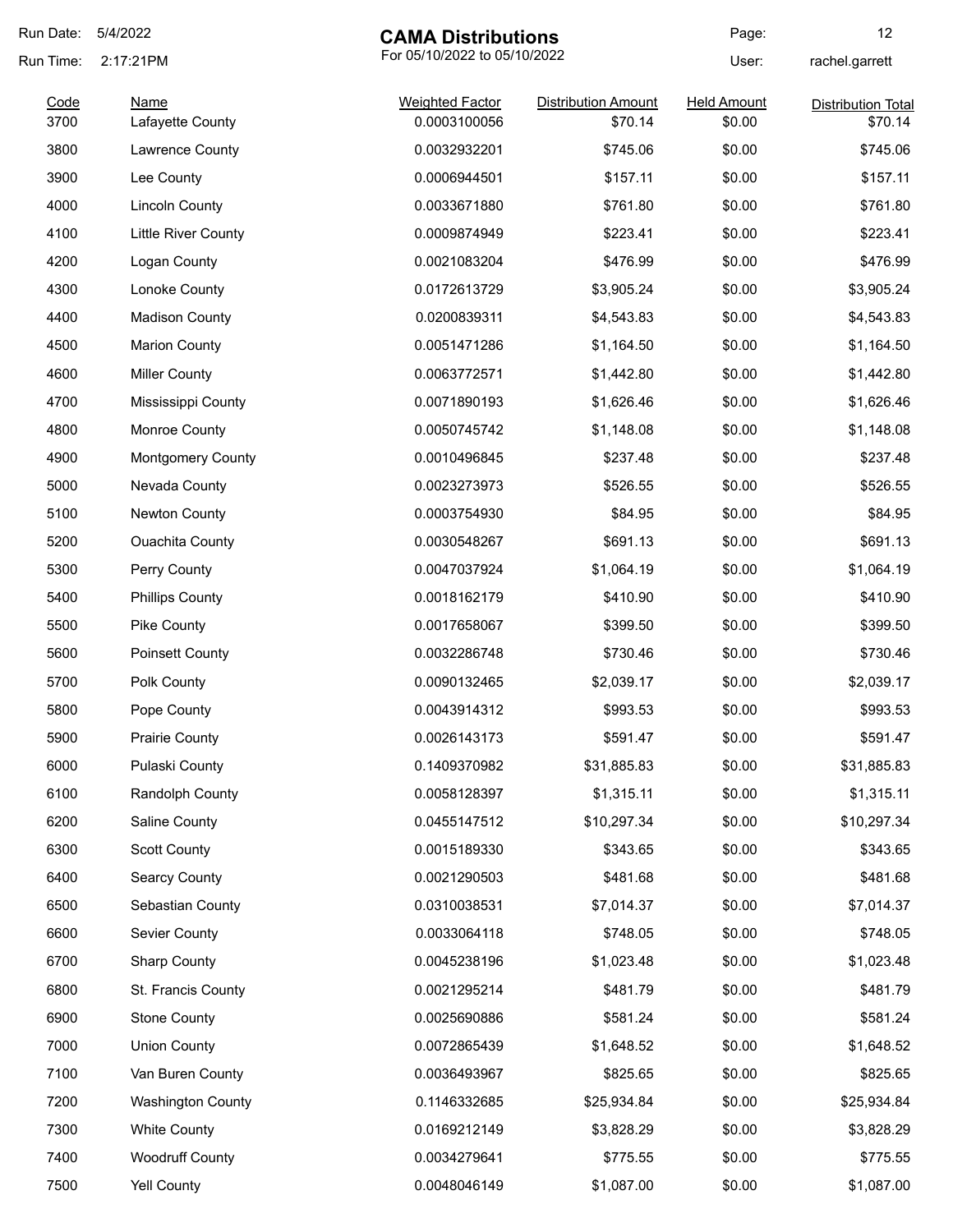| Run Date: | 5/4/2022                                 | <b>CAMA Distributions</b>    |                            | Page:              | 13                        |
|-----------|------------------------------------------|------------------------------|----------------------------|--------------------|---------------------------|
| Run Time: | 2:17:21PM                                | For 05/10/2022 to 05/10/2022 |                            | User:              | rachel.garrett            |
| Code      | <u>Name</u>                              | <b>Weighted Factor</b>       | <b>Distribution Amount</b> | <b>Held Amount</b> | <b>Distribution Total</b> |
|           | Total for MLC0200 - Real Estate Transfer | 1.0000000002                 | \$226,241.82               | \$0.00             | \$226,241.82              |
|           | MLM0100 - Municipal General              |                              |                            |                    |                           |
| 5301      | Adona                                    | 0.0000743100                 | \$143.71                   | \$0.00             | \$143.71                  |
| 6207      | Alexander                                | 0.0016881842                 | \$3,264.80                 | \$0.00             | \$3,264.80                |
| 3802      | Alicia                                   | 0.0000713177                 | \$137.92                   | \$0.00             | \$137.92                  |
| 1701      | Alma                                     | 0.0029050732                 | \$5,618.15                 | \$0.00             | \$5,618.15                |
| 0105      | Almyra                                   | 0.0001276736                 | \$246.91                   | \$0.00             | \$246.91                  |
| 0502      | Alpena                                   | 0.0001865232                 | \$360.72                   | \$0.00             | \$360.72                  |
| 3505      | Altheimer                                | 0.0003471126                 | \$671.28                   | \$0.00             | \$671.28                  |
| 2404      | Altus                                    | 0.0003316521                 | \$641.39                   | \$0.00             | \$641.39                  |
| 3404      | Amagon                                   | 0.0000344120                 | \$66.55                    | \$0.00             | \$66.55                   |
| 1004      | Amity                                    | 0.0003396317                 | \$656.82                   | \$0.00             | \$656.82                  |
| 1812      | Anthonyville                             | 0.0000673279                 | \$130.21                   | \$0.00             | \$130.21                  |
| 5501      | Antoine                                  | 0.0000563559                 | \$108.99                   | \$0.00             | \$108.99                  |
| 1002      | Arkadelphia                              | 0.0051767656                 | \$10,011.40                | \$0.00             | \$10,011.40               |
| 2102      | <b>Arkansas City</b>                     | 0.0001875206                 | \$362.65                   | \$0.00             | \$362.65                  |
| 6702      | Ash Flat                                 | 0.0005670503                 | \$1,096.62                 | \$0.00             | \$1,096.62                |
| 4101      | Ashdown                                  | 0.0021250673                 | \$4,109.69                 | \$0.00             | \$4,109.69                |
| 5802      | Atkins                                   | 0.0014258548                 | \$2,757.47                 | \$0.00             | \$2,757.47                |
| 3902      | Aubrey                                   | 0.0000538623                 | \$104.16                   | \$0.00             | \$104.16                  |
| 7402      | Augusta                                  | 0.0009964526                 | \$1,927.05                 | \$0.00             | \$1,927.05                |
| 4302      | Austin                                   | 0.0017255885                 | \$3,337.13                 | \$0.00             | \$3,337.13                |
| 0413      | Avoca                                    | 0.0002428791                 | \$469.71                   | \$0.00             | \$469.71                  |
| 7317      | <b>Bald Knob</b>                         | 0.0012577845                 | \$2,432.44                 | \$0.00             | \$2,432.44                |
| 0601      | <b>Banks</b>                             | 0.0000433891                 | \$83.91                    | \$0.00             | \$83.91                   |
| 6504      | <b>Barling</b>                           | 0.0023849030                 | \$4,612.19                 | \$0.00             | \$4,612.19                |
| 4703      | <b>Bassett</b>                           | 0.0000618419                 | \$119.60                   | \$0.00             | \$119.60                  |
| 3201      | <b>Batesville</b>                        | 0.0055812316                 | \$10,793.60                | \$0.00             | \$10,793.60               |
| 6204      | <b>Bauxite</b>                           | 0.0003136980                 | \$606.66                   | \$0.00             | \$606.66                  |
| 1601      | Bay                                      | 0.0009356081                 | \$1,809.38                 | \$0.00             | \$1,809.38                |
| 5204      | Bearden                                  | 0.0003870106                 | \$748.44                   | \$0.00             | \$748.44                  |
| 0804      | Beaver                                   | 0.0000334146                 | \$64.62                    | \$0.00             | \$64.62                   |
| 7302      | Beebe                                    | 0.0042077429                 | \$8,137.39                 | \$0.00             | \$8,137.39                |
| 3405      | Beedeville                               | 0.0000418929                 | \$81.02                    | \$0.00             | \$81.02                   |
| 0423      | <b>Bella Vista</b>                       | 0.0150136177                 | \$29,034.98                | \$0.00             | \$29,034.98               |
| 0503      | <b>Bellefonte</b>                        | 0.0002049760                 | \$396.41                   | \$0.00             | \$396.41                  |
| 7506      | <b>Belleville</b>                        | 0.0001556022                 | \$300.92                   | \$0.00             | \$300.92                  |
| 6602      | Ben Lomond                               | 0.0000698215                 | \$135.03                   | \$0.00             | \$135.03                  |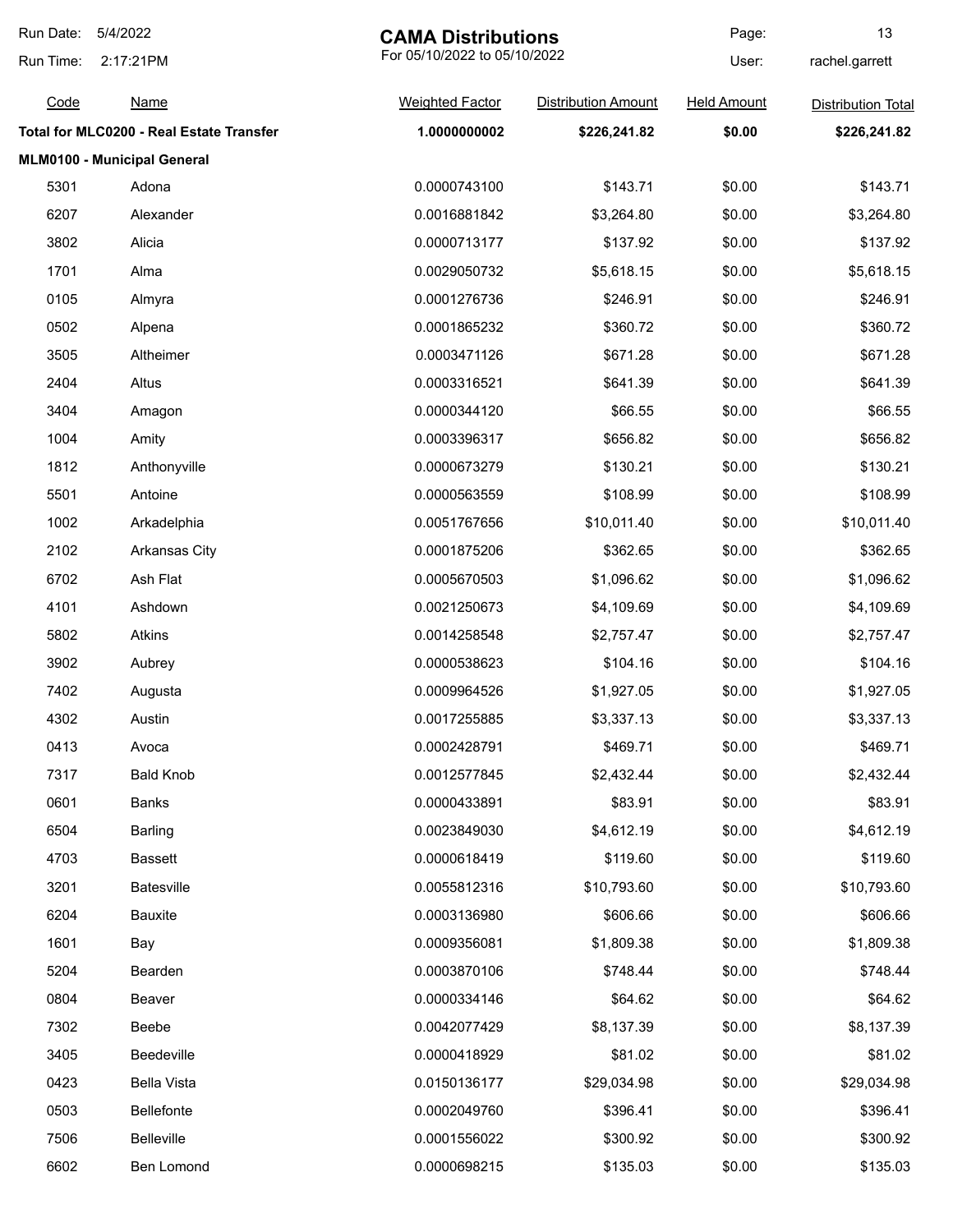| Run Date:    | 5/4/2022             | <b>CAMA Distributions</b>              |                                           | Page:                        | 14                                       |
|--------------|----------------------|----------------------------------------|-------------------------------------------|------------------------------|------------------------------------------|
| Run Time:    | 2:17:21PM            | For 05/10/2022 to 05/10/2022           |                                           | User:                        | rachel.garrett                           |
| Code<br>6203 | Name<br>Benton       | <b>Weighted Factor</b><br>0.0174623575 | <b>Distribution Amount</b><br>\$33,770.62 | <b>Held Amount</b><br>\$0.00 | <b>Distribution Total</b><br>\$33,770.62 |
| 0403         | Bentonville          | 0.0270129414                           | \$52,240.59                               | \$0.00                       | \$52,240.59                              |
| 0504         | Bergman              | 0.0002124569                           | \$410.87                                  | \$0.00                       | \$410.87                                 |
| 0802         | Berryville           | 0.0028337555                           | \$5,480.23                                | \$0.00                       | \$5,480.23                               |
| 0306         | <b>Big Flat</b>      | 0.0000438878                           | \$84.88                                   | \$0.00                       | \$84.88                                  |
| 5302         | <b>Bigelow</b>       | 0.0001755512                           | \$339.50                                  | \$0.00                       | \$339.50                                 |
| 6101         | <b>Biggers</b>       | 0.0001521111                           | \$294.17                                  | \$0.00                       | \$294.17                                 |
| 4704         | Birdsong             | 0.0000159592                           | \$30.86                                   | \$0.00                       | \$30.86                                  |
| 5902         | <b>Biscoe</b>        | 0.0001521111                           | \$294.17                                  | \$0.00                       | \$294.17                                 |
| 1602         | <b>Black Oak</b>     | 0.0001162029                           | \$224.73                                  | \$0.00                       | \$224.73                                 |
| 3803         | <b>Black Rock</b>    | 0.0002942478                           | \$569.05                                  | \$0.00                       | \$569.05                                 |
| 4901         | <b>Black Springs</b> | 0.0000478776                           | \$92.59                                   | \$0.00                       | \$92.59                                  |
| 2902         | <b>Blevins</b>       | 0.0001436328                           | \$277.77                                  | \$0.00                       | \$277.77                                 |
| 0805         | <b>Blue Eye</b>      | 0.0000229414                           | \$44.37                                   | \$0.00                       | \$44.37                                  |
| 4201         | <b>Blue Mountain</b> | 0.0000438878                           | \$84.88                                   | \$0.00                       | \$84.88                                  |
| 5002         | <b>Bluff City</b>    | 0.0000588496                           | \$113.81                                  | \$0.00                       | \$113.81                                 |
| 4705         | Blytheville          | 0.0066859075                           | \$12,929.94                               | \$0.00                       | \$12,929.94                              |
| 5003         | Bodcaw               | 0.0000603457                           | \$116.70                                  | \$0.00                       | \$116.70                                 |
| 6506         | Bonanza              | 0.0002927516                           | \$566.16                                  | \$0.00                       | \$566.16                                 |
| 1603         | Bono                 | 0.0012014285                           | \$2,323.45                                | \$0.00                       | \$2,323.45                               |
| 4210         | <b>Booneville</b>    | 0.0018996436                           | \$3,673.74                                | \$0.00                       | \$3,673.74                               |
| 7303         | <b>Bradford</b>      | 0.0003381356                           | \$653.92                                  | \$0.00                       | \$653.92                                 |
| 3701         | <b>Bradley</b>       | 0.0002019836                           | \$390.62                                  | \$0.00                       | \$390.62                                 |
| 2402         | <b>Branch</b>        | 0.0001476226                           | \$285.49                                  | \$0.00                       | \$285.49                                 |
| 0309         | <b>Briarcliff</b>    | 0.0001176991                           | \$227.62                                  | \$0.00                       | \$227.62                                 |
| 4802         | <b>Brinkley</b>      | 0.0013465575                           | \$2,604.12                                | \$0.00                       | \$2,604.12                               |
| 1604         | Brookland            | 0.0020268184                           | \$3,919.68                                | \$0.00                       | \$3,919.68                               |
| 6201         | <b>Bryant</b>        | 0.0103051549                           | \$19,929.24                               | \$0.00                       | \$19,929.24                              |
| 3703         | <b>Buckner</b>       | 0.0000822896                           | \$159.14                                  | \$0.00                       | \$159.14                                 |
| 4501         | <b>Bull Shoals</b>   | 0.0009735112                           | \$1,882.68                                | \$0.00                       | \$1,882.68                               |
| 4706         | <b>Burdette</b>      | 0.0000698215                           | \$135.03                                  | \$0.00                       | \$135.03                                 |
| 4311         | Cabot                | 0.0132506248                           | \$25,625.51                               | \$0.00                       | \$25,625.51                              |
| 1001         | Caddo Valley         | 0.0002967414                           | \$573.87                                  | \$0.00                       | \$573.87                                 |
| 6806         | Caldwell             | 0.0002249250                           | \$434.98                                  | \$0.00                       | \$434.98                                 |
| 5004         | Cale                 | 0.0000364069                           | \$70.41                                   | \$0.00                       | \$70.41                                  |
| 3303         | Calico Rock          | 0.0004428678                           | \$856.47                                  | \$0.00                       | \$856.47                                 |
| 7001         | Calion               | 0.0002139530                           | \$413.77                                  | \$0.00                       | \$413.77                                 |
| 5201         | Camden               | 0.0052924698                           | \$10,235.16                               | \$0.00                       | \$10,235.16                              |
| 6003         | Cammack Village      | 0.0003880081                           | \$750.37                                  | \$0.00                       | \$750.37                                 |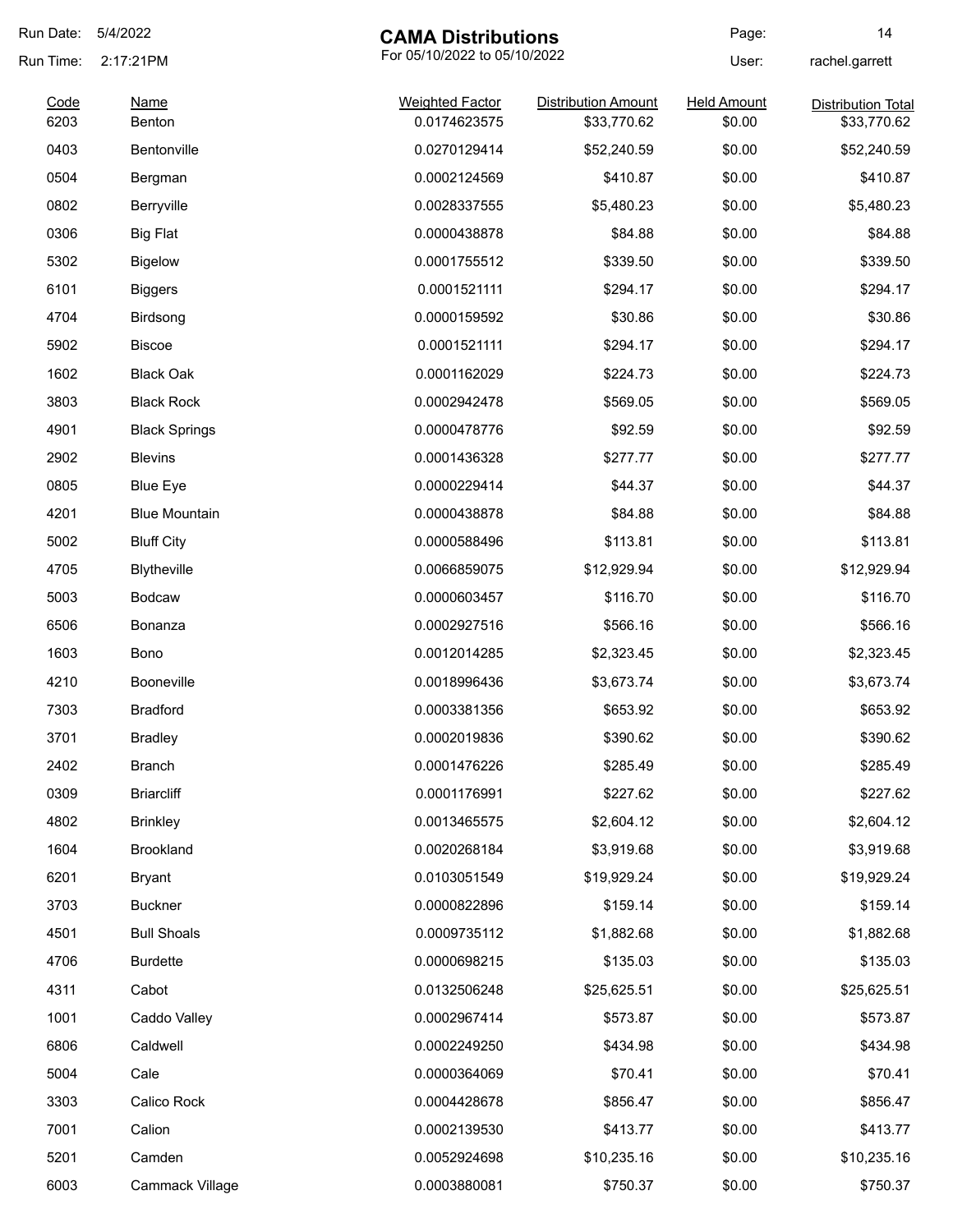| Run Date:    | 5/4/2022                               | <b>CAMA Distributions</b>              |                                        | Page:                        | 15                                    |
|--------------|----------------------------------------|----------------------------------------|----------------------------------------|------------------------------|---------------------------------------|
| Run Time:    | 2:17:21PM                              | For 05/10/2022 to 05/10/2022           |                                        | User:                        | rachel.garrett                        |
| Code<br>3406 | <b>Name</b><br><b>Campbell Station</b> | <b>Weighted Factor</b><br>0.0001157042 | <b>Distribution Amount</b><br>\$223.76 | <b>Held Amount</b><br>\$0.00 | <b>Distribution Total</b><br>\$223.76 |
| 1605         | Caraway                                | 0.0005650554                           | \$1,092.77                             | \$0.00                       | \$1,092.77                            |
| 4304         | Carlisle                               | 0.0010139079                           | \$1,960.81                             | \$0.00                       | \$1,960.81                            |
| 2003         | Carthage                               | 0.0001107170                           | \$214.12                               | \$0.00                       | \$214.12                              |
| 5303         | Casa                                   | 0.0000598470                           | \$115.74                               | \$0.00                       | \$115.74                              |
| 1606         | Cash                                   | 0.0001396430                           | \$270.06                               | \$0.00                       | \$270.06                              |
| 4203         | Caulksville                            | 0.0000768037                           | \$148.53                               | \$0.00                       | \$148.53                              |
| 6703         | Cave City                              | 0.0009585495                           | \$1,853.75                             | \$0.00                       | \$1,853.75                            |
| 0411         | Cave Springs                           | 0.0027404939                           | \$5,299.87                             | \$0.00                       | \$5,299.87                            |
| 1710         | Cedarville                             | 0.0007101844                           | \$1,373.43                             | \$0.00                       | \$1,373.43                            |
| 0409         | Centerton                              | 0.0088733154                           | \$17,160.19                            | \$0.00                       | \$17,160.19                           |
| 6507         | <b>Central City</b>                    | 0.0002299122                           | \$444.63                               | \$0.00                       | \$444.63                              |
| 2405         | Charleston                             | 0.0012907003                           | \$2,496.10                             | \$0.00                       | \$2,496.10                            |
| 6708         | Cherokee Village                       | 0.0023839055                           | \$4,610.26                             | \$0.00                       | \$4,610.26                            |
| 1901         | <b>Cherry Valley</b>                   | 0.0002867669                           | \$554.58                               | \$0.00                       | \$554.58                              |
| 1708         | Chester                                | 0.0000718164                           | \$138.89                               | \$0.00                       | \$138.89                              |
| 5205         | Chidester                              | 0.0001261774                           | \$244.02                               | \$0.00                       | \$244.02                              |
| 4801         | Clarendon                              | 0.0007610544                           | \$1,471.81                             | \$0.00                       | \$1,471.81                            |
| 1813         | Clarkedale                             | 0.0001675716                           | \$324.07                               | \$0.00                       | \$324.07                              |
| 3601         | Clarksville                            | 0.0046785393                           | \$9,047.87                             | \$0.00                       | \$9,047.87                            |
| 7103         | Clinton                                | 0.0012513010                           | \$2,419.90                             | \$0.00                       | \$2,419.90                            |
| 3602         | Coal Hill                              | 0.0004089545                           | \$790.88                               | \$0.00                       | \$790.88                              |
| 6807         | Colt                                   | 0.0001461264                           | \$282.60                               | \$0.00                       | \$282.60                              |
| 1201         | Concord                                | 0.0000947578                           | \$183.25                               | \$0.00                       | \$183.25                              |
| 2301         | Conway                                 | 0.0319852298                           | \$61,856.54                            | \$0.00                       | \$61,856.54                           |
| 1101         | Corning                                | 0.0016093856                           | \$3,112.41                             | \$0.00                       | \$3,112.41                            |
| 0302         | Cotter                                 | 0.0004418704                           | \$854.54                               | \$0.00                       | \$854.54                              |
| 7401         | <b>Cotton Plant</b>                    | 0.0002638255                           | \$0.00                                 | \$0.00                       | \$0.00                                |
| 5702         | Cove                                   | 0.0001590933                           | \$307.67                               | \$0.00                       | \$307.67                              |
| 4305         | Coy                                    | 0.0000433891                           | \$83.91                                | \$0.00                       | \$83.91                               |
| 1804         | Crawfordsville                         | 0.0002304110                           | \$445.59                               | \$0.00                       | \$445.59                              |
| 0201         | Crossett                               | 0.0024048520                           | \$4,650.77                             | \$0.00                       | \$4,650.77                            |
| 3203         | Cushman                                | 0.0002159479                           | \$417.62                               | \$0.00                       | \$417.62                              |
| 5502         | Daisy                                  | 0.0000438878                           | \$84.88                                | \$0.00                       | \$84.88                               |
| 7102         | Damascus                               | 0.0001905130                           | \$368.43                               | \$0.00                       | \$368.43                              |
| 7504         | Danville                               | 0.0010114143                           | \$1,955.98                             | \$0.00                       | \$1,955.98                            |
| 7502         | Dardanelle                             | 0.0022527409                           | \$4,356.60                             | \$0.00                       | \$4,356.60                            |
| 1104         | Datto                                  | 0.0000324171                           | \$62.69                                | \$0.00                       | \$62.69                               |
| 0405         | Decatur                                | 0.0008842394                           | \$1,710.04                             | \$0.00                       | \$1,710.04                            |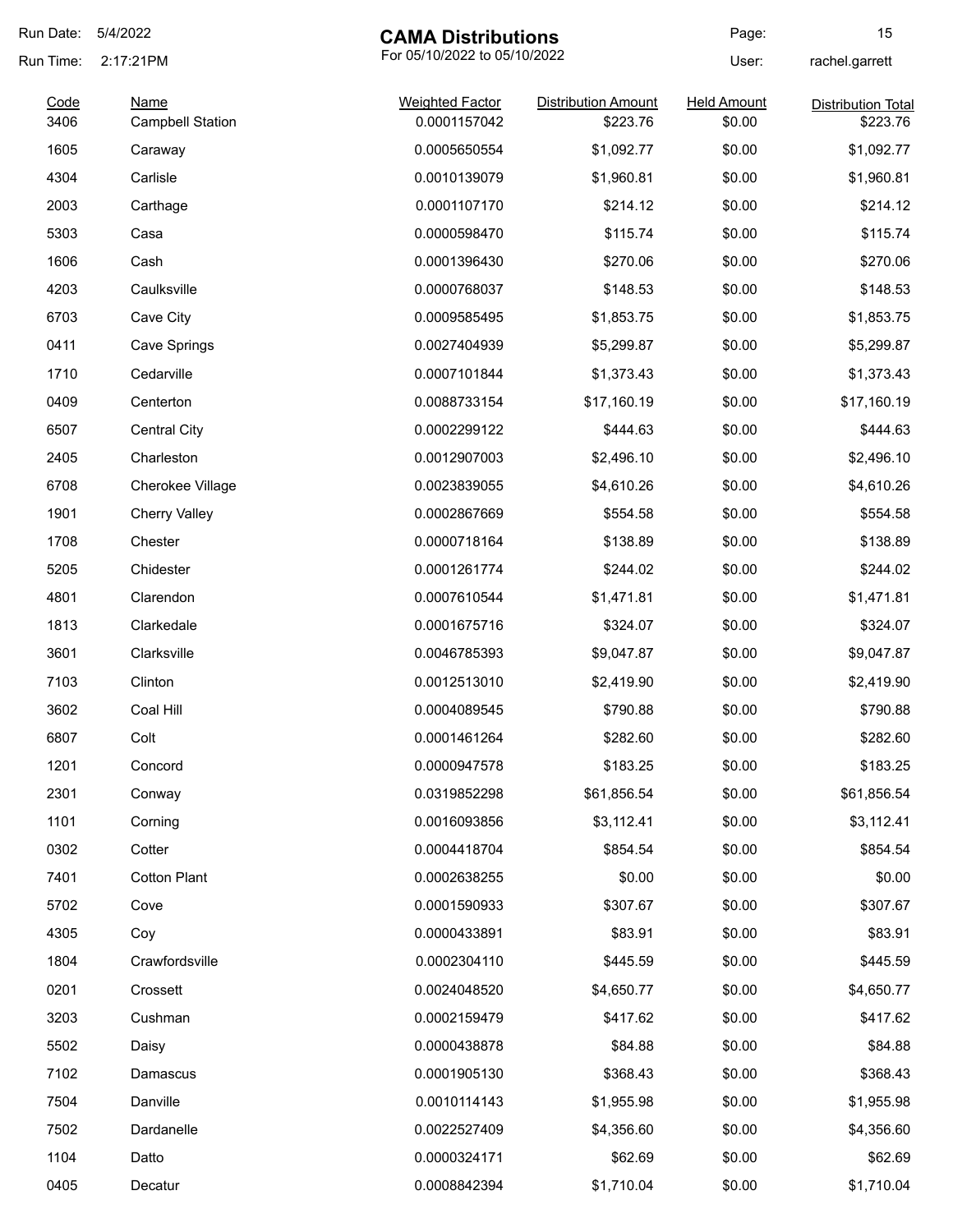| Run Date:    | 5/4/2022                  | <b>CAMA Distributions</b>              |                                       | Page:                        | 16                                   |
|--------------|---------------------------|----------------------------------------|---------------------------------------|------------------------------|--------------------------------------|
| Run Time:    | 2:17:21PM                 | For 05/10/2022 to 05/10/2022           |                                       | User:                        | rachel.garrett                       |
| Code<br>2801 | <b>Name</b><br>Delaplaine | <b>Weighted Factor</b><br>0.0000319184 | <b>Distribution Amount</b><br>\$61.73 | <b>Held Amount</b><br>\$0.00 | <b>Distribution Total</b><br>\$61.73 |
| 5503         | Delight                   | 0.0001436328                           | \$277.77                              | \$0.00                       | \$277.77                             |
| 4707         | Dell                      | 0.0000967527                           | \$187.11                              | \$0.00                       | \$187.11                             |
| 2406         | Denning                   | 0.0000997450                           | \$192.90                              | \$0.00                       | \$192.90                             |
| 6601         | <b>DeQueen</b>            | 0.0030447162                           | \$5,888.21                            | \$0.00                       | \$5,888.21                           |
| 0903         | Dermott                   | 0.0010079232                           | \$1,949.23                            | \$0.00                       | \$1,949.23                           |
| 5903         | Des Arc                   | 0.0009500711                           | \$1,837.35                            | \$0.00                       | \$1,837.35                           |
| 5904         | DeValls Bluff             | 0.0002593370                           | \$501.53                              | \$0.00                       | \$501.53                             |
| 0102         | <b>DeWitt</b>             | 0.0015241036                           | \$2,947.48                            | \$0.00                       | \$2,947.48                           |
| 0515         | Diamond City              | 0.0003775348                           | \$730.12                              | \$0.00                       | \$730.12                             |
| 3407         | Diaz                      | 0.0006104394                           | \$1,180.53                            | \$0.00                       | \$1,180.53                           |
| 3102         | Dierks                    | 0.0004568321                           | \$883.47                              | \$0.00                       | \$883.47                             |
| 3004         | Donaldson                 | 0.0001371494                           | \$265.23                              | \$0.00                       | \$265.23                             |
| 5803         | Dover                     | 0.0006667953                           | \$1,289.52                            | \$0.00                       | \$1,289.52                           |
| 2103         | Dumas                     | 0.0019953988                           | \$3,858.92                            | \$0.00                       | \$3,858.92                           |
| 1707         | Dyer                      | 0.0003850157                           | \$744.59                              | \$0.00                       | \$744.59                             |
| 4708         | <b>Dyess</b>              | 0.0001690678                           | \$326.96                              | \$0.00                       | \$326.96                             |
| 1803         | Earle                     | 0.0009131655                           | \$1,765.98                            | \$0.00                       | \$1,765.98                           |
| 5203         | East Camden               | 0.0003979826                           | \$769.66                              | \$0.00                       | \$769.66                             |
| 1805         | Edmondson                 | 0.0001211902                           | \$234.37                              | \$0.00                       | \$234.37                             |
| 1607         | Egypt                     | 0.0000563559                           | \$108.99                              | \$0.00                       | \$108.99                             |
| 7002         | El Dorado                 | 0.0088553613                           | \$17,125.47                           | \$0.00                       | \$17,125.47                          |
| 5401         | Elaine                    | 0.0002538510                           | \$490.92                              | \$0.00                       | \$490.92                             |
| 7202         | Elkins                    | 0.0017964075                           | \$3,474.09                            | \$0.00                       | \$3,474.09                           |
| 7203         | Elm Springs               | 0.0011774897                           | \$2,277.16                            | \$0.00                       | \$2,277.16                           |
| 1401         | Emerson                   | 0.0001461264                           | \$282.60                              | \$0.00                       | \$282.60                             |
| 5005         | Emmet                     | 0.0002069709                           | \$400.26                              | \$0.00                       | \$400.26                             |
| 4306         | England                   | 0.0012353418                           | \$2,389.04                            | \$0.00                       | \$2,389.04                           |
| 2306         | Enola                     | 0.0001585946                           | \$306.71                              | \$0.00                       | \$306.71                             |
| 4717         | Etowah                    | 0.0001266762                           | \$244.98                              | \$0.00                       | \$244.98                             |
| 0902         | Eudora                    | 0.0008617968                           | \$1,666.64                            | \$0.00                       | \$1,666.64                           |
| 0801         | Eureka Springs            | 0.0010802384                           | \$2,089.08                            | \$0.00                       | \$2,089.08                           |
| 6704         | <b>Evening Shade</b>      | 0.0002094645                           | \$405.09                              | \$0.00                       | \$405.09                             |
| 0506         | Everton                   | 0.0000518674                           | \$100.31                              | \$0.00                       | \$100.31                             |
| 7104         | <b>Fairfield Bay</b>      | 0.0010513123                           | \$2,033.14                            | \$0.00                       | \$2,033.14                           |
| 4806         | Fargo                     | 0.0000284273                           | \$54.98                               | \$0.00                       | \$54.98                              |
| 7216         | Farmington                | 0.0037823305                           | \$7,314.69                            | \$0.00                       | \$7,314.69                           |
| 7214         | Fayetteville              | 0.0468547159                           | \$90,612.79                           | \$0.00                       | \$90,612.79                          |
| 7003         | Felsenthal                | 0.0000423916                           | \$81.98                               | \$0.00                       | \$81.98                              |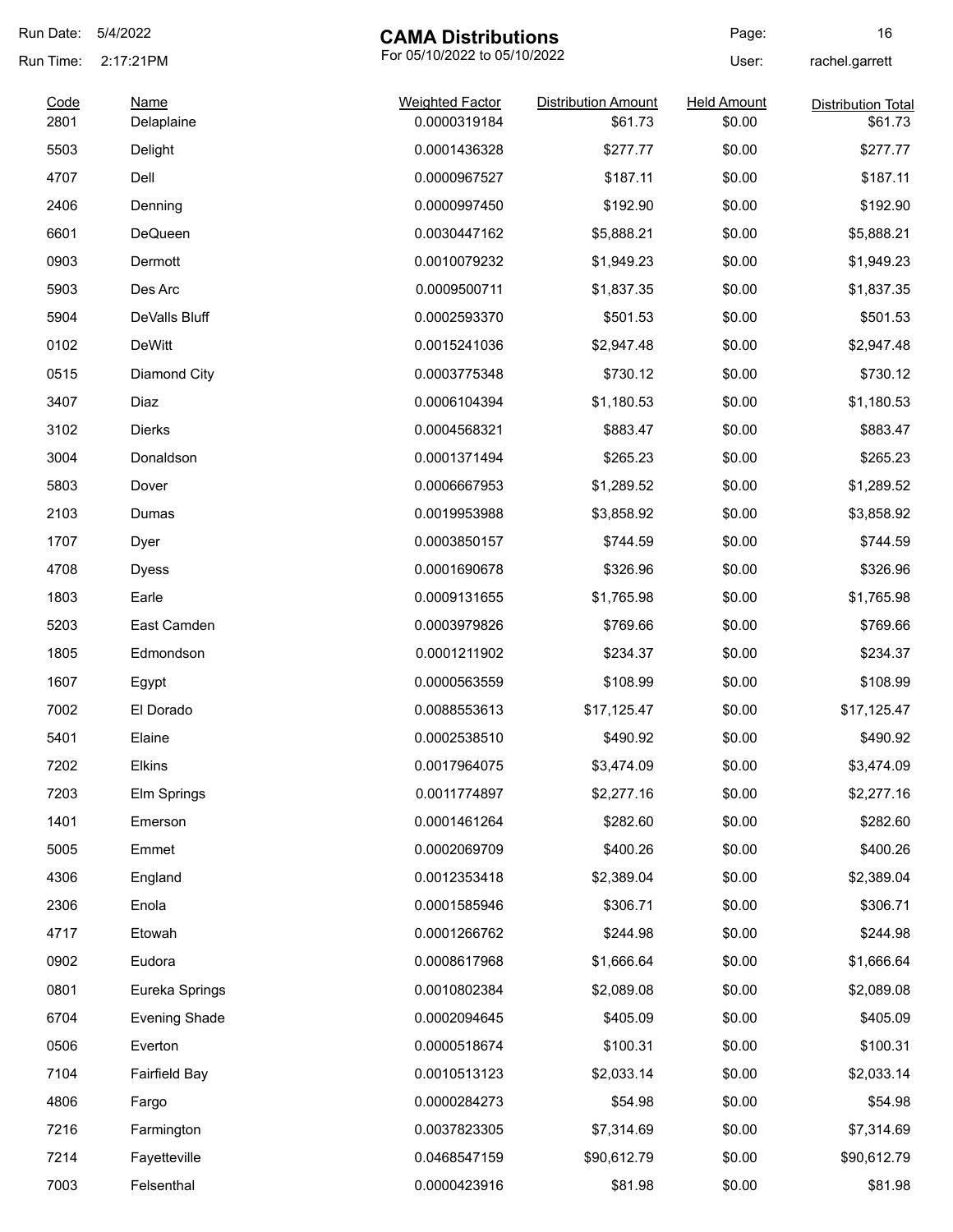| Run Date: | 5/4/2022             | <b>CAMA Distributions</b>    |                            | Page:              | 17                        |
|-----------|----------------------|------------------------------|----------------------------|--------------------|---------------------------|
| Run Time: | 2:17:21PM            | For 05/10/2022 to 05/10/2022 |                            | User:              | rachel.garrett            |
| Code      | <b>Name</b>          | <b>Weighted Factor</b>       | <b>Distribution Amount</b> | <b>Held Amount</b> | <b>Distribution Total</b> |
| 6902      | <b>Fifty Six</b>     | 0.0000787986                 | \$152.39                   | \$0.00             | \$152.39                  |
| 5602      | Fisher               | 0.0000897705                 | \$173.61                   | \$0.00             | \$173.61                  |
| 4502      | Flippin              | 0.0006707851                 | \$1,297.24                 | \$0.00             | \$1,297.24                |
| 2002      | Fordyce              | 0.0016936701                 | \$3,275.40                 | \$0.00             | \$3,275.40                |
| 4107      | Foreman              | 0.0004872543                 | \$942.31                   | \$0.00             | \$942.31                  |
| 6802      | <b>Forrest City</b>  | 0.0064909060                 | \$12,552.83                | \$0.00             | \$12,552.83               |
| 6501      | Fort Smith           | 0.0444573448                 | \$85,976.49                | \$0.00             | \$85,976.49               |
| 4602      | Fouke                | 0.0004029698                 | \$779.31                   | \$0.00             | \$779.31                  |
| 0202      | Fountain Hill        | 0.0000538623                 | \$104.16                   | \$0.00             | \$104.16                  |
| 2605      | <b>Fountain Lake</b> | 0.0002368944                 | \$458.13                   | \$0.00             | \$458.13                  |
| 5304      | Fourche              | 0.0000279286                 | \$54.01                    | \$0.00             | \$54.01                   |
| 3305      | Franklin             | 0.0000952565                 | \$184.22                   | \$0.00             | \$184.22                  |
| 3005      | Friendship           | 0.0000787986                 | \$152.39                   | \$0.00             | \$152.39                  |
| 2904      | Fulton               | 0.0000573534                 | \$110.92                   | \$0.00             | \$110.92                  |
| 0414      | Garfield             | 0.0002957439                 | \$571.94                   | \$0.00             | \$571.94                  |
| 4601      | Garland              | 0.0000972514                 | \$188.08                   | \$0.00             | \$188.08                  |
| 7306      | Garner               | 0.0001052310                 | \$203.51                   | \$0.00             | \$203.51                  |
| 0303      | Gassville            | 0.0010827320                 | \$2,093.91                 | \$0.00             | \$2,093.91                |
| 0415      | Gateway              | 0.0002174441                 | \$420.52                   | \$0.00             | \$420.52                  |
| 0406      | Gentry               | 0.0018901678                 | \$3,655.41                 | \$0.00             | \$3,655.41                |
| 7307      | Georgetown           | 0.0000403967                 | \$78.12                    | \$0.00             | \$78.12                   |
| 6401      | Gilbert              | 0.0000129669                 | \$25.08                    | \$0.00             | \$25.08                   |
| 0104      | Gillett              | 0.0002812809                 | \$543.97                   | \$0.00             | \$543.97                  |
| 6603      | Gillham              | 0.0000782998                 | \$151.42                   | \$0.00             | \$151.42                  |
|           | Gilmore              |                              |                            |                    |                           |
| 1806      |                      | 0.0000877756                 | \$1,237.81                 | \$0.00             | \$1,237.81                |
| 5504      | Glenwood             | 0.0010313633                 | \$1,994.56                 | \$0.00             | \$1,994.56                |
| 7205      | Goshen               | 0.0010483200                 | \$2,027.36                 | \$0.00             | \$2,027.36                |
| 4709      | Gosnell              | 0.0014512898                 | \$2,806.66                 | \$0.00             | \$2,806.66                |
| 4002      | Gould                | 0.0003306547                 | \$639.46                   | \$0.00             | \$639.46                  |
| 4003      | Grady                | 0.0001521111                 | \$294.17                   | \$0.00             | \$294.17                  |
| 5703      | Grannis              | 0.0002473676                 | \$478.39                   | \$0.00             | \$478.39                  |
| 0407      | Gravette             | 0.0017689776                 | \$3,421.04                 | \$0.00             | \$3,421.04                |
| 0803      | Green Forest         | 0.0014822107                 | \$2,866.46                 | \$0.00             | \$2,866.46                |
| 2303      | Greenbrier           | 0.0028462236                 | \$5,504.34                 | \$0.00             | \$5,504.34                |
| 7206      | Greenland            | 0.0006049534                 | \$1,169.93                 | \$0.00             | \$1,169.93                |
| 1105      | Greenway             | 0.0000867782                 | \$167.82                   | \$0.00             | \$167.82                  |
| 6505      | Greenwood            | 0.0047458672                 | \$9,178.08                 | \$0.00             | \$9,178.08                |
| 1202      | <b>Greers Ferry</b>  | 0.0004094532                 | \$791.85                   | \$0.00             | \$791.85                  |
| 7308      | Griffithville        | 0.0000773024                 | \$149.50                   | \$0.00             | \$149.50                  |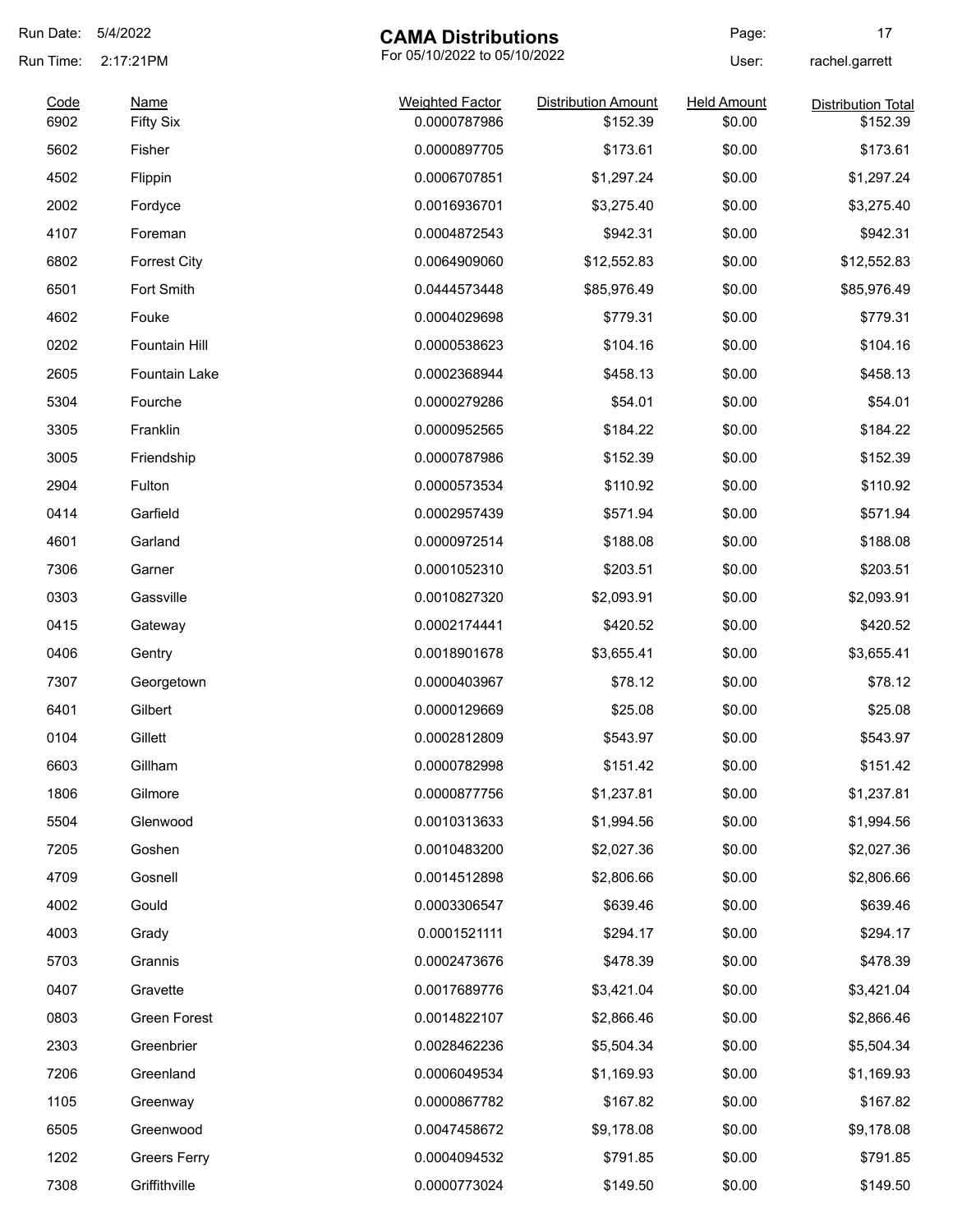| Run Date:    | 5/4/2022              | <b>CAMA Distributions</b>              |                                        | Page:                        | 18                                    |
|--------------|-----------------------|----------------------------------------|----------------------------------------|------------------------------|---------------------------------------|
| Run Time:    | 2:17:21PM             | For 05/10/2022 to 05/10/2022           |                                        | User:                        | rachel.garrett                        |
| Code<br>3403 | <b>Name</b><br>Grubbs | <b>Weighted Factor</b><br>0.0001501162 | <b>Distribution Amount</b><br>\$290.31 | <b>Held Amount</b><br>\$0.00 | <b>Distribution Total</b><br>\$290.31 |
| 3307         | Guion                 | 0.0000339133                           | \$65.59                                | \$0.00                       | \$65.59                               |
| 1005         | <b>Gum Springs</b>    | 0.0000453840                           | \$87.77                                | \$0.00                       | \$87.77                               |
| 1003         | Gurdon                | 0.0009176540                           | \$1,774.66                             | \$0.00                       | \$1,774.66                            |
| 2307         | Guy                   | 0.0003750412                           | \$725.30                               | \$0.00                       | \$725.30                              |
| 6509         | Hackett               | 0.0003910004                           | \$756.16                               | \$0.00                       | \$756.16                              |
| 0203         | Hamburg               | 0.0012647666                           | \$2,445.94                             | \$0.00                       | \$2,445.94                            |
| 0701         | Hampton               | 0.0005889942                           | \$1,139.06                             | \$0.00                       | \$1,139.06                            |
| 6701         | Hardy                 | 0.0003705527                           | \$716.62                               | \$0.00                       | \$716.62                              |
| 0702         | Harrell               | 0.0001047323                           | \$202.54                               | \$0.00                       | \$202.54                              |
| 5603         | Harrisburg            | 0.0011031797                           | \$2,133.45                             | \$0.00                       | \$2,133.45                            |
| 0512         | Harrison              | 0.0065178371                           | \$12,604.91                            | \$0.00                       | \$12,604.91                           |
| 6510         | Hartford              | 0.0002488638                           | \$481.28                               | \$0.00                       | \$481.28                              |
| 3603         | Hartman               | 0.0002573421                           | \$497.68                               | \$0.00                       | \$497.68                              |
| 6205         | Haskell               | 0.0019729561                           | \$3,815.52                             | \$0.00                       | \$3,815.52                            |
| 5704         | Hatfield              | 0.0001720601                           | \$332.75                               | \$0.00                       | \$332.75                              |
| 7507         | Havana                | 0.0001191953                           | \$230.51                               | \$0.00                       | \$230.51                              |
| 3903         | Haynes                | 0.0000608445                           | \$117.67                               | \$0.00                       | \$117.67                              |
| 5901         | Hazen                 | 0.0007386117                           | \$1,428.41                             | \$0.00                       | \$1,428.41                            |
| 1203         | <b>Heber Springs</b>  | 0.0034756146                           | \$6,721.52                             | \$0.00                       | \$6,721.52                            |
| 5804         | Hector                | 0.0002049760                           | \$396.41                               | \$0.00                       | \$396.41                              |
| 5407         | Helena-West Helena    | 0.0047473634                           | \$9,180.97                             | \$0.00                       | \$9,180.97                            |
| 0602         | Hermitage             | 0.0002618306                           | \$506.36                               | \$0.00                       | \$506.36                              |
| 1902         | <b>Hickory Ridge</b>  | 0.0001137093                           | \$219.90                               | \$0.00                       | \$219.90                              |
| 1204         | Higden                | 0.0000568547                           | \$109.95                               | \$0.00                       | \$109.95                              |
| 7309         | Higginson             | 0.0003516011                           | \$679.96                               | \$0.00                       | \$679.96                              |
| 0416         | Highfill              | 0.0007914766                           | \$1,530.64                             | \$0.00                       | \$1,530.64                            |
|              |                       |                                        | \$947.13                               |                              |                                       |
| 6709         | Highland              | 0.0004897480                           |                                        | \$0.00                       | \$947.13                              |
| 4402         | Hindsville            | 0.0000448853                           | \$86.80                                | \$0.00                       | \$86.80                               |
| 0814         | Holiday Island        | 0.0011964413                           | \$2,313.81                             | \$0.00                       | \$2,313.81                            |
| 2313         | Holland               | 0.0002922529                           | \$565.19                               | \$0.00                       | \$565.19                              |
| 4803         | <b>Holly Grove</b>    | 0.0002294135                           | \$443.66                               | \$0.00                       | \$443.66                              |
| 2901         | Hope                  | 0.0044645863                           | \$8,609.44                             | \$0.00                       | \$8,609.44                            |
| 6604         | Horatio               | 0.0004588270                           | \$887.33                               | \$0.00                       | \$887.33                              |
| 3301         | Horseshoe Bend        | 0.0012168890                           | \$2,353.35                             | \$0.00                       | \$2,353.35                            |
| 1807         | Horseshoe Lake        | 0.0001316634                           | \$254.63                               | \$0.00                       | \$254.63                              |
| 2601         | <b>Hot Springs</b>    | 0.0189166396                           | \$36,583.07                            | \$0.00                       | \$36,583.07                           |
| 5305         | Houston               | 0.0000713177                           | \$137.92                               | \$0.00                       | \$137.92                              |
| 3805         | Hoxie                 | 0.0012956876                           | \$2,505.74                             | \$0.00                       | \$2,505.74                            |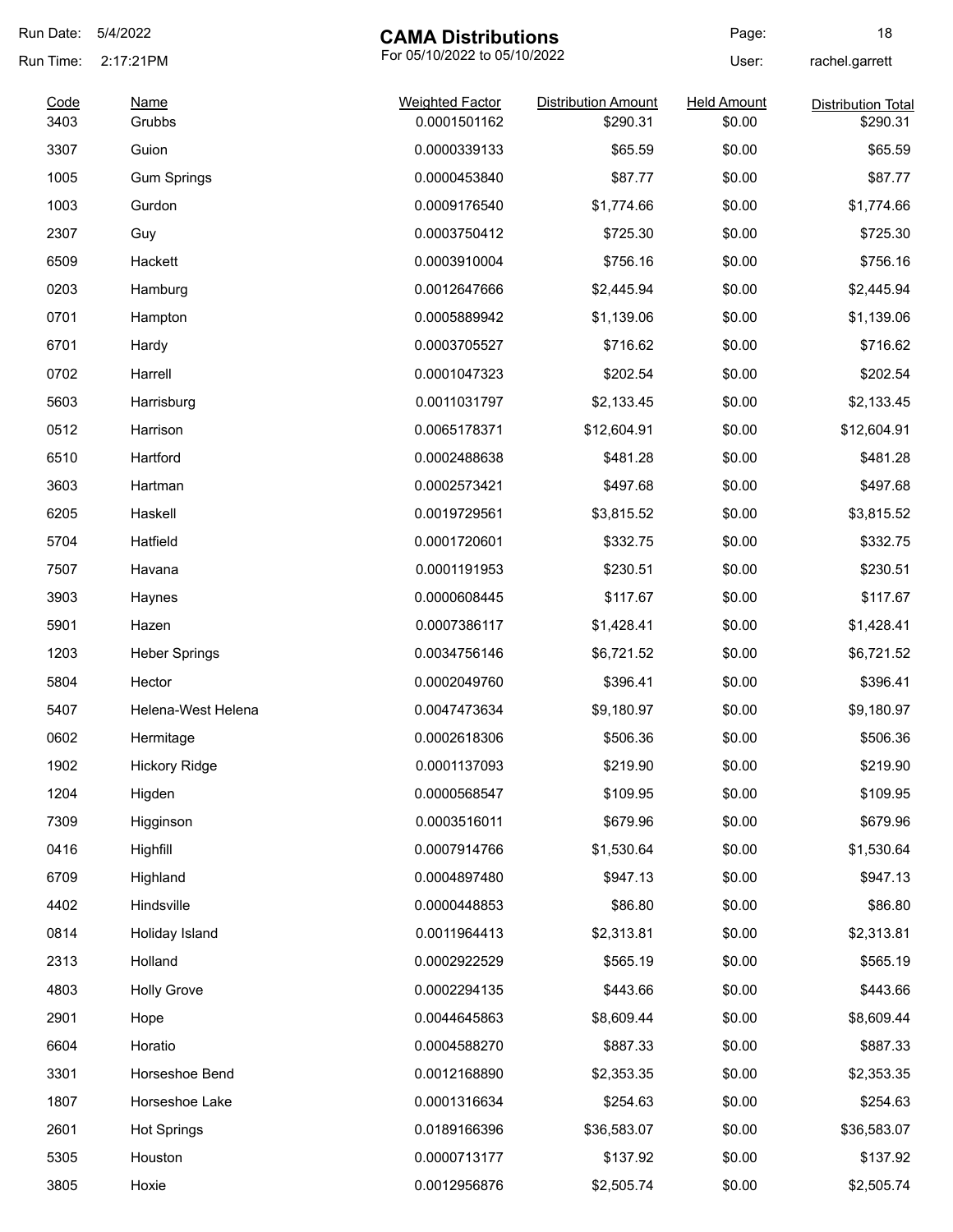| Run Date:    | 5/4/2022              | <b>CAMA Distributions</b>              |                                          | Page:                        | 19                                      |
|--------------|-----------------------|----------------------------------------|------------------------------------------|------------------------------|-----------------------------------------|
| Run Time:    | 2:17:21PM             | For 05/10/2022 to 05/10/2022           |                                          | User:                        | rachel.garrett                          |
| Code<br>6801 | <b>Name</b><br>Hughes | <b>Weighted Factor</b><br>0.0005266536 | <b>Distribution Amount</b><br>\$1,018.50 | <b>Held Amount</b><br>\$0.00 | <b>Distribution Total</b><br>\$1,018.50 |
| 4307         | Humnoke               | 0.0001092208                           | \$211.22                                 | \$0.00                       | \$211.22                                |
| 0103         | Humphrey              | 0.0002309097                           | \$0.00                                   | \$0.00                       | \$0.00                                  |
| 7403         | Hunter                | 0.0000513687                           | \$99.34                                  | \$0.00                       | \$99.34                                 |
| 6502         | Huntington            | 0.0002443753                           | \$472.60                                 | \$0.00                       | \$472.60                                |
| 4401         | Huntsville            | 0.0014358293                           | \$2,776.76                               | \$0.00                       | \$2,776.76                              |
| 7004         | Huttig                | 0.0002234288                           | \$432.09                                 | \$0.00                       | \$432.09                                |
| 3806         | Imboden               | 0.0003191840                           | \$617.27                                 | \$0.00                       | \$617.27                                |
| 3408         | Jacksonport           | 0.0000748088                           | \$144.67                                 | \$0.00                       | \$144.67                                |
| 6004         | Jacksonville          | 0.0147009171                           | \$28,430.25                              | \$0.00                       | \$28,430.25                             |
| 5101         | Jasper                | 0.0002728026                           | \$527.58                                 | \$0.00                       | \$527.58                                |
| 1808         | Jennette              | 0.0000588496                           | \$113.81                                 | \$0.00                       | \$113.81                                |
| 1809         | Jericho               | 0.0000488751                           | \$94.52                                  | \$0.00                       | \$94.52                                 |
| 7207         | Johnson               | 0.0017998986                           | \$3,480.84                               | \$0.00                       | \$3,480.84                              |
| 4710         | Joiner                | 0.0002483651                           | \$480.32                                 | \$0.00                       | \$480.32                                |
| 1611         | Jonesboro             | 0.0391878163                           | \$75,785.70                              | \$0.00                       | \$75,785.70                             |
| 7310         | Judsonia              | 0.0009246362                           | \$1,788.16                               | \$0.00                       | \$1,788.16                              |
| 7005         | Junction City         | 0.0002508587                           | \$485.14                                 | \$0.00                       | \$485.14                                |
| 4702         | Keiser                | 0.0003745425                           | \$724.33                                 | \$0.00                       | \$724.33                                |
| 7305         | Kensett               | 0.0006982150                           | \$1,350.28                               | \$0.00                       | \$1,350.28                              |
| 4308         | Keo                   | 0.0001032361                           | \$199.65                                 | \$0.00                       | \$199.65                                |
| 1705         | Kibler                | 0.0005012186                           | \$969.31                                 | \$0.00                       | \$969.31                                |
| 1302         | Kingsland             | 0.0001730576                           | \$334.68                                 | \$0.00                       | \$334.68                                |
| 1106         | Knobel                | 0.0000733126                           | \$141.78                                 | \$0.00                       | \$141.78                                |
| 3604         | Knoxville             | 0.0003291585                           | \$636.56                                 | \$0.00                       | \$636.56                                |
| 2802         | Lafe                  | 0.0002084671                           | \$403.16                                 | \$0.00                       | \$403.16                                |
| 3904         | LaGrange              | 0.0000259337                           | \$50.15                                  | \$0.00                       | \$50.15                                 |
| 1609         | Lake City             | 0.0011600344                           | \$2,243.40                               | \$0.00                       | \$2,243.40                              |
| 5403         | Lake View             | 0.0001630831                           | \$0.00                                   | \$0.00                       | \$0.00                                  |
| 0901         | Lake Village          | 0.0010298671                           | \$1,991.67                               | \$0.00                       | \$1,991.67                              |
| 0305         | Lakeview              | 0.0003865119                           | \$747.48                                 | \$0.00                       | \$747.48                                |
| 3605         | Lamar                 | 0.0008573083                           | \$1,657.96                               | \$0.00                       | \$1,657.96                              |
| 6511         | Lavaca                | 0.0012218763                           | \$2,363.00                               | \$0.00                       | \$2,363.00                              |
| 4711         | Leachville            | 0.0010169003                           | \$1,966.59                               | \$0.00                       | \$1,966.59                              |
| 0507         | Lead Hill             | 0.0001366507                           | \$264.27                                 | \$0.00                       | \$264.27                                |
| 2703         | Leola                 | 0.0002294135                           | \$443.66                                 | \$0.00                       | \$443.66                                |
| 5601         | Lepanto               | 0.0008637917                           | \$1,670.50                               | \$0.00                       | \$1,670.50                              |
| 6402         | Leslie                | 0.0001870219                           | \$361.68                                 | \$0.00                       | \$361.68                                |
| 7311         | Letona                | 0.0001196940                           | \$231.48                                 | \$0.00                       | \$231.48                                |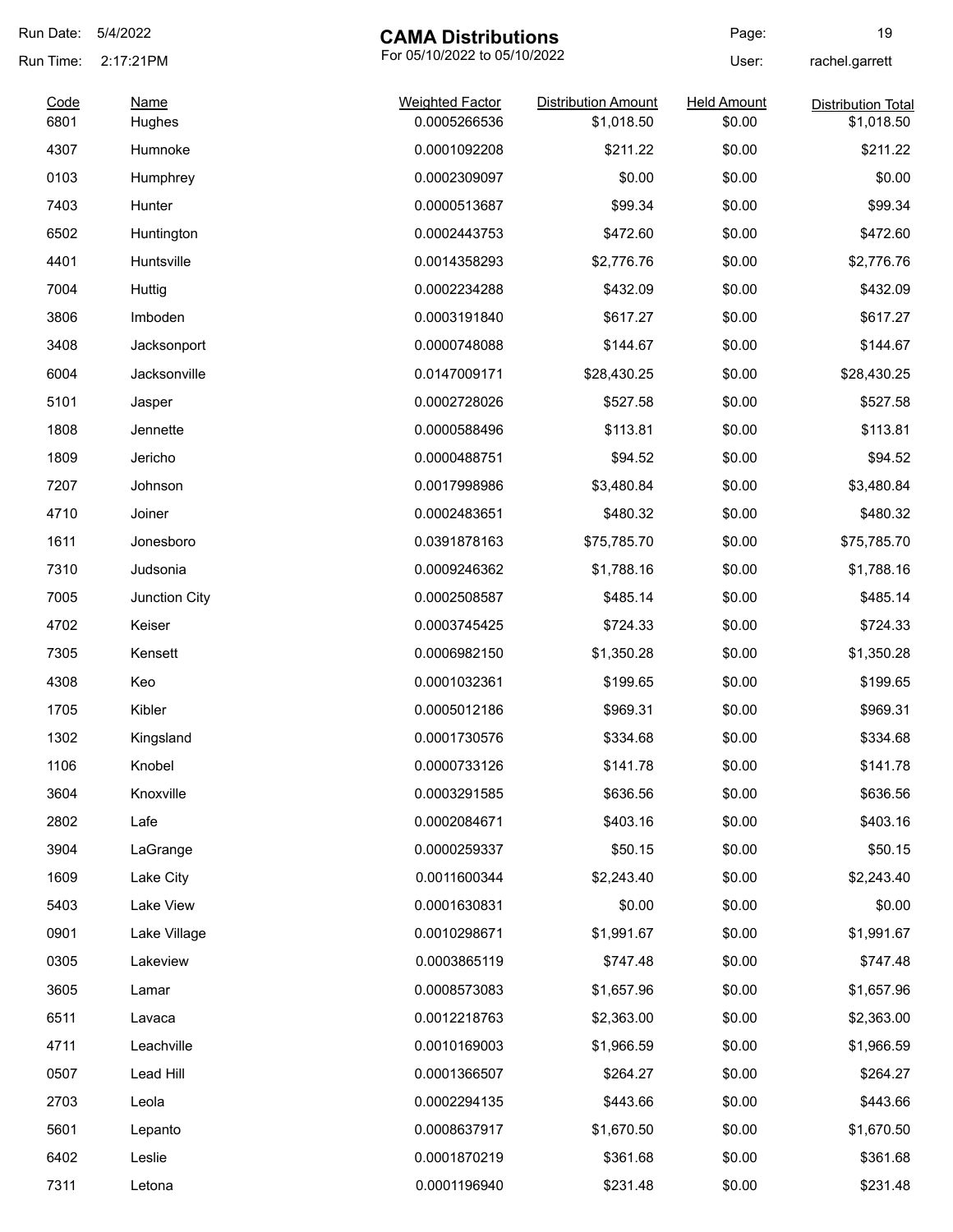| Run Date:    | 5/4/2022              | <b>CAMA Distributions</b>              |                                        | Page:                        | 20                                    |
|--------------|-----------------------|----------------------------------------|----------------------------------------|------------------------------|---------------------------------------|
| Run Time:    | 2:17:21PM             | For 05/10/2022 to 05/10/2022           |                                        | User:                        | rachel.garrett                        |
| Code<br>3704 | Name<br>Lewisville    | <b>Weighted Factor</b><br>0.0004563334 | <b>Distribution Amount</b><br>\$882.51 | <b>Held Amount</b><br>\$0.00 | <b>Distribution Total</b><br>\$882.51 |
| 5404         | Lexa                  | 0.0001032361                           | \$199.65                               | \$0.00                       | \$199.65                              |
| 7215         | Lincoln               | 0.0011440752                           | \$2,212.54                             | \$0.00                       | \$2,212.54                            |
| 0417         | <b>Little Flock</b>   | 0.0015236049                           | \$2,946.51                             | \$0.00                       | \$2,946.51                            |
| 6005         | Little Rock           | 0.1010371984                           | \$195,345.35                           | \$0.00                       | \$195,345.35                          |
| 6605         | Lockesburg            | 0.0002962427                           | \$572.91                               | \$0.00                       | \$572.91                              |
| 5805         | London                | 0.0004668066                           | \$902.76                               | \$0.00                       | \$902.76                              |
| 4309         | Lonoke                | 0.0021325481                           | \$4,124.16                             | \$0.00                       | \$4,124.16                            |
| 2602         | Lonsdale              | 0.0000513687                           | \$99.34                                | \$0.00                       | \$99.34                               |
| 5206         | Louann                | 0.0000763049                           | \$147.57                               | \$0.00                       | \$147.57                              |
| 0408         | Lowell                | 0.0049069554                           | \$9,489.61                             | \$0.00                       | \$9,489.61                            |
| 4712         | Luxora                | 0.0004697990                           | \$908.55                               | \$0.00                       | \$908.55                              |
| 3807         | Lynn                  | 0.0001286711                           | \$248.84                               | \$0.00                       | \$248.84                              |
| 6805         | Madison               | 0.0003785323                           | \$732.05                               | \$0.00                       | \$732.05                              |
| 4204         | Magazine              | 0.0003690565                           | \$713.72                               | \$0.00                       | \$713.72                              |
| 3204         | Magness               | 0.0001097195                           | \$212.19                               | \$0.00                       | \$212.19                              |
| 1403         | Magnolia              | 0.0055667686                           | \$10,765.63                            | \$0.00                       | \$10,765.63                           |
| 3001         | Malvern               | 0.0054196447                           | \$10,481.10                            | \$0.00                       | \$10,481.10                           |
| 2501         | <b>Mammoth Spring</b> | 0.0004633155                           | \$896.01                               | \$0.00                       | \$896.01                              |
| 4713         | Manila                | 0.0018363055                           | \$3,551.25                             | \$0.00                       | \$3,551.25                            |
| 6503         | Mansfield             | 0.0005251574                           | \$1,015.61                             | \$0.00                       | \$1,015.61                            |
| 3901         | Marianna              | 0.0017829419                           | \$3,448.05                             | \$0.00                       | \$3,448.05                            |
| 4714         | Marie                 | 0.0000538623                           | \$104.16                               | \$0.00                       | \$104.16                              |
| 1801         | Marion                | 0.0068584663                           | \$13,263.65                            | \$0.00                       | \$13,263.65                           |
| 5604         | <b>Marked Tree</b>    | 0.0011400854                           | \$2,204.82                             | \$0.00                       | \$2,204.82                            |
| 2803         | Marmaduke             | 0.0006044547                           | \$1,168.96                             | \$0.00                       | \$1,168.96                            |
| 6403         | Marshall              | 0.0006628055                           | \$1,281.81                             | \$0.00                       | \$1,281.81                            |
| 5405         | Marvell               | 0.0004264099                           | \$824.64                               | \$0.00                       | \$824.64                              |
| 6006         | Maumelle              | 0.0096009552                           | \$18,567.38                            | \$0.00                       | \$18,567.38                           |
| 2302         | Mayflower             | 0.0009894704                           | \$1,913.55                             | \$0.00                       | \$1,913.55                            |
| 6102         | Maynard               | 0.0001890168                           | \$365.54                               | \$0.00                       | \$365.54                              |
| 2905         | McCaskill             | 0.0000284273                           | \$54.98                                | \$0.00                       | \$54.98                               |
| 7404         | McCrory               | 0.0007894817                           | \$1,526.79                             | \$0.00                       | \$1,526.79                            |
| 1107         | McDougal              | 0.0000668292                           | \$129.24                               | \$0.00                       | \$129.24                              |
| 2101         | McGehee               | 0.0019195926                           | \$3,712.32                             | \$0.00                       | \$3,712.32                            |
| 2911         | McNab                 | 0.0000149618                           | \$28.93                                | \$0.00                       | \$28.93                               |
| 1402         | McNeil                | 0.0001900142                           | \$367.47                               | \$0.00                       | \$367.47                              |
| 7312         | McRae                 | 0.0003072146                           | \$594.13                               | \$0.00                       | \$594.13                              |
| 3302         | Melbourne             | 0.0009126668                           | \$1,765.02                             | \$0.00                       | \$1,765.02                            |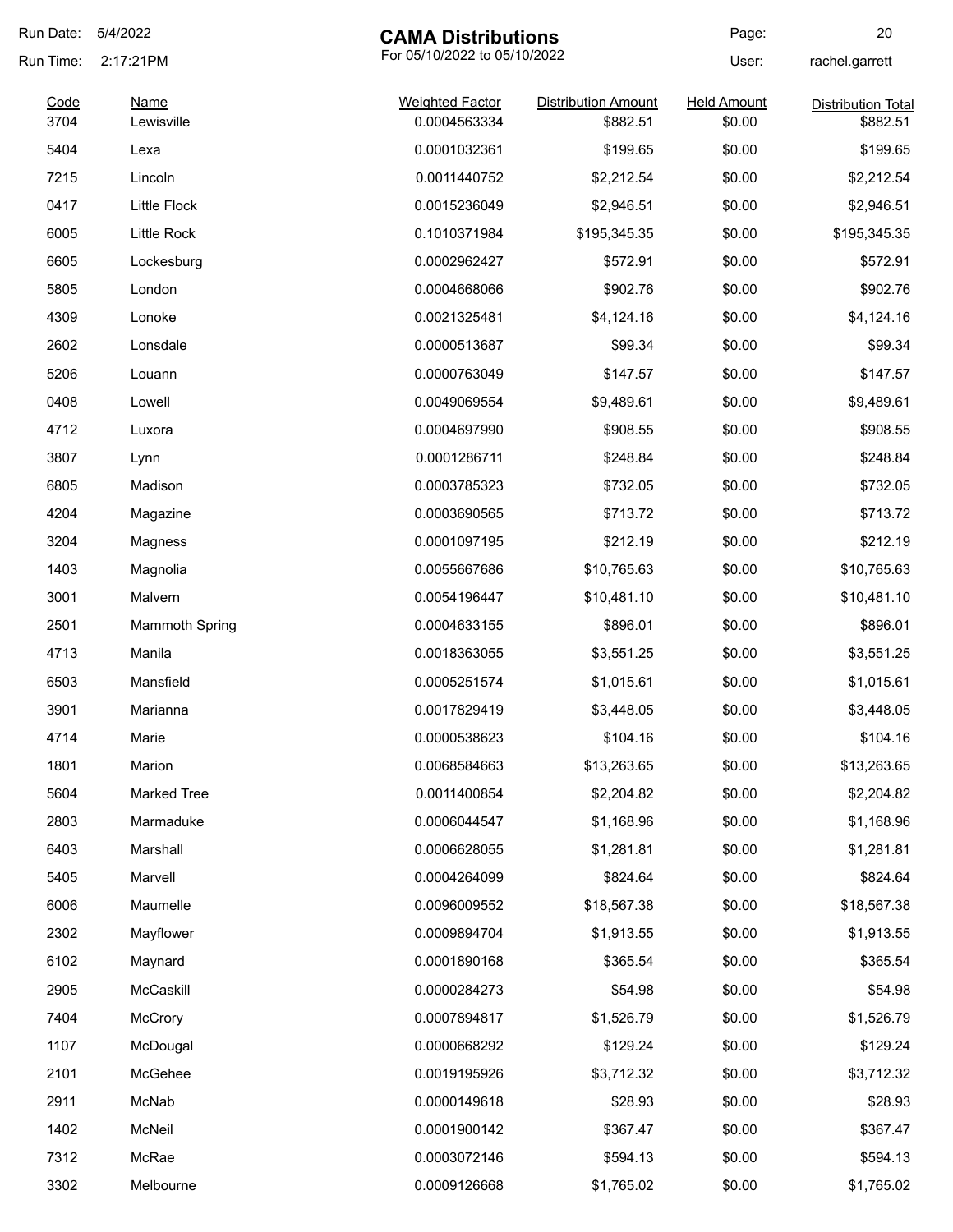| Run Date: | 5/4/2022               | <b>CAMA Distributions</b>    |                     | Page:              | 21                        |
|-----------|------------------------|------------------------------|---------------------|--------------------|---------------------------|
| Run Time: | 2:17:21PM              | For 05/10/2022 to 05/10/2022 |                     | User:              | rachel.garrett            |
| Code      | <b>Name</b>            | <b>Weighted Factor</b>       | Distribution Amount | <b>Held Amount</b> | <b>Distribution Total</b> |
| 5701      | Mena                   | 0.0027873741                 | \$5,390.53          | \$0.00             | \$5,390.53                |
| 1502      | Menifee                | 0.0001366507                 | \$264.27            | \$0.00             | \$264.27                  |
| 6512      | Midland                | 0.0001132106                 | \$218.94            | \$0.00             | \$218.94                  |
| 3007      | Midway                 | 0.0001880193                 | \$363.61            | \$0.00             | \$363.61                  |
| 3103      | <b>Mineral Springs</b> | 0.0005411166                 | \$1,046.47          | \$0.00             | \$1,046.47                |
| 3808      | Minturn                | 0.0000433891                 | \$83.91             | \$0.00             | \$83.91                   |
| 2104      | Mitchellville          | 0.0001461264                 | \$282.60            | \$0.00             | \$282.60                  |
| 1610      | Monette                | 0.0007510799                 | \$1,452.52          | \$0.00             | \$1,452.52                |
| 2201      | Monticello             | 0.0042102365                 | \$8,142.22          | \$0.00             | \$8,142.22                |
| 0204      | Montrose               | 0.0001211902                 | \$234.37            | \$0.00             | \$234.37                  |
| 3205      | Moorefield             | 0.0000628394                 | \$121.53            | \$0.00             | \$121.53                  |
| 3905      | Moro                   | 0.0000882743                 | \$170.71            | \$0.00             | \$170.71                  |
| 1501      | Morrilton              | 0.0034870853                 | \$6,743.71          | \$0.00             | \$6,743.71                |
| 4205      | Morrison Bluff         | 0.0000389006                 | \$75.23             | \$0.00             | \$75.23                   |
| 4905      | Mount Ida              | 0.0004967301                 | \$960.63            | \$0.00             | \$960.63                  |
| 3309      | Mount Pleasant         | 0.0001760499                 | \$340.46            | \$0.00             | \$340.46                  |
| 2308      | Mount Vernon           | 0.0000718164                 | \$138.89            | \$0.00             | \$138.89                  |
| 0301      | <b>Mountain Home</b>   | 0.0063961482                 | \$12,369.57         | \$0.00             | \$12,369.57               |
| 2603      | <b>Mountain Pine</b>   | 0.0002917541                 | \$564.23            | \$0.00             | \$564.23                  |
| 6901      | <b>Mountain View</b>   | 0.0014348319                 | \$2,774.84          | \$0.00             | \$2,774.84                |
| 1704      | Mountainburg           | 0.0002633268                 | \$509.25            | \$0.00             | \$509.25                  |
| 1703      | Mulberry               | 0.0007695327                 | \$1,488.21          | \$0.00             | \$1,488.21                |
| 5505      | Murfreesboro           | 0.0007455939                 | \$1,441.91          | \$0.00             | \$1,441.91                |
| 3101      | Nashville              | 0.0020712050                 | \$4,005.52          | \$0.00             | \$4,005.52                |
| 3206      | Newark                 | 0.0005884955                 | \$1,138.10          | \$0.00             | \$1,138.10                |
| 3401      | Newport                | 0.0039922937                 | \$7,720.74          | \$0.00             | \$7,720.74                |
| 1108      | Nimmons                | 0.0000344120                 | \$66.55             | \$0.00             | \$66.55                   |
| 0304      | Norfork                | 0.0002319071                 | \$448.49            | \$0.00             | \$448.49                  |
| 4903      | Norman                 | 0.0001511137                 | \$0.00              | \$0.00             | \$0.00                    |
| 7006      | Norphlet               | 0.0003820234                 | \$738.80            | \$0.00             | \$738.80                  |
| 6001      | North Little Rock      | 0.0322131471                 | \$62,297.32         | \$0.00             | \$62,297.32               |
| 0813      | Oak Grove              | 0.0001925079                 | \$372.29            | \$0.00             | \$372.29                  |
| 2804      | Oak Grove Heights      | 0.0005505924                 | \$1,064.80          | \$0.00             | \$1,064.80                |
| 2906      | Oakhaven               | 0.0000324171                 | \$62.69             | \$0.00             | \$62.69                   |
| 4904      | Oden                   | 0.0000897705                 | \$173.61            | \$0.00             | \$173.61                  |
| 4103      |                        | 0.0000653330                 | \$126.35            | \$0.00             | \$126.35                  |
| 3207      | Ogden                  |                              |                     | \$0.00             | \$217.97                  |
|           | Oil Trough             | 0.0001127119                 | \$217.97            |                    |                           |
| 6103      | O'Kean                 | 0.0000957552                 | \$185.18            | \$0.00             | \$185.18                  |
| 1006      | Okolona                | 0.0000483763                 | \$93.56             | \$0.00             | \$93.56                   |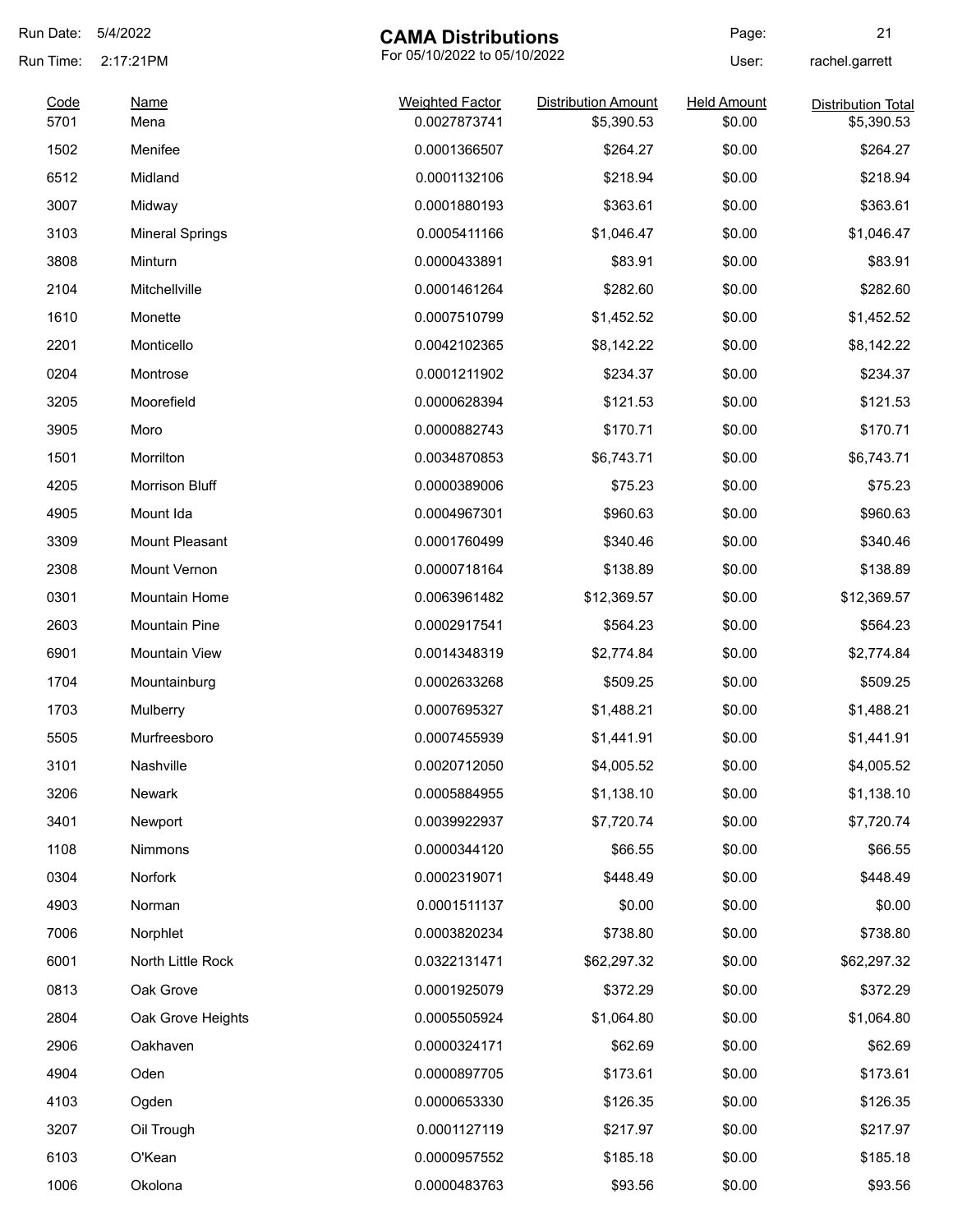| Run Date:    | 5/4/2022               | <b>CAMA Distributions</b>              |                                        | Page:                        | 22                                    |
|--------------|------------------------|----------------------------------------|----------------------------------------|------------------------------|---------------------------------------|
| Run Time:    | 2:17:21PM              | For 05/10/2022 to 05/10/2022           |                                        | User:                        | rachel.garrett                        |
| Code<br>7503 | <b>Name</b><br>Ola     | <b>Weighted Factor</b><br>0.0004658092 | <b>Distribution Amount</b><br>\$900.83 | <b>Held Amount</b><br>\$0.00 | <b>Distribution Total</b><br>\$900.83 |
| 0508         | Omaha                  | 0.0000638368                           | \$123.45                               | \$0.00                       | \$123.45                              |
| 1503         | Oppelo                 | 0.0003675603                           | \$710.83                               | \$0.00                       | \$710.83                              |
| 4701         | Osceola                | 0.0034791057                           | \$6,728.28                             | \$0.00                       | \$6,728.28                            |
| 3306         | Oxford                 | 0.0002857694                           | \$552.65                               | \$0.00                       | \$552.65                              |
| 2907         | Ozan                   | 0.0000249363                           | \$48.22                                | \$0.00                       | \$48.22                               |
| 2407         | Ozark                  | 0.0017664840                           | \$3,416.22                             | \$0.00                       | \$3,416.22                            |
| 6804         | Palestine              | 0.0002523549                           | \$488.03                               | \$0.00                       | \$488.03                              |
| 7313         | Pangburn               | 0.0002493625                           | \$482.24                               | \$0.00                       | \$482.24                              |
| 2805         | Paragould              | 0.0147308406                           | \$28,488.11                            | \$0.00                       | \$28,488.11                           |
| 4206         | Paris                  | 0.0015839506                           | \$3,063.22                             | \$0.00                       | \$3,063.22                            |
| 0205         | Parkdale               | 0.0000857807                           | \$165.89                               | \$0.00                       | \$165.89                              |
| 1903         | Parkin                 | 0.0003959877                           | \$765.80                               | \$0.00                       | \$765.80                              |
| 2908         | Patmos                 | 0.0000284273                           | \$54.98                                | \$0.00                       | \$54.98                               |
| 7405         | Patterson              | 0.0001546048                           | \$298.99                               | \$0.00                       | \$298.99                              |
| 0410         | Pea Ridge              | 0.0032711373                           | \$6,326.08                             | \$0.00                       | \$6,326.08                            |
| 1109         | Peach Orchard          | 0.0000523661                           | \$101.27                               | \$0.00                       | \$101.27                              |
| 3002         | Perla                  | 0.0001281723                           | \$247.87                               | \$0.00                       | \$247.87                              |
| 5306         | Perry                  | 0.0001306660                           | \$252.70                               | \$0.00                       | \$252.70                              |
| 2909         | Perrytown              | 0.0001157042                           | \$223.76                               | \$0.00                       | \$223.76                              |
| 5307         | Perryville             | 0.0006847494                           | \$1,324.24                             | \$0.00                       | \$1,324.24                            |
| 1103         | Piggott                | 0.0018063820                           | \$3,493.38                             | \$0.00                       | \$3,493.38                            |
| 6404         | Pindall                | 0.0000473789                           | \$91.63                                | \$0.00                       | \$91.63                               |
| 3501         | Pine Bluff             | 0.0205739028                           | \$39,788.07                            | \$0.00                       | \$39,788.07                           |
| 3304         | Pineville              | 0.0000768037                           | \$148.53                               | \$0.00                       | \$148.53                              |
| 7501         | Plainview              | 0.0002329046                           | \$450.42                               | \$0.00                       | \$450.42                              |
| 3208         | <b>Pleasant Plains</b> | 0.0001755512                           | \$339.50                               | \$0.00                       | \$339.50                              |
| 1504         | Plumerville            | 0.0003660642                           | \$707.93                               | \$0.00                       | \$707.93                              |
| 6104         | Pocahontas             | 0.0036761020                           | \$7,109.25                             | \$0.00                       | \$7,109.25                            |
| 1110         | Pollard                | 0.0000962539                           | \$186.15                               | \$0.00                       | \$186.15                              |
| 3809         | Portia                 | 0.0002114594                           | \$408.94                               | \$0.00                       | \$408.94                              |
| 0206         | Portland               | 0.0001620856                           | \$313.46                               | \$0.00                       | \$313.46                              |
| 5806         | Pottsville             | 0.0015659965                           | \$3,028.50                             | \$0.00                       | \$3,028.50                            |
| 3810         | Powhatan               | 0.0000518674                           | \$100.31                               | \$0.00                       | \$100.31                              |
| 2704         | Poyen                  | 0.0001311647                           | \$253.66                               | \$0.00                       | \$253.66                              |
| 7209         | <b>Prairie Grove</b>   | 0.0035135177                           | \$6,794.83                             | \$0.00                       | \$6,794.83                            |
| 2705         | Prattsville            | 0.0001441315                           | \$278.74                               | \$0.00                       | \$278.74                              |
| 5001         | Prescott               | 0.0015465463                           | \$2,990.88                             | \$0.00                       | \$2,990.88                            |
| 4503         | Pyatt                  | 0.0000902692                           | \$174.57                               | \$0.00                       | \$174.57                              |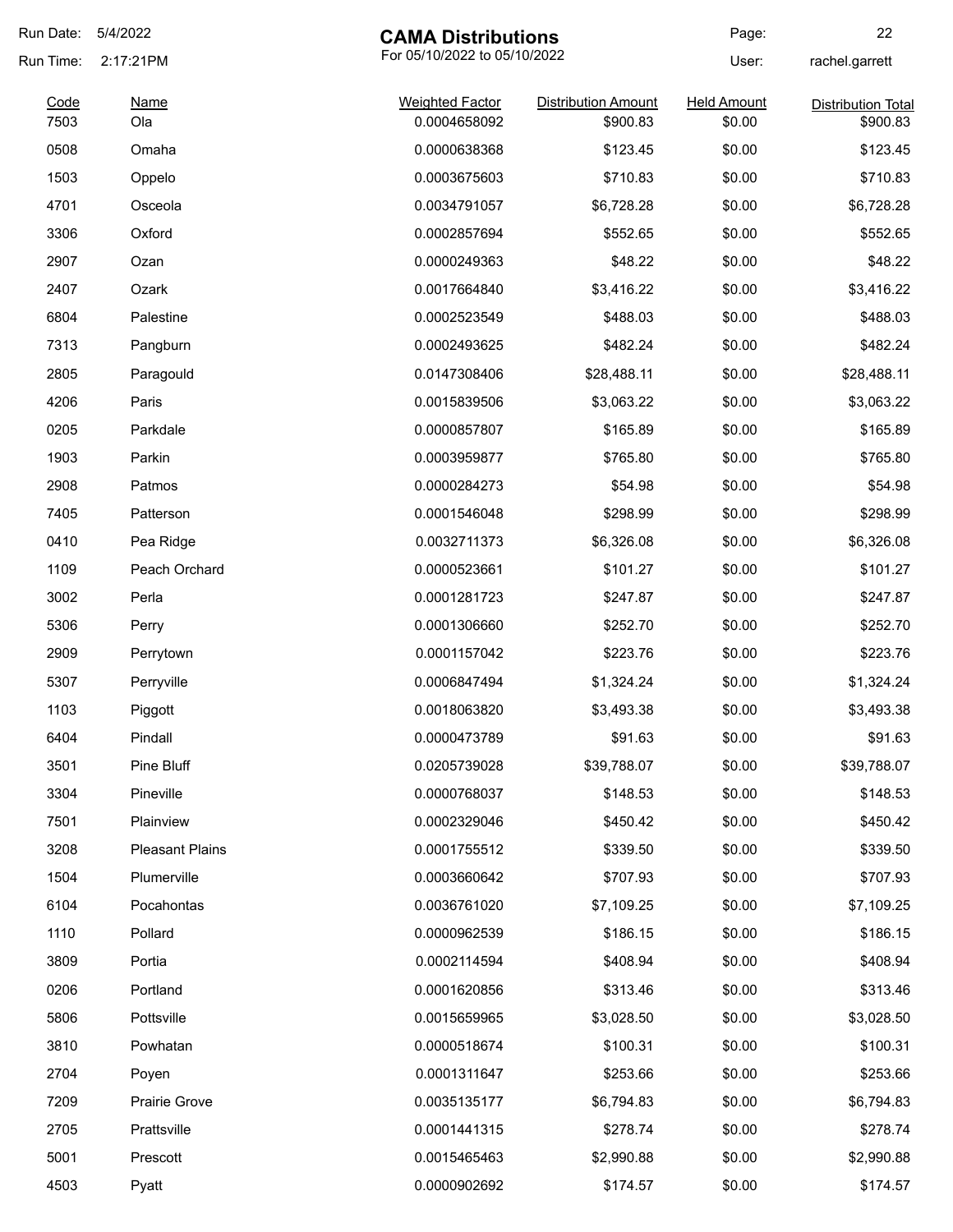| Run Date:    | 5/4/2022               | <b>CAMA Distributions</b>              |                                        | Page:                        | 23                                    |
|--------------|------------------------|----------------------------------------|----------------------------------------|------------------------------|---------------------------------------|
| Run Time:    | 2:17:21PM              | For 05/10/2022 to 05/10/2022           |                                        | User:                        | rachel.garrett                        |
| Code<br>1205 | <b>Name</b><br>Quitman | <b>Weighted Factor</b><br>0.0003461152 | <b>Distribution Amount</b><br>\$669.36 | <b>Held Amount</b><br>\$0.00 | <b>Distribution Total</b><br>\$669.36 |
| 4207         | Ratcliff               | 0.0000832871                           | \$161.07                               | \$0.00                       | \$161.07                              |
| 3811         | Ravenden               | 0.0002124569                           | \$410.87                               | \$0.00                       | \$410.87                              |
|              |                        |                                        |                                        |                              |                                       |
| 6105         | Ravenden Springs       | 0.0000593483                           | \$114.77                               | \$0.00                       | \$114.77                              |
| 1102         | Rector                 | 0.0009286260                           | \$1,795.88                             | \$0.00                       | \$1,795.88                            |
| 3504         | Redfield               | 0.0007505811                           | \$1,451.56                             | \$0.00                       | \$1,451.56                            |
| 2105         | Reed                   | 0.0000648343                           | \$125.38                               | \$0.00                       | \$125.38                              |
| 6106         | Reyno                  | 0.0001950015                           | \$377.12                               | \$0.00                       | \$377.12                              |
| 1301         | Rison                  | 0.0004822671                           | \$932.66                               | \$0.00                       | \$932.66                              |
| 3003         | Rockport               | 0.0003371381                           | \$651.99                               | \$0.00                       | \$651.99                              |
| 4804         | Roe                    | 0.0000339133                           | \$65.59                                | \$0.00                       | \$65.59                               |
| 0402         | Rogers                 | 0.0348648680                           | \$67,425.50                            | \$0.00                       | \$67,425.50                           |
| 3906         | Rondo                  | 0.0000812922                           | \$157.21                               | \$0.00                       | \$157.21                              |
| 7301         | Rose Bud               | 0.0002463702                           | \$476.46                               | \$0.00                       | \$476.46                              |
| 5006         | Rosston                | 0.0001356532                           | \$262.34                               | \$0.00                       | \$262.34                              |
| 1709         | Rudy                   | 0.0000648343                           | \$125.38                               | \$0.00                       | \$125.38                              |
| 7314         | Russell                | 0.0000917654                           | \$177.47                               | \$0.00                       | \$177.47                              |
| 5801         | Russellville           | 0.0144331018                           | \$27,912.31                            | \$0.00                       | \$27,912.31                           |
| 2502         | Salem                  | 0.0007810034                           | \$1,510.39                             | \$0.00                       | \$1,510.39                            |
| 0307         | Salesville             | 0.0002358969                           | \$456.20                               | \$0.00                       | \$456.20                              |
| 4208         | Scranton               | 0.0001221876                           | \$236.30                               | \$0.00                       | \$236.30                              |
| 7315         | Searcy                 | 0.0114392555                           | \$22,122.49                            | \$0.00                       | \$22,122.49                           |
| 3812         | Sedgwick               | 0.0000812922                           | \$157.21                               | \$0.00                       | \$157.21                              |
| 6202         | Shannon Hills          | 0.0022392753                           | \$4,330.56                             | \$0.00                       | \$4,330.56                            |
| 2701         | Sheridan               | 0.0024537270                           | \$4,745.29                             | \$0.00                       | \$4,745.29                            |
| 3507         | Sherrill               | 0.0000264324                           | \$51.12                                | \$0.00                       | \$51.12                               |
| 6007         | Sherwood               | 0.0163237683                           | \$31,568.69                            | \$0.00                       | \$31,568.69                           |
| 7101         | Shirley                | 0.0001236838                           | \$239.19                               | \$0.00                       | \$239.19                              |
| 6705         | Sidney                 | 0.0000957552                           | \$185.18                               | \$0.00                       | \$185.18                              |
| 0401         | Siloam Springs         | 0.0086214592                           | \$16,673.12                            | \$0.00                       | \$16,673.12                           |
| 7007         | Smackover              | 0.0008129218                           | \$1,572.12                             | \$0.00                       | \$1,572.12                            |
| 3813         | Smithville             | 0.0000433891                           | \$83.91                                | \$0.00                       | \$83.91                               |
| 0509         | South Lead Hill        | 0.0000428904                           | \$82.95                                | \$0.00                       | \$82.95                               |
| 3210         | Southside              | 0.0021340443                           | \$4,127.05                             | \$0.00                       | \$4,127.05                            |
| 2001         | Sparkman               | 0.0001770474                           | \$342.39                               | \$0.00                       | \$342.39                              |
| 7210         | Springdale             | 0.0434768514                           | \$84,080.30                            | \$0.00                       | \$84,080.30                           |
| 0421         | Springtown             | 0.0000413942                           | \$80.05                                | \$0.00                       | \$80.05                               |
| 0106         | St. Charles            | 0.0001032361                           | \$199.65                               | \$0.00                       | \$199.65                              |
| 1113         | St. Francis            | 0.0001087221                           | \$210.26                               | \$0.00                       | \$210.26                              |
|              |                        |                                        |                                        |                              |                                       |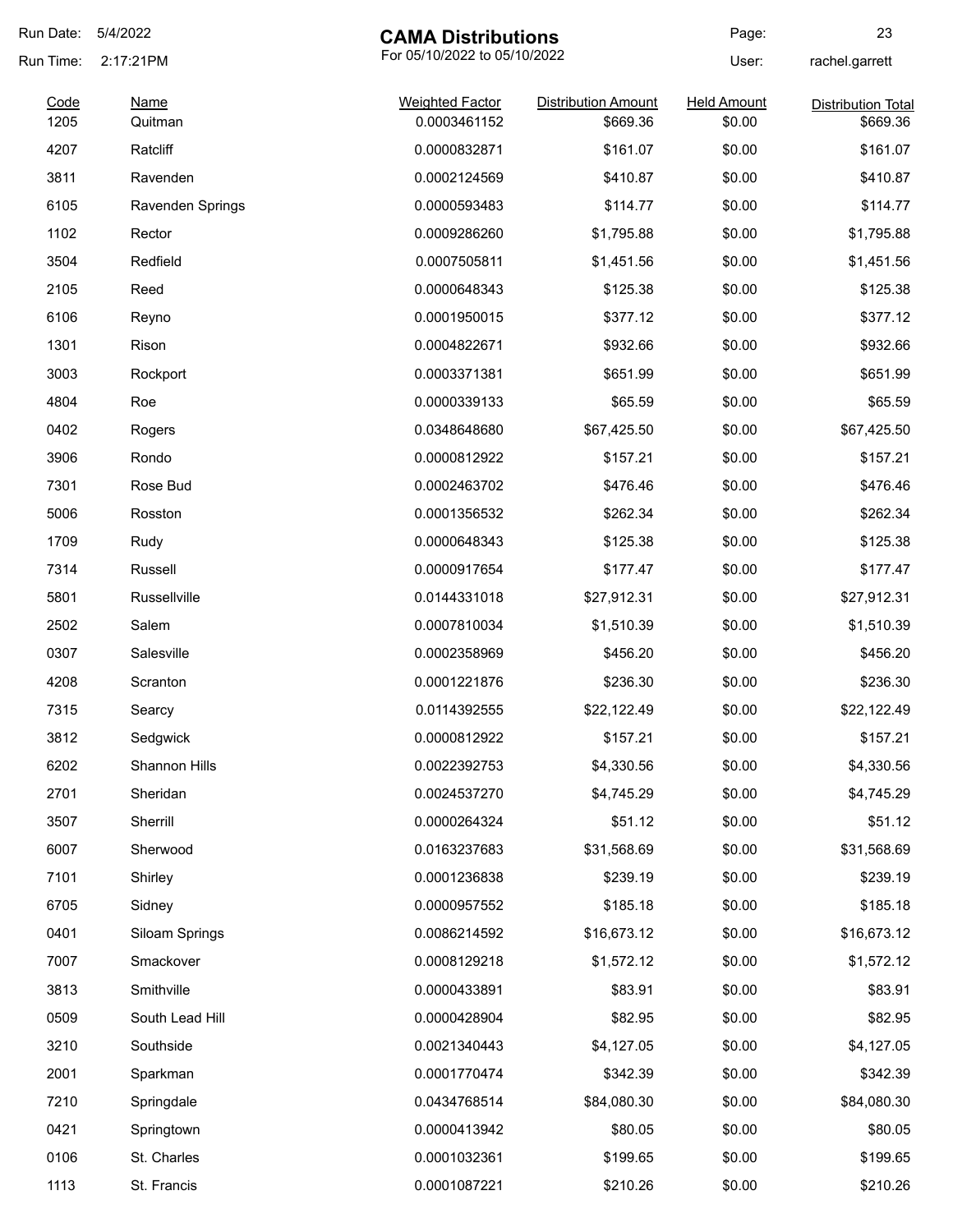| Run Date: | 5/4/2022               | <b>CAMA Distributions</b>    |                            | Page:              | 24                        |
|-----------|------------------------|------------------------------|----------------------------|--------------------|---------------------------|
| Run Time: | 2:17:21PM              | For 05/10/2022 to 05/10/2022 |                            | User:              | rachel.garrett            |
| Code      | <u>Name</u>            | <b>Weighted Factor</b>       | <b>Distribution Amount</b> | <b>Held Amount</b> | <b>Distribution Total</b> |
| 6405      | St. Joe                | 0.0000643355                 | \$124.42                   | \$0.00             | \$124.42                  |
| 4403      | St. Paul               | 0.0000553585                 | \$107.06                   | \$0.00             | \$107.06                  |
| 3702      | Stamps                 | 0.0006273961                 | \$1,213.33                 | \$0.00             | \$1,213.33                |
| 4001      | <b>Star City</b>       | 0.0010837294                 | \$2,095.83                 | \$0.00             | \$2,095.83                |
| 5202      | Stephens               | 0.0003840183                 | \$742.66                   | \$0.00             | \$742.66                  |
| 3814      | Strawberry             | 0.0001336583                 | \$258.48                   | \$0.00             | \$258.48                  |
| 7008      | Strong                 | 0.0002044773                 | \$395.44                   | \$0.00             | \$395.44                  |
| 0101      | Stuttgart              | 0.0041214635                 | \$7,970.54                 | \$0.00             | \$7,970.54                |
| 4209      | Subiaco                | 0.0001999887                 | \$386.76                   | \$0.00             | \$386.76                  |
| 1112      | <b>Success</b>         | 0.0000488751                 | \$94.52                    | \$0.00             | \$94.52                   |
| 3209      | Sulphur Rock           | 0.0003037235                 | \$587.37                   | \$0.00             | \$587.37                  |
| 0412      | <b>Sulphur Springs</b> | 0.0002398867                 | \$463.92                   | \$0.00             | \$463.92                  |
| 4504      | Summit                 | 0.0002713064                 | \$524.68                   | \$0.00             | \$524.68                  |
| 1810      | Sunset                 | 0.0000917654                 | \$177.47                   | \$0.00             | \$177.47                  |
| 3409      | Swifton                | 0.0003655654                 | \$706.97                   | \$0.00             | \$706.97                  |
| 1404      | Taylor                 | 0.0002887618                 | \$558.44                   | \$0.00             | \$558.44                  |
| 4610      | Texarkana              | 0.0146560319                 | \$28,343.44                | \$0.00             | \$28,343.44               |
| 0703      | Thornton               | 0.0001690678                 | \$326.96                   | \$0.00             | \$326.96                  |
| 2203      | Tillar                 | 0.0000857807                 | \$165.89                   | \$0.00             | \$165.89                  |
| 0704      | Tinsman                | 0.0000249363                 | \$48.22                    | \$0.00             | \$48.22                   |
| 3104      | Tollette               | 0.0000922641                 | \$178.43                   | \$0.00             | \$178.43                  |
| 7211      | Tontitown              | 0.0021450163                 | \$4,148.27                 | \$0.00             | \$4,148.27                |
| 6206      | Traskwood              | 0.0002468689                 | \$477.42                   | \$0.00             | \$477.42                  |
| 5605      | Trumann                | 0.0036900663                 | \$7,136.25                 | \$0.00             | \$7,136.25                |
| 3402      | Tuckerman              | 0.0008513236                 | \$1,646.38                 | \$0.00             | \$1,646.38                |
| 2706      | Tull                   | 0.0002413829                 | \$466.81                   | \$0.00             | \$466.81                  |
| 3410      | Tupelo                 | 0.0000349108                 | \$67.51                    | \$0.00             | \$67.51                   |
| 1811      | Turrell                | 0.0002578408                 | \$498.64                   | \$0.00             | \$498.64                  |
| 2311      | <b>Twin Groves</b>     | 0.0001580958                 | \$305.74                   | \$0.00             | \$305.74                  |
| 5606      | Tyronza                | 0.0003570871                 | \$690.57                   | \$0.00             | \$690.57                  |
| 5905      | Ulm                    | 0.0000872769                 | \$168.79                   | \$0.00             | \$168.79                  |
| 0510      | <b>Valley Springs</b>  | 0.0000912667                 | \$176.50                   | \$0.00             | \$176.50                  |
| 1702      | Van Buren              | 0.0115793973                 | \$22,393.51                | \$0.00             | \$22,393.51               |
| 5705      | Vandervoort            | 0.0000573534                 | \$110.92                   | \$0.00             | \$110.92                  |
| 4715      | Victoria               | 0.0000099745                 | \$19.29                    | \$0.00             | \$19.29                   |
|           |                        |                              |                            |                    |                           |
| 2304      | Vilonia                | 0.0021385328                 | \$4,135.73                 | \$0.00             | \$4,135.73                |
| 2503      | Viola                  | 0.0001785436                 | \$345.29                   | \$0.00             | \$345.29                  |
| 3502      | Wabbaseka              | 0.0000897705                 | \$173.61                   | \$0.00             | \$173.61                  |
| 5609      | Waldenburg             | 0.0000264324                 | \$51.12                    | \$0.00             | \$51.12                   |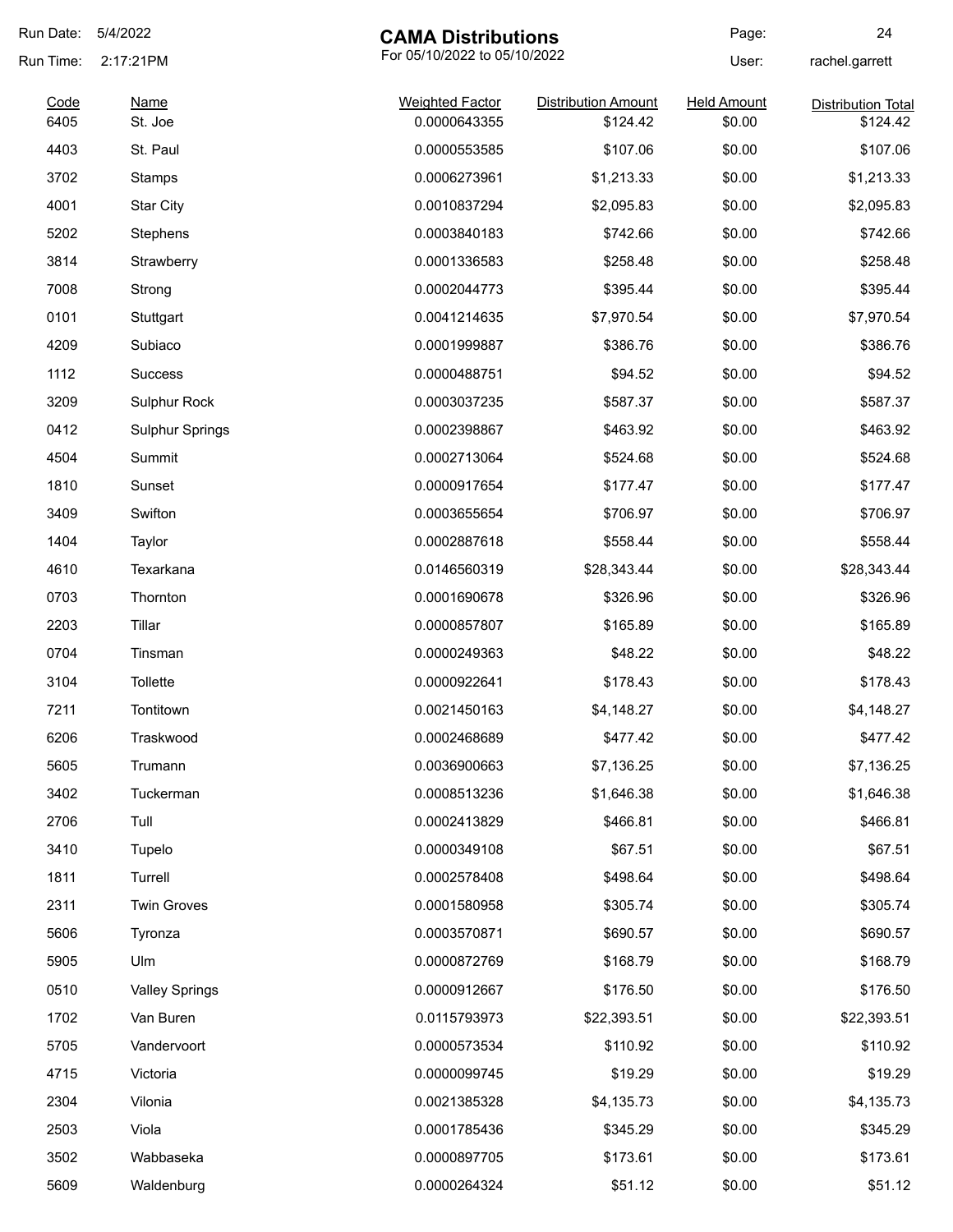| Run Date:    | 5/4/2022                                           | <b>CAMA Distributions</b>              |                                          | Page:                        | 25                                      |
|--------------|----------------------------------------------------|----------------------------------------|------------------------------------------|------------------------------|-----------------------------------------|
| Run Time:    | 2:17:21PM                                          | For 05/10/2022 to 05/10/2022           |                                          | User:                        | rachel.garrett                          |
| Code<br>1405 | <b>Name</b><br>Waldo                               | <b>Weighted Factor</b><br>0.0005740325 | <b>Distribution Amount</b><br>\$1,110.13 | <b>Held Amount</b><br>\$0.00 | <b>Distribution Total</b><br>\$1,110.13 |
| 6301         | Waldron                                            | 0.0016886829                           | \$3,265.76                               | \$0.00                       | \$3,265.76                              |
| 3801         | <b>Walnut Ridge</b>                                | 0.0026851355                           | \$5,192.81                               | \$0.00                       | \$5,192.81                              |
| 4310         | Ward                                               | 0.0030182838                           | \$5,837.09                               | \$0.00                       | \$5,837.09                              |
| 0603         | Warren                                             | 0.0027195475                           | \$5,259.36                               | \$0.00                       | \$5,259.36                              |
| 2910         | Washington                                         | 0.0000468802                           | \$90.66                                  | \$0.00                       | \$90.66                                 |
| 2106         | Watson                                             | 0.0000922641                           | \$178.43                                 | \$0.00                       | \$178.43                                |
| 5608         | Weiner                                             | 0.0003226751                           | \$624.02                                 | \$0.00                       | \$624.02                                |
| 3411         | Weldon                                             | 0.0000284273                           | \$54.98                                  | \$0.00                       | \$54.98                                 |
| 7212         | <b>West Fork</b>                                   | 0.0011625280                           | \$2,248.22                               | \$0.00                       | \$2,248.22                              |
| 1802         | <b>West Memphis</b>                                | 0.0122287372                           | \$23,649.27                              | \$0.00                       | \$23,649.27                             |
| 7316         | West Point                                         | 0.0000847833                           | \$163.96                                 | \$0.00                       | \$163.96                                |
| 5102         | Western Grove                                      | 0.0001765487                           | \$341.43                                 | \$0.00                       | \$341.43                                |
| 6803         | Wheatley                                           | 0.0001391443                           | \$269.09                                 | \$0.00                       | \$269.09                                |
| 1007         | <b>Whelen Springs</b>                              | 0.0000234401                           | \$45.33                                  | \$0.00                       | \$45.33                                 |
| 3503         | White Hall                                         | 0.0027833843                           | \$5,382.81                               | \$0.00                       | \$5,382.81                              |
| 5707         | Wickes                                             | 0.0003176878                           | \$614.38                                 | \$0.00                       | \$614.38                                |
| 6808         | Widener                                            | 0.0001057297                           | \$204.47                                 | \$0.00                       | \$204.47                                |
| 2403         | Wiederkehr Village                                 | 0.0000249363                           | \$48.22                                  | \$0.00                       | \$48.22                                 |
| 6706         | Williford                                          | 0.0000393993                           | \$76.19                                  | \$0.00                       | \$76.19                                 |
| 5007         | Willisville                                        | 0.0000738113                           | \$142.74                                 | \$0.00                       | \$142.74                                |
| 2204         | Wilmar                                             | 0.0001969964                           | \$380.97                                 | \$0.00                       | \$380.97                                |
| 0207         | Wilmot                                             | 0.0002074696                           | \$401.23                                 | \$0.00                       | \$401.23                                |
| 4716         | Wilson                                             | 0.0003820234                           | \$738.80                                 | \$0.00                       | \$738.80                                |
| 4104         | Wilton                                             | 0.0001431341                           | \$276.81                                 | \$0.00                       | \$276.81                                |
| 2205         | Winchester                                         | 0.0000683253                           | \$132.14                                 | \$0.00                       | \$132.14                                |
| 7213         | Winslow                                            | 0.0001820346                           | \$352.04                                 | \$0.00                       | \$352.04                                |
| 4105         | Winthrop                                           | 0.0000578521                           | \$111.88                                 | \$0.00                       | \$111.88                                |
| 2309         | Wooster                                            | 0.0005196715                           | \$1,005.00                               | \$0.00                       | \$1,005.00                              |
| 6008         | Wrightsville                                       | 0.0007690340                           | \$1,487.24                               | \$0.00                       | \$1,487.24                              |
| 1904         | Wynne                                              | 0.0041463997                           | \$8,018.76                               | \$0.00                       | \$8,018.76                              |
| 4505         | Yellville                                          | 0.0005874981                           | \$1,136.11                               | \$0.00                       | \$1,136.11                              |
| 0511         | Zinc                                               | 0.0000458827                           | \$88.73                                  | \$0.00                       | \$88.73                                 |
|              | Total for MLM0100 - Municipal General              | 1.0000000024                           | \$1,933,337.16                           | \$0.00                       | \$1,933,337.16                          |
|              | MLM0200 - Municipal Four Lane Highway Construction |                                        |                                          |                              |                                         |
| 5301         | Adona                                              | 0.0000743100                           | \$356.64                                 | \$0.00                       | \$356.64                                |
| 6207         | Alexander                                          | 0.0016881842                           | \$8,102.08                               | \$0.00                       | \$8,102.08                              |
| 3802         | Alicia                                             | 0.0000713177                           | \$342.27                                 | \$0.00                       | \$342.27                                |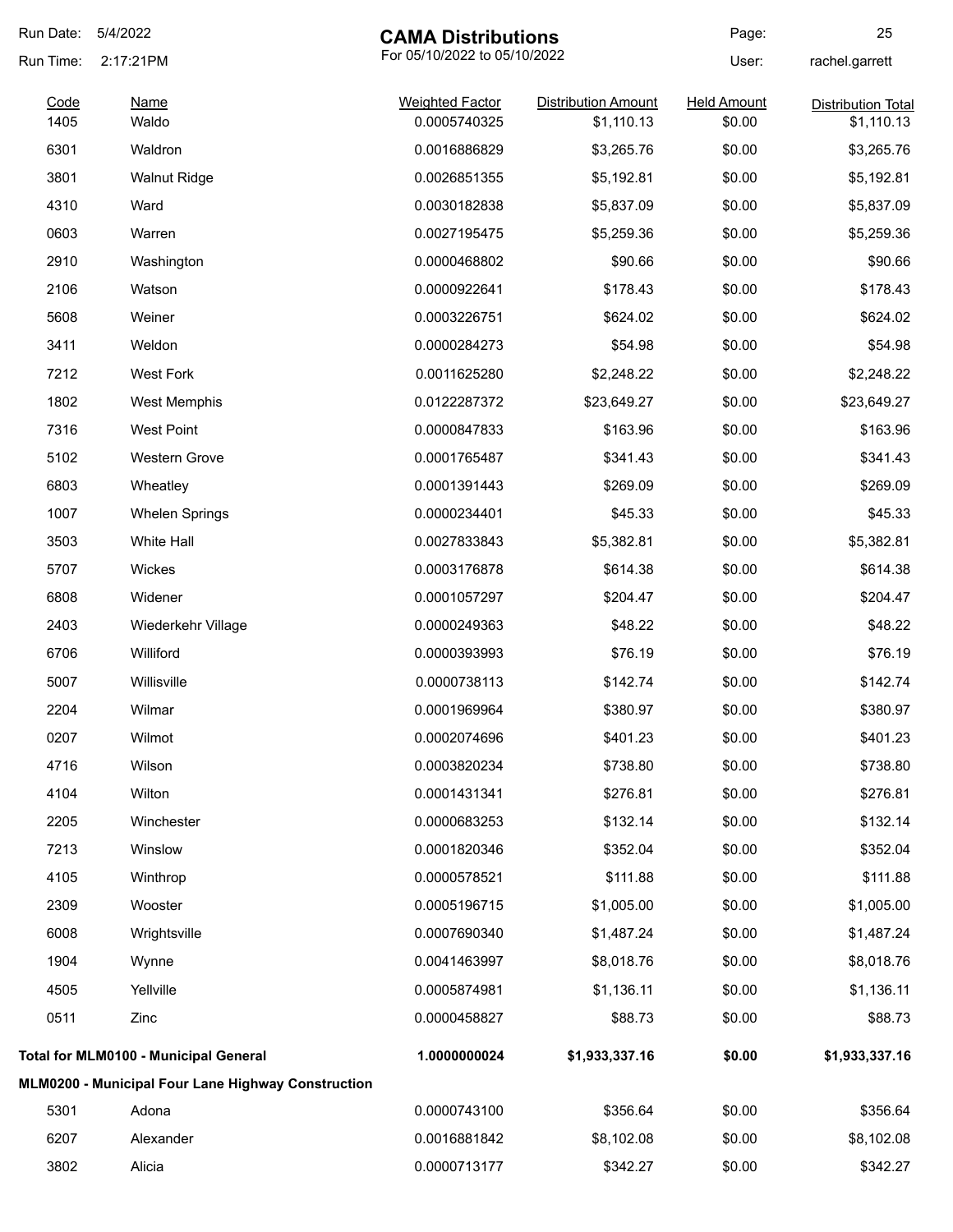| Run Date:    | 5/4/2022<br><b>CAMA Distributions</b>     |                                        | Page:                      | 26                           |                           |
|--------------|-------------------------------------------|----------------------------------------|----------------------------|------------------------------|---------------------------|
| Run Time:    | For 05/10/2022 to 05/10/2022<br>2:17:21PM |                                        |                            | User:                        | rachel.garrett            |
| Code<br>1701 | Name                                      | <b>Weighted Factor</b><br>0.0029050732 | <b>Distribution Amount</b> | <b>Held Amount</b><br>\$0.00 | <b>Distribution Total</b> |
|              | Alma                                      |                                        | \$13,942.28                |                              | \$13,942.28               |
| 0105         | Almyra                                    | 0.0001276736                           | \$612.74                   | \$0.00                       | \$612.74                  |
| 0502         | Alpena                                    | 0.0001865232                           | \$895.18                   | \$0.00                       | \$895.18                  |
| 3505         | Altheimer                                 | 0.0003471126                           | \$1,665.89                 | \$0.00                       | \$1,665.89                |
| 2404         | Altus                                     | 0.0003316521                           | \$1,591.69                 | \$0.00                       | \$1,591.69                |
| 3404         | Amagon                                    | 0.0000344120                           | \$165.15                   | \$0.00                       | \$165.15                  |
| 1004         | Amity                                     | 0.0003396317                           | \$1,629.99                 | \$0.00                       | \$1,629.99                |
| 1812         | Anthonyville                              | 0.0000673279                           | \$323.13                   | \$0.00                       | \$323.13                  |
| 5501         | Antoine                                   | 0.0000563559                           | \$270.47                   | \$0.00                       | \$270.47                  |
| 1002         | Arkadelphia                               | 0.0051767656                           | \$24,844.79                | \$0.00                       | \$24,844.79               |
| 2102         | <b>Arkansas City</b>                      | 0.0001875206                           | \$899.97                   | \$0.00                       | \$899.97                  |
| 6702         | Ash Flat                                  | 0.0005670503                           | \$2,721.44                 | \$0.00                       | \$2,721.44                |
| 4101         | Ashdown                                   | 0.0021250673                           | \$10,198.81                | \$0.00                       | \$10,198.81               |
| 5802         | Atkins                                    | 0.0014258548                           | \$6,843.09                 | \$0.00                       | \$6,843.09                |
| 3902         | Aubrey                                    | 0.0000538623                           | \$258.50                   | \$0.00                       | \$258.50                  |
| 7402         | Augusta                                   | 0.0009964526                           | \$4,782.26                 | \$0.00                       | \$4,782.26                |
| 4302         | Austin                                    | 0.0017255885                           | \$8,281.60                 | \$0.00                       | \$8,281.60                |
| 0413         | Avoca                                     | 0.0002428791                           | \$1,165.65                 | \$0.00                       | \$1,165.65                |
| 7317         | <b>Bald Knob</b>                          | 0.0012577845                           | \$6,036.47                 | \$0.00                       | \$6,036.47                |
| 0601         | Banks                                     | 0.0000433891                           | \$208.24                   | \$0.00                       | \$208.24                  |
| 6504         | Barling                                   | 0.0023849030                           | \$11,445.83                | \$0.00                       | \$11,445.83               |
| 4703         | <b>Bassett</b>                            | 0.0000618419                           | \$296.80                   | \$0.00                       | \$296.80                  |
| 3201         | Batesville                                | 0.0055812316                           | \$26,785.93                | \$0.00                       | \$26,785.93               |
| 6204         | <b>Bauxite</b>                            | 0.0003136980                           | \$1,505.53                 | \$0.00                       | \$1,505.53                |
| 1601         | Bay                                       | 0.0009356081                           | \$4,490.25                 | \$0.00                       | \$4,490.25                |
| 5204         | Bearden                                   | 0.0003870106                           | \$1,857.38                 | \$0.00                       | \$1,857.38                |
| 0804         | Beaver                                    | 0.0000334146                           | \$160.37                   | \$0.00                       | \$160.37                  |
| 7302         | Beebe                                     | 0.0042077429                           | \$20,194.17                | \$0.00                       | \$20,194.17               |
| 3405         | Beedeville                                | 0.0000418929                           | \$201.06                   | \$0.00                       | \$201.06                  |
| 0423         | <b>Bella Vista</b>                        | 0.0150136177                           | \$72,054.67                | \$0.00                       | \$72,054.67               |
| 0503         | Bellefonte                                | 0.0002049760                           | \$983.74                   | \$0.00                       | \$983.74                  |
| 7506         | Belleville                                | 0.0001556022                           | \$746.78                   | \$0.00                       | \$746.78                  |
| 6602         | Ben Lomond                                | 0.0000698215                           | \$335.09                   | \$0.00                       | \$335.09                  |
| 6203         | Benton                                    | 0.0174623575                           | \$83,806.87                | \$0.00                       | \$83,806.87               |
| 0403         | Bentonville                               | 0.0270129414                           | \$129,642.87               | \$0.00                       | \$129,642.87              |
| 0504         | Bergman                                   | 0.0002124569                           | \$1,019.64                 | \$0.00                       | \$1,019.64                |
| 0802         | Berryville                                | 0.0028337555                           | \$13,600.01                | \$0.00                       | \$13,600.01               |
| 0306         | <b>Big Flat</b>                           | 0.0000438878                           | \$210.63                   | \$0.00                       | \$210.63                  |
| 5302         | <b>Bigelow</b>                            | 0.0001755512                           | \$842.52                   | \$0.00                       | \$842.52                  |
|              |                                           |                                        |                            |                              |                           |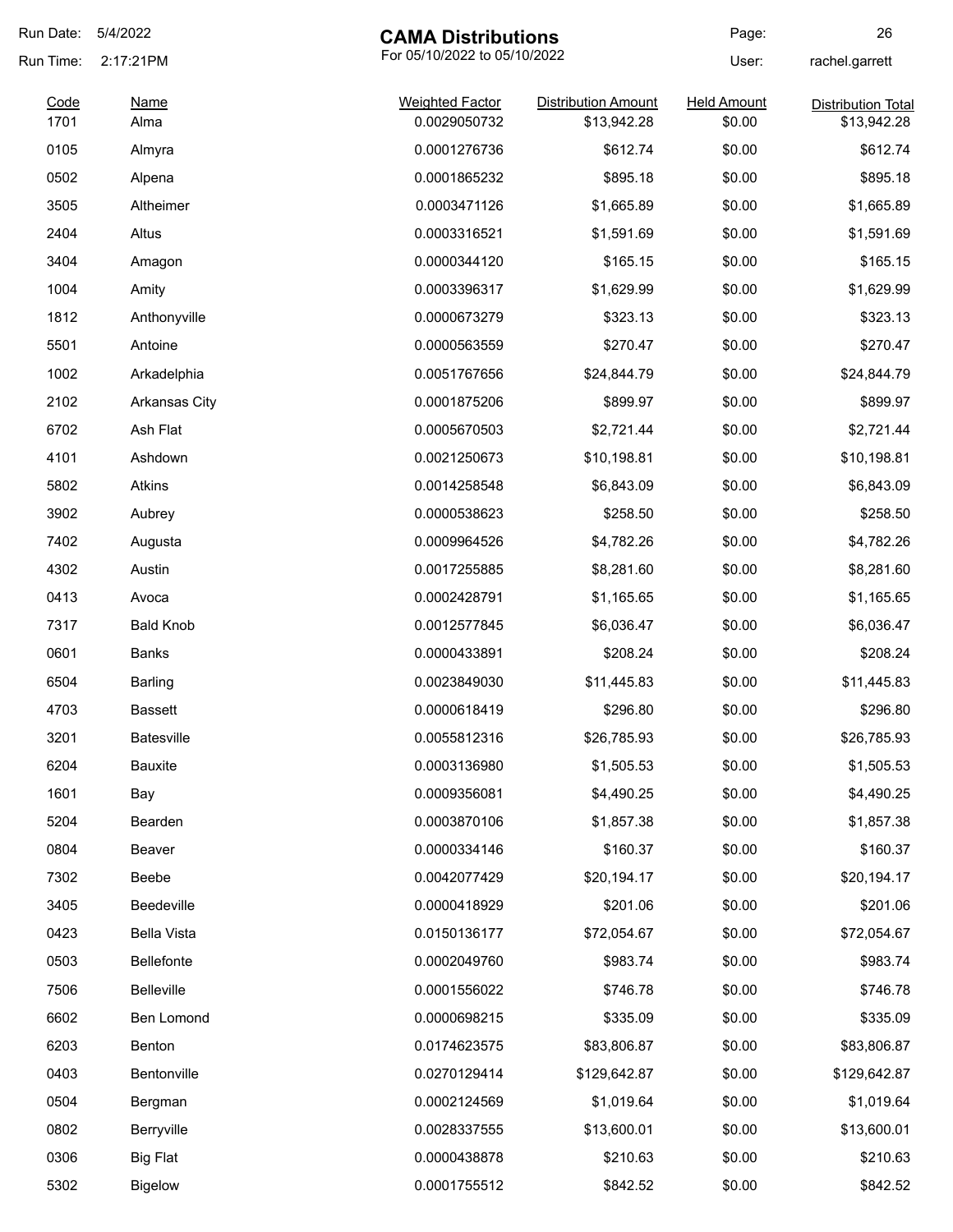| Run Date:    | 5/4/2022                      | <b>CAMA Distributions</b>              |                                        | Page:                        | 27                                    |
|--------------|-------------------------------|----------------------------------------|----------------------------------------|------------------------------|---------------------------------------|
| Run Time:    | 2:17:21PM                     | For 05/10/2022 to 05/10/2022           |                                        | User:                        | rachel.garrett                        |
| Code<br>6101 | <u>Name</u><br><b>Biggers</b> | <b>Weighted Factor</b><br>0.0001521111 | <b>Distribution Amount</b><br>\$730.03 | <b>Held Amount</b><br>\$0.00 | <b>Distribution Total</b><br>\$730.03 |
| 4704         | Birdsong                      | 0.0000159592                           | \$76.59                                | \$0.00                       | \$76.59                               |
| 5902         | <b>Biscoe</b>                 | 0.0001521111                           | \$730.03                               | \$0.00                       | \$730.03                              |
| 1602         | <b>Black Oak</b>              | 0.0001162029                           | \$557.69                               | \$0.00                       | \$557.69                              |
| 3803         | <b>Black Rock</b>             | 0.0002942478                           | \$1,412.18                             | \$0.00                       | \$1,412.18                            |
| 4901         | <b>Black Springs</b>          | 0.0000478776                           | \$229.78                               | \$0.00                       | \$229.78                              |
| 2902         | <b>Blevins</b>                | 0.0001436328                           | \$689.34                               | \$0.00                       | \$689.34                              |
| 0805         | <b>Blue Eye</b>               | 0.0000229414                           | \$110.10                               | \$0.00                       | \$110.10                              |
| 4201         | <b>Blue Mountain</b>          | 0.0000438878                           | \$210.63                               | \$0.00                       | \$210.63                              |
| 5002         | <b>Bluff City</b>             | 0.0000588496                           | \$282.44                               | \$0.00                       | \$282.44                              |
| 4705         | <b>Blytheville</b>            | 0.0066859075                           | \$32,087.59                            | \$0.00                       | \$32,087.59                           |
| 5003         | <b>Bodcaw</b>                 | 0.0000603457                           | \$289.62                               | \$0.00                       | \$289.62                              |
| 6506         | Bonanza                       | 0.0002927516                           | \$1,405.00                             | \$0.00                       | \$1,405.00                            |
| 1603         | Bono                          | 0.0012014285                           | \$5,766.00                             | \$0.00                       | \$5,766.00                            |
| 4210         | <b>Booneville</b>             | 0.0018996436                           | \$9,116.94                             | \$0.00                       | \$9,116.94                            |
| 7303         | <b>Bradford</b>               | 0.0003381356                           | \$1,622.81                             | \$0.00                       | \$1,622.81                            |
| 3701         | <b>Bradley</b>                | 0.0002019836                           | \$969.38                               | \$0.00                       | \$969.38                              |
| 2402         | Branch                        | 0.0001476226                           | \$708.48                               | \$0.00                       | \$708.48                              |
| 0309         | <b>Briarcliff</b>             | 0.0001176991                           | \$564.87                               | \$0.00                       | \$564.87                              |
| 4802         | <b>Brinkley</b>               | 0.0013465575                           | \$6,462.52                             | \$0.00                       | \$6,462.52                            |
| 1604         | <b>Brookland</b>              | 0.0020268184                           | \$9,727.28                             | \$0.00                       | \$9,727.28                            |
| 6201         | Bryant                        | 0.0103051549                           | \$49,457.40                            | \$0.00                       | \$49,457.40                           |
| 3703         | <b>Buckner</b>                | 0.0000822896                           | \$394.93                               | \$0.00                       | \$394.93                              |
| 4501         | <b>Bull Shoals</b>            | 0.0009735112                           | \$4,672.16                             | \$0.00                       | \$4,672.16                            |
| 4706         | <b>Burdette</b>               | 0.0000698215                           | \$335.09                               | \$0.00                       | \$335.09                              |
| 4311         | Cabot                         | 0.0132506248                           | \$63,593.56                            | \$0.00                       | \$63,593.56                           |
| 1001         | Caddo Valley                  | 0.0002967414                           | \$1,424.15                             | \$0.00                       | \$1,424.15                            |
| 6806         | Caldwell                      | 0.0002249250                           | \$1,079.48                             | \$0.00                       | \$1,079.48                            |
| 5004         | Cale                          | 0.0000364069                           | \$174.73                               | \$0.00                       | \$174.73                              |
| 3303         | Calico Rock                   | 0.0004428678                           | \$2,125.45                             | \$0.00                       | \$2,125.45                            |
| 7001         | Calion                        | 0.0002139530                           | \$1,026.82                             | \$0.00                       | \$1,026.82                            |
| 5201         | Camden                        | 0.0052924698                           | \$25,400.08                            | \$0.00                       | \$25,400.08                           |
| 6003         | Cammack Village               | 0.0003880081                           | \$1,862.16                             | \$0.00                       | \$1,862.16                            |
| 3406         | <b>Campbell Station</b>       | 0.0001157042                           | \$555.30                               | \$0.00                       | \$555.30                              |
| 1605         | Caraway                       | 0.0005650554                           | \$2,711.86                             | \$0.00                       | \$2,711.86                            |
| 4304         | Carlisle                      | 0.0010139079                           | \$4,866.04                             | \$0.00                       | \$4,866.04                            |
| 2003         | Carthage                      | 0.0001107170                           | \$531.36                               | \$0.00                       | \$531.36                              |
| 5303         | Casa                          | 0.0000598470                           | \$287.22                               | \$0.00                       | \$287.22                              |
| 1606         | Cash                          | 0.0001396430                           | \$670.19                               | \$0.00                       | \$670.19                              |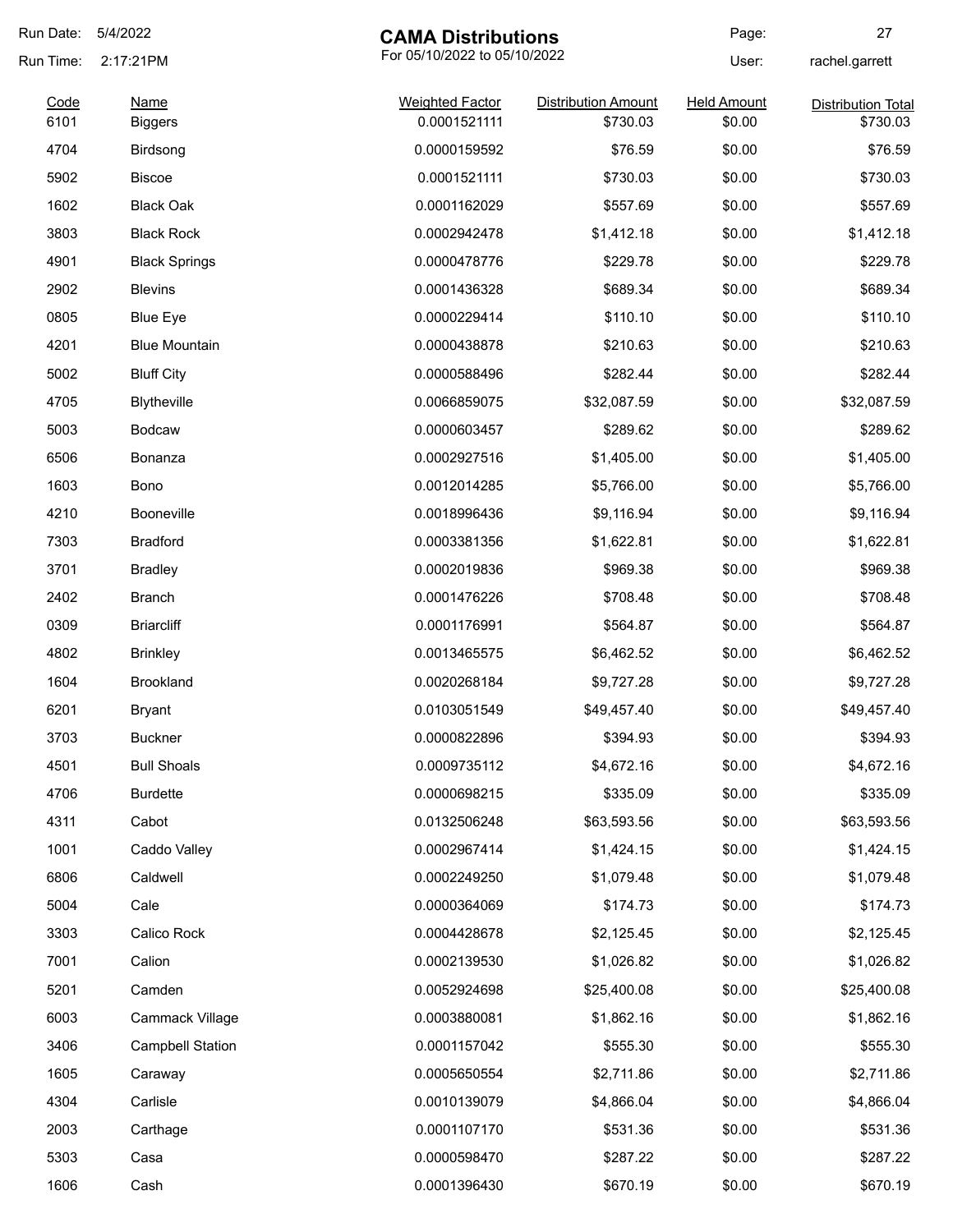| Run Date:    | 5/4/2022             | <b>CAMA Distributions</b>              |                                        | Page:                        | 28                                    |
|--------------|----------------------|----------------------------------------|----------------------------------------|------------------------------|---------------------------------------|
| Run Time:    | 2:17:21PM            | For 05/10/2022 to 05/10/2022           |                                        | User:                        | rachel.garrett                        |
| Code<br>4203 | Name<br>Caulksville  | <b>Weighted Factor</b><br>0.0000768037 | <b>Distribution Amount</b><br>\$368.60 | <b>Held Amount</b><br>\$0.00 | <b>Distribution Total</b><br>\$368.60 |
| 6703         | Cave City            | 0.0009585495                           | \$4,600.35                             | \$0.00                       | \$4,600.35                            |
| 0411         | Cave Springs         | 0.0027404939                           | \$13,152.42                            | \$0.00                       | \$13,152.42                           |
| 1710         | Cedarville           | 0.0007101844                           | \$3,408.38                             | \$0.00                       | \$3,408.38                            |
| 0409         | Centerton            | 0.0088733154                           | \$42,585.59                            | \$0.00                       | \$42,585.59                           |
| 6507         | <b>Central City</b>  | 0.0002299122                           | \$1,103.41                             | \$0.00                       | \$1,103.41                            |
| 2405         | Charleston           | 0.0012907003                           | \$6,194.44                             | \$0.00                       | \$6,194.44                            |
| 6708         | Cherokee Village     | 0.0023839055                           | \$11,441.05                            | \$0.00                       | \$11,441.05                           |
| 1901         | <b>Cherry Valley</b> | 0.0002867669                           | \$1,376.28                             | \$0.00                       | \$1,376.28                            |
| 1708         | Chester              | 0.0000718164                           | \$344.67                               | \$0.00                       | \$344.67                              |
| 5205         | Chidester            | 0.0001261774                           | \$605.56                               | \$0.00                       | \$605.56                              |
| 4801         | Clarendon            | 0.0007610544                           | \$3,652.52                             | \$0.00                       | \$3,652.52                            |
| 1813         | Clarkedale           | 0.0001675716                           | \$804.22                               | \$0.00                       | \$804.22                              |
| 3601         | Clarksville          | 0.0046785393                           | \$22,453.65                            | \$0.00                       | \$22,453.65                           |
| 7103         | Clinton              | 0.0012513010                           | \$6,005.35                             | \$0.00                       | \$6,005.35                            |
| 3602         | Coal Hill            | 0.0004089545                           | \$1,962.69                             | \$0.00                       | \$1,962.69                            |
| 6807         | Colt                 | 0.0001461264                           | \$701.30                               | \$0.00                       | \$701.30                              |
| 1201         | Concord              | 0.0000947578                           | \$454.77                               | \$0.00                       | \$454.77                              |
| 2301         | Conway               | 0.0319852298                           | \$153,506.31                           | \$0.00                       | \$153,506.31                          |
| 1101         | Corning              | 0.0016093856                           | \$7,723.90                             | \$0.00                       | \$7,723.90                            |
| 0302         | Cotter               | 0.0004418704                           | \$2,120.66                             | \$0.00                       | \$2,120.66                            |
| 7401         | <b>Cotton Plant</b>  | 0.0002638255                           | \$1,266.17                             | \$0.00                       | \$1,266.17                            |
| 5702         | Cove                 | 0.0001590933                           | \$763.53                               | \$0.00                       | \$763.53                              |
| 4305         | Coy                  | 0.0000433891                           | \$208.24                               | \$0.00                       | \$208.24                              |
| 1804         | Crawfordsville       | 0.0002304110                           | \$1,105.81                             | \$0.00                       | \$1,105.81                            |
| 0201         | Crossett             | 0.0024048520                           | \$11,541.58                            | \$0.00                       | \$11,541.58                           |
| 3203         | Cushman              | 0.0002159479                           | \$1,036.40                             | \$0.00                       | \$1,036.40                            |
| 5502         | Daisy                | 0.0000438878                           | \$210.63                               | \$0.00                       | \$210.63                              |
| 7102         | Damascus             | 0.0001905130                           | \$914.33                               | \$0.00                       | \$914.33                              |
| 7504         | Danville             | 0.0010114143                           | \$4,854.07                             | \$0.00                       | \$4,854.07                            |
| 7502         | Dardanelle           | 0.0022527409                           | \$10,811.55                            | \$0.00                       | \$10,811.55                           |
| 1104         | Datto                | 0.0000324171                           | \$155.58                               | \$0.00                       | \$155.58                              |
| 0405         | Decatur              | 0.0008842394                           | \$4,243.72                             | \$0.00                       | \$4,243.72                            |
| 2801         | Delaplaine           | 0.0000319184                           | \$153.19                               | \$0.00                       | \$153.19                              |
| 5503         | Delight              | 0.0001436328                           | \$689.34                               | \$0.00                       | \$689.34                              |
| 4707         | Dell                 | 0.0000967527                           | \$464.34                               | \$0.00                       | \$464.34                              |
| 2406         | Denning              | 0.0000997450                           | \$478.70                               | \$0.00                       | \$478.70                              |
| 6601         | DeQueen              | 0.0030447162                           | \$14,612.47                            | \$0.00                       | \$14,612.47                           |
| 0903         | Dermott              | 0.0010079232                           | \$4,837.31                             | \$0.00                       | \$4,837.31                            |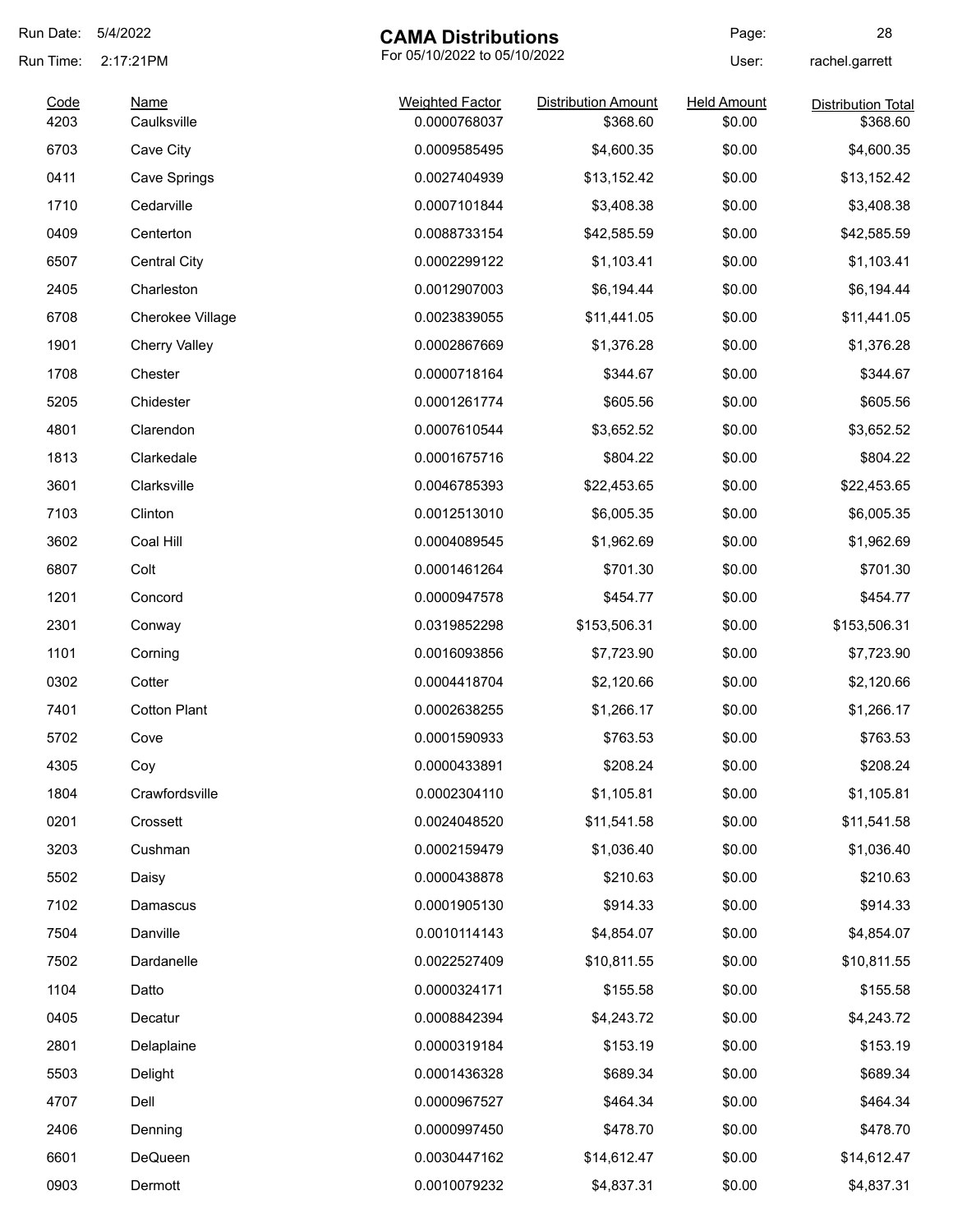| Run Date:    | 5/4/2022               | <b>CAMA Distributions</b>              |                                          | Page:                        | 29                                      |
|--------------|------------------------|----------------------------------------|------------------------------------------|------------------------------|-----------------------------------------|
| Run Time:    | 2:17:21PM              | For 05/10/2022 to 05/10/2022           |                                          | User:                        | rachel.garrett                          |
| Code<br>5903 | <b>Name</b><br>Des Arc | <b>Weighted Factor</b><br>0.0009500711 | <b>Distribution Amount</b><br>\$4,559.66 | <b>Held Amount</b><br>\$0.00 | <b>Distribution Total</b><br>\$4,559.66 |
| 5904         | DeValls Bluff          | 0.0002593370                           | \$1,244.63                               | \$0.00                       | \$1,244.63                              |
| 0102         | <b>DeWitt</b>          | 0.0015241036                           | \$7,314.61                               | \$0.00                       | \$7,314.61                              |
| 0515         | Diamond City           | 0.0003775348                           | \$1,811.90                               | \$0.00                       | \$1,811.90                              |
| 3407         | Diaz                   | 0.0006104394                           | \$2,929.67                               | \$0.00                       | \$2,929.67                              |
| 3102         | <b>Dierks</b>          | 0.0004568321                           | \$2,192.47                               | \$0.00                       | \$2,192.47                              |
| 3004         | Donaldson              | 0.0001371494                           | \$658.22                                 | \$0.00                       | \$658.22                                |
| 5803         | Dover                  | 0.0006667953                           | \$3,200.14                               | \$0.00                       | \$3,200.14                              |
| 2103         | Dumas                  | 0.0019953988                           | \$9,576.49                               | \$0.00                       | \$9,576.49                              |
| 1707         |                        | 0.0003850157                           | \$1,847.80                               | \$0.00                       | \$1,847.80                              |
|              | Dyer                   |                                        |                                          |                              |                                         |
| 4708         | <b>Dyess</b>           | 0.0001690678                           | \$811.40                                 | \$0.00                       | \$811.40                                |
| 1803         | Earle                  | 0.0009131655                           | \$4,382.54                               | \$0.00                       | \$4,382.54                              |
| 5203         | East Camden            | 0.0003979826                           | \$1,910.03                               | \$0.00                       | \$1,910.03                              |
| 1805         | Edmondson              | 0.0001211902                           | \$581.63                                 | \$0.00                       | \$581.63                                |
| 1607         | Egypt                  | 0.0000563559                           | \$270.47                                 | \$0.00                       | \$270.47                                |
| 7002         | El Dorado              | 0.0088553613                           | \$42,499.42                              | \$0.00                       | \$42,499.42                             |
| 5401         | Elaine                 | 0.0002538510                           | \$1,218.30                               | \$0.00                       | \$1,218.30                              |
| 7202         | Elkins                 | 0.0017964075                           | \$8,621.48                               | \$0.00                       | \$8,621.48                              |
| 7203         | Elm Springs            | 0.0011774897                           | \$5,651.11                               | \$0.00                       | \$5,651.11                              |
| 1401         | Emerson                | 0.0001461264                           | \$701.30                                 | \$0.00                       | \$701.30                                |
| 5005         | Emmet                  | 0.0002069709                           | \$993.31                                 | \$0.00                       | \$993.31                                |
| 4306         | England                | 0.0012353418                           | \$5,928.76                               | \$0.00                       | \$5,928.76                              |
| 2306         | Enola                  | 0.0001585946                           | \$761.14                                 | \$0.00                       | \$761.14                                |
| 4717         | Etowah                 | 0.0001266762                           | \$607.96                                 | \$0.00                       | \$607.96                                |
| 0902         | Eudora                 | 0.0008617968                           | \$4,136.01                               | \$0.00                       | \$4,136.01                              |
| 0801         | Eureka Springs         | 0.0010802384                           | \$5,184.37                               | \$0.00                       | \$5,184.37                              |
| 6704         | <b>Evening Shade</b>   | 0.0002094645                           | \$1,005.28                               | \$0.00                       | \$1,005.28                              |
| 0506         | Everton                | 0.0000518674                           | \$248.93                                 | \$0.00                       | \$248.93                                |
| 7104         | Fairfield Bay          | 0.0010513123                           | \$5,045.55                               | \$0.00                       | \$5,045.55                              |
| 4806         | Fargo                  | 0.0000284273                           | \$136.43                                 | \$0.00                       | \$136.43                                |
| 7216         | Farmington             | 0.0037823305                           | \$18,152.49                              | \$0.00                       | \$18,152.49                             |
| 7214         | Fayetteville           | 0.0468547159                           | \$224,869.24                             | \$0.00                       | \$224,869.24                            |
| 7003         | Felsenthal             | 0.0000423916                           | \$203.45                                 | \$0.00                       | \$203.45                                |
| 6902         | <b>Fifty Six</b>       | 0.0000787986                           | \$378.18                                 | \$0.00                       | \$378.18                                |
| 5602         | Fisher                 | 0.0000897705                           | \$430.83                                 | \$0.00                       | \$430.83                                |
| 4502         | Flippin                | 0.0006707851                           | \$3,219.29                               | \$0.00                       | \$3,219.29                              |
| 2002         | Fordyce                | 0.0016936701                           | \$8,128.41                               | \$0.00                       | \$8,128.41                              |
| 4107         | Foreman                | 0.0004872543                           | \$2,338.47                               | \$0.00                       | \$2,338.47                              |
| 6802         | <b>Forrest City</b>    | 0.0064909060                           | \$31,151.72                              | \$0.00                       | \$31,151.72                             |
|              |                        |                                        |                                          |                              |                                         |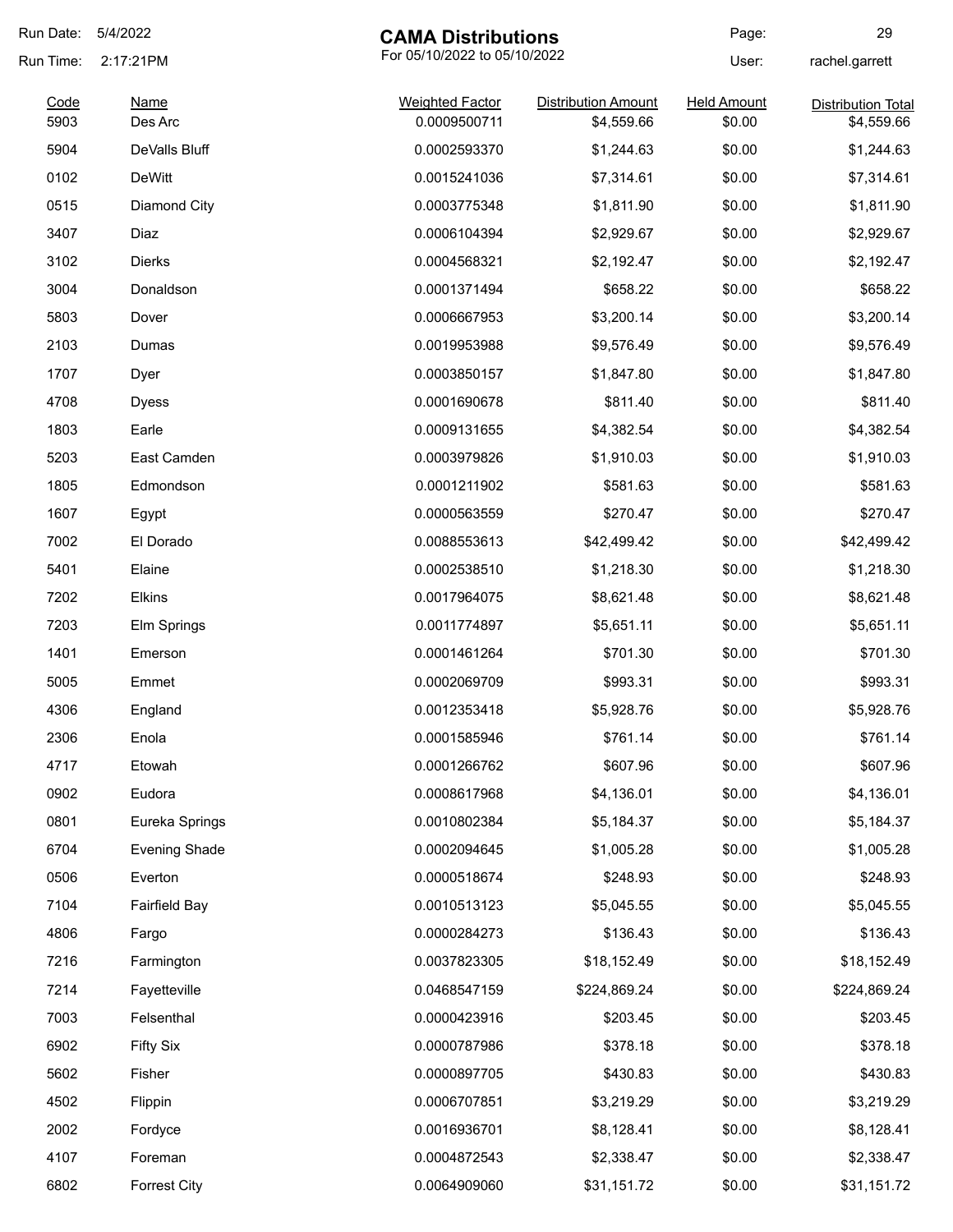| Run Date:    | 5/4/2022                  | <b>CAMA Distributions</b>              |                                            | Page:                        | 30                                        |
|--------------|---------------------------|----------------------------------------|--------------------------------------------|------------------------------|-------------------------------------------|
| Run Time:    | 2:17:21PM                 | For 05/10/2022 to 05/10/2022           |                                            | User:                        | rachel.garrett                            |
| Code<br>6501 | <b>Name</b><br>Fort Smith | <b>Weighted Factor</b><br>0.0444573448 | <b>Distribution Amount</b><br>\$213,363.57 | <b>Held Amount</b><br>\$0.00 | <b>Distribution Total</b><br>\$213,363.57 |
| 4602         | Fouke                     | 0.0004029698                           | \$1,933.97                                 | \$0.00                       | \$1,933.97                                |
| 0202         | Fountain Hill             | 0.0000538623                           | \$258.50                                   | \$0.00                       | \$258.50                                  |
| 2605         | Fountain Lake             | 0.0002368944                           | \$1,136.92                                 | \$0.00                       | \$1,136.92                                |
| 5304         | Fourche                   | 0.0000279286                           | \$134.04                                   | \$0.00                       | \$134.04                                  |
| 3305         | Franklin                  | 0.0000952565                           | \$457.16                                   | \$0.00                       | \$457.16                                  |
| 3005         | Friendship                | 0.0000787986                           | \$378.18                                   | \$0.00                       | \$378.18                                  |
| 2904         | Fulton                    | 0.0000573534                           | \$275.26                                   | \$0.00                       | \$275.26                                  |
| 0414         | Garfield                  | 0.0002957439                           | \$1,419.36                                 | \$0.00                       | \$1,419.36                                |
| 4601         | Garland                   | 0.0000972514                           | \$466.74                                   | \$0.00                       | \$466.74                                  |
| 7306         | Garner                    | 0.0001052310                           | \$505.03                                   | \$0.00                       | \$505.03                                  |
| 0303         | Gassville                 | 0.0010827320                           | \$5,196.34                                 | \$0.00                       | \$5,196.34                                |
| 0415         | Gateway                   | 0.0002174441                           | \$1,043.58                                 | \$0.00                       | \$1,043.58                                |
| 0406         | Gentry                    | 0.0018901678                           | \$9,071.46                                 | \$0.00                       | \$9,071.46                                |
| 7307         | Georgetown                | 0.0000403967                           | \$193.88                                   | \$0.00                       | \$193.88                                  |
| 6401         | Gilbert                   | 0.0000129669                           | \$62.23                                    | \$0.00                       | \$62.23                                   |
| 0104         | Gillett                   | 0.0002812809                           | \$1,349.95                                 | \$0.00                       | \$1,349.95                                |
| 6603         | Gillham                   | 0.0000782998                           | \$375.78                                   | \$0.00                       | \$375.78                                  |
| 1806         | Gilmore                   | 0.0000877756                           | \$2,925.83                                 | \$0.00                       | \$2,925.83                                |
| 5504         | Glenwood                  | 0.0010313633                           | \$4,949.81                                 | \$0.00                       | \$4,949.81                                |
| 7205         | Goshen                    | 0.0010483200                           | \$5,031.19                                 | \$0.00                       | \$5,031.19                                |
| 4709         | Gosnell                   | 0.0014512898                           | \$6,965.16                                 | \$0.00                       | \$6,965.16                                |
| 4002         | Gould                     | 0.0003306547                           | \$1,586.91                                 | \$0.00                       | \$1,586.91                                |
| 4003         | Grady                     | 0.0001521111                           | \$730.03                                   | \$0.00                       | \$730.03                                  |
| 5703         | Grannis                   | 0.0002473676                           | \$1,187.19                                 | \$0.00                       | \$1,187.19                                |
| 0407         | Gravette                  | 0.0017689776                           | \$8,489.83                                 | \$0.00                       | \$8,489.83                                |
| 0803         | Green Forest              | 0.0014822107                           | \$7,113.56                                 | \$0.00                       | \$7,113.56                                |
| 2303         | Greenbrier                | 0.0028462236                           | \$13,659.85                                | \$0.00                       | \$13,659.85                               |
| 7206         | Greenland                 | 0.0006049534                           | \$2,903.35                                 | \$0.00                       | \$2,903.35                                |
| 1105         | Greenway                  | 0.0000867782                           | \$416.47                                   | \$0.00                       | \$416.47                                  |
| 6505         | Greenwood                 | 0.0047458672                           | \$22,776.78                                | \$0.00                       | \$22,776.78                               |
| 1202         | <b>Greers Ferry</b>       | 0.0004094532                           | \$1,965.08                                 | \$0.00                       | \$1,965.08                                |
| 7308         | Griffithville             | 0.0000773024                           | \$371.00                                   | \$0.00                       | \$371.00                                  |
| 3403         | Grubbs                    | 0.0001501162                           | \$720.45                                   | \$0.00                       | \$720.45                                  |
| 3307         | Guion                     | 0.0000339133                           | \$162.76                                   | \$0.00                       | \$162.76                                  |
| 1005         | <b>Gum Springs</b>        | 0.0000453840                           | \$217.81                                   | \$0.00                       | \$217.81                                  |
| 1003         | Gurdon                    | 0.0009176540                           | \$4,404.09                                 | \$0.00                       | \$4,404.09                                |
| 2307         | Guy                       | 0.0003750412                           | \$1,799.93                                 | \$0.00                       | \$1,799.93                                |
| 6509         | Hackett                   | 0.0003910004                           | \$1,876.52                                 | \$0.00                       | \$1,876.52                                |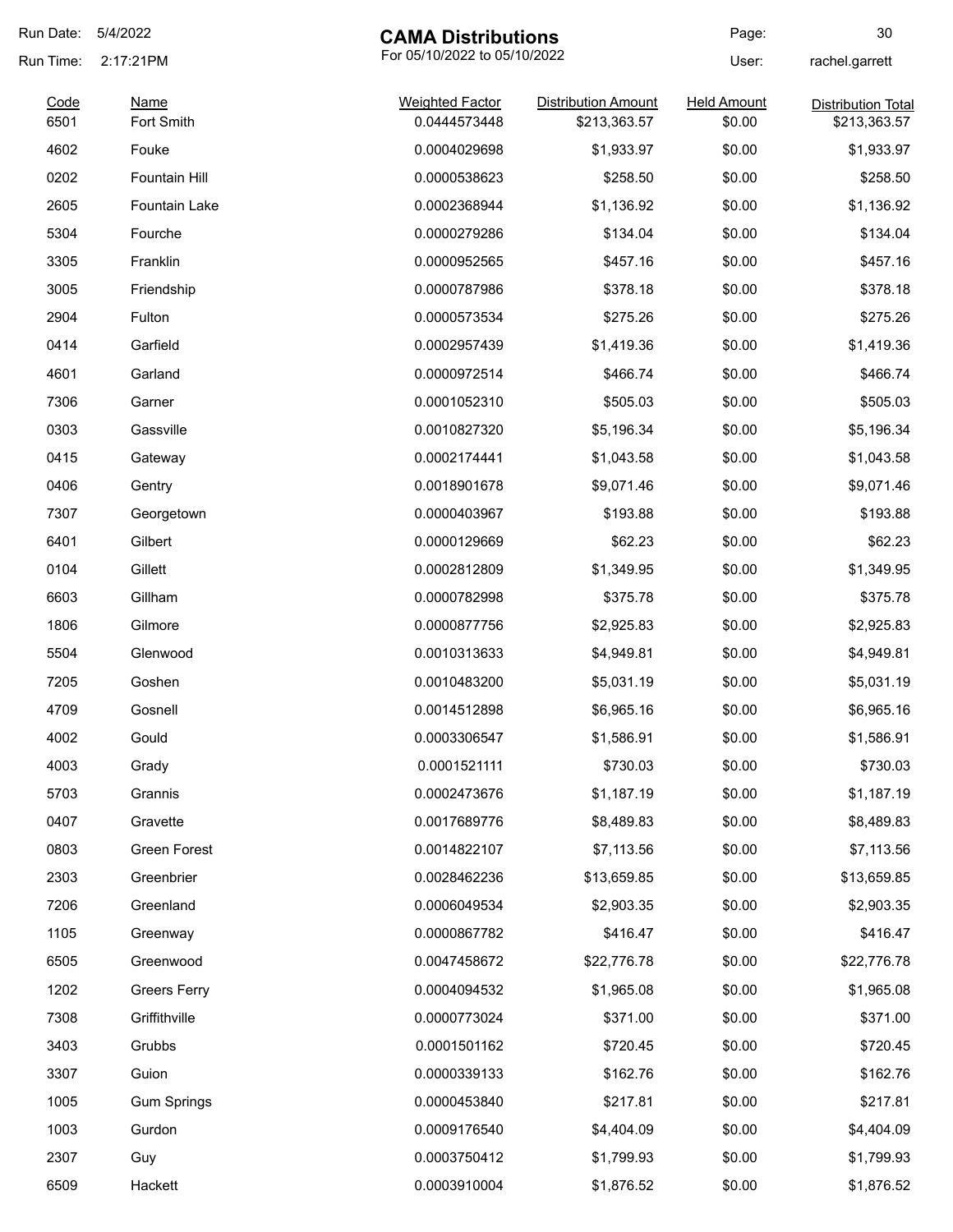| Run Date:    | 5/4/2022                                  | <b>CAMA Distributions</b>              |                                          | Page:                        | 31                                      |
|--------------|-------------------------------------------|----------------------------------------|------------------------------------------|------------------------------|-----------------------------------------|
| Run Time:    | For 05/10/2022 to 05/10/2022<br>2:17:21PM |                                        | User:                                    | rachel.garrett               |                                         |
| Code<br>0203 | <b>Name</b><br>Hamburg                    | <b>Weighted Factor</b><br>0.0012647666 | <b>Distribution Amount</b><br>\$6,069.98 | <b>Held Amount</b><br>\$0.00 | <b>Distribution Total</b><br>\$6,069.98 |
| 0701         | Hampton                                   | 0.0005889942                           | \$2,826.75                               | \$0.00                       | \$2,826.75                              |
| 6701         | Hardy                                     | 0.0003705527                           | \$1,778.39                               | \$0.00                       | \$1,778.39                              |
| 0702         | Harrell                                   | 0.0001047323                           | \$502.64                                 | \$0.00                       | \$502.64                                |
| 5603         | Harrisburg                                | 0.0011031797                           | \$5,294.48                               | \$0.00                       | \$5,294.48                              |
| 0512         | Harrison                                  | 0.0065178371                           | \$31,280.97                              | \$0.00                       | \$31,280.97                             |
| 6510         | Hartford                                  | 0.0002488638                           | \$1,194.37                               | \$0.00                       | \$1,194.37                              |
| 3603         | Hartman                                   | 0.0002573421                           | \$1,235.06                               | \$0.00                       | \$1,235.06                              |
| 6205         | Haskell                                   | 0.0019729561                           | \$9,468.78                               | \$0.00                       | \$9,468.78                              |
| 5704         | Hatfield                                  | 0.0001720601                           | \$825.77                                 | \$0.00                       | \$825.77                                |
| 7507         | Havana                                    | 0.0001191953                           | \$572.05                                 | \$0.00                       | \$572.05                                |
| 3903         | Haynes                                    | 0.0000608445                           | \$292.01                                 | \$0.00                       | \$292.01                                |
| 5901         | Hazen                                     | 0.0007386117                           | \$3,544.81                               | \$0.00                       | \$3,544.81                              |
| 1203         | <b>Heber Springs</b>                      | 0.0034756146                           | \$16,680.47                              | \$0.00                       | \$16,680.47                             |
| 5804         | Hector                                    | 0.0002049760                           | \$983.74                                 | \$0.00                       | \$983.74                                |
| 5407         | Helena-West Helena                        | 0.0047473634                           | \$22,783.96                              | \$0.00                       | \$22,783.96                             |
| 0602         | Hermitage                                 | 0.0002618306                           | \$1,256.60                               | \$0.00                       | \$1,256.60                              |
| 1902         | <b>Hickory Ridge</b>                      | 0.0001137093                           | \$545.72                                 | \$0.00                       | \$545.72                                |
| 1204         | Higden                                    | 0.0000568547                           | \$272.86                                 | \$0.00                       | \$272.86                                |
| 7309         | Higginson                                 | 0.0003516011                           | \$1,687.43                               | \$0.00                       | \$1,687.43                              |
| 0416         | Highfill                                  | 0.0007914766                           | \$3,798.52                               | \$0.00                       | \$3,798.52                              |
| 6709         | Highland                                  | 0.0004897480                           | \$2,350.44                               | \$0.00                       | \$2,350.44                              |
| 4402         | Hindsville                                | 0.0000448853                           | \$215.42                                 | \$0.00                       | \$215.42                                |
| 0814         | Holiday Island                            | 0.0011964413                           | \$5,742.07                               | \$0.00                       | \$5,742.07                              |
| 2313         | Holland                                   | 0.0002922529                           | \$1,402.61                               | \$0.00                       | \$1,402.61                              |
| 4803         | <b>Holly Grove</b>                        | 0.0002294135                           | \$1,101.02                               | \$0.00                       | \$1,101.02                              |
| 2901         | Hope                                      | 0.0044645863                           | \$21,426.83                              | \$0.00                       | \$21,426.83                             |
| 6604         | Horatio                                   | 0.0004588270                           | \$2,202.04                               | \$0.00                       | \$2,202.04                              |
| 3301         | Horseshoe Bend                            | 0.0012168890                           | \$5,840.20                               | \$0.00                       | \$5,840.20                              |
| 1807         | Horseshoe Lake                            | 0.0001316634                           | \$631.89                                 | \$0.00                       | \$631.89                                |
| 2601         | <b>Hot Springs</b>                        | 0.0189166396                           | \$90,786.39                              | \$0.00                       | \$90,786.39                             |
| 5305         | Houston                                   | 0.0000713177                           | \$342.27                                 | \$0.00                       | \$342.27                                |
| 3805         | Hoxie                                     | 0.0012956876                           | \$6,218.38                               | \$0.00                       | \$6,218.38                              |
| 6801         | Hughes                                    | 0.0005266536                           | \$2,527.56                               | \$0.00                       | \$2,527.56                              |
| 4307         | Humnoke                                   | 0.0001092208                           | \$524.18                                 | \$0.00                       | \$524.18                                |
| 0103         | Humphrey                                  | 0.0002309097                           | \$1,108.20                               | \$0.00                       | \$1,108.20                              |
| 7403         | Hunter                                    | 0.0000513687                           | \$246.53                                 | \$0.00                       | \$246.53                                |
| 6502         | Huntington                                | 0.0002443753                           | \$1,172.83                               | \$0.00                       | \$1,172.83                              |
| 4401         | Huntsville                                | 0.0014358293                           | \$6,890.96                               | \$0.00                       | \$6,890.96                              |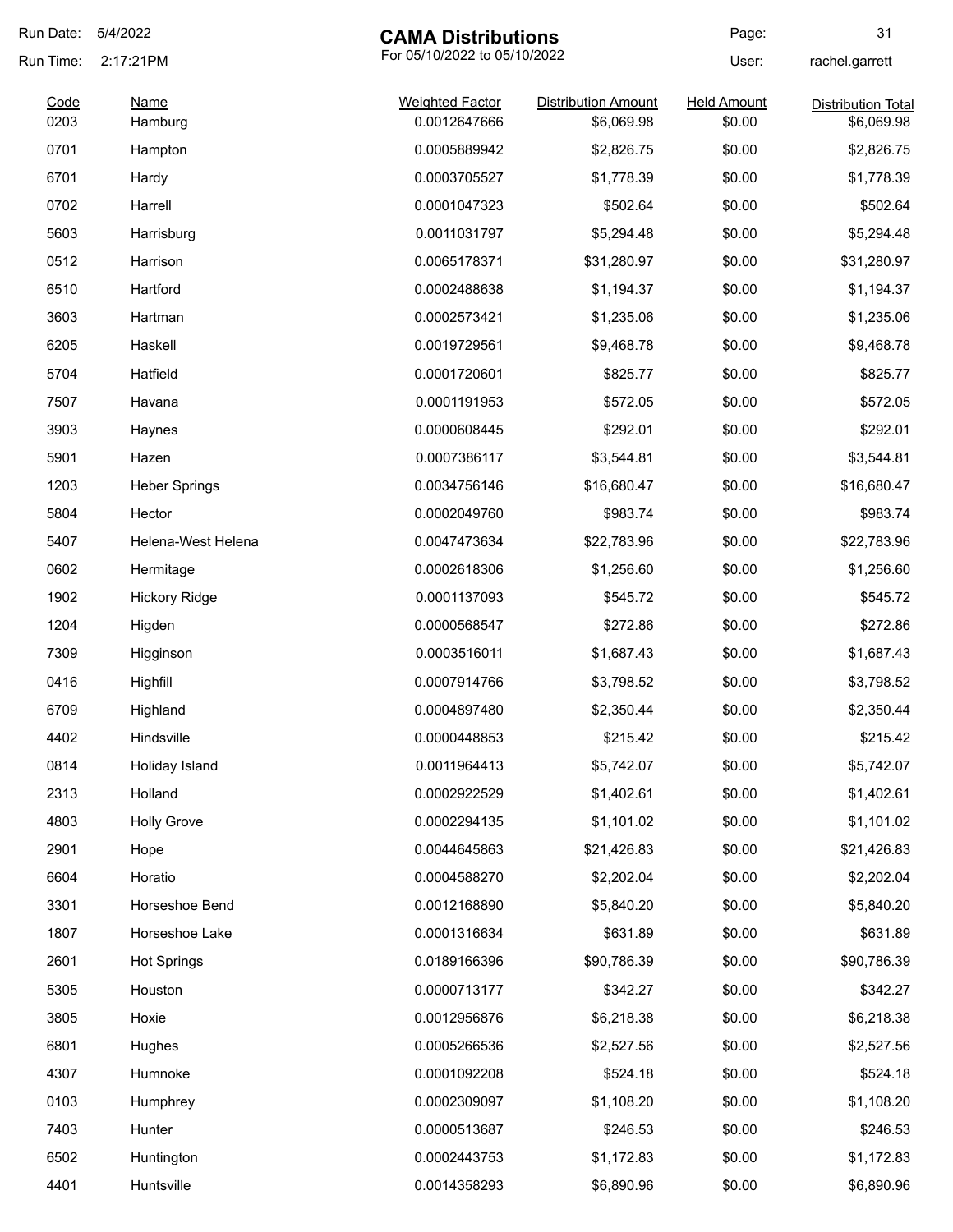| 5/4/2022     |                                                                                                                            |                                                                                                                                                                                                              | Page:                                                                                                                                                                                                        | 32                                                                                                                             |
|--------------|----------------------------------------------------------------------------------------------------------------------------|--------------------------------------------------------------------------------------------------------------------------------------------------------------------------------------------------------------|--------------------------------------------------------------------------------------------------------------------------------------------------------------------------------------------------------------|--------------------------------------------------------------------------------------------------------------------------------|
| 2:17:21PM    | For 05/10/2022 to 05/10/2022                                                                                               |                                                                                                                                                                                                              | User:                                                                                                                                                                                                        | rachel.garrett                                                                                                                 |
| <b>Name</b>  | <b>Weighted Factor</b>                                                                                                     | <b>Distribution Amount</b>                                                                                                                                                                                   | <b>Held Amount</b>                                                                                                                                                                                           | <b>Distribution Total</b><br>\$1,072.30                                                                                        |
|              |                                                                                                                            |                                                                                                                                                                                                              |                                                                                                                                                                                                              | \$1,531.86                                                                                                                     |
|              |                                                                                                                            |                                                                                                                                                                                                              |                                                                                                                                                                                                              | \$359.03                                                                                                                       |
|              |                                                                                                                            |                                                                                                                                                                                                              |                                                                                                                                                                                                              | \$70,553.93                                                                                                                    |
|              |                                                                                                                            |                                                                                                                                                                                                              |                                                                                                                                                                                                              | \$1,309.26                                                                                                                     |
|              |                                                                                                                            |                                                                                                                                                                                                              |                                                                                                                                                                                                              | \$282.44                                                                                                                       |
| Jericho      |                                                                                                                            |                                                                                                                                                                                                              |                                                                                                                                                                                                              | \$234.57                                                                                                                       |
| Johnson      |                                                                                                                            |                                                                                                                                                                                                              |                                                                                                                                                                                                              | \$8,638.23                                                                                                                     |
|              |                                                                                                                            |                                                                                                                                                                                                              |                                                                                                                                                                                                              | \$1,191.98                                                                                                                     |
|              |                                                                                                                            |                                                                                                                                                                                                              |                                                                                                                                                                                                              | \$188,073.59                                                                                                                   |
|              |                                                                                                                            |                                                                                                                                                                                                              |                                                                                                                                                                                                              | \$4,437.59                                                                                                                     |
|              |                                                                                                                            |                                                                                                                                                                                                              |                                                                                                                                                                                                              | \$1,203.94                                                                                                                     |
| Keiser       |                                                                                                                            |                                                                                                                                                                                                              |                                                                                                                                                                                                              | \$1,797.54                                                                                                                     |
| Kensett      | 0.0006982150                                                                                                               | \$3,350.93                                                                                                                                                                                                   | \$0.00                                                                                                                                                                                                       | \$3,350.93                                                                                                                     |
| Keo          | 0.0001032361                                                                                                               | \$495.46                                                                                                                                                                                                     | \$0.00                                                                                                                                                                                                       | \$495.46                                                                                                                       |
| Kibler       | 0.0005012186                                                                                                               | \$2,405.49                                                                                                                                                                                                   | \$0.00                                                                                                                                                                                                       | \$2,405.49                                                                                                                     |
| Kingsland    | 0.0001730576                                                                                                               | \$830.55                                                                                                                                                                                                     | \$0.00                                                                                                                                                                                                       | \$830.55                                                                                                                       |
| Knobel       | 0.0000733126                                                                                                               | \$351.85                                                                                                                                                                                                     | \$0.00                                                                                                                                                                                                       | \$351.85                                                                                                                       |
| Knoxville    | 0.0003291585                                                                                                               | \$1,579.73                                                                                                                                                                                                   | \$0.00                                                                                                                                                                                                       | \$1,579.73                                                                                                                     |
| Lafe         | 0.0002084671                                                                                                               | \$1,000.49                                                                                                                                                                                                   | \$0.00                                                                                                                                                                                                       | \$1,000.49                                                                                                                     |
| LaGrange     | 0.0000259337                                                                                                               | \$124.46                                                                                                                                                                                                     | \$0.00                                                                                                                                                                                                       | \$124.46                                                                                                                       |
| Lake City    | 0.0011600344                                                                                                               | \$5,567.34                                                                                                                                                                                                   | \$0.00                                                                                                                                                                                                       | \$5,567.34                                                                                                                     |
| Lake View    | 0.0001630831                                                                                                               | \$782.68                                                                                                                                                                                                     | \$0.00                                                                                                                                                                                                       | \$782.68                                                                                                                       |
| Lake Village | 0.0010298671                                                                                                               | \$4,942.63                                                                                                                                                                                                   | \$0.00                                                                                                                                                                                                       | \$4,942.63                                                                                                                     |
| Lakeview     | 0.0003865119                                                                                                               | \$1,854.98                                                                                                                                                                                                   | \$0.00                                                                                                                                                                                                       | \$1,854.98                                                                                                                     |
| Lamar        | 0.0008573083                                                                                                               | \$4,114.47                                                                                                                                                                                                   | \$0.00                                                                                                                                                                                                       | \$4,114.47                                                                                                                     |
| Lavaca       | 0.0012218763                                                                                                               | \$5,864.14                                                                                                                                                                                                   | \$0.00                                                                                                                                                                                                       | \$5,864.14                                                                                                                     |
| Leachville   | 0.0010169003                                                                                                               | \$4,880.40                                                                                                                                                                                                   | \$0.00                                                                                                                                                                                                       | \$4,880.40                                                                                                                     |
| Lead Hill    | 0.0001366507                                                                                                               | \$655.83                                                                                                                                                                                                     | \$0.00                                                                                                                                                                                                       | \$655.83                                                                                                                       |
| Leola        | 0.0002294135                                                                                                               | \$1,101.02                                                                                                                                                                                                   | \$0.00                                                                                                                                                                                                       | \$1,101.02                                                                                                                     |
| Lepanto      | 0.0008637917                                                                                                               | \$4,145.58                                                                                                                                                                                                   | \$0.00                                                                                                                                                                                                       | \$4,145.58                                                                                                                     |
| Leslie       | 0.0001870219                                                                                                               | \$897.57                                                                                                                                                                                                     | \$0.00                                                                                                                                                                                                       | \$897.57                                                                                                                       |
| Letona       | 0.0001196940                                                                                                               | \$574.45                                                                                                                                                                                                     | \$0.00                                                                                                                                                                                                       | \$574.45                                                                                                                       |
| Lewisville   | 0.0004563334                                                                                                               | \$2,190.08                                                                                                                                                                                                   | \$0.00                                                                                                                                                                                                       | \$2,190.08                                                                                                                     |
| Lexa         | 0.0001032361                                                                                                               | \$495.46                                                                                                                                                                                                     | \$0.00                                                                                                                                                                                                       | \$495.46                                                                                                                       |
| Lincoln      | 0.0011440752                                                                                                               | \$5,490.75                                                                                                                                                                                                   | \$0.00                                                                                                                                                                                                       | \$5,490.75                                                                                                                     |
| Little Flock | 0.0015236049                                                                                                               | \$7,312.22                                                                                                                                                                                                   | \$0.00                                                                                                                                                                                                       | \$7,312.22                                                                                                                     |
| Little Rock  | 0.1010371984                                                                                                               | \$484,906.55                                                                                                                                                                                                 | \$0.00                                                                                                                                                                                                       | \$484,906.55                                                                                                                   |
| Lockesburg   | 0.0002962427                                                                                                               | \$1,421.75                                                                                                                                                                                                   | \$0.00                                                                                                                                                                                                       | \$1,421.75                                                                                                                     |
|              | Huttig<br>Imboden<br>Jacksonport<br>Jacksonville<br>Jasper<br>Jennette<br>Joiner<br>Jonesboro<br>Judsonia<br>Junction City | 0.0002234288<br>0.0003191840<br>0.0000748088<br>0.0147009171<br>0.0002728026<br>0.0000588496<br>0.0000488751<br>0.0017998986<br>0.0002483651<br>0.0391878163<br>0.0009246362<br>0.0002508587<br>0.0003745425 | <b>CAMA Distributions</b><br>\$1,072.30<br>\$1,531.86<br>\$359.03<br>\$70,553.93<br>\$1,309.26<br>\$282.44<br>\$234.57<br>\$8,638.23<br>\$1,191.98<br>\$188,073.59<br>\$4,437.59<br>\$1,203.94<br>\$1,797.54 | \$0.00<br>\$0.00<br>\$0.00<br>\$0.00<br>\$0.00<br>\$0.00<br>\$0.00<br>\$0.00<br>\$0.00<br>\$0.00<br>\$0.00<br>\$0.00<br>\$0.00 |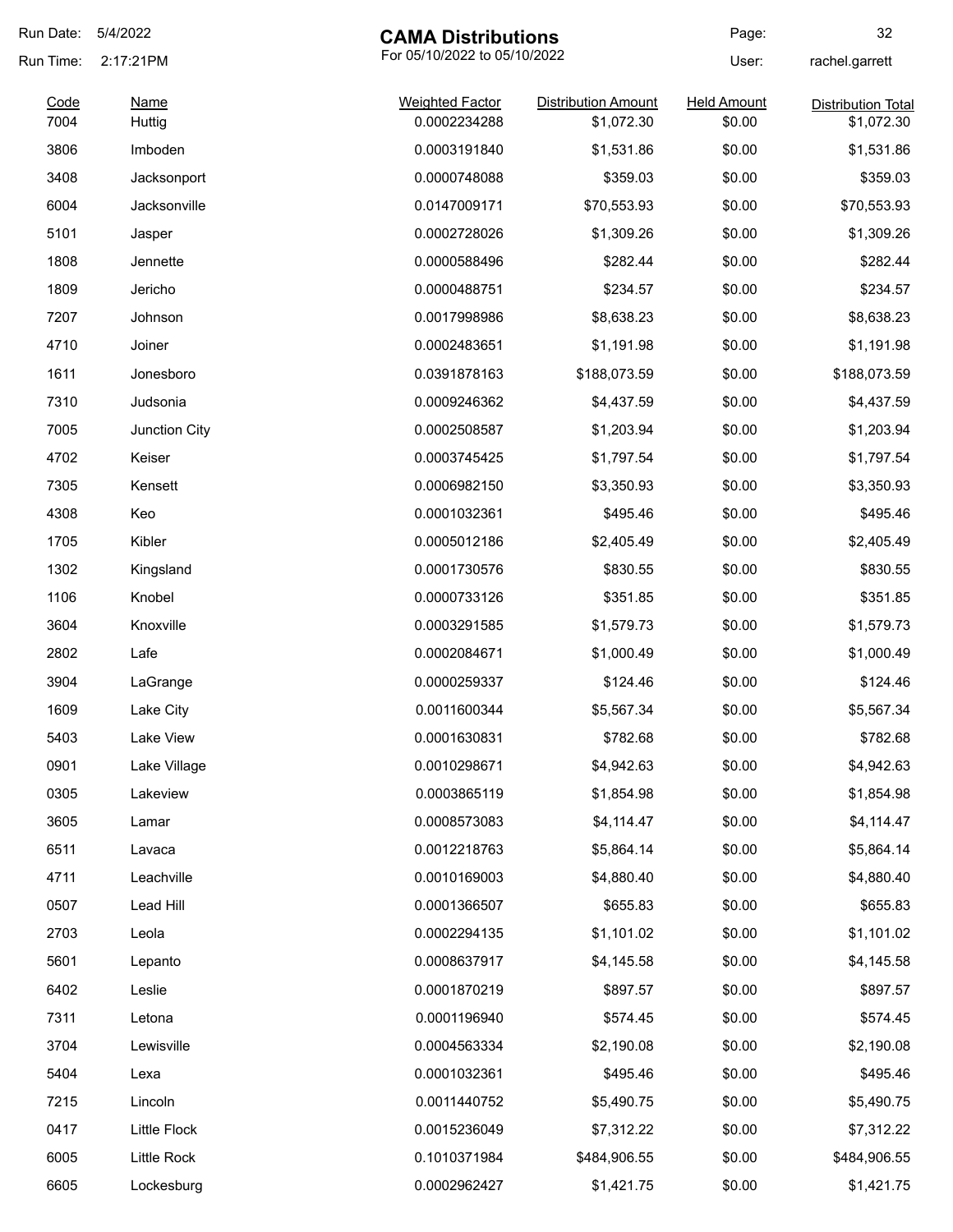| Run Date:    | 5/4/2022<br><b>CAMA Distributions</b> |                                        | Page:                                    | 33                           |                                         |
|--------------|---------------------------------------|----------------------------------------|------------------------------------------|------------------------------|-----------------------------------------|
| Run Time:    | 2:17:21PM                             | For 05/10/2022 to 05/10/2022           |                                          | User:                        | rachel.garrett                          |
| Code<br>5805 | <b>Name</b><br>London                 | <b>Weighted Factor</b><br>0.0004668066 | <b>Distribution Amount</b><br>\$2,240.34 | <b>Held Amount</b><br>\$0.00 | <b>Distribution Total</b><br>\$2,240.34 |
| 4309         | Lonoke                                | 0.0021325481                           | \$10,234.71                              | \$0.00                       | \$10,234.71                             |
| 2602         | Lonsdale                              | 0.0000513687                           | \$246.53                                 | \$0.00                       | \$246.53                                |
| 5206         | Louann                                | 0.0000763049                           | \$366.21                                 | \$0.00                       | \$366.21                                |
| 0408         | Lowell                                | 0.0049069554                           | \$23,549.89                              | \$0.00                       | \$23,549.89                             |
| 4712         | Luxora                                | 0.0004697990                           | \$2,254.70                               | \$0.00                       | \$2,254.70                              |
| 3807         | Lynn                                  | 0.0001286711                           | \$617.53                                 | \$0.00                       | \$617.53                                |
| 6805         | Madison                               | 0.0003785323                           | \$1,816.69                               | \$0.00                       | \$1,816.69                              |
| 4204         | Magazine                              | 0.0003690565                           | \$1,771.21                               | \$0.00                       | \$1,771.21                              |
| 3204         | Magness                               | 0.0001097195                           | \$526.58                                 | \$0.00                       | \$526.58                                |
| 1403         | Magnolia                              | 0.0055667686                           | \$26,716.52                              | \$0.00                       | \$26,716.52                             |
| 3001         | Malvern                               | 0.0054196447                           | \$26,010.43                              | \$0.00                       | \$26,010.43                             |
| 2501         | <b>Mammoth Spring</b>                 | 0.0004633155                           | \$2,223.58                               | \$0.00                       | \$2,223.58                              |
| 4713         | Manila                                | 0.0018363055                           | \$8,812.96                               | \$0.00                       | \$8,812.96                              |
| 6503         | Mansfield                             | 0.0005251574                           | \$2,520.38                               | \$0.00                       | \$2,520.38                              |
| 3901         | Marianna                              | 0.0017829419                           | \$8,556.85                               | \$0.00                       | \$8,556.85                              |
| 4714         | Marie                                 | 0.0000538623                           | \$258.50                                 | \$0.00                       | \$258.50                                |
| 1801         | Marion                                | 0.0068584663                           | \$32,915.75                              | \$0.00                       | \$32,915.75                             |
| 5604         | <b>Marked Tree</b>                    | 0.0011400854                           | \$5,471.60                               | \$0.00                       | \$5,471.60                              |
| 2803         | Marmaduke                             | 0.0006044547                           | \$2,900.95                               | \$0.00                       | \$2,900.95                              |
| 6403         | Marshall                              | 0.0006628055                           | \$3,180.99                               | \$0.00                       | \$3,180.99                              |
| 5405         | Marvell                               | 0.0004264099                           | \$2,046.46                               | \$0.00                       | \$2,046.46                              |
| 6006         | Maumelle                              | 0.0096009552                           | \$46,077.74                              | \$0.00                       | \$46,077.74                             |
| 2302         | Mayflower                             | 0.0009894704                           | \$4,748.75                               | \$0.00                       | \$4,748.75                              |
| 6102         | Maynard                               | 0.0001890168                           | \$907.15                                 | \$0.00                       | \$907.15                                |
| 2905         | McCaskill                             | 0.0000284273                           | \$136.43                                 | \$0.00                       | \$136.43                                |
| 7404         | McCrory                               | 0.0007894817                           | \$3,788.95                               | \$0.00                       | \$3,788.95                              |
| 1107         | McDougal                              | 0.0000668292                           | \$320.73                                 | \$0.00                       | \$320.73                                |
| 2101         | McGehee                               | 0.0019195926                           | \$9,212.68                               | \$0.00                       | \$9,212.68                              |
| 2911         | McNab                                 | 0.0000149618                           | \$71.81                                  | \$0.00                       | \$71.81                                 |
| 1402         | McNeil                                | 0.0001900142                           | \$911.93                                 | \$0.00                       | \$911.93                                |
| 7312         | McRae                                 | 0.0003072146                           | \$1,474.41                               | \$0.00                       | \$1,474.41                              |
| 3302         | Melbourne                             | 0.0009126668                           | \$4,380.15                               | \$0.00                       | \$4,380.15                              |
| 5701         | Mena                                  | 0.0027873741                           | \$13,377.41                              | \$0.00                       | \$13,377.41                             |
| 1502         | Menifee                               | 0.0001366507                           | \$655.83                                 | \$0.00                       | \$655.83                                |
| 6512         | Midland                               | 0.0001132106                           | \$543.33                                 | \$0.00                       | \$543.33                                |
| 3007         | Midway                                | 0.0001880193                           | \$902.36                                 | \$0.00                       | \$902.36                                |
| 3103         | <b>Mineral Springs</b>                | 0.0005411166                           | \$2,596.97                               | \$0.00                       | \$2,596.97                              |
| 3808         | Minturn                               | 0.0000433891                           | \$208.24                                 | \$0.00                       | \$208.24                                |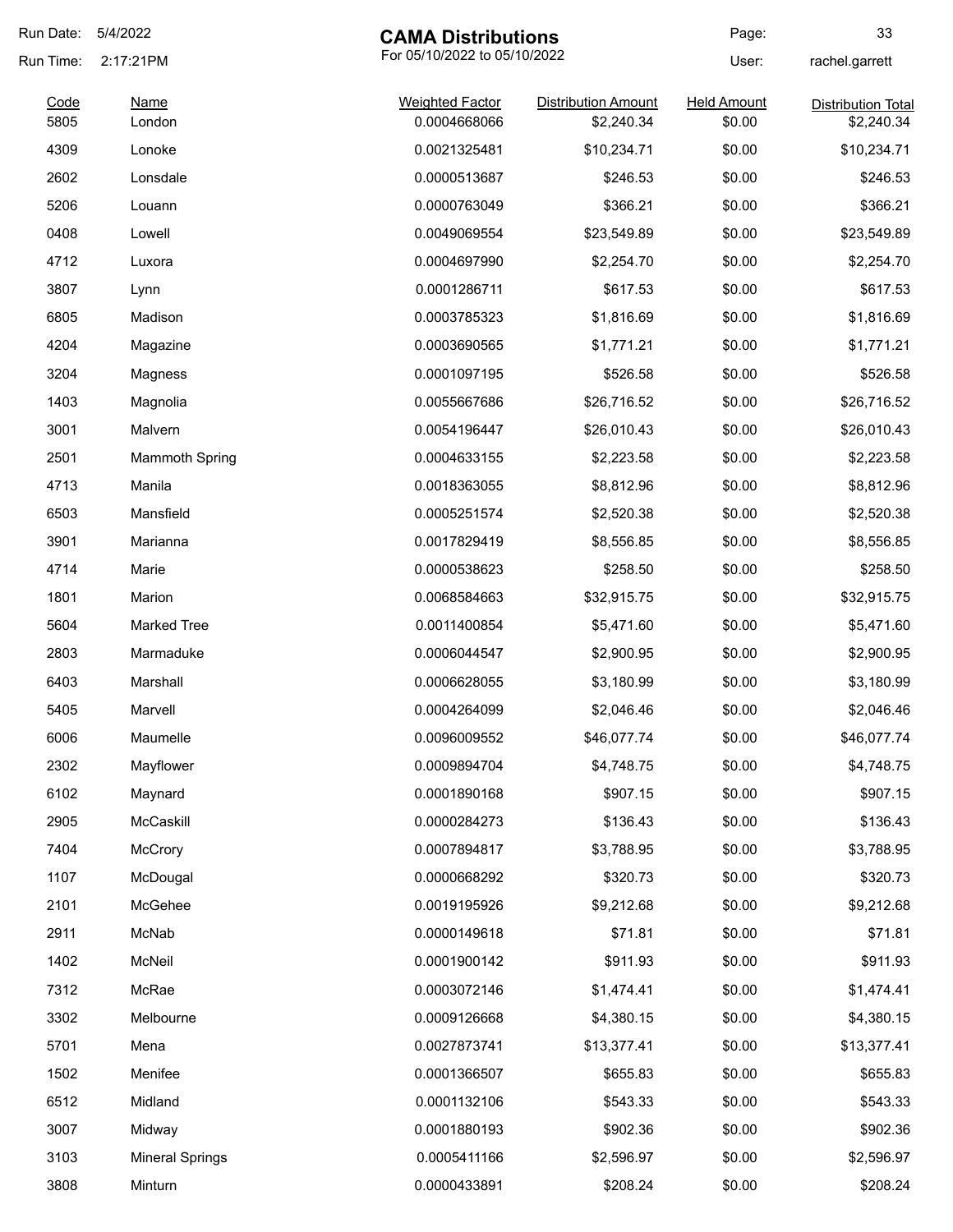| Run Date:    | 5/4/2022<br><b>CAMA Distributions</b>     |                                        | Page:                                  | 34                           |                                       |
|--------------|-------------------------------------------|----------------------------------------|----------------------------------------|------------------------------|---------------------------------------|
| Run Time:    | For 05/10/2022 to 05/10/2022<br>2:17:21PM |                                        | User:                                  | rachel.garrett               |                                       |
| Code<br>2104 | <b>Name</b><br>Mitchellville              | <b>Weighted Factor</b><br>0.0001461264 | <b>Distribution Amount</b><br>\$701.30 | <b>Held Amount</b><br>\$0.00 | <b>Distribution Total</b><br>\$701.30 |
|              |                                           |                                        |                                        |                              |                                       |
| 1610         | Monette                                   | 0.0007510799                           | \$3,604.65                             | \$0.00                       | \$3,604.65                            |
| 2201         | Monticello                                | 0.0042102365                           | \$20,206.13                            | \$0.00                       | \$20,206.13                           |
| 0204         | Montrose                                  | 0.0001211902                           | \$581.63                               | \$0.00                       | \$581.63                              |
| 3205         | Moorefield                                | 0.0000628394                           | \$301.58                               | \$0.00                       | \$301.58                              |
| 3905         | Moro                                      | 0.0000882743                           | \$423.65                               | \$0.00                       | \$423.65                              |
| 1501         | Morrilton                                 | 0.0034870853                           | \$16,735.52                            | \$0.00                       | \$16,735.52                           |
| 4205         | Morrison Bluff                            | 0.0000389006                           | \$186.69                               | \$0.00                       | \$186.69                              |
| 4905         | Mount Ida                                 | 0.0004967301                           | \$2,383.95                             | \$0.00                       | \$2,383.95                            |
| 3309         | Mount Pleasant                            | 0.0001760499                           | \$844.91                               | \$0.00                       | \$844.91                              |
| 2308         | Mount Vernon                              | 0.0000718164                           | \$344.67                               | \$0.00                       | \$344.67                              |
| 0301         | Mountain Home                             | 0.0063961482                           | \$30,696.95                            | \$0.00                       | \$30,696.95                           |
| 2603         | <b>Mountain Pine</b>                      | 0.0002917541                           | \$1,400.21                             | \$0.00                       | \$1,400.21                            |
| 6901         | <b>Mountain View</b>                      | 0.0014348319                           | \$6,886.17                             | \$0.00                       | \$6,886.17                            |
| 1704         | Mountainburg                              | 0.0002633268                           | \$1,263.78                             | \$0.00                       | \$1,263.78                            |
| 1703         | Mulberry                                  | 0.0007695327                           | \$3,693.21                             | \$0.00                       | \$3,693.21                            |
| 5505         | Murfreesboro                              | 0.0007455939                           | \$3,578.32                             | \$0.00                       | \$3,578.32                            |
| 3101         | Nashville                                 | 0.0020712050                           | \$9,940.31                             | \$0.00                       | \$9,940.31                            |
| 3206         | <b>Newark</b>                             | 0.0005884955                           | \$2,824.36                             | \$0.00                       | \$2,824.36                            |
| 3401         | Newport                                   | 0.0039922937                           | \$19,160.16                            | \$0.00                       | \$19,160.16                           |
| 1108         | Nimmons                                   | 0.0000344120                           | \$165.15                               | \$0.00                       | \$165.15                              |
| 0304         | Norfork                                   | 0.0002319071                           | \$1,112.99                             | \$0.00                       | \$1,112.99                            |
| 4903         | Norman                                    | 0.0001511137                           | \$725.24                               | \$0.00                       | \$725.24                              |
| 7006         | Norphlet                                  | 0.0003820234                           | \$1,833.44                             | \$0.00                       | \$1,833.44                            |
| 6001         | North Little Rock                         | 0.0322131471                           | \$154,600.15                           | \$0.00                       | \$154,600.15                          |
| 0813         | Oak Grove                                 | 0.0001925079                           | \$923.90                               | \$0.00                       | \$923.90                              |
| 2804         | Oak Grove Heights                         | 0.0005505924                           | \$2,642.45                             | \$0.00                       | \$2,642.45                            |
| 2906         | Oakhaven                                  | 0.0000324171                           | \$155.58                               | \$0.00                       | \$155.58                              |
| 4904         | Oden                                      | 0.0000897705                           | \$430.83                               | \$0.00                       | \$430.83                              |
| 4103         | Ogden                                     | 0.0000653330                           | \$313.55                               | \$0.00                       | \$313.55                              |
| 3207         | Oil Trough                                | 0.0001127119                           | \$540.94                               | \$0.00                       | \$540.94                              |
| 6103         | O'Kean                                    | 0.0000957552                           | \$459.56                               | \$0.00                       | \$459.56                              |
| 1006         | Okolona                                   | 0.0000483763                           | \$232.17                               | \$0.00                       | \$232.17                              |
| 7503         | Ola                                       | 0.0004658092                           | \$2,235.55                             | \$0.00                       | \$2,235.55                            |
| 0508         | Omaha                                     | 0.0000638368                           | \$306.37                               | \$0.00                       | \$306.37                              |
| 1503         | Oppelo                                    | 0.0003675603                           | \$1,764.03                             | \$0.00                       | \$1,764.03                            |
| 4701         | Osceola                                   | 0.0034791057                           | \$16,697.23                            | \$0.00                       | \$16,697.23                           |
| 3306         | Oxford                                    | 0.0002857694                           | \$1,371.49                             | \$0.00                       | \$1,371.49                            |
| 2907         | Ozan                                      | 0.0000249363                           | \$119.68                               | \$0.00                       | \$119.68                              |
|              |                                           |                                        |                                        |                              |                                       |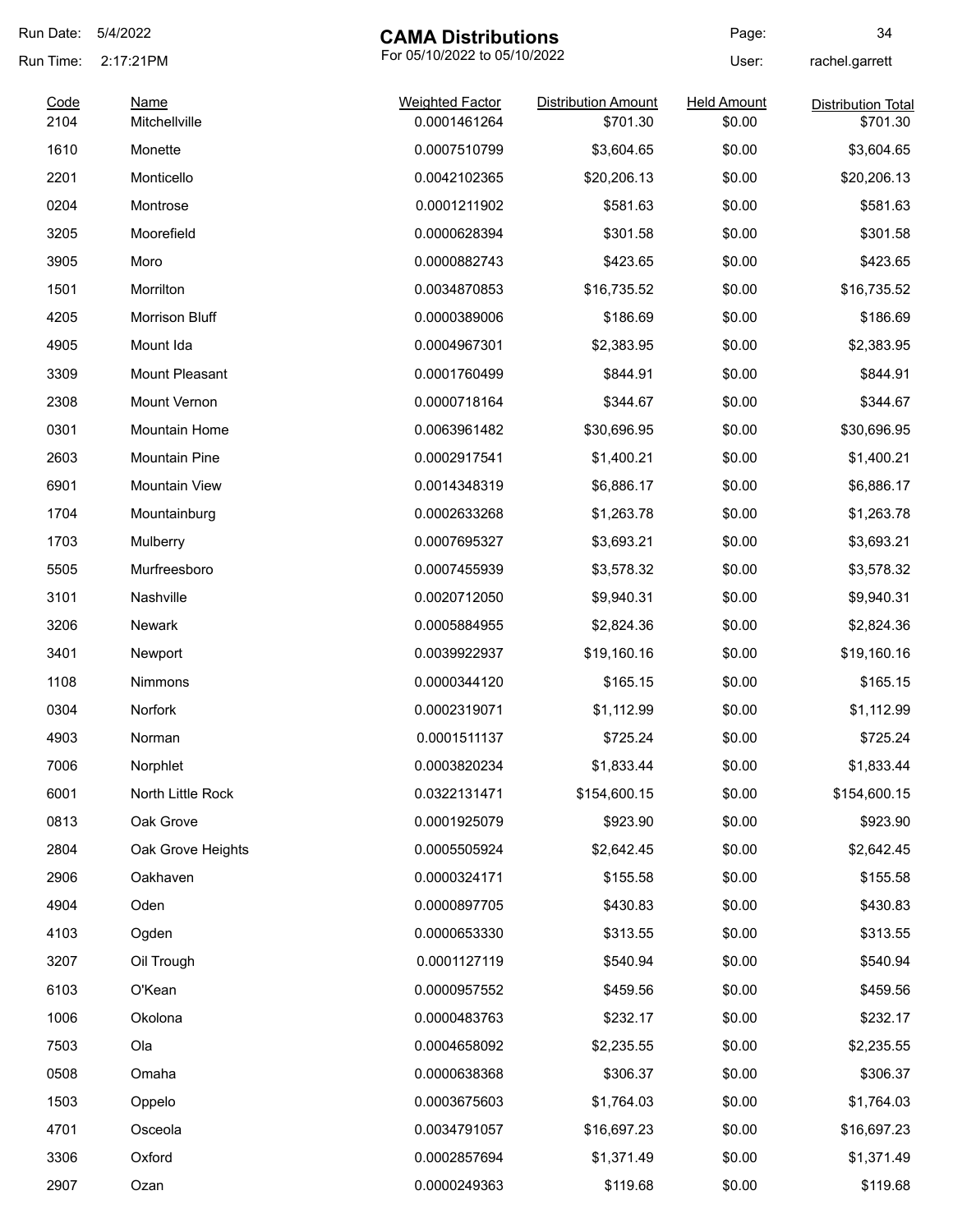| Run Date:    | 5/4/2022<br><b>CAMA Distributions</b>     |                                        | Page:                                    | 35                           |                                         |
|--------------|-------------------------------------------|----------------------------------------|------------------------------------------|------------------------------|-----------------------------------------|
| Run Time:    | For 05/10/2022 to 05/10/2022<br>2:17:21PM |                                        | User:                                    | rachel.garrett               |                                         |
| Code<br>2407 | <b>Name</b><br>Ozark                      | <b>Weighted Factor</b><br>0.0017664840 | <b>Distribution Amount</b><br>\$8,477.86 | <b>Held Amount</b><br>\$0.00 | <b>Distribution Total</b><br>\$8,477.86 |
| 6804         | Palestine                                 | 0.0002523549                           | \$1,211.12                               | \$0.00                       | \$1,211.12                              |
| 7313         | Pangburn                                  | 0.0002493625                           | \$1,196.76                               | \$0.00                       | \$1,196.76                              |
| 2805         | Paragould                                 | 0.0147308406                           | \$70,697.54                              | \$0.00                       | \$70,697.54                             |
| 4206         | Paris                                     | 0.0015839506                           | \$7,601.83                               | \$0.00                       | \$7,601.83                              |
| 0205         | Parkdale                                  | 0.0000857807                           | \$411.69                                 | \$0.00                       | \$411.69                                |
| 1903         | Parkin                                    |                                        | \$1,900.46                               | \$0.00                       | \$1,900.46                              |
|              |                                           | 0.0003959877                           |                                          |                              |                                         |
| 2908         | Patmos                                    | 0.0000284273                           | \$136.43                                 | \$0.00                       | \$136.43                                |
| 7405         | Patterson                                 | 0.0001546048                           | \$741.99                                 | \$0.00                       | \$741.99                                |
| 0410         | Pea Ridge                                 | 0.0032711373                           | \$15,699.13                              | \$0.00                       | \$15,699.13                             |
| 1109         | Peach Orchard                             | 0.0000523661                           | \$251.32                                 | \$0.00                       | \$251.32                                |
| 3002         | Perla                                     | 0.0001281723                           | \$615.14                                 | \$0.00                       | \$615.14                                |
| 5306         | Perry                                     | 0.0001306660                           | \$627.10                                 | \$0.00                       | \$627.10                                |
| 2909         | Perrytown                                 | 0.0001157042                           | \$555.30                                 | \$0.00                       | \$555.30                                |
| 5307         | Perryville                                | 0.0006847494                           | \$3,286.31                               | \$0.00                       | \$3,286.31                              |
| 1103         | Piggott                                   | 0.0018063820                           | \$8,669.35                               | \$0.00                       | \$8,669.35                              |
| 6404         | Pindall                                   | 0.0000473789                           | \$227.38                                 | \$0.00                       | \$227.38                                |
| 3501         | Pine Bluff                                | 0.0205739028                           | \$98,740.07                              | \$0.00                       | \$98,740.07                             |
| 3304         | Pineville                                 | 0.0000768037                           | \$368.60                                 | \$0.00                       | \$368.60                                |
| 7501         | Plainview                                 | 0.0002329046                           | \$1,117.78                               | \$0.00                       | \$1,117.78                              |
| 3208         | <b>Pleasant Plains</b>                    | 0.0001755512                           | \$842.52                                 | \$0.00                       | \$842.52                                |
| 1504         | Plumerville                               | 0.0003660642                           | \$1,756.85                               | \$0.00                       | \$1,756.85                              |
| 6104         | Pocahontas                                | 0.0036761020                           | \$17,642.67                              | \$0.00                       | \$17,642.67                             |
| 1110         | Pollard                                   | 0.0000962539                           | \$461.95                                 | \$0.00                       | \$461.95                                |
| 3809         | Portia                                    | 0.0002114594                           | \$1,014.85                               | \$0.00                       | \$1,014.85                              |
| 0206         | Portland                                  | 0.0001620856                           | \$777.90                                 | \$0.00                       | \$777.90                                |
| 5806         | Pottsville                                | 0.0015659965                           | \$7,515.67                               | \$0.00                       | \$7,515.67                              |
| 3810         | Powhatan                                  | 0.0000518674                           | \$248.93                                 | \$0.00                       | \$248.93                                |
| 2704         | Poyen                                     | 0.0001311647                           | \$629.50                                 | \$0.00                       | \$629.50                                |
| 7209         | <b>Prairie Grove</b>                      | 0.0035135177                           | \$16,862.38                              | \$0.00                       | \$16,862.38                             |
| 2705         | Prattsville                               | 0.0001441315                           | \$691.73                                 | \$0.00                       | \$691.73                                |
| 5001         | Prescott                                  | 0.0015465463                           | \$7,422.32                               | \$0.00                       | \$7,422.32                              |
| 4503         | Pyatt                                     | 0.0000902692                           | \$433.23                                 | \$0.00                       | \$433.23                                |
| 1205         | Quitman                                   | 0.0003461152                           | \$1,661.11                               | \$0.00                       | \$1,661.11                              |
| 4207         | Ratcliff                                  | 0.0000832871                           | \$399.72                                 | \$0.00                       | \$399.72                                |
| 3811         | Ravenden                                  | 0.0002124569                           | \$1,019.64                               | \$0.00                       | \$1,019.64                              |
| 6105         | Ravenden Springs                          | 0.0000593483                           | \$284.83                                 | \$0.00                       | \$284.83                                |
|              |                                           |                                        |                                          |                              |                                         |
| 1102         | Rector                                    | 0.0009286260                           | \$4,456.74                               | \$0.00                       | \$4,456.74                              |
| 3504         | Redfield                                  | 0.0007505811                           | \$3,602.25                               | \$0.00                       | \$3,602.25                              |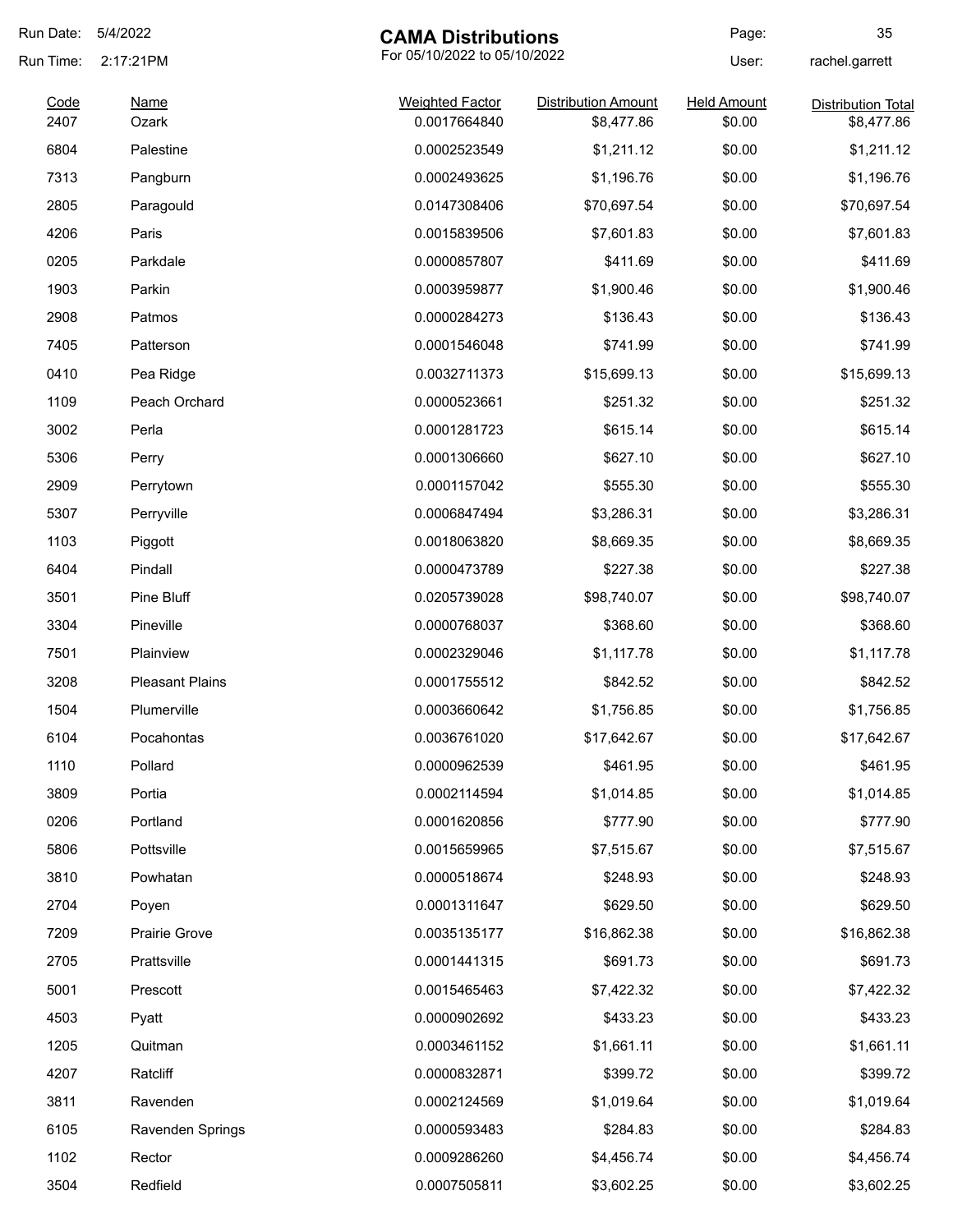| Run Date: | 5/4/2022<br><b>CAMA Distributions</b>     |                        | Page:                      | 36                 |                           |
|-----------|-------------------------------------------|------------------------|----------------------------|--------------------|---------------------------|
| Run Time: | For 05/10/2022 to 05/10/2022<br>2:17:21PM |                        |                            | User:              | rachel.garrett            |
| Code      | <b>Name</b>                               | <b>Weighted Factor</b> | <b>Distribution Amount</b> | <b>Held Amount</b> | <b>Distribution Total</b> |
| 2105      | Reed                                      | 0.0000648343           | \$311.16                   | \$0.00             | \$311.16                  |
| 6106      | Reyno                                     | 0.0001950015           | \$935.87                   | \$0.00             | \$935.87                  |
| 1301      | Rison                                     | 0.0004822671           | \$2,314.54                 | \$0.00             | \$2,314.54                |
| 3003      | Rockport                                  | 0.0003371381           | \$1,618.02                 | \$0.00             | \$1,618.02                |
| 4804      | Roe                                       | 0.0000339133           | \$162.76                   | \$0.00             | \$162.76                  |
| 0402      | Rogers                                    | 0.0348648680           | \$167,326.52               | \$0.00             | \$167,326.52              |
| 3906      | Rondo                                     | 0.0000812922           | \$390.14                   | \$0.00             | \$390.14                  |
| 7301      | Rose Bud                                  | 0.0002463702           | \$1,182.40                 | \$0.00             | \$1,182.40                |
| 5006      | Rosston                                   | 0.0001356532           | \$651.04                   | \$0.00             | \$651.04                  |
| 1709      | Rudy                                      | 0.0000648343           | \$311.16                   | \$0.00             | \$311.16                  |
| 7314      | Russell                                   | 0.0000917654           | \$440.41                   | \$0.00             | \$440.41                  |
| 5801      | Russellville                              | 0.0144331018           | \$69,268.60                | \$0.00             | \$69,268.60               |
| 2502      | Salem                                     | 0.0007810034           | \$3,748.26                 | \$0.00             | \$3,748.26                |
| 0307      | Salesville                                | 0.0002358969           | \$1,132.14                 | \$0.00             | \$1,132.14                |
| 4208      | Scranton                                  | 0.0001221876           | \$586.41                   | \$0.00             | \$586.41                  |
| 7315      | Searcy                                    | 0.0114392555           | \$54,900.27                | \$0.00             | \$54,900.27               |
| 3812      | Sedgwick                                  | 0.0000812922           | \$390.14                   | \$0.00             | \$390.14                  |
| 6202      | Shannon Hills                             | 0.0022392753           | \$10,746.93                | \$0.00             | \$10,746.93               |
| 2701      | Sheridan                                  | 0.0024537270           | \$11,776.14                | \$0.00             | \$11,776.14               |
| 3507      | Sherrill                                  | 0.0000264324           | \$126.86                   | \$0.00             | \$126.86                  |
| 6007      | Sherwood                                  | 0.0163237683           | \$78,342.45                | \$0.00             | \$78,342.45               |
| 7101      | Shirley                                   | 0.0001236838           | \$593.59                   | \$0.00             | \$593.59                  |
| 6705      | Sidney                                    | 0.0000957552           | \$459.56                   | \$0.00             | \$459.56                  |
| 0401      | Siloam Springs                            | 0.0086214592           | \$41,376.86                | \$0.00             | \$41,376.86               |
| 7007      | Smackover                                 | 0.0008129218           | \$3,901.45                 | \$0.00             | \$3,901.45                |
| 3813      | Smithville                                | 0.0000433891           | \$208.24                   | \$0.00             | \$208.24                  |
| 0509      | South Lead Hill                           | 0.0000428904           | \$205.84                   | \$0.00             | \$205.84                  |
| 3210      | Southside                                 | 0.0021340443           | \$10,241.89                | \$0.00             | \$10,241.89               |
| 2001      | Sparkman                                  | 0.0001770474           | \$849.70                   | \$0.00             | \$849.70                  |
| 7210      | Springdale                                | 0.0434768514           | \$208,657.90               | \$0.00             | \$208,657.90              |
| 0421      | Springtown                                | 0.0000413942           | \$198.66                   | \$0.00             | \$198.66                  |
| 0106      |                                           |                        | \$495.46                   | \$0.00             | \$495.46                  |
|           | St. Charles                               | 0.0001032361           |                            |                    |                           |
| 1113      | St. Francis                               | 0.0001087221           | \$521.79                   | \$0.00             | \$521.79                  |
| 6405      | St. Joe                                   | 0.0000643355           | \$308.76                   | \$0.00             | \$308.76                  |
| 4403      | St. Paul                                  | 0.0000553585           | \$265.68                   | \$0.00             | \$265.68                  |
| 3702      | Stamps                                    | 0.0006273961           | \$3,011.05                 | \$0.00             | \$3,011.05                |
| 4001      | <b>Star City</b>                          | 0.0010837294           | \$5,201.13                 | \$0.00             | \$5,201.13                |
| 5202      | Stephens                                  | 0.0003840183           | \$1,843.01                 | \$0.00             | \$1,843.01                |
| 3814      | Strawberry                                | 0.0001336583           | \$641.46                   | \$0.00             | \$641.46                  |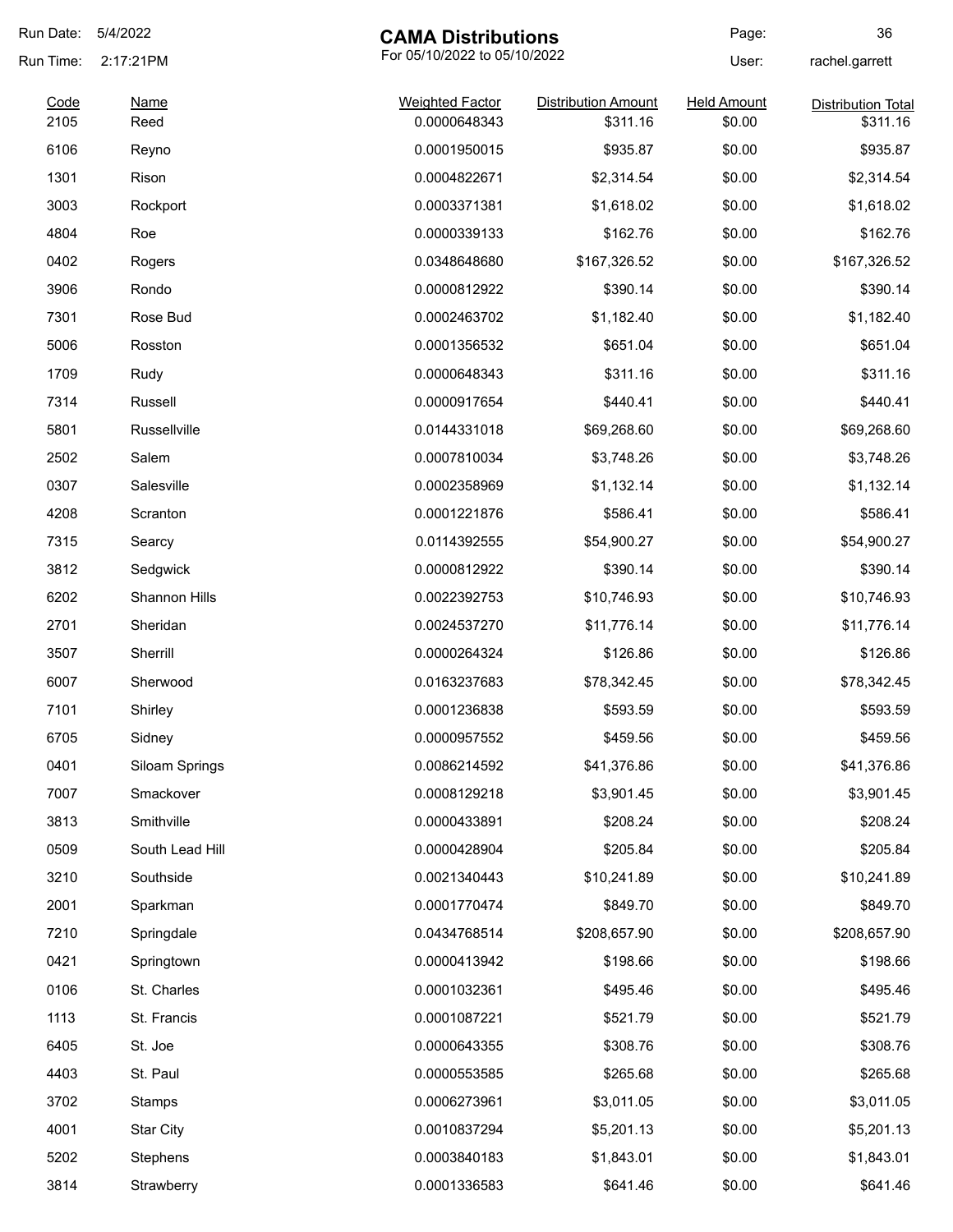| Run Date: | 5/4/2022               | <b>CAMA Distributions</b>    |                            | Page:              | 37                        |
|-----------|------------------------|------------------------------|----------------------------|--------------------|---------------------------|
| Run Time: | 2:17:21PM              | For 05/10/2022 to 05/10/2022 |                            | User:              | rachel.garrett            |
| Code      | <b>Name</b>            | <b>Weighted Factor</b>       | <b>Distribution Amount</b> | <b>Held Amount</b> | <b>Distribution Total</b> |
| 7008      | Strong                 | 0.0002044773                 | \$981.35                   | \$0.00             | \$981.35                  |
| 0101      | Stuttgart              | 0.0041214635                 | \$19,780.09                | \$0.00             | \$19,780.09               |
| 4209      | Subiaco                | 0.0001999887                 | \$959.80                   | \$0.00             | \$959.80                  |
| 1112      | <b>Success</b>         | 0.0000488751                 | \$234.57                   | \$0.00             | \$234.57                  |
| 3209      | <b>Sulphur Rock</b>    | 0.0003037235                 | \$1,457.66                 | \$0.00             | \$1,457.66                |
| 0412      | <b>Sulphur Springs</b> | 0.0002398867                 | \$1,151.29                 | \$0.00             | \$1,151.29                |
| 4504      | Summit                 | 0.0002713064                 | \$1,302.08                 | \$0.00             | \$1,302.08                |
| 1810      | Sunset                 | 0.0000917654                 | \$440.41                   | \$0.00             | \$440.41                  |
| 3409      | Swifton                | 0.0003655654                 | \$1,754.45                 | \$0.00             | \$1,754.45                |
| 1404      | Taylor                 | 0.0002887618                 | \$1,385.85                 | \$0.00             | \$1,385.85                |
| 4610      | Texarkana              | 0.0146560319                 | \$70,338.51                | \$0.00             | \$70,338.51               |
| 0703      | Thornton               | 0.0001690678                 | \$811.40                   | \$0.00             | \$811.40                  |
| 2203      | Tillar                 | 0.0000857807                 | \$411.69                   | \$0.00             | \$411.69                  |
| 0704      | Tinsman                | 0.0000249363                 | \$119.68                   | \$0.00             | \$119.68                  |
| 3104      | Tollette               | 0.0000922641                 | \$442.80                   | \$0.00             | \$442.80                  |
| 7211      | Tontitown              | 0.0021450163                 | \$10,294.55                | \$0.00             | \$10,294.55               |
| 6206      | Traskwood              | 0.0002468689                 | \$1,184.79                 | \$0.00             | \$1,184.79                |
| 5605      | Trumann                | 0.0036900663                 | \$17,709.69                | \$0.00             | \$17,709.69               |
| 3402      | Tuckerman              | 0.0008513236                 | \$4,085.75                 | \$0.00             | \$4,085.75                |
| 2706      | Tull                   | 0.0002413829                 | \$1,158.47                 | \$0.00             | \$1,158.47                |
| 3410      | Tupelo                 | 0.0000349108                 | \$167.55                   | \$0.00             | \$167.55                  |
| 1811      | Turrell                | 0.0002578408                 | \$1,237.45                 | \$0.00             | \$1,237.45                |
| 2311      | <b>Twin Groves</b>     | 0.0001580958                 | \$758.75                   | \$0.00             | \$758.75                  |
| 5606      | Tyronza                | 0.0003570871                 | \$1,713.76                 | \$0.00             | \$1,713.76                |
| 5905      | Ulm                    | 0.0000872769                 | \$418.87                   | \$0.00             | \$418.87                  |
| 0510      | <b>Valley Springs</b>  | 0.0000912667                 | \$438.02                   | \$0.00             | \$438.02                  |
| 1702      | Van Buren              | 0.0115793973                 | \$55,572.85                | \$0.00             | \$55,572.85               |
| 5705      | Vandervoort            | 0.0000573534                 | \$275.26                   | \$0.00             | \$275.26                  |
| 4715      | Victoria               | 0.0000099745                 | \$47.87                    | \$0.00             | \$47.87                   |
| 2304      | Vilonia                | 0.0021385328                 | \$10,263.43                | \$0.00             | \$10,263.43               |
| 2503      | Viola                  | 0.0001785436                 | \$856.88                   | \$0.00             | \$856.88                  |
| 3502      | Wabbaseka              | 0.0000897705                 | \$430.83                   | \$0.00             | \$430.83                  |
| 5609      | Waldenburg             | 0.0000264324                 | \$126.86                   | \$0.00             | \$126.86                  |
| 1405      | Waldo                  | 0.0005740325                 | \$2,754.95                 | \$0.00             | \$2,754.95                |
| 6301      | Waldron                | 0.0016886829                 | \$8,104.47                 | \$0.00             | \$8,104.47                |
| 3801      | <b>Walnut Ridge</b>    | 0.0026851355                 | \$12,886.74                | \$0.00             | \$12,886.74               |
| 4310      | Ward                   | 0.0030182838                 | \$14,485.61                | \$0.00             | \$14,485.61               |
| 0603      | Warren                 | 0.0027195475                 | \$13,051.89                | \$0.00             | \$13,051.89               |
| 2910      | Washington             | 0.0000468802                 | \$224.99                   | \$0.00             | \$224.99                  |
|           |                        |                              |                            |                    |                           |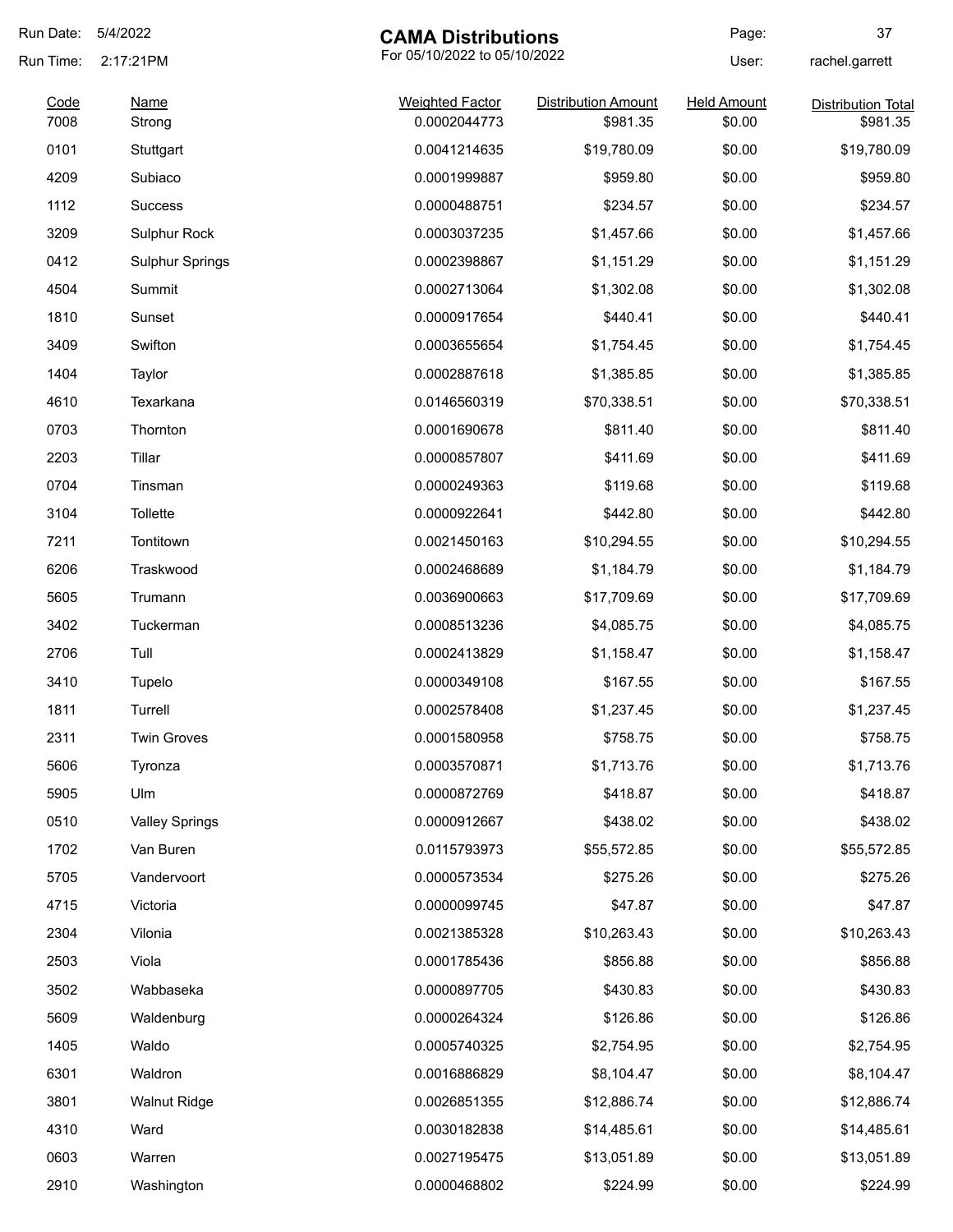| Run Date:    | 5/4/2022<br><b>CAMA Distributions</b>                                 |                                        |                                        | Page:                        | 38                                    |
|--------------|-----------------------------------------------------------------------|----------------------------------------|----------------------------------------|------------------------------|---------------------------------------|
| Run Time:    | 2:17:21PM                                                             | For 05/10/2022 to 05/10/2022           |                                        | User:                        | rachel.garrett                        |
| Code<br>2106 | <u>Name</u><br>Watson                                                 | <b>Weighted Factor</b><br>0.0000922641 | <b>Distribution Amount</b><br>\$442.80 | <b>Held Amount</b><br>\$0.00 | <b>Distribution Total</b><br>\$442.80 |
| 5608         | Weiner                                                                | 0.0003226751                           | \$1,548.61                             | \$0.00                       | \$1,548.61                            |
| 3411         | Weldon                                                                | 0.0000284273                           | \$136.43                               | \$0.00                       | \$136.43                              |
| 7212         | <b>West Fork</b>                                                      | 0.0011625280                           | \$5,579.31                             | \$0.00                       | \$5,579.31                            |
| 1802         | West Memphis                                                          | 0.0122287372                           | \$58,689.22                            | \$0.00                       | \$58,689.22                           |
| 7316         | <b>West Point</b>                                                     | 0.0000847833                           | \$406.90                               | \$0.00                       | \$406.90                              |
| 5102         | <b>Western Grove</b>                                                  | 0.0001765487                           | \$847.31                               | \$0.00                       | \$847.31                              |
| 6803         | Wheatley                                                              | 0.0001391443                           | \$667.79                               | \$0.00                       | \$667.79                              |
| 1007         | <b>Whelen Springs</b>                                                 | 0.0000234401                           | \$112.50                               | \$0.00                       | \$112.50                              |
| 3503         | <b>White Hall</b>                                                     | 0.0027833843                           | \$13,358.26                            | \$0.00                       | \$13,358.26                           |
| 5707         | Wickes                                                                | 0.0003176878                           | \$1,524.68                             | \$0.00                       | \$1,524.68                            |
| 6808         | Widener                                                               | 0.0001057297                           | \$507.43                               | \$0.00                       | \$507.43                              |
| 2403         | Wiederkehr Village                                                    | 0.0000249363                           | \$119.68                               | \$0.00                       | \$119.68                              |
| 6706         | Williford                                                             | 0.0000393993                           | \$189.09                               | \$0.00                       | \$189.09                              |
| 5007         | Willisville                                                           | 0.0000738113                           | \$354.24                               | \$0.00                       | \$354.24                              |
| 2204         | Wilmar                                                                | 0.0001969964                           | \$945.44                               | \$0.00                       | \$945.44                              |
| 0207         | Wilmot                                                                | 0.0002074696                           | \$995.71                               | \$0.00                       | \$995.71                              |
| 4716         | Wilson                                                                | 0.0003820234                           | \$1,833.44                             | \$0.00                       | \$1,833.44                            |
| 4104         | Wilton                                                                | 0.0001431341                           | \$686.94                               | \$0.00                       | \$686.94                              |
| 2205         | Winchester                                                            | 0.0000683253                           | \$327.91                               | \$0.00                       | \$327.91                              |
| 7213         | Winslow                                                               | 0.0001820346                           | \$873.64                               | \$0.00                       | \$873.64                              |
| 4105         | Winthrop                                                              | 0.0000578521                           | \$277.65                               | \$0.00                       | \$277.65                              |
| 2309         | Wooster                                                               | 0.0005196715                           | \$2,494.05                             | \$0.00                       | \$2,494.05                            |
| 6008         | Wrightsville                                                          | 0.0007690340                           | \$3,690.81                             | \$0.00                       | \$3,690.81                            |
| 1904         | Wynne                                                                 | 0.0041463997                           | \$19,899.76                            | \$0.00                       | \$19,899.76                           |
| 4505         | Yellville                                                             | 0.0005874981                           | \$2,819.54                             | \$0.00                       | \$2,819.54                            |
| 0511         | Zinc                                                                  | 0.0000458827                           | \$220.20                               | \$0.00                       | \$220.20                              |
|              | Total for MLM0200 - Municipal Four Lane                               | 1.0000000024                           | \$4,801,791.90                         | \$0.00                       | \$4,801,791.90                        |
|              | Lliabway Conctruction<br><b>MLM0200 - Municipal Highway Severance</b> |                                        |                                        |                              |                                       |
| 5301         | Adona                                                                 | 0.0000743100                           | \$64.50                                | \$0.00                       | \$64.50                               |
| 6207         | Alexander                                                             | 0.0016881842                           | \$1,465.39                             | \$0.00                       | \$1,465.39                            |
| 3802         | Alicia                                                                | 0.0000713177                           | \$61.91                                | \$0.00                       | \$61.91                               |
| 1701         | Alma                                                                  | 0.0029050732                           | \$2,521.68                             | \$0.00                       | \$2,521.68                            |
| 0105         | Almyra                                                                | 0.0001276736                           | \$110.82                               | \$0.00                       | \$110.82                              |
| 0502         | Alpena                                                                | 0.0001865232                           | \$161.91                               | \$0.00                       | \$161.91                              |
| 3505         | Altheimer                                                             | 0.0003471126                           | \$301.30                               | \$0.00                       | \$301.30                              |
| 2404         | Altus                                                                 | 0.0003316521                           | \$287.88                               | \$0.00                       | \$287.88                              |
| 3404         | Amagon                                                                | 0.0000344120                           | \$29.87                                | \$0.00                       | \$29.87                               |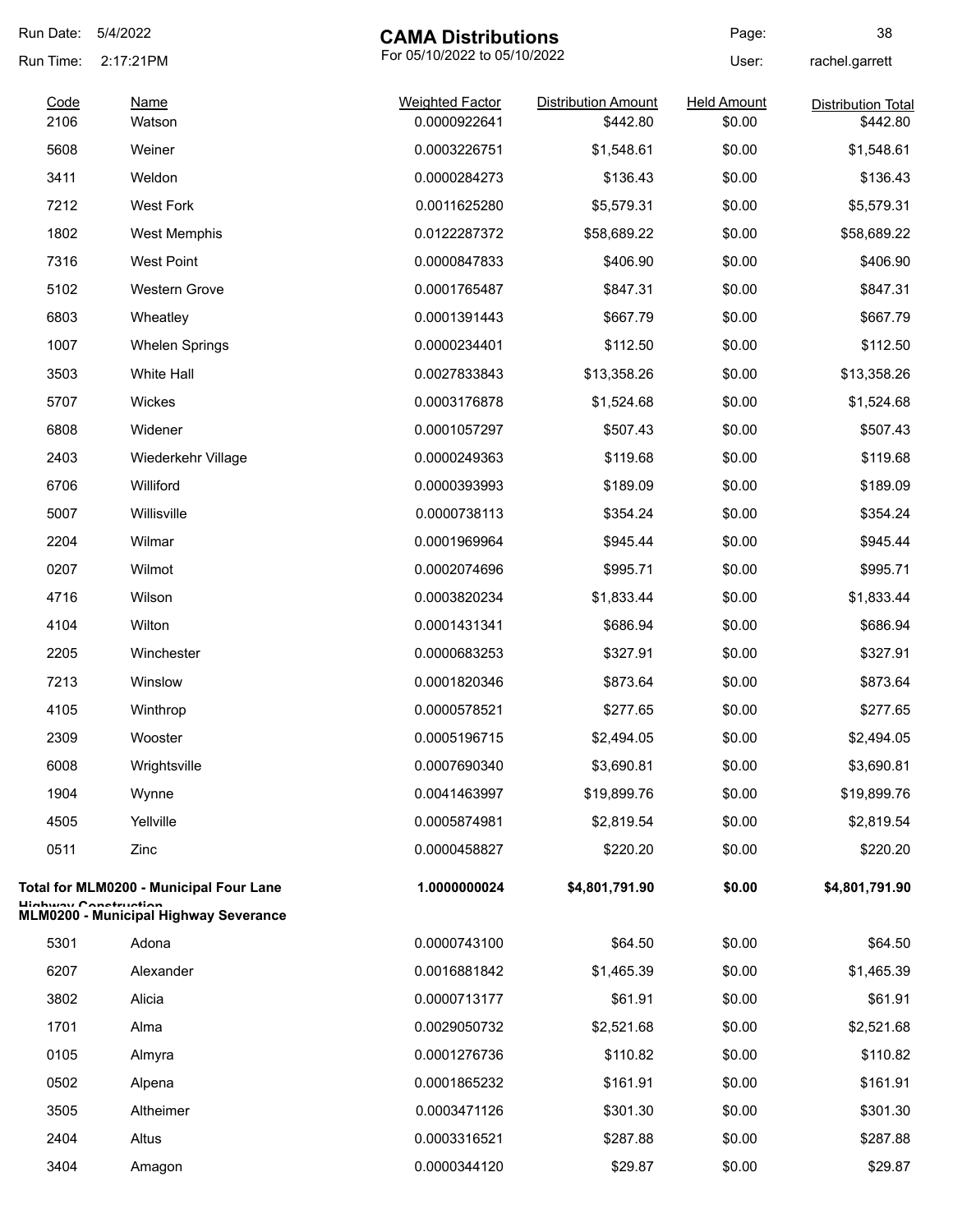| Run Date:    | 5/4/2022             | <b>CAMA Distributions</b>              |                                        | Page:                        | 39                                    |
|--------------|----------------------|----------------------------------------|----------------------------------------|------------------------------|---------------------------------------|
| Run Time:    | 2:17:21PM            | For 05/10/2022 to 05/10/2022           |                                        | User:                        | rachel.garrett                        |
| Code<br>1004 | <b>Name</b><br>Amity | <b>Weighted Factor</b><br>0.0003396317 | <b>Distribution Amount</b><br>\$294.81 | <b>Held Amount</b><br>\$0.00 | <b>Distribution Total</b><br>\$294.81 |
| 1812         | Anthonyville         | 0.0000673279                           | \$58.44                                | \$0.00                       | \$58.44                               |
| 5501         | Antoine              | 0.0000563559                           | \$48.92                                | \$0.00                       | \$48.92                               |
| 1002         | Arkadelphia          | 0.0051767656                           | \$4,493.56                             | \$0.00                       | \$4,493.56                            |
| 2102         | <b>Arkansas City</b> | 0.0001875206                           | \$162.77                               | \$0.00                       | \$162.77                              |
| 6702         | Ash Flat             | 0.0005670503                           | \$492.21                               | \$0.00                       | \$492.21                              |
| 4101         | Ashdown              | 0.0021250673                           | \$1,844.61                             | \$0.00                       | \$1,844.61                            |
| 5802         | Atkins               | 0.0014258548                           | \$1,237.68                             | \$0.00                       | \$1,237.68                            |
| 3902         | Aubrey               | 0.0000538623                           | \$46.75                                | \$0.00                       | \$46.75                               |
| 7402         | Augusta              | 0.0009964526                           | \$864.95                               | \$0.00                       | \$864.95                              |
| 4302         | Austin               | 0.0017255885                           | \$1,497.85                             | \$0.00                       | \$1,497.85                            |
| 0413         | Avoca                | 0.0002428791                           | \$210.83                               | \$0.00                       | \$210.83                              |
| 7317         | <b>Bald Knob</b>     | 0.0012577845                           | \$1,091.79                             | \$0.00                       | \$1,091.79                            |
| 0601         | Banks                | 0.0000433891                           | \$37.66                                | \$0.00                       | \$37.66                               |
| 6504         | Barling              | 0.0023849030                           | \$2,070.16                             | \$0.00                       | \$2,070.16                            |
| 4703         | <b>Bassett</b>       | 0.0000618419                           | \$53.68                                | \$0.00                       | \$53.68                               |
| 3201         | <b>Batesville</b>    | 0.0055812316                           | \$4,844.65                             | \$0.00                       | \$4,844.65                            |
| 6204         | Bauxite              | 0.0003136980                           | \$272.30                               | \$0.00                       | \$272.30                              |
| 1601         | Bay                  | 0.0009356081                           | \$812.13                               | \$0.00                       | \$812.13                              |
| 5204         | Bearden              | 0.0003870106                           | \$335.94                               | \$0.00                       | \$335.94                              |
| 0804         | Beaver               | 0.0000334146                           | \$29.00                                | \$0.00                       | \$29.00                               |
| 7302         | Beebe                | 0.0042077429                           | \$3,652.43                             | \$0.00                       | \$3,652.43                            |
| 3405         | Beedeville           | 0.0000418929                           | \$36.36                                | \$0.00                       | \$36.36                               |
| 0423         | <b>Bella Vista</b>   | 0.0150136177                           | \$13,032.20                            | \$0.00                       | \$13,032.20                           |
| 0503         | Bellefonte           | 0.0002049760                           | \$177.92                               | \$0.00                       | \$177.92                              |
| 7506         | <b>Belleville</b>    | 0.0001556022                           | \$135.07                               | \$0.00                       | \$135.07                              |
| 6602         | Ben Lomond           | 0.0000698215                           | \$60.61                                | \$0.00                       | \$60.61                               |
| 6203         | Benton               | 0.0174623575                           | \$15,157.77                            | \$0.00                       | \$15,157.77                           |
| 0403         | Bentonville          | 0.0270129414                           | \$23,447.92                            | \$0.00                       | \$23,447.92                           |
| 0504         | Bergman              | 0.0002124569                           | \$184.42                               | \$0.00                       | \$184.42                              |
| 0802         | Berryville           | 0.0028337555                           | \$2,459.77                             | \$0.00                       | \$2,459.77                            |
| 0306         | <b>Big Flat</b>      | 0.0000438878                           | \$38.10                                | \$0.00                       | \$38.10                               |
| 5302         | <b>Bigelow</b>       | 0.0001755512                           | \$152.38                               | \$0.00                       | \$152.38                              |
| 6101         | <b>Biggers</b>       | 0.0001521111                           | \$132.04                               | \$0.00                       | \$132.04                              |
| 4704         | Birdsong             | 0.0000159592                           | \$13.85                                | \$0.00                       | \$13.85                               |
| 5902         | <b>Biscoe</b>        | 0.0001521111                           | \$132.04                               | \$0.00                       | \$132.04                              |
| 1602         | <b>Black Oak</b>     | 0.0001162029                           | \$100.87                               | \$0.00                       | \$100.87                              |
| 3803         | <b>Black Rock</b>    | 0.0002942478                           | \$255.41                               | \$0.00                       | \$255.41                              |
| 4901         | <b>Black Springs</b> | 0.0000478776                           | \$41.56                                | \$0.00                       | \$41.56                               |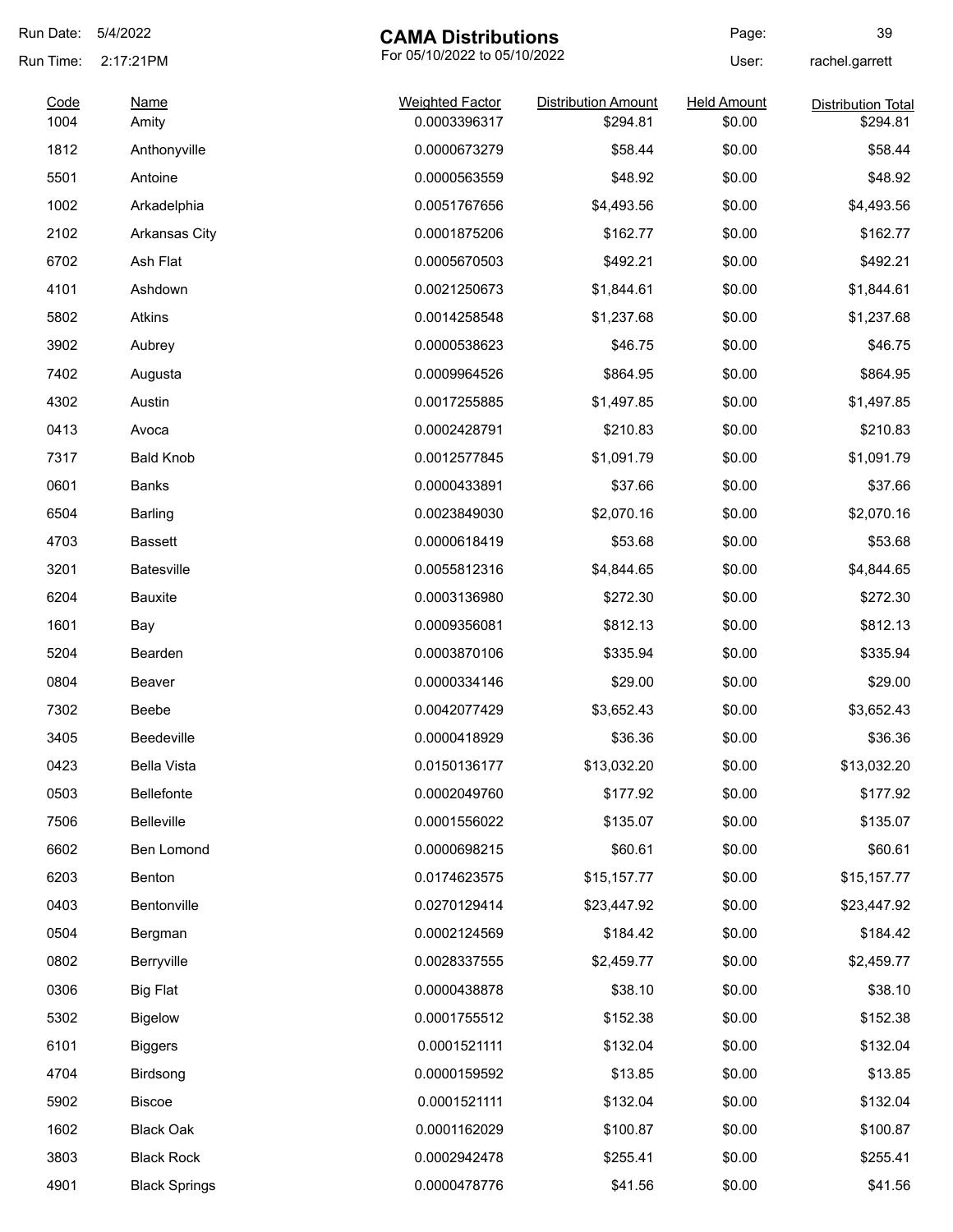| Run Date:    | 5/4/2022                      | <b>CAMA Distributions</b>              |                                        | Page:                        | 40                                    |
|--------------|-------------------------------|----------------------------------------|----------------------------------------|------------------------------|---------------------------------------|
| Run Time:    | 2:17:21PM                     | For 05/10/2022 to 05/10/2022           |                                        | User:                        | rachel.garrett                        |
| Code<br>2902 | <b>Name</b><br><b>Blevins</b> | <b>Weighted Factor</b><br>0.0001436328 | <b>Distribution Amount</b><br>\$124.68 | <b>Held Amount</b><br>\$0.00 | <b>Distribution Total</b><br>\$124.68 |
| 0805         | <b>Blue Eye</b>               | 0.0000229414                           | \$19.91                                | \$0.00                       | \$19.91                               |
| 4201         | <b>Blue Mountain</b>          | 0.0000438878                           | \$38.10                                | \$0.00                       | \$38.10                               |
| 5002         | <b>Bluff City</b>             | 0.0000588496                           | \$51.08                                | \$0.00                       | \$51.08                               |
| 4705         | <b>Blytheville</b>            | 0.0066859075                           | \$5,803.54                             | \$0.00                       | \$5,803.54                            |
| 5003         | <b>Bodcaw</b>                 | 0.0000603457                           | \$52.38                                | \$0.00                       | \$52.38                               |
| 6506         | Bonanza                       | 0.0002927516                           | \$254.12                               | \$0.00                       | \$254.12                              |
| 1603         | Bono                          | 0.0012014285                           | \$1,042.87                             | \$0.00                       | \$1,042.87                            |
| 4210         | <b>Booneville</b>             | 0.0018996436                           | \$1,648.94                             | \$0.00                       | \$1,648.94                            |
| 7303         | <b>Bradford</b>               | 0.0003381356                           | \$293.51                               | \$0.00                       | \$293.51                              |
| 3701         | <b>Bradley</b>                | 0.0002019836                           | \$175.33                               | \$0.00                       | \$175.33                              |
| 2402         | <b>Branch</b>                 | 0.0001476226                           | \$128.14                               | \$0.00                       | \$128.14                              |
| 0309         | <b>Briarcliff</b>             | 0.0001176991                           | \$102.17                               | \$0.00                       | \$102.17                              |
| 4802         |                               | 0.0013465575                           |                                        | \$0.00                       |                                       |
|              | <b>Brinkley</b>               |                                        | \$1,168.85                             |                              | \$1,168.85                            |
| 1604         | <b>Brookland</b>              | 0.0020268184                           | \$1,759.33                             | \$0.00                       | \$1,759.33                            |
| 6201         | <b>Bryant</b>                 | 0.0103051549                           | \$8,945.14                             | \$0.00                       | \$8,945.14                            |
| 3703         | <b>Buckner</b>                | 0.0000822896                           | \$71.43                                | \$0.00                       | \$71.43                               |
| 4501         | <b>Bull Shoals</b>            | 0.0009735112                           | \$845.03                               | \$0.00                       | \$845.03                              |
| 4706         | <b>Burdette</b>               | 0.0000698215                           | \$60.61                                | \$0.00                       | \$60.61                               |
| 4311         | Cabot                         | 0.0132506248                           | \$11,501.88                            | \$0.00                       | \$11,501.88                           |
| 1001         | Caddo Valley                  | 0.0002967414                           | \$257.58                               | \$0.00                       | \$257.58                              |
| 6806         | Caldwell                      | 0.0002249250                           | \$195.24                               | \$0.00                       | \$195.24                              |
| 5004         | Cale                          | 0.0000364069                           | \$31.60                                | \$0.00                       | \$31.60                               |
| 3303         | Calico Rock                   | 0.0004428678                           | \$384.42                               | \$0.00                       | \$384.42                              |
| 7001         | Calion                        | 0.0002139530                           | \$185.72                               | \$0.00                       | \$185.72                              |
| 5201         | Camden                        | 0.0052924698                           | \$4,594.00                             | \$0.00                       | \$4,594.00                            |
| 6003         | Cammack Village               | 0.0003880081                           | \$336.80                               | \$0.00                       | \$336.80                              |
| 3406         | <b>Campbell Station</b>       | 0.0001157042                           | \$100.43                               | \$0.00                       | \$100.43                              |
| 1605         | Caraway                       | 0.0005650554                           | \$490.48                               | \$0.00                       | \$490.48                              |
| 4304         | Carlisle                      | 0.0010139079                           | \$880.10                               | \$0.00                       | \$880.10                              |
| 2003         | Carthage                      | 0.0001107170                           | \$96.11                                | \$0.00                       | \$96.11                               |
| 5303         | Casa                          | 0.0000598470                           | \$51.95                                | \$0.00                       | \$51.95                               |
| 1606         | Cash                          | 0.0001396430                           | \$121.21                               | \$0.00                       | \$121.21                              |
| 4203         | Caulksville                   | 0.0000768037                           | \$66.67                                | \$0.00                       | \$66.67                               |
| 6703         | Cave City                     | 0.0009585495                           | \$832.05                               | \$0.00                       | \$832.05                              |
| 0411         | Cave Springs                  | 0.0027404939                           | \$2,378.82                             | \$0.00                       | \$2,378.82                            |
| 1710         | Cedarville                    | 0.0007101844                           | \$616.46                               | \$0.00                       | \$616.46                              |
| 0409         | Centerton                     | 0.0088733154                           | \$7,702.26                             | \$0.00                       | \$7,702.26                            |
| 6507         | Central City                  | 0.0002299122                           | \$199.57                               | \$0.00                       | \$199.57                              |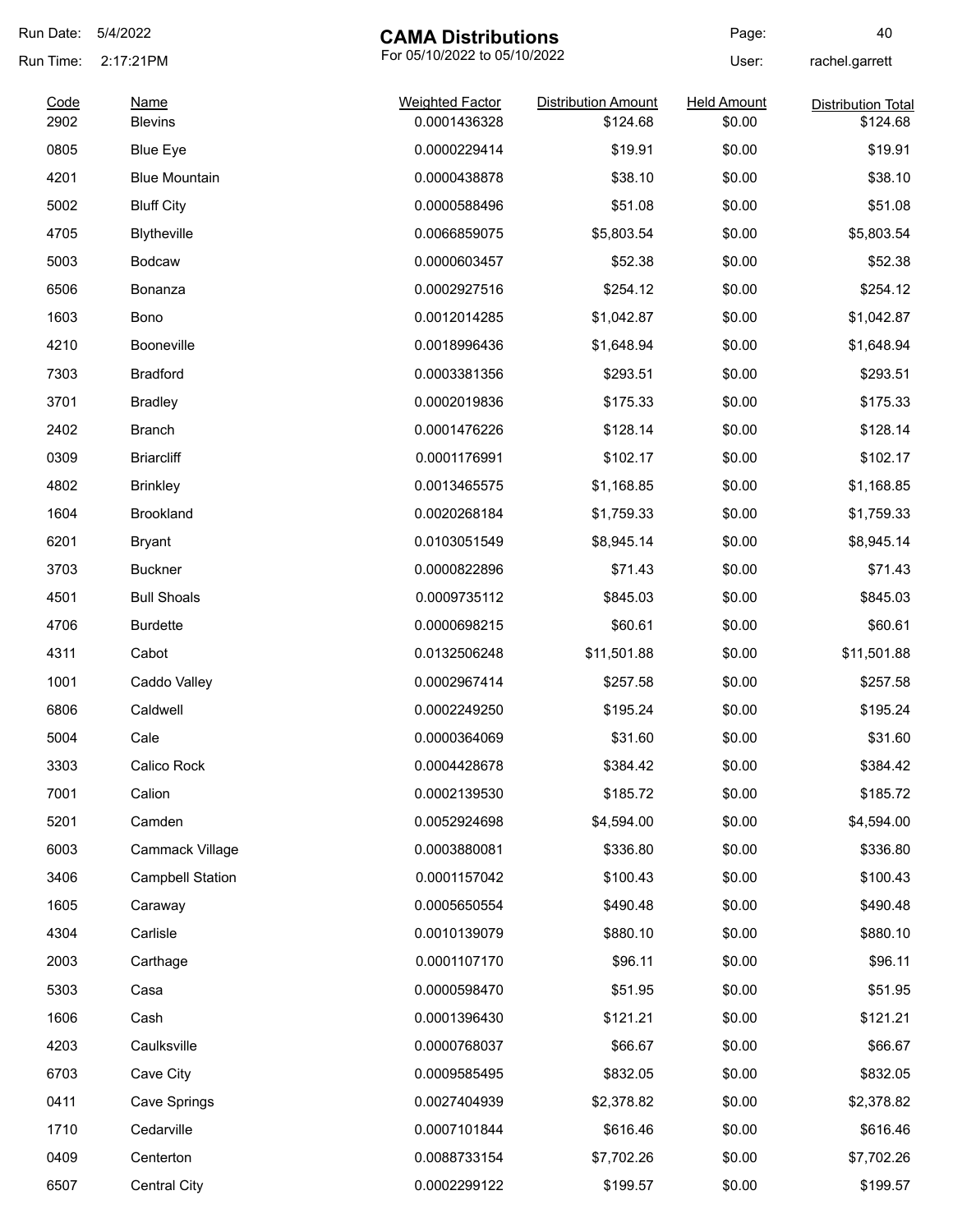| Run Date:    | 5/4/2022                        | <b>CAMA Distributions</b>              |                                          | Page:                        | 41                                      |
|--------------|---------------------------------|----------------------------------------|------------------------------------------|------------------------------|-----------------------------------------|
| Run Time:    | 2:17:21PM                       | For 05/10/2022 to 05/10/2022           |                                          | User:                        | rachel.garrett                          |
| Code<br>2405 | <b>Name</b><br>Charleston       | <b>Weighted Factor</b><br>0.0012907003 | <b>Distribution Amount</b><br>\$1,120.36 | <b>Held Amount</b><br>\$0.00 | <b>Distribution Total</b><br>\$1,120.36 |
| 6708         | Cherokee Village                | 0.0023839055                           | \$2,069.29                               | \$0.00                       | \$2,069.29                              |
| 1901         |                                 | 0.0002867669                           | \$248.92                                 | \$0.00                       | \$248.92                                |
|              | <b>Cherry Valley</b><br>Chester |                                        |                                          |                              |                                         |
| 1708         |                                 | 0.0000718164                           | \$62.34                                  | \$0.00                       | \$62.34                                 |
| 5205         | Chidester                       | 0.0001261774                           | \$109.53                                 | \$0.00                       | \$109.53                                |
| 4801         | Clarendon                       | 0.0007610544                           | \$660.61                                 | \$0.00                       | \$660.61                                |
| 1813         | Clarkedale                      | 0.0001675716                           | \$145.46                                 | \$0.00                       | \$145.46                                |
| 3601         | Clarksville                     | 0.0046785393                           | \$4,061.09                               | \$0.00                       | \$4,061.09                              |
| 7103         | Clinton                         | 0.0012513010                           | \$1,086.16                               | \$0.00                       | \$1,086.16                              |
| 3602         | Coal Hill                       | 0.0004089545                           | \$354.98                                 | \$0.00                       | \$354.98                                |
| 6807         | Colt                            | 0.0001461264                           | \$126.84                                 | \$0.00                       | \$126.84                                |
| 1201         | Concord                         | 0.0000947578                           | \$82.25                                  | \$0.00                       | \$82.25                                 |
| 2301         | Conway                          | 0.0319852298                           | \$27,764.00                              | \$0.00                       | \$27,764.00                             |
| 1101         | Corning                         | 0.0016093856                           | \$1,396.99                               | \$0.00                       | \$1,396.99                              |
| 0302         | Cotter                          | 0.0004418704                           | \$383.55                                 | \$0.00                       | \$383.55                                |
| 7401         | <b>Cotton Plant</b>             | 0.0002638255                           | \$229.01                                 | \$0.00                       | \$229.01                                |
| 5702         | Cove                            | 0.0001590933                           | \$138.10                                 | \$0.00                       | \$138.10                                |
| 4305         | Coy                             | 0.0000433891                           | \$37.66                                  | \$0.00                       | \$37.66                                 |
| 1804         | Crawfordsville                  | 0.0002304110                           | \$200.00                                 | \$0.00                       | \$200.00                                |
| 0201         | Crossett                        | 0.0024048520                           | \$2,087.47                               | \$0.00                       | \$2,087.47                              |
| 3203         | Cushman                         | 0.0002159479                           | \$187.45                                 | \$0.00                       | \$187.45                                |
| 5502         | Daisy                           | 0.0000438878                           | \$38.10                                  | \$0.00                       | \$38.10                                 |
| 7102         | Damascus                        | 0.0001905130                           | \$165.37                                 | \$0.00                       | \$165.37                                |
| 7504         | Danville                        | 0.0010114143                           | \$877.93                                 | \$0.00                       | \$877.93                                |
| 7502         | Dardanelle                      | 0.0022527409                           | \$1,955.44                               | \$0.00                       | \$1,955.44                              |
| 1104         | Datto                           | 0.0000324171                           | \$28.14                                  | \$0.00                       | \$28.14                                 |
| 0405         | Decatur                         | 0.0008842394                           | \$767.54                                 | \$0.00                       | \$767.54                                |
| 2801         | Delaplaine                      | 0.0000319184                           | \$27.71                                  | \$0.00                       | \$27.71                                 |
| 5503         | Delight                         | 0.0001436328                           | \$124.68                                 | \$0.00                       | \$124.68                                |
| 4707         | Dell                            | 0.0000967527                           | \$83.98                                  | \$0.00                       | \$83.98                                 |
| 2406         | Denning                         | 0.0000997450                           | \$86.58                                  | \$0.00                       | \$86.58                                 |
| 6601         | DeQueen                         | 0.0030447162                           | \$2,642.89                               | \$0.00                       | \$2,642.89                              |
| 0903         | Dermott                         | 0.0010079232                           | \$874.90                                 | \$0.00                       | \$874.90                                |
| 5903         | Des Arc                         | 0.0009500711                           | \$824.69                                 | \$0.00                       | \$824.69                                |
| 5904         | DeValls Bluff                   | 0.0002593370                           | \$225.11                                 | \$0.00                       | \$225.11                                |
| 0102         | <b>DeWitt</b>                   | 0.0015241036                           | \$1,322.96                               | \$0.00                       | \$1,322.96                              |
| 0515         | Diamond City                    | 0.0003775348                           | \$327.71                                 | \$0.00                       | \$327.71                                |
| 3407         | Diaz                            | 0.0006104394                           | \$529.88                                 | \$0.00                       | \$529.88                                |
| 3102         | Dierks                          | 0.0004568321                           | \$396.54                                 | \$0.00                       | \$396.54                                |
|              |                                 |                                        |                                          |                              |                                         |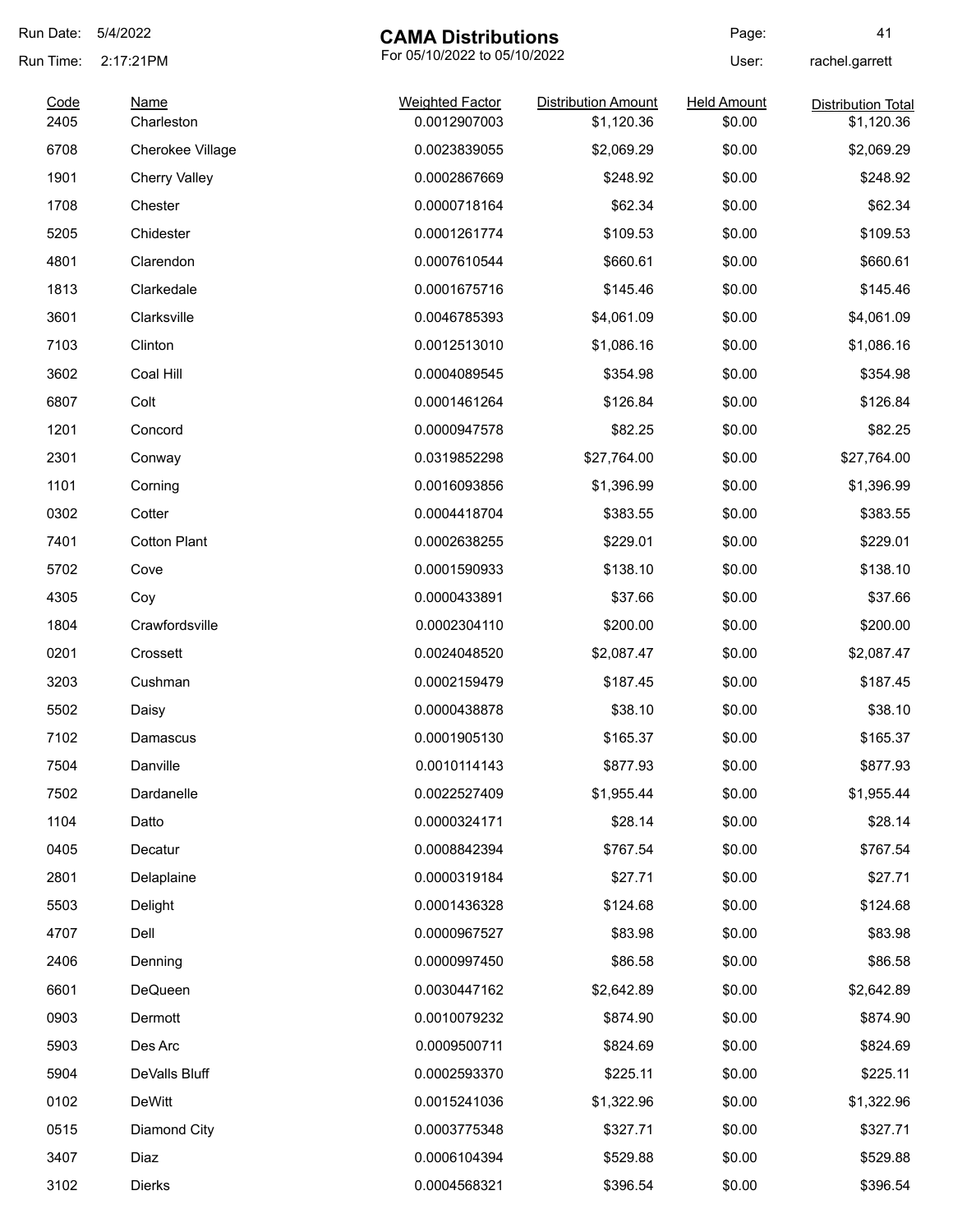| Run Date: | 5/4/2022             | <b>CAMA Distributions</b>    |                            | Page:              | 42                        |
|-----------|----------------------|------------------------------|----------------------------|--------------------|---------------------------|
| Run Time: | 2:17:21PM            | For 05/10/2022 to 05/10/2022 |                            | User:              | rachel.garrett            |
| Code      | Name                 | <b>Weighted Factor</b>       | <b>Distribution Amount</b> | <b>Held Amount</b> | <b>Distribution Total</b> |
| 3004      | Donaldson            | 0.0001371494                 | \$119.05                   | \$0.00             | \$119.05                  |
| 5803      | Dover                | 0.0006667953                 | \$578.80                   | \$0.00             | \$578.80                  |
| 2103      | Dumas                | 0.0019953988                 | \$1,732.06                 | \$0.00             | \$1,732.06                |
| 1707      | Dyer                 | 0.0003850157                 | \$334.20                   | \$0.00             | \$334.20                  |
| 4708      | <b>Dyess</b>         | 0.0001690678                 | \$146.76                   | \$0.00             | \$146.76                  |
| 1803      | Earle                | 0.0009131655                 | \$792.65                   | \$0.00             | \$792.65                  |
| 5203      | East Camden          | 0.0003979826                 | \$345.46                   | \$0.00             | \$345.46                  |
| 1805      | Edmondson            | 0.0001211902                 | \$105.20                   | \$0.00             | \$105.20                  |
| 1607      | Egypt                | 0.0000563559                 | \$48.92                    | \$0.00             | \$48.92                   |
| 7002      | El Dorado            | 0.0088553613                 | \$7,686.68                 | \$0.00             | \$7,686.68                |
| 5401      | Elaine               | 0.0002538510                 | \$220.35                   | \$0.00             | \$220.35                  |
| 7202      | Elkins               | 0.0017964075                 | \$1,559.33                 | \$0.00             | \$1,559.33                |
| 7203      | Elm Springs          | 0.0011774897                 | \$1,022.09                 | \$0.00             | \$1,022.09                |
| 1401      | Emerson              | 0.0001461264                 | \$126.84                   | \$0.00             | \$126.84                  |
| 5005      | Emmet                | 0.0002069709                 | \$179.66                   | \$0.00             | \$179.66                  |
| 4306      | England              | 0.0012353418                 | \$1,072.31                 | \$0.00             | \$1,072.31                |
| 2306      | Enola                | 0.0001585946                 | \$137.66                   | \$0.00             | \$137.66                  |
| 4717      | Etowah               | 0.0001266762                 | \$109.96                   | \$0.00             | \$109.96                  |
| 0902      | Eudora               | 0.0008617968                 | \$748.06                   | \$0.00             | \$748.06                  |
| 0801      | Eureka Springs       | 0.0010802384                 | \$937.67                   | \$0.00             | \$937.67                  |
| 6704      | <b>Evening Shade</b> | 0.0002094645                 | \$181.82                   | \$0.00             | \$181.82                  |
| 0506      | Everton              | 0.0000518674                 | \$45.02                    | \$0.00             | \$45.02                   |
| 7104      | <b>Fairfield Bay</b> | 0.0010513123                 | \$912.57                   | \$0.00             | \$912.57                  |
| 4806      | Fargo                | 0.0000284273                 | \$24.68                    | \$0.00             | \$24.68                   |
| 7216      | Farmington           | 0.0037823305                 | \$3,283.16                 | \$0.00             | \$3,283.16                |
| 7214      | Fayetteville         | 0.0468547159                 | \$40,671.09                | \$0.00             | \$40,671.09               |
| 7003      | Felsenthal           | 0.0000423916                 | \$36.80                    | \$0.00             | \$36.80                   |
| 6902      | <b>Fifty Six</b>     | 0.0000787986                 | \$68.40                    | \$0.00             | \$68.40                   |
| 5602      | Fisher               | 0.0000897705                 | \$77.92                    | \$0.00             | \$77.92                   |
| 4502      | Flippin              | 0.0006707851                 | \$582.26                   | \$0.00             | \$582.26                  |
| 2002      | Fordyce              | 0.0016936701                 | \$1,470.15                 | \$0.00             | \$1,470.15                |
| 4107      | Foreman              | 0.0004872543                 | \$422.95                   | \$0.00             | \$422.95                  |
| 6802      | <b>Forrest City</b>  | 0.0064909060                 | \$5,634.27                 | \$0.00             | \$5,634.27                |
| 6501      | Fort Smith           | 0.0444573448                 | \$38,590.11                | \$0.00             | \$38,590.11               |
| 4602      | Fouke                | 0.0004029698                 | \$349.79                   | \$0.00             | \$349.79                  |
| 0202      | Fountain Hill        | 0.0000538623                 | \$46.75                    | \$0.00             | \$46.75                   |
| 2605      | Fountain Lake        | 0.0002368944                 | \$205.63                   | \$0.00             | \$205.63                  |
| 5304      | Fourche              | 0.0000279286                 | \$24.24                    | \$0.00             | \$24.24                   |
| 3305      | Franklin             | 0.0000952565                 | \$82.69                    | \$0.00             | \$82.69                   |
|           |                      |                              |                            |                    |                           |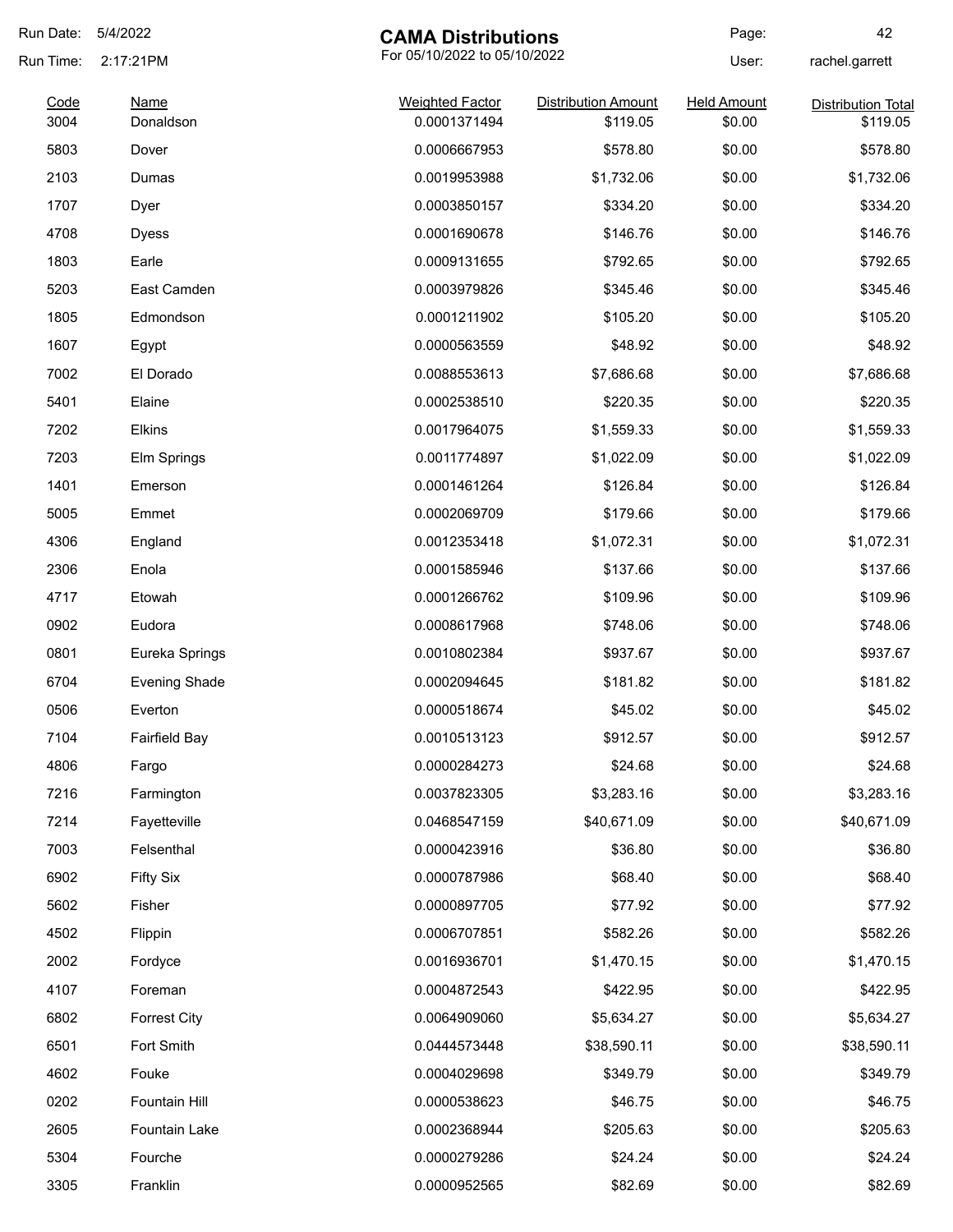| Run Date:    | 5/4/2022                  | <b>CAMA Distributions</b>              |                                       | Page:                        | 43                                   |
|--------------|---------------------------|----------------------------------------|---------------------------------------|------------------------------|--------------------------------------|
| Run Time:    | 2:17:21PM                 | For 05/10/2022 to 05/10/2022           |                                       | User:                        | rachel.garrett                       |
| Code<br>3005 | <b>Name</b><br>Friendship | <b>Weighted Factor</b><br>0.0000787986 | <b>Distribution Amount</b><br>\$68.40 | <b>Held Amount</b><br>\$0.00 | <b>Distribution Total</b><br>\$68.40 |
| 2904         | Fulton                    | 0.0000573534                           | \$49.78                               | \$0.00                       | \$49.78                              |
| 0414         | Garfield                  | 0.0002957439                           | \$256.71                              | \$0.00                       | \$256.71                             |
| 4601         | Garland                   | 0.0000972514                           | \$84.42                               | \$0.00                       | \$84.42                              |
| 7306         | Garner                    | 0.0001052310                           | \$91.34                               | \$0.00                       | \$91.34                              |
| 0303         | Gassville                 | 0.0010827320                           | \$939.84                              | \$0.00                       | \$939.84                             |
| 0415         | Gateway                   | 0.0002174441                           | \$188.75                              | \$0.00                       | \$188.75                             |
| 0406         | Gentry                    | 0.0018901678                           | \$1,640.71                            | \$0.00                       | \$1,640.71                           |
| 7307         | Georgetown                | 0.0000403967                           | \$35.07                               | \$0.00                       | \$35.07                              |
| 6401         | Gilbert                   | 0.0000129669                           | \$11.26                               | \$0.00                       | \$11.26                              |
| 0104         | Gillett                   | 0.0002812809                           | \$244.16                              | \$0.00                       | \$244.16                             |
| 6603         | Gillham                   | 0.0000782998                           | \$67.97                               | \$0.00                       | \$67.97                              |
| 1806         | Gilmore                   | 0.0000877756                           | \$485.96                              | \$0.00                       | \$485.96                             |
| 5504         | Glenwood                  | 0.0010313633                           | \$895.25                              | \$0.00                       | \$895.25                             |
| 7205         | Goshen                    | 0.0010483200                           | \$909.97                              | \$0.00                       | \$909.97                             |
| 4709         | Gosnell                   | 0.0014512898                           | \$1,259.76                            | \$0.00                       | \$1,259.76                           |
| 4002         | Gould                     | 0.0003306547                           | \$287.02                              | \$0.00                       | \$287.02                             |
| 4003         | Grady                     | 0.0001521111                           | \$132.04                              | \$0.00                       | \$132.04                             |
| 5703         | Grannis                   | 0.0002473676                           | \$214.72                              | \$0.00                       | \$214.72                             |
| 0407         | Gravette                  | 0.0017689776                           | \$1,535.52                            | \$0.00                       | \$1,535.52                           |
| 0803         | <b>Green Forest</b>       | 0.0014822107                           | \$1,286.60                            | \$0.00                       | \$1,286.60                           |
| 2303         | Greenbrier                | 0.0028462236                           | \$2,470.59                            | \$0.00                       | \$2,470.59                           |
| 7206         | Greenland                 | 0.0006049534                           | \$525.12                              | \$0.00                       | \$525.12                             |
| 1105         | Greenway                  | 0.0000867782                           | \$75.33                               | \$0.00                       | \$75.33                              |
| 6505         | Greenwood                 | 0.0047458672                           | \$4,119.53                            | \$0.00                       | \$4,119.53                           |
| 1202         | <b>Greers Ferry</b>       | 0.0004094532                           | \$355.42                              | \$0.00                       | \$355.42                             |
| 7308         | Griffithville             | 0.0000773024                           | \$67.10                               | \$0.00                       | \$67.10                              |
| 3403         | Grubbs                    | 0.0001501162                           | \$130.30                              | \$0.00                       | \$130.30                             |
| 3307         | Guion                     | 0.0000339133                           | \$29.44                               | \$0.00                       | \$29.44                              |
| 1005         | <b>Gum Springs</b>        | 0.0000453840                           | \$39.39                               | \$0.00                       | \$39.39                              |
| 1003         | Gurdon                    | 0.0009176540                           | \$796.55                              | \$0.00                       | \$796.55                             |
| 2307         | Guy                       | 0.0003750412                           | \$325.55                              | \$0.00                       | \$325.55                             |
| 6509         | Hackett                   | 0.0003910004                           | \$339.40                              | \$0.00                       | \$339.40                             |
| 0203         | Hamburg                   | 0.0012647666                           | \$1,097.85                            | \$0.00                       | \$1,097.85                           |
| 0701         | Hampton                   | 0.0005889942                           | \$511.26                              | \$0.00                       | \$511.26                             |
| 6701         | Hardy                     | 0.0003705527                           | \$321.65                              | \$0.00                       | \$321.65                             |
| 0702         | Harrell                   | 0.0001047323                           | \$90.91                               | \$0.00                       | \$90.91                              |
| 5603         | Harrisburg                | 0.0011031797                           | \$957.59                              | \$0.00                       | \$957.59                             |
| 0512         | Harrison                  | 0.0065178371                           | \$5,657.65                            | \$0.00                       | \$5,657.65                           |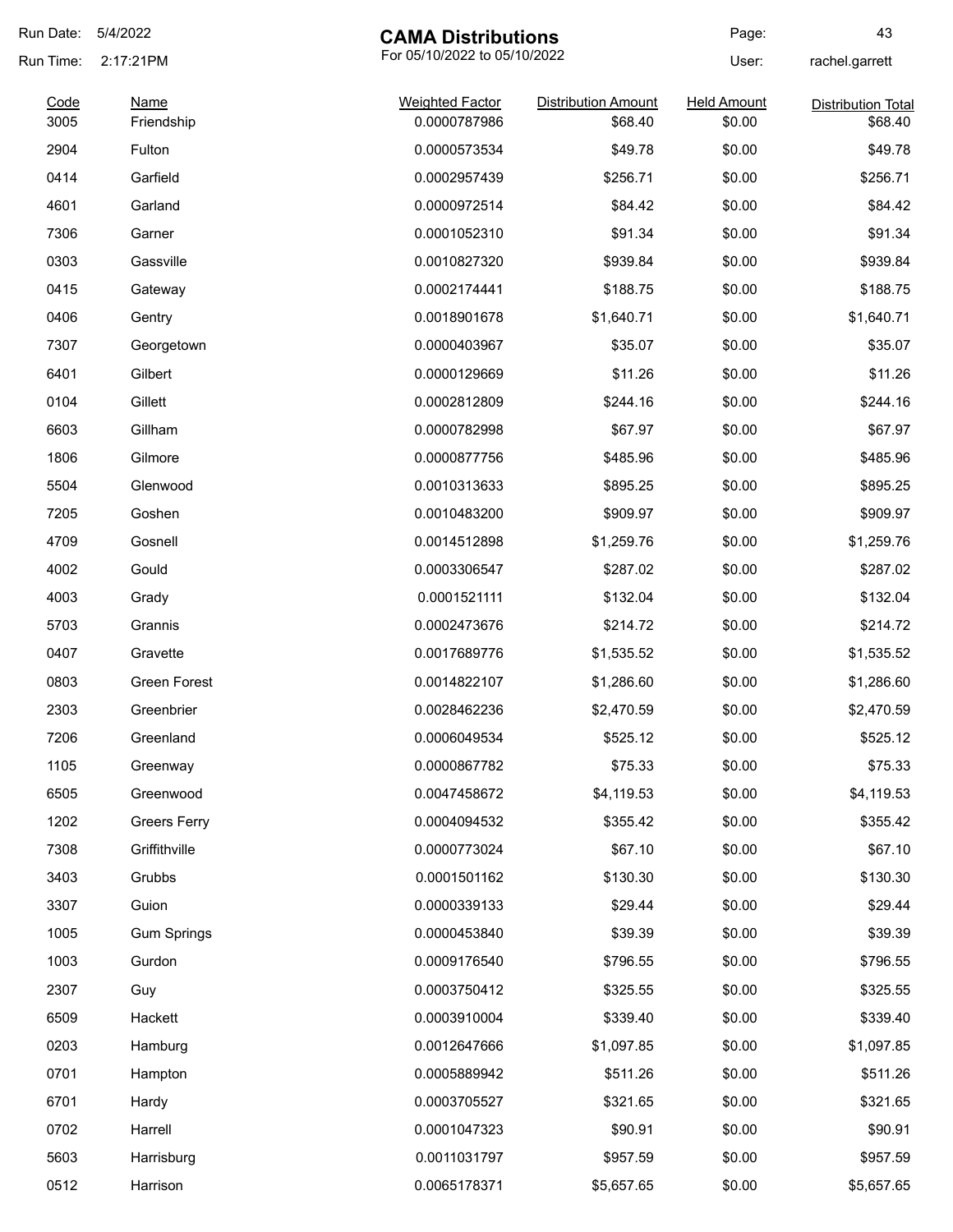| Run Date:    | 5/4/2022                | <b>CAMA Distributions</b>              |                                        | Page:                        | 44                                    |
|--------------|-------------------------|----------------------------------------|----------------------------------------|------------------------------|---------------------------------------|
| Run Time:    | 2:17:21PM               | For 05/10/2022 to 05/10/2022           |                                        | User:                        | rachel.garrett                        |
| Code<br>6510 | <b>Name</b><br>Hartford | <b>Weighted Factor</b><br>0.0002488638 | <b>Distribution Amount</b><br>\$216.02 | <b>Held Amount</b><br>\$0.00 | <b>Distribution Total</b><br>\$216.02 |
| 3603         | Hartman                 | 0.0002573421                           | \$223.38                               | \$0.00                       | \$223.38                              |
| 6205         | Haskell                 | 0.0019729561                           | \$1,712.58                             | \$0.00                       | \$1,712.58                            |
| 5704         | Hatfield                | 0.0001720601                           | \$149.35                               | \$0.00                       | \$149.35                              |
| 7507         | Havana                  | 0.0001191953                           | \$103.46                               | \$0.00                       | \$103.46                              |
| 3903         | Haynes                  | 0.0000608445                           | \$52.81                                | \$0.00                       | \$52.81                               |
| 5901         | Hazen                   | 0.0007386117                           | \$641.13                               | \$0.00                       | \$641.13                              |
| 1203         | <b>Heber Springs</b>    | 0.0034756146                           | \$3,016.92                             | \$0.00                       | \$3,016.92                            |
| 5804         | Hector                  | 0.0002049760                           | \$177.92                               | \$0.00                       | \$177.92                              |
| 5407         | Helena-West Helena      | 0.0047473634                           | \$4,120.83                             | \$0.00                       | \$4,120.83                            |
| 0602         | Hermitage               | 0.0002618306                           | \$227.28                               | \$0.00                       | \$227.28                              |
| 1902         | <b>Hickory Ridge</b>    | 0.0001137093                           | \$98.70                                | \$0.00                       | \$98.70                               |
| 1204         | Higden                  | 0.0000568547                           | \$49.35                                | \$0.00                       | \$49.35                               |
| 7309         | Higginson               | 0.0003516011                           | \$305.20                               | \$0.00                       | \$305.20                              |
| 0416         | Highfill                | 0.0007914766                           | \$687.02                               | \$0.00                       | \$687.02                              |
| 6709         | Highland                | 0.0004897480                           | \$425.11                               | \$0.00                       | \$425.11                              |
| 4402         | Hindsville              | 0.0000448853                           | \$38.96                                | \$0.00                       | \$38.96                               |
| 0814         | Holiday Island          | 0.0011964413                           | \$1,038.54                             | \$0.00                       | \$1,038.54                            |
| 2313         | Holland                 | 0.0002922529                           | \$253.68                               | \$0.00                       | \$253.68                              |
| 4803         | <b>Holly Grove</b>      | 0.0002294135                           | \$199.14                               | \$0.00                       | \$199.14                              |
| 2901         | Hope                    | 0.0044645863                           | \$3,875.37                             | \$0.00                       | \$3,875.37                            |
| 6604         | Horatio                 | 0.0004588270                           | \$398.27                               | \$0.00                       | \$398.27                              |
| 3301         | Horseshoe Bend          | 0.0012168890                           | \$1,056.29                             | \$0.00                       | \$1,056.29                            |
| 1807         | Horseshoe Lake          | 0.0001316634                           | \$114.29                               | \$0.00                       | \$114.29                              |
| 2601         | <b>Hot Springs</b>      | 0.0189166396                           | \$16,420.13                            | \$0.00                       | \$16,420.13                           |
| 5305         | Houston                 | 0.0000713177                           | \$61.91                                | \$0.00                       | \$61.91                               |
| 3805         | Hoxie                   | 0.0012956876                           | \$1,124.69                             | \$0.00                       | \$1,124.69                            |
| 6801         | Hughes                  | 0.0005266536                           | \$457.15                               | \$0.00                       | \$457.15                              |
| 4307         | Humnoke                 | 0.0001092208                           | \$94.81                                | \$0.00                       | \$94.81                               |
| 0103         | Humphrey                | 0.0002309097                           | \$200.44                               | \$0.00                       | \$200.44                              |
| 7403         | Hunter                  | 0.0000513687                           | \$44.59                                | \$0.00                       | \$44.59                               |
| 6502         | Huntington              | 0.0002443753                           | \$212.12                               | \$0.00                       | \$212.12                              |
| 4401         | Huntsville              | 0.0014358293                           | \$1,246.34                             | \$0.00                       | \$1,246.34                            |
| 7004         | Huttig                  | 0.0002234288                           | \$193.94                               | \$0.00                       | \$193.94                              |
| 3806         | Imboden                 | 0.0003191840                           | \$277.06                               | \$0.00                       | \$277.06                              |
| 3408         | Jacksonport             | 0.0000748088                           | \$64.94                                | \$0.00                       | \$64.94                               |
| 6004         | Jacksonville            | 0.0147009171                           | \$12,760.77                            | \$0.00                       | \$12,760.77                           |
| 5101         | Jasper                  | 0.0002728026                           | \$236.80                               | \$0.00                       | \$236.80                              |
| 1808         | Jennette                | 0.0000588496                           | \$51.08                                | \$0.00                       | \$51.08                               |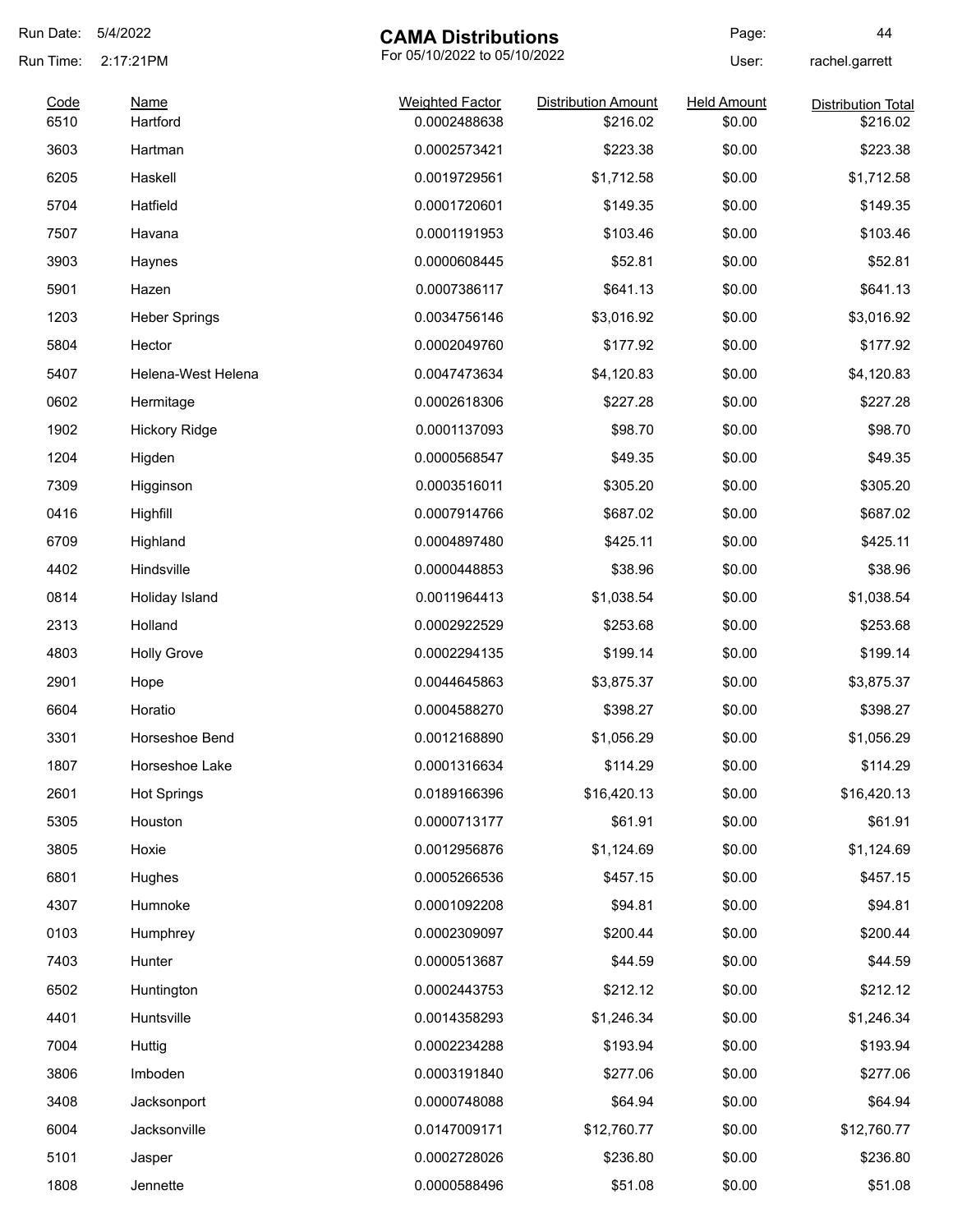| Run Date:    | 5/4/2022               | <b>CAMA Distributions</b>              |                                       | Page:                        | 45                                   |
|--------------|------------------------|----------------------------------------|---------------------------------------|------------------------------|--------------------------------------|
| Run Time:    | 2:17:21PM              | For 05/10/2022 to 05/10/2022           |                                       | User:                        | rachel.garrett                       |
| Code<br>1809 | <b>Name</b><br>Jericho | <b>Weighted Factor</b><br>0.0000488751 | <b>Distribution Amount</b><br>\$42.42 | <b>Held Amount</b><br>\$0.00 | <b>Distribution Total</b><br>\$42.42 |
| 7207         | Johnson                | 0.0017998986                           | \$1,562.36                            | \$0.00                       |                                      |
|              |                        |                                        |                                       |                              | \$1,562.36                           |
| 4710         | Joiner                 | 0.0002483651                           | \$215.59                              | \$0.00                       | \$215.59                             |
| 1611         | Jonesboro              | 0.0391878163                           | \$34,016.03                           | \$0.00                       | \$34,016.03                          |
| 7310         | Judsonia               | 0.0009246362                           | \$802.61                              | \$0.00                       | \$802.61                             |
| 7005         | Junction City          | 0.0002508587                           | \$217.75                              | \$0.00                       | \$217.75                             |
| 4702         | Keiser                 | 0.0003745425                           | \$325.11                              | \$0.00                       | \$325.11                             |
| 7305         | Kensett                | 0.0006982150                           | \$606.07                              | \$0.00                       | \$606.07                             |
| 4308         | Keo                    | 0.0001032361                           | \$89.61                               | \$0.00                       | \$89.61                              |
| 1705         | Kibler                 | 0.0005012186                           | \$435.07                              | \$0.00                       | \$435.07                             |
| 1302         | Kingsland              | 0.0001730576                           | \$150.22                              | \$0.00                       | \$150.22                             |
| 1106         | Knobel                 | 0.0000733126                           | \$63.64                               | \$0.00                       | \$63.64                              |
| 3604         | Knoxville              | 0.0003291585                           | \$285.72                              | \$0.00                       | \$285.72                             |
| 2802         | Lafe                   | 0.0002084671                           | \$180.95                              | \$0.00                       | \$180.95                             |
| 3904         | LaGrange               | 0.0000259337                           | \$22.51                               | \$0.00                       | \$22.51                              |
| 1609         | Lake City              | 0.0011600344                           | \$1,006.94                            | \$0.00                       | \$1,006.94                           |
| 5403         | Lake View              | 0.0001630831                           | \$141.56                              | \$0.00                       | \$141.56                             |
| 0901         | Lake Village           | 0.0010298671                           | \$893.95                              | \$0.00                       | \$893.95                             |
| 0305         | Lakeview               | 0.0003865119                           | \$335.50                              | \$0.00                       | \$335.50                             |
| 3605         | Lamar                  | 0.0008573083                           | \$744.17                              | \$0.00                       | \$744.17                             |
| 6511         | Lavaca                 | 0.0012218763                           | \$1,060.62                            | \$0.00                       | \$1,060.62                           |
| 4711         | Leachville             | 0.0010169003                           | \$882.70                              | \$0.00                       | \$882.70                             |
| 0507         | Lead Hill              | 0.0001366507                           | \$118.62                              | \$0.00                       | \$118.62                             |
| 2703         | Leola                  | 0.0002294135                           | \$199.14                              | \$0.00                       | \$199.14                             |
| 5601         | Lepanto                | 0.0008637917                           | \$749.79                              | \$0.00                       | \$749.79                             |
| 6402         | Leslie                 | 0.0001870219                           | \$162.34                              | \$0.00                       | \$162.34                             |
| 7311         | Letona                 | 0.0001196940                           | \$103.90                              | \$0.00                       | \$103.90                             |
| 3704         | Lewisville             | 0.0004563334                           | \$396.11                              | \$0.00                       | \$396.11                             |
| 5404         | Lexa                   | 0.0001032361                           | \$89.61                               | \$0.00                       | \$89.61                              |
| 7215         | Lincoln                | 0.0011440752                           | \$993.09                              | \$0.00                       | \$993.09                             |
| 0417         | Little Flock           | 0.0015236049                           | \$1,322.53                            | \$0.00                       | \$1,322.53                           |
| 6005         | Little Rock            | 0.1010371984                           | \$87,702.87                           | \$0.00                       | \$87,702.87                          |
| 6605         | Lockesburg             | 0.0002962427                           | \$257.15                              | \$0.00                       | \$257.15                             |
| 5805         | London                 | 0.0004668066                           | \$405.20                              | \$0.00                       | \$405.20                             |
| 4309         | Lonoke                 | 0.0021325481                           | \$1,851.11                            | \$0.00                       | \$1,851.11                           |
| 2602         | Lonsdale               | 0.0000513687                           | \$44.59                               | \$0.00                       | \$44.59                              |
| 5206         | Louann                 | 0.0000763049                           | \$66.23                               | \$0.00                       | \$66.23                              |
| 0408         | Lowell                 | 0.0049069554                           | \$4,259.36                            | \$0.00                       | \$4,259.36                           |
| 4712         | Luxora                 | 0.0004697990                           | \$407.80                              | \$0.00                       | \$407.80                             |
|              |                        |                                        |                                       |                              |                                      |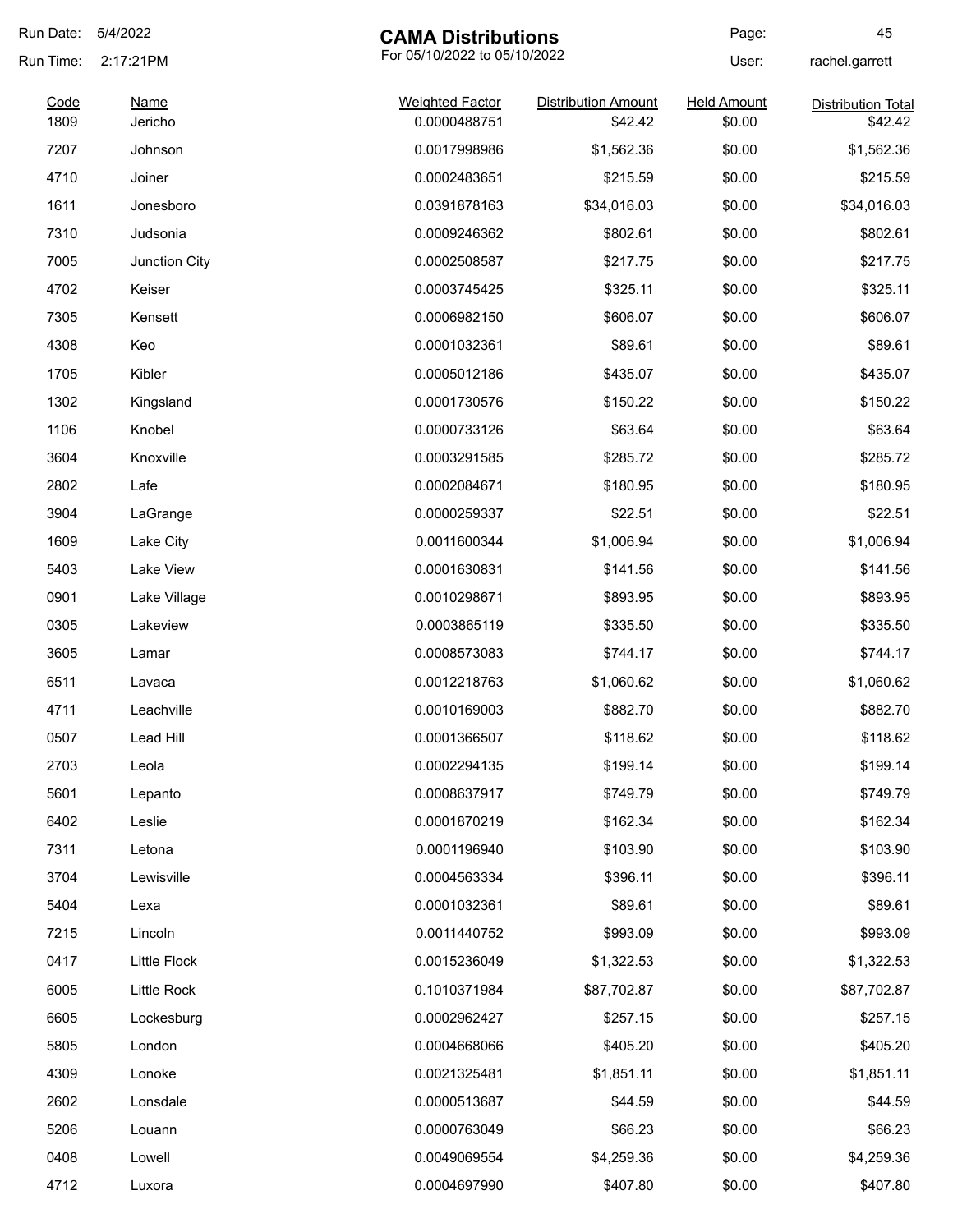| Run Date:    | 5/4/2022               | <b>CAMA Distributions</b>              |                                        | Page:                        | 46                                    |
|--------------|------------------------|----------------------------------------|----------------------------------------|------------------------------|---------------------------------------|
| Run Time:    | 2:17:21PM              | For 05/10/2022 to 05/10/2022           |                                        | User:                        | rachel.garrett                        |
| Code<br>3807 | <b>Name</b><br>Lynn    | <b>Weighted Factor</b><br>0.0001286711 | <b>Distribution Amount</b><br>\$111.69 | <b>Held Amount</b><br>\$0.00 | <b>Distribution Total</b><br>\$111.69 |
| 6805         | Madison                | 0.0003785323                           | \$328.58                               | \$0.00                       | \$328.58                              |
| 4204         | Magazine               | 0.0003690565                           | \$320.35                               | \$0.00                       | \$320.35                              |
| 3204         | Magness                | 0.0001097195                           | \$95.24                                | \$0.00                       | \$95.24                               |
| 1403         | Magnolia               | 0.0055667686                           | \$4,832.10                             | \$0.00                       | \$4,832.10                            |
| 3001         | Malvern                | 0.0054196447                           | \$4,704.39                             | \$0.00                       | \$4,704.39                            |
| 2501         | <b>Mammoth Spring</b>  | 0.0004633155                           | \$402.17                               | \$0.00                       | \$402.17                              |
| 4713         | Manila                 | 0.0018363055                           | \$1,593.96                             | \$0.00                       | \$1,593.96                            |
| 6503         | Mansfield              | 0.0005251574                           | \$455.85                               | \$0.00                       | \$455.85                              |
| 3901         | Marianna               | 0.0017829419                           | \$1,547.64                             | \$0.00                       | \$1,547.64                            |
| 4714         | Marie                  | 0.0000538623                           | \$46.75                                | \$0.00                       | \$46.75                               |
| 1801         | Marion                 | 0.0068584663                           | \$5,953.32                             | \$0.00                       | \$5,953.32                            |
| 5604         | <b>Marked Tree</b>     | 0.0011400854                           | \$989.62                               | \$0.00                       | \$989.62                              |
| 2803         | Marmaduke              | 0.0006044547                           | \$524.68                               | \$0.00                       | \$524.68                              |
| 6403         | Marshall               | 0.0006628055                           | \$575.33                               | \$0.00                       | \$575.33                              |
| 5405         | Marvell                | 0.0004264099                           | \$370.13                               | \$0.00                       | \$370.13                              |
| 6006         | Maumelle               | 0.0096009552                           | \$8,333.87                             | \$0.00                       | \$8,333.87                            |
| 2302         | Mayflower              | 0.0009894704                           | \$858.89                               | \$0.00                       | \$858.89                              |
| 6102         | Maynard                | 0.0001890168                           | \$164.07                               | \$0.00                       | \$164.07                              |
| 2905         | McCaskill              | 0.0000284273                           | \$24.68                                | \$0.00                       | \$24.68                               |
| 7404         | <b>McCrory</b>         | 0.0007894817                           | \$685.29                               | \$0.00                       | \$685.29                              |
| 1107         | McDougal               | 0.0000668292                           | \$58.01                                | \$0.00                       | \$58.01                               |
| 2101         | McGehee                | 0.0019195926                           | \$1,666.26                             | \$0.00                       | \$1,666.26                            |
| 2911         | McNab                  | 0.0000149618                           | \$12.99                                | \$0.00                       | \$12.99                               |
| 1402         | McNeil                 | 0.0001900142                           | \$164.94                               | \$0.00                       | \$164.94                              |
| 7312         | McRae                  | 0.0003072146                           | \$266.67                               | \$0.00                       | \$266.67                              |
| 3302         | Melbourne              | 0.0009126668                           | \$792.22                               | \$0.00                       | \$792.22                              |
| 5701         | Mena                   | 0.0027873741                           | \$2,419.51                             | \$0.00                       | \$2,419.51                            |
| 1502         | Menifee                | 0.0001366507                           | \$118.62                               | \$0.00                       | \$118.62                              |
| 6512         | Midland                | 0.0001132106                           | \$98.27                                | \$0.00                       | \$98.27                               |
| 3007         | Midway                 | 0.0001880193                           | \$163.21                               | \$0.00                       | \$163.21                              |
| 3103         | <b>Mineral Springs</b> | 0.0005411166                           | \$469.70                               | \$0.00                       | \$469.70                              |
| 3808         | Minturn                | 0.0000433891                           | \$37.66                                | \$0.00                       | \$37.66                               |
| 2104         | Mitchellville          | 0.0001461264                           | \$126.84                               | \$0.00                       | \$126.84                              |
| 1610         | Monette                | 0.0007510799                           | \$651.96                               | \$0.00                       | \$651.96                              |
| 2201         | Monticello             | 0.0042102365                           | \$3,654.59                             | \$0.00                       | \$3,654.59                            |
| 0204         | Montrose               | 0.0001211902                           | \$105.20                               | \$0.00                       | \$105.20                              |
| 3205         | Moorefield             | 0.0000628394                           | \$54.55                                | \$0.00                       | \$54.55                               |
| 3905         | Moro                   | 0.0000882743                           | \$76.62                                | \$0.00                       | \$76.62                               |
|              |                        |                                        |                                        |                              |                                       |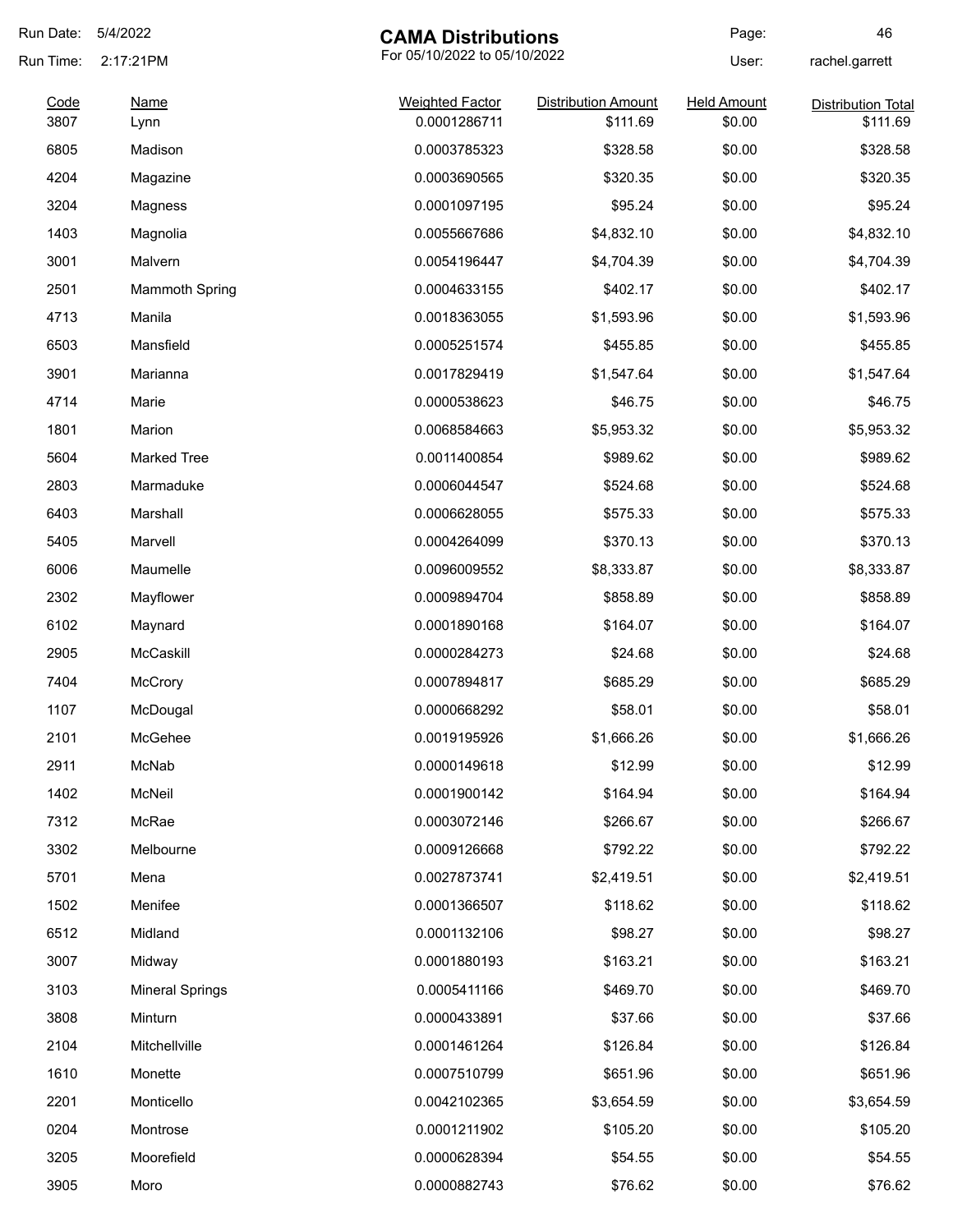| Run Date:    | 5/4/2022                 | <b>CAMA Distributions</b>              |                                          | Page:                        | 47                                      |
|--------------|--------------------------|----------------------------------------|------------------------------------------|------------------------------|-----------------------------------------|
| Run Time:    | 2:17:21PM                | For 05/10/2022 to 05/10/2022           |                                          | User:                        | rachel.garrett                          |
| Code<br>1501 | <b>Name</b><br>Morrilton | <b>Weighted Factor</b><br>0.0034870853 | <b>Distribution Amount</b><br>\$3,026.88 | <b>Held Amount</b><br>\$0.00 | <b>Distribution Total</b><br>\$3,026.88 |
| 4205         | Morrison Bluff           | 0.0000389006                           | \$33.77                                  | \$0.00                       | \$33.77                                 |
| 4905         | Mount Ida                | 0.0004967301                           | \$431.17                                 | \$0.00                       | \$431.17                                |
| 3309         | <b>Mount Pleasant</b>    | 0.0001760499                           | \$152.82                                 | \$0.00                       | \$152.82                                |
| 2308         | <b>Mount Vernon</b>      | 0.0000718164                           | \$62.34                                  | \$0.00                       | \$62.34                                 |
| 0301         | <b>Mountain Home</b>     | 0.0063961482                           | \$5,552.02                               | \$0.00                       | \$5,552.02                              |
| 2603         | <b>Mountain Pine</b>     | 0.0002917541                           | \$253.25                                 | \$0.00                       | \$253.25                                |
| 6901         | <b>Mountain View</b>     | 0.0014348319                           | \$1,245.47                               | \$0.00                       | \$1,245.47                              |
| 1704         | Mountainburg             | 0.0002633268                           | \$228.57                                 | \$0.00                       | \$228.57                                |
| 1703         | Mulberry                 | 0.0007695327                           | \$667.97                                 | \$0.00                       | \$667.97                                |
| 5505         | Murfreesboro             | 0.0007455939                           | \$647.19                                 | \$0.00                       | \$647.19                                |
| 3101         | Nashville                | 0.0020712050                           | \$1,797.86                               | \$0.00                       | \$1,797.86                              |
| 3206         | <b>Newark</b>            | 0.0005884955                           | \$510.83                                 | \$0.00                       | \$510.83                                |
| 3401         | Newport                  | 0.0039922937                           | \$3,465.41                               | \$0.00                       | \$3,465.41                              |
| 1108         | Nimmons                  | 0.0000344120                           | \$29.87                                  | \$0.00                       | \$29.87                                 |
| 0304         | Norfork                  | 0.0002319071                           | \$201.30                                 | \$0.00                       | \$201.30                                |
| 4903         | Norman                   | 0.0001511137                           | \$131.17                                 | \$0.00                       | \$131.17                                |
| 7006         | Norphlet                 | 0.0003820234                           | \$331.61                                 | \$0.00                       | \$331.61                                |
| 6001         | North Little Rock        | 0.0322131471                           | \$27,961.83                              | \$0.00                       | \$27,961.83                             |
| 0813         | Oak Grove                | 0.0001925079                           | \$167.10                                 | \$0.00                       | \$167.10                                |
| 2804         | Oak Grove Heights        | 0.0005505924                           | \$477.93                                 | \$0.00                       | \$477.93                                |
| 2906         | Oakhaven                 | 0.0000324171                           | \$28.14                                  | \$0.00                       | \$28.14                                 |
| 4904         | Oden                     | 0.0000897705                           | \$77.92                                  | \$0.00                       | \$77.92                                 |
| 4103         | Ogden                    | 0.0000653330                           | \$56.71                                  | \$0.00                       | \$56.71                                 |
| 3207         | Oil Trough               | 0.0001127119                           | \$97.84                                  | \$0.00                       | \$97.84                                 |
| 6103         | O'Kean                   | 0.0000957552                           | \$83.12                                  | \$0.00                       | \$83.12                                 |
| 1006         | Okolona                  | 0.0000483763                           | \$41.99                                  | \$0.00                       | \$41.99                                 |
| 7503         | Ola                      | 0.0004658092                           | \$404.33                                 | \$0.00                       | \$404.33                                |
| 0508         | Omaha                    | 0.0000638368                           | \$55.41                                  | \$0.00                       | \$55.41                                 |
| 1503         | Oppelo                   | 0.0003675603                           | \$319.05                                 | \$0.00                       | \$319.05                                |
| 4701         | Osceola                  | 0.0034791057                           | \$3,019.95                               | \$0.00                       | \$3,019.95                              |
| 3306         | Oxford                   | 0.0002857694                           | \$248.06                                 | \$0.00                       | \$248.06                                |
| 2907         | Ozan                     | 0.0000249363                           | \$21.65                                  | \$0.00                       | \$21.65                                 |
| 2407         | Ozark                    | 0.0017664840                           | \$1,533.35                               | \$0.00                       | \$1,533.35                              |
| 6804         | Palestine                | 0.0002523549                           | \$219.05                                 | \$0.00                       | \$219.05                                |
| 7313         | Pangburn                 | 0.0002493625                           | \$216.45                                 | \$0.00                       | \$216.45                                |
| 2805         | Paragould                | 0.0147308406                           | \$12,786.75                              | \$0.00                       | \$12,786.75                             |
| 4206         | Paris                    | 0.0015839506                           | \$1,374.91                               | \$0.00                       | \$1,374.91                              |
| 0205         | Parkdale                 | 0.0000857807                           | \$74.46                                  | \$0.00                       | \$74.46                                 |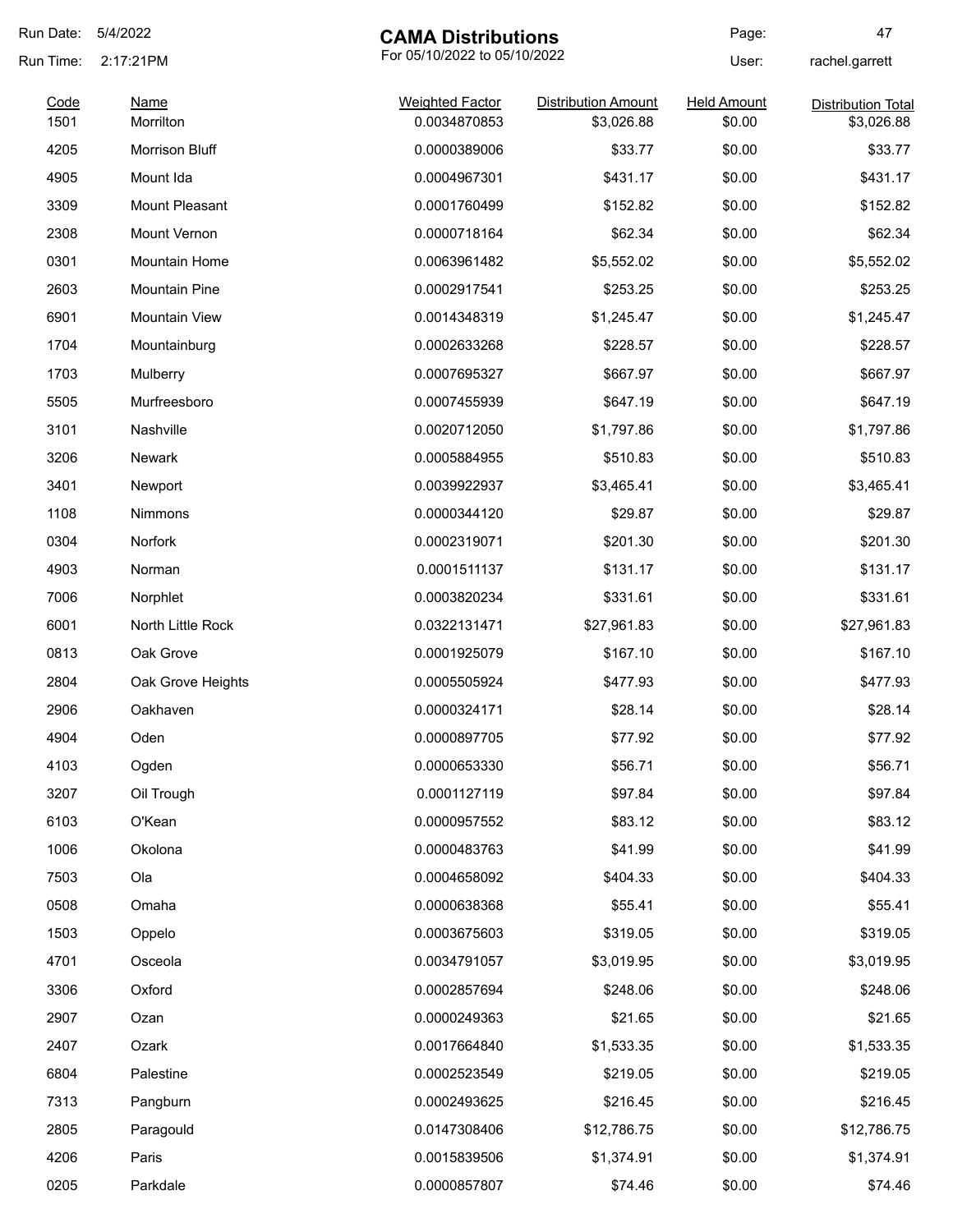| Run Date: | 5/4/2022               | <b>CAMA Distributions</b>    |                            | Page:              | 48                        |
|-----------|------------------------|------------------------------|----------------------------|--------------------|---------------------------|
| Run Time: | 2:17:21PM              | For 05/10/2022 to 05/10/2022 |                            | User:              | rachel.garrett            |
| Code      | <b>Name</b>            | <b>Weighted Factor</b>       | <b>Distribution Amount</b> | <b>Held Amount</b> | <b>Distribution Total</b> |
| 1903      | Parkin                 | 0.0003959877                 | \$343.73                   | \$0.00             | \$343.73                  |
| 2908      | Patmos                 | 0.0000284273                 | \$24.68                    | \$0.00             | \$24.68                   |
| 7405      | Patterson              | 0.0001546048                 | \$134.20                   | \$0.00             | \$134.20                  |
| 0410      | Pea Ridge              | 0.0032711373                 | \$2,839.43                 | \$0.00             | \$2,839.43                |
| 1109      | Peach Orchard          | 0.0000523661                 | \$45.46                    | \$0.00             | \$45.46                   |
| 3002      | Perla                  | 0.0001281723                 | \$111.26                   | \$0.00             | \$111.26                  |
| 5306      | Perry                  | 0.0001306660                 | \$113.42                   | \$0.00             | \$113.42                  |
| 2909      | Perrytown              | 0.0001157042                 | \$100.43                   | \$0.00             | \$100.43                  |
| 5307      | Perryville             | 0.0006847494                 | \$594.38                   | \$0.00             | \$594.38                  |
| 1103      | Piggott                | 0.0018063820                 | \$1,567.99                 | \$0.00             | \$1,567.99                |
| 6404      | Pindall                | 0.0000473789                 | \$41.13                    | \$0.00             | \$41.13                   |
| 3501      | Pine Bluff             | 0.0205739028                 | \$17,858.67                | \$0.00             | \$17,858.67               |
| 3304      | Pineville              | 0.0000768037                 | \$66.67                    | \$0.00             | \$66.67                   |
| 7501      | Plainview              | 0.0002329046                 | \$202.17                   | \$0.00             | \$202.17                  |
| 3208      | <b>Pleasant Plains</b> | 0.0001755512                 | \$152.38                   | \$0.00             | \$152.38                  |
| 1504      | Plumerville            | 0.0003660642                 | \$317.75                   | \$0.00             | \$317.75                  |
| 6104      | Pocahontas             | 0.0036761020                 | \$3,190.95                 | \$0.00             | \$3,190.95                |
| 1110      | Pollard                | 0.0000962539                 | \$83.55                    | \$0.00             | \$83.55                   |
| 3809      | Portia                 | 0.0002114594                 | \$183.55                   | \$0.00             | \$183.55                  |
| 0206      | Portland               | 0.0001620856                 | \$140.69                   | \$0.00             | \$140.69                  |
| 5806      | Pottsville             | 0.0015659965                 | \$1,359.32                 | \$0.00             | \$1,359.32                |
| 3810      | Powhatan               | 0.0000518674                 | \$45.02                    | \$0.00             | \$45.02                   |
| 2704      | Poyen                  | 0.0001311647                 | \$113.85                   | \$0.00             | \$113.85                  |
| 7209      | Prairie Grove          | 0.0035135177                 | \$3,049.82                 | \$0.00             | \$3,049.82                |
| 2705      | Prattsville            | 0.0001441315                 | \$125.11                   | \$0.00             | \$125.11                  |
| 5001      | Prescott               | 0.0015465463                 | \$1,342.44                 | \$0.00             | \$1,342.44                |
| 4503      | Pyatt                  | 0.0000902692                 | \$78.36                    | \$0.00             | \$78.36                   |
| 1205      | Quitman                | 0.0003461152                 | \$300.44                   | \$0.00             | \$300.44                  |
| 4207      | Ratcliff               | 0.0000832871                 | \$72.30                    | \$0.00             | \$72.30                   |
| 3811      | Ravenden               | 0.0002124569                 | \$184.42                   | \$0.00             | \$184.42                  |
| 6105      | Ravenden Springs       | 0.0000593483                 | \$51.52                    | \$0.00             | \$51.52                   |
| 1102      | Rector                 | 0.0009286260                 | \$806.07                   | \$0.00             | \$806.07                  |
| 3504      | Redfield               | 0.0007505811                 | \$651.52                   | \$0.00             | \$651.52                  |
| 2105      | Reed                   | 0.0000648343                 | \$56.28                    | \$0.00             | \$56.28                   |
|           |                        |                              |                            |                    |                           |
| 6106      | Reyno                  | 0.0001950015                 | \$169.27                   | \$0.00             | \$169.27                  |
| 1301      | Rison                  | 0.0004822671                 | \$418.62                   | \$0.00             | \$418.62                  |
| 3003      | Rockport               | 0.0003371381                 | \$292.64                   | \$0.00             | \$292.64                  |
| 4804      | Roe                    | 0.0000339133                 | \$29.44                    | \$0.00             | \$29.44                   |
| 0402      | Rogers                 | 0.0348648680                 | \$30,263.60                | \$0.00             | \$30,263.60               |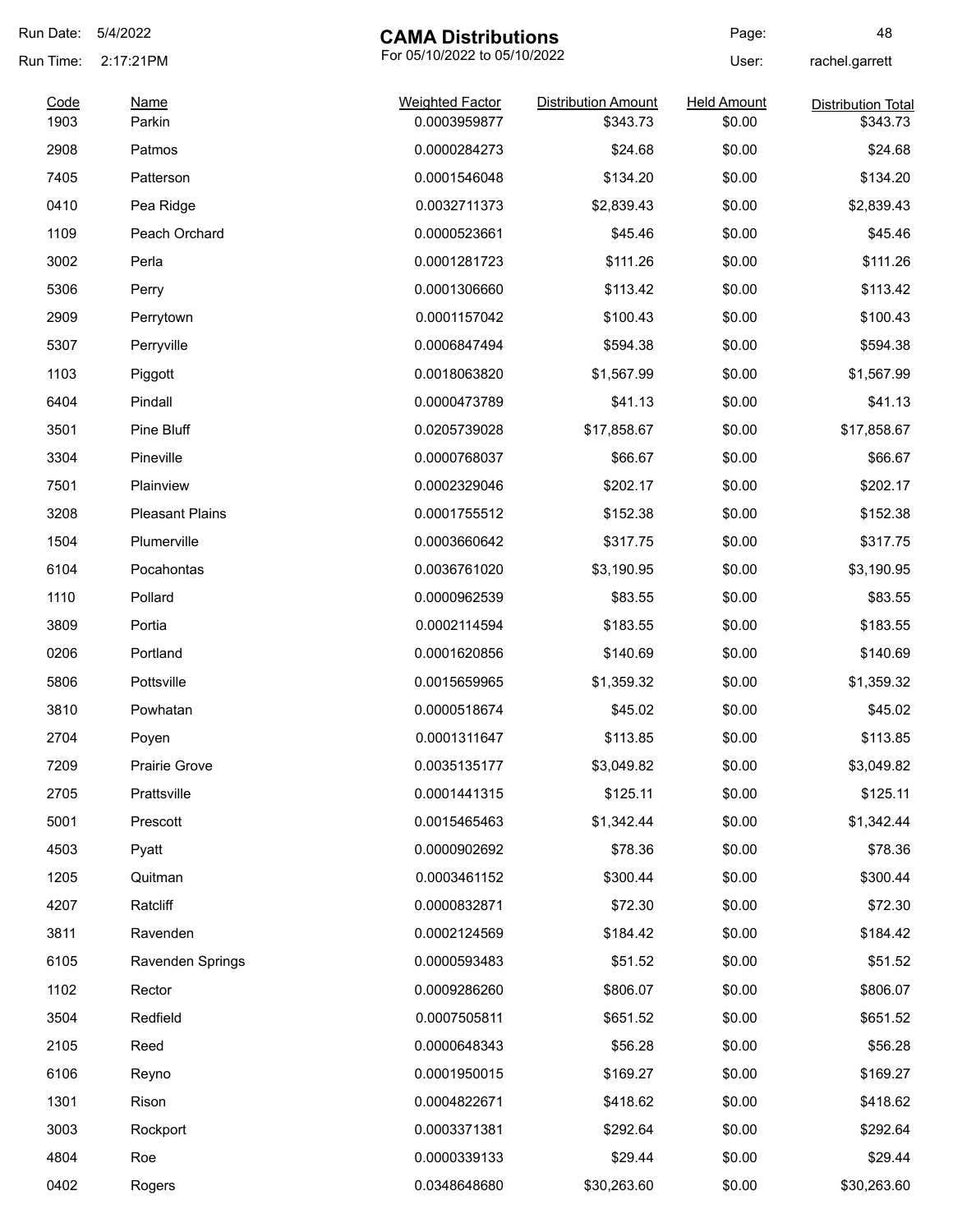| Run Date:    | 5/4/2022               | <b>CAMA Distributions</b>              |                                       | Page:                        | 49                                   |
|--------------|------------------------|----------------------------------------|---------------------------------------|------------------------------|--------------------------------------|
| Run Time:    | 2:17:21PM              | For 05/10/2022 to 05/10/2022           |                                       | User:                        | rachel.garrett                       |
| Code<br>3906 | <b>Name</b><br>Rondo   | <b>Weighted Factor</b><br>0.0000812922 | <b>Distribution Amount</b><br>\$70.56 | <b>Held Amount</b><br>\$0.00 | <b>Distribution Total</b><br>\$70.56 |
| 7301         | Rose Bud               | 0.0002463702                           | \$213.86                              | \$0.00                       | \$213.86                             |
| 5006         | Rosston                | 0.0001356532                           | \$117.75                              | \$0.00                       | \$117.75                             |
| 1709         | Rudy                   | 0.0000648343                           | \$56.28                               | \$0.00                       | \$56.28                              |
| 7314         | Russell                | 0.0000917654                           | \$79.65                               | \$0.00                       | \$79.65                              |
| 5801         | Russellville           | 0.0144331018                           | \$12,528.30                           | \$0.00                       | \$12,528.30                          |
| 2502         | Salem                  | 0.0007810034                           | \$677.93                              | \$0.00                       | \$677.93                             |
| 0307         | Salesville             | 0.0002358969                           | \$204.76                              | \$0.00                       | \$204.76                             |
| 4208         | Scranton               | 0.0001221876                           | \$106.06                              | \$0.00                       | \$106.06                             |
| 7315         | Searcy                 | 0.0114392555                           | \$9,929.57                            | \$0.00                       | \$9,929.57                           |
| 3812         | Sedgwick               | 0.0000812922                           | \$70.56                               | \$0.00                       | \$70.56                              |
| 6202         | Shannon Hills          | 0.0022392753                           | \$1,943.75                            | \$0.00                       | \$1,943.75                           |
| 2701         | Sheridan               | 0.0024537270                           | \$2,129.90                            | \$0.00                       | \$2,129.90                           |
| 3507         | Sherrill               | 0.0000264324                           | \$22.94                               | \$0.00                       | \$22.94                              |
| 6007         | Sherwood               | 0.0163237683                           | \$14,169.45                           | \$0.00                       | \$14,169.45                          |
| 7101         | Shirley                | 0.0001236838                           | \$107.36                              | \$0.00                       | \$107.36                             |
| 6705         | Sidney                 | 0.0000957552                           | \$83.12                               | \$0.00                       | \$83.12                              |
| 0401         | Siloam Springs         | 0.0086214592                           | \$7,483.65                            | \$0.00                       | \$7,483.65                           |
| 7007         | Smackover              | 0.0008129218                           | \$705.64                              | \$0.00                       | \$705.64                             |
| 3813         | Smithville             | 0.0000433891                           | \$37.66                               | \$0.00                       | \$37.66                              |
| 0509         | South Lead Hill        | 0.0000428904                           | \$37.23                               | \$0.00                       | \$37.23                              |
| 3210         | Southside              | 0.0021340443                           | \$1,852.40                            | \$0.00                       | \$1,852.40                           |
| 2001         | Sparkman               | 0.0001770474                           | \$153.68                              | \$0.00                       | \$153.68                             |
| 7210         | Springdale             | 0.0434768514                           | \$37,739.02                           | \$0.00                       | \$37,739.02                          |
| 0421         | Springtown             | 0.0000413942                           | \$35.93                               | \$0.00                       | \$35.93                              |
| 0106         | St. Charles            | 0.0001032361                           | \$89.61                               | \$0.00                       | \$89.61                              |
| 1113         | St. Francis            | 0.0001087221                           | \$94.37                               | \$0.00                       | \$94.37                              |
| 6405         | St. Joe                | 0.0000643355                           | \$55.84                               | \$0.00                       | \$55.84                              |
| 4403         | St. Paul               | 0.0000553585                           | \$48.05                               | \$0.00                       | \$48.05                              |
| 3702         | Stamps                 | 0.0006273961                           | \$544.60                              | \$0.00                       | \$544.60                             |
| 4001         | <b>Star City</b>       | 0.0010837294                           | \$940.70                              | \$0.00                       | \$940.70                             |
| 5202         | Stephens               | 0.0003840183                           | \$333.34                              | \$0.00                       | \$333.34                             |
| 3814         | Strawberry             | 0.0001336583                           | \$116.02                              | \$0.00                       | \$116.02                             |
| 7008         | Strong                 | 0.0002044773                           | \$177.49                              | \$0.00                       | \$177.49                             |
| 0101         | Stuttgart              | 0.0041214635                           | \$3,577.54                            | \$0.00                       | \$3,577.54                           |
| 4209         | Subiaco                | 0.0001999887                           | \$173.60                              | \$0.00                       | \$173.60                             |
| 1112         | <b>Success</b>         | 0.0000488751                           | \$42.42                               | \$0.00                       | \$42.42                              |
| 3209         | Sulphur Rock           | 0.0003037235                           | \$263.64                              | \$0.00                       | \$263.64                             |
| 0412         | <b>Sulphur Springs</b> | 0.0002398867                           | \$208.23                              | \$0.00                       | \$208.23                             |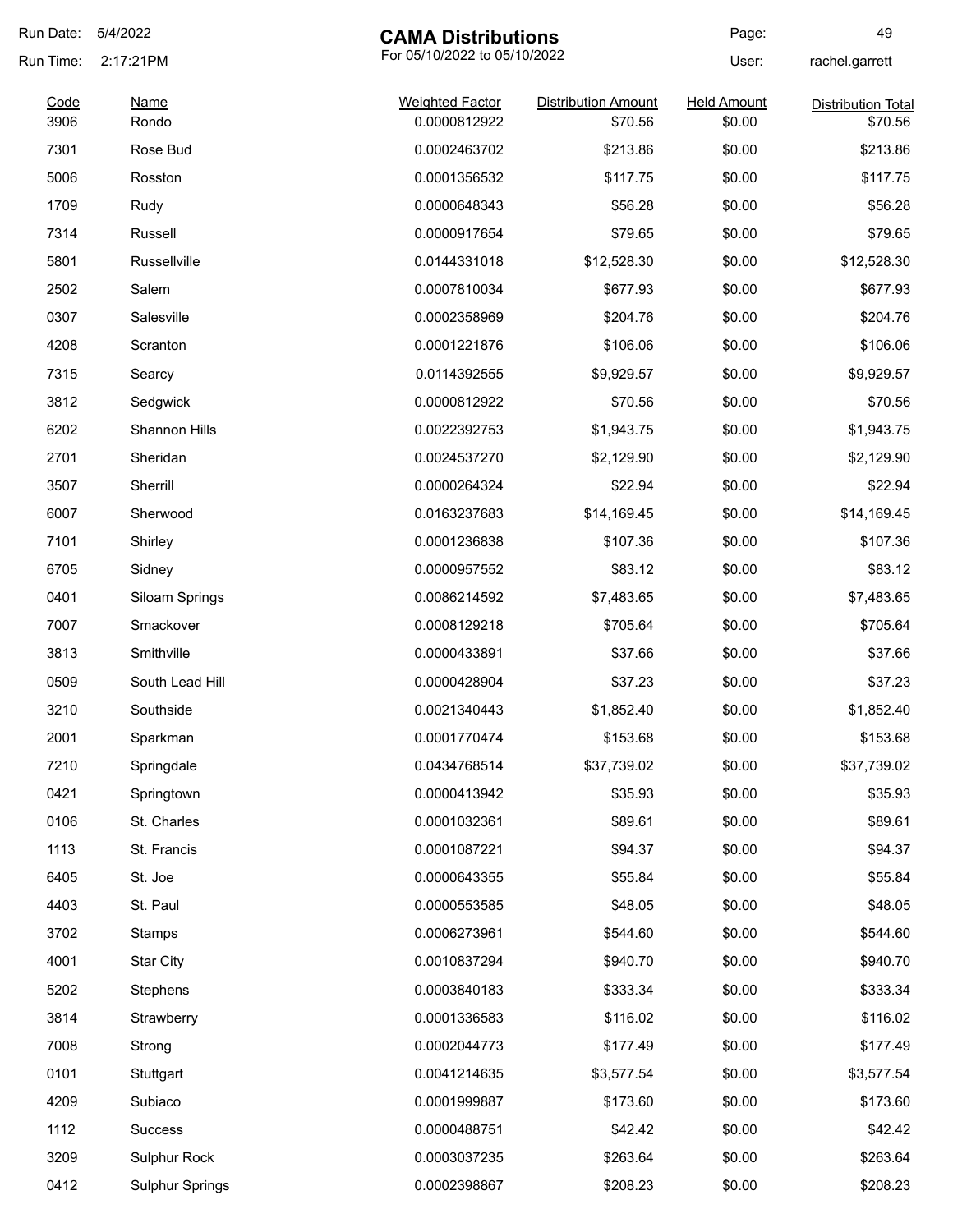| Run Date:    | 5/4/2022              | <b>CAMA Distributions</b>              |                                        | Page:                        | 50                                    |
|--------------|-----------------------|----------------------------------------|----------------------------------------|------------------------------|---------------------------------------|
| Run Time:    | 2:17:21PM             | For 05/10/2022 to 05/10/2022           |                                        | User:                        | rachel.garrett                        |
| Code<br>4504 | <b>Name</b><br>Summit | <b>Weighted Factor</b><br>0.0002713064 | <b>Distribution Amount</b><br>\$235.50 | <b>Held Amount</b><br>\$0.00 | <b>Distribution Total</b><br>\$235.50 |
| 1810         | Sunset                | 0.0000917654                           | \$79.65                                | \$0.00                       | \$79.65                               |
| 3409         | Swifton               | 0.0003655654                           | \$317.32                               | \$0.00                       | \$317.32                              |
| 1404         |                       | 0.0002887618                           | \$250.65                               | \$0.00                       | \$250.65                              |
| 4610         | Taylor<br>Texarkana   | 0.0146560319                           |                                        | \$0.00                       |                                       |
|              |                       |                                        | \$12,721.81                            |                              | \$12,721.81                           |
| 0703         | Thornton              | 0.0001690678                           | \$146.76                               | \$0.00                       | \$146.76                              |
| 2203         | Tillar                | 0.0000857807                           | \$74.46                                | \$0.00                       | \$74.46                               |
| 0704         | Tinsman               | 0.0000249363                           | \$21.65                                | \$0.00                       | \$21.65                               |
| 3104         | <b>Tollette</b>       | 0.0000922641                           | \$80.09                                | \$0.00                       | \$80.09                               |
| 7211         | Tontitown             | 0.0021450163                           | \$1,861.93                             | \$0.00                       | \$1,861.93                            |
| 6206         | Traskwood             | 0.0002468689                           | \$214.29                               | \$0.00                       | \$214.29                              |
| 5605         | Trumann               | 0.0036900663                           | \$3,203.07                             | \$0.00                       | \$3,203.07                            |
| 3402         | Tuckerman             | 0.0008513236                           | \$738.97                               | \$0.00                       | \$738.97                              |
| 2706         | Tull                  | 0.0002413829                           | \$209.53                               | \$0.00                       | \$209.53                              |
| 3410         | Tupelo                | 0.0000349108                           | \$30.30                                | \$0.00                       | \$30.30                               |
| 1811         | Turrell               | 0.0002578408                           | \$223.81                               | \$0.00                       | \$223.81                              |
| 2311         | <b>Twin Groves</b>    | 0.0001580958                           | \$137.23                               | \$0.00                       | \$137.23                              |
| 5606         | Tyronza               | 0.0003570871                           | \$309.96                               | \$0.00                       | \$309.96                              |
| 5905         | Ulm                   | 0.0000872769                           | \$75.76                                | \$0.00                       | \$75.76                               |
| 0510         | <b>Valley Springs</b> | 0.0000912667                           | \$79.22                                | \$0.00                       | \$79.22                               |
| 1702         | Van Buren             | 0.0115793973                           | \$10,051.21                            | \$0.00                       | \$10,051.21                           |
| 5705         | Vandervoort           | 0.0000573534                           | \$49.78                                | \$0.00                       | \$49.78                               |
| 4715         | Victoria              | 0.0000099745                           | \$8.66                                 | \$0.00                       | \$8.66                                |
| 2304         | Vilonia               | 0.0021385328                           | \$1,856.30                             | \$0.00                       | \$1,856.30                            |
| 2503         | Viola                 | 0.0001785436                           | \$154.98                               | \$0.00                       | \$154.98                              |
| 3502         | Wabbaseka             | 0.0000897705                           | \$77.92                                | \$0.00                       | \$77.92                               |
| 5609         | Waldenburg            | 0.0000264324                           | \$22.94                                | \$0.00                       | \$22.94                               |
| 1405         | Waldo                 | 0.0005740325                           | \$498.27                               | \$0.00                       | \$498.27                              |
| 6301         | Waldron               | 0.0016886829                           | \$1,465.82                             | \$0.00                       | \$1,465.82                            |
| 3801         | <b>Walnut Ridge</b>   | 0.0026851355                           | \$2,330.77                             | \$0.00                       | \$2,330.77                            |
| 4310         | Ward                  | 0.0030182838                           | \$2,619.95                             | \$0.00                       | \$2,619.95                            |
| 0603         | Warren                | 0.0027195475                           | \$2,360.64                             | \$0.00                       | \$2,360.64                            |
|              |                       |                                        |                                        |                              |                                       |
| 2910         | Washington            | 0.0000468802                           | \$40.69                                | \$0.00                       | \$40.69                               |
| 2106         | Watson                | 0.0000922641                           | \$80.09                                | \$0.00                       | \$80.09                               |
| 5608         | Weiner                | 0.0003226751                           | \$280.09                               | \$0.00                       | \$280.09                              |
| 3411         | Weldon                | 0.0000284273                           | \$24.68                                | \$0.00                       | \$24.68                               |
| 7212         | West Fork             | 0.0011625280                           | \$1,009.10                             | \$0.00                       | \$1,009.10                            |
| 1802         | West Memphis          | 0.0122287372                           | \$10,614.86                            | \$0.00                       | \$10,614.86                           |
| 7316         | <b>West Point</b>     | 0.0000847833                           | \$73.59                                | \$0.00                       | \$73.59                               |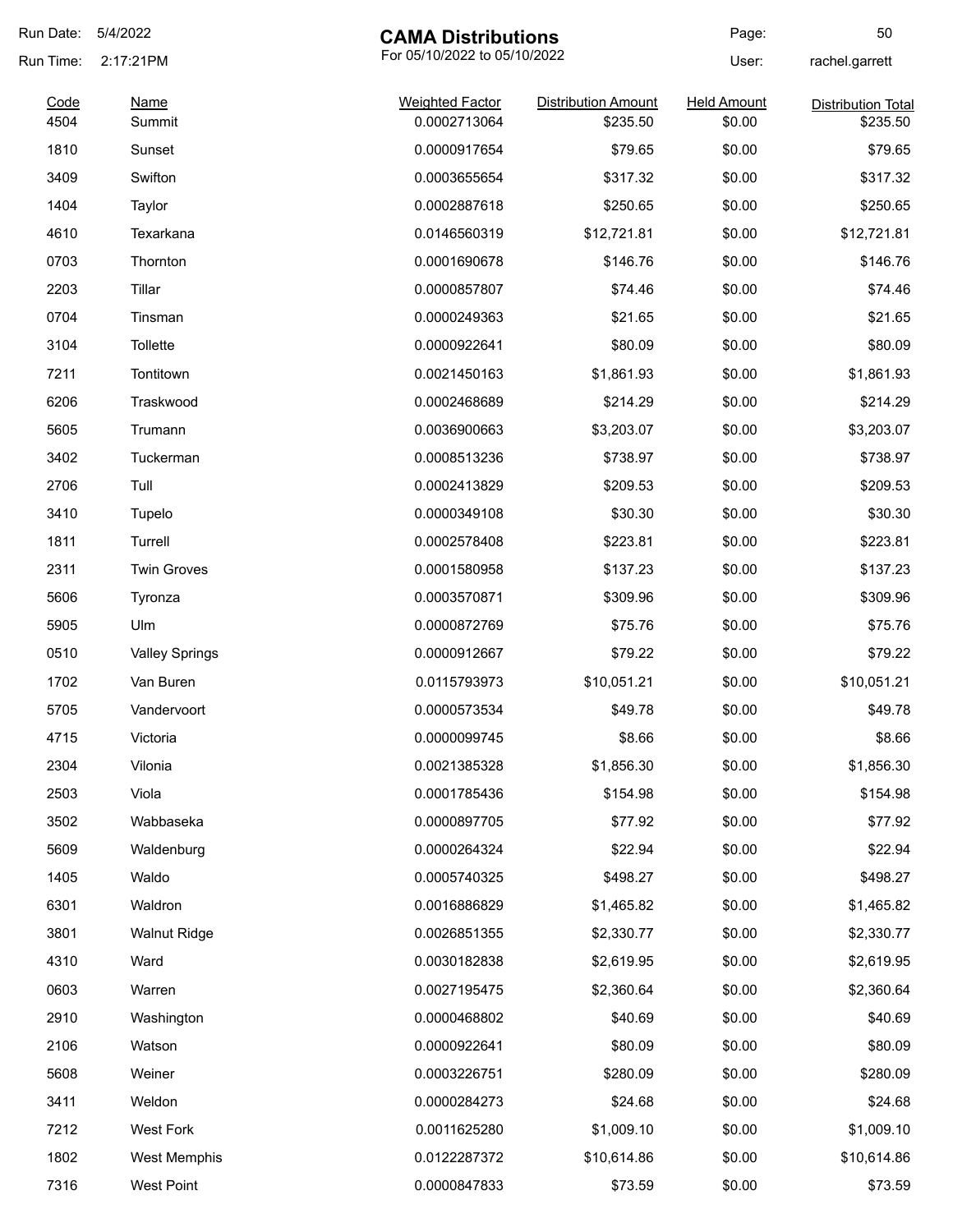| Run Date:<br>5/4/2022 |                                       | <b>CAMA Distributions</b>              |                                        | Page:                        | 51                                    |
|-----------------------|---------------------------------------|----------------------------------------|----------------------------------------|------------------------------|---------------------------------------|
| Run Time:             | 2:17:21PM                             | For 05/10/2022 to 05/10/2022           |                                        | User:                        | rachel.garrett                        |
| Code<br>5102          | <b>Name</b><br><b>Western Grove</b>   | <b>Weighted Factor</b><br>0.0001765487 | <b>Distribution Amount</b><br>\$153.25 | <b>Held Amount</b><br>\$0.00 | <b>Distribution Total</b><br>\$153.25 |
| 6803                  | Wheatley                              | 0.0001391443                           | \$120.78                               | \$0.00                       | \$120.78                              |
| 1007                  | <b>Whelen Springs</b>                 | 0.0000234401                           | \$20.35                                | \$0.00                       | \$20.35                               |
| 3503                  | <b>White Hall</b>                     | 0.0027833843                           | \$2,416.05                             | \$0.00                       | \$2,416.05                            |
| 5707                  | Wickes                                | 0.0003176878                           | \$275.76                               | \$0.00                       | \$275.76                              |
| 6808                  | Widener                               | 0.0001057297                           | \$91.78                                | \$0.00                       | \$91.78                               |
| 2403                  | Wiederkehr Village                    | 0.0000249363                           | \$21.65                                | \$0.00                       | \$21.65                               |
| 6706                  | Williford                             | 0.0000393993                           | \$34.20                                | \$0.00                       | \$34.20                               |
| 5007                  | Willisville                           | 0.0000738113                           | \$64.07                                | \$0.00                       | \$64.07                               |
| 2204                  | Wilmar                                | 0.0001969964                           | \$171.00                               | \$0.00                       | \$171.00                              |
| 0207                  | Wilmot                                | 0.0002074696                           | \$180.09                               | \$0.00                       | \$180.09                              |
| 4716                  | Wilson                                | 0.0003820234                           | \$331.61                               | \$0.00                       | \$331.61                              |
| 4104                  | Wilton                                | 0.0001431341                           | \$124.24                               | \$0.00                       | \$124.24                              |
| 2205                  | Winchester                            | 0.0000683253                           | \$59.31                                | \$0.00                       | \$59.31                               |
| 7213                  | Winslow                               | 0.0001820346                           | \$158.01                               | \$0.00                       | \$158.01                              |
| 4105                  | Winthrop                              | 0.0000578521                           | \$50.22                                | \$0.00                       | \$50.22                               |
| 2309                  | Wooster                               | 0.0005196715                           | \$451.09                               | \$0.00                       | \$451.09                              |
| 6008                  | Wrightsville                          | 0.0007690340                           | \$667.54                               | \$0.00                       | \$667.54                              |
| 1904                  | Wynne                                 | 0.0041463997                           | \$3,599.18                             | \$0.00                       | \$3,599.18                            |
| 4505                  | Yellville                             | 0.0005874981                           | \$509.89                               | \$0.00                       | \$509.89                              |
| 0511                  | Zinc                                  | 0.0000458827                           | \$39.83                                | \$0.00                       | \$39.83                               |
|                       | Total for MLM0200 - Municipal Highway | 1.0000000024                           | \$868,435.30                           | \$0.00                       | \$868,435.30                          |
| <b>Countance</b>      | <b>MLM0200 - Municipal Special</b>    |                                        |                                        |                              |                                       |
| 5301                  | Adona                                 | 0.0000743100                           | \$561.68                               | \$0.00                       | \$561.68                              |
| 6207                  | Alexander                             | 0.0016881842                           | \$12,760.36                            | \$0.00                       | \$12,760.36                           |
| 3802                  | Alicia                                | 0.0000713177                           | \$539.06                               | \$0.00                       | \$539.06                              |
| 1701                  | Alma                                  | 0.0029050732                           | \$21,958.37                            | \$0.00                       | \$21,958.37                           |
| 0105                  | Almyra                                | 0.0001276736                           | \$965.04                               | \$0.00                       | \$965.04                              |
| 0502                  | Alpena                                | 0.0001865232                           | \$1,409.86                             | \$0.00                       | \$1,409.86                            |
| 3505                  | Altheimer                             | 0.0003471126                           | \$2,623.70                             | \$0.00                       | \$2,623.70                            |
| 2404                  | Altus                                 | 0.0003316521                           | \$2,506.84                             | \$0.00                       | \$2,506.84                            |
| 3404                  | Amagon                                | 0.0000344120                           | \$260.11                               | \$0.00                       | \$260.11                              |
| 1004                  | Amity                                 | 0.0003396317                           | \$2,567.15                             | \$0.00                       | \$2,567.15                            |
| 1812                  | Anthonyville                          | 0.0000673279                           | \$508.91                               | \$0.00                       | \$508.91                              |
| 5501                  | Antoine                               | 0.0000563559                           | \$425.97                               | \$0.00                       | \$425.97                              |
| 1002                  | Arkadelphia                           | 0.0051767656                           | \$39,129.25                            | \$0.00                       | \$39,129.25                           |
| 2102                  | Arkansas City                         | 0.0001875206                           | \$1,417.40                             | \$0.00                       | \$1,417.40                            |
| 6702                  | Ash Flat                              | 0.0005670503                           | \$4,286.12                             | \$0.00                       | \$4,286.12                            |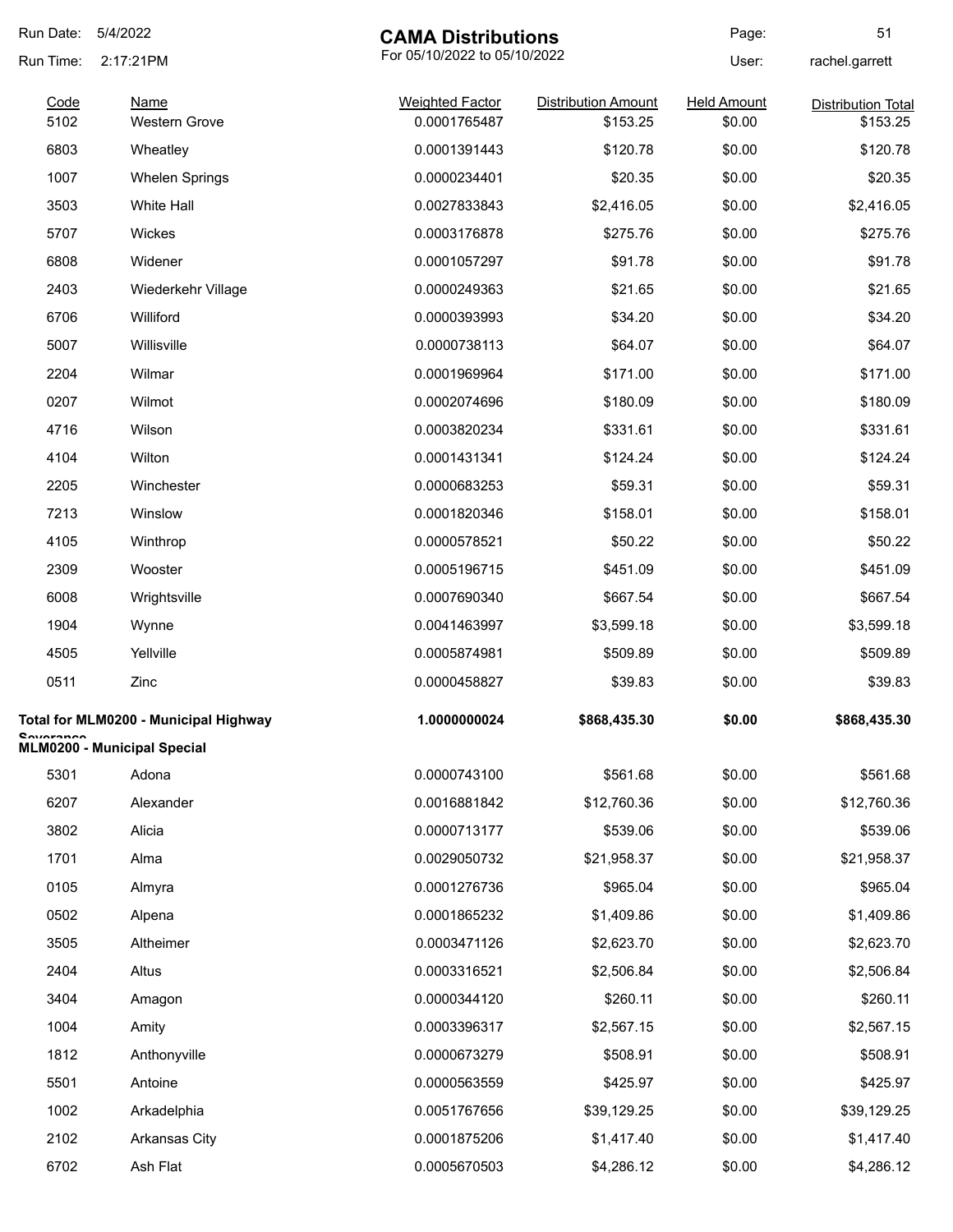| Run Date: | 5/4/2022                                  | <b>CAMA Distributions</b> |                            | Page:              | 52                        |
|-----------|-------------------------------------------|---------------------------|----------------------------|--------------------|---------------------------|
| Run Time: | For 05/10/2022 to 05/10/2022<br>2:17:21PM |                           | User:                      | rachel.garrett     |                           |
| Code      | <b>Name</b>                               | <b>Weighted Factor</b>    | <b>Distribution Amount</b> | <b>Held Amount</b> | <b>Distribution Total</b> |
| 4101      | Ashdown                                   | 0.0021250673              | \$16,062.60                | \$0.00             | \$16,062.60               |
| 5802      | Atkins                                    | 0.0014258548              | \$10,777.51                | \$0.00             | \$10,777.51               |
| 3902      | Aubrey                                    | 0.0000538623              | \$407.13                   | \$0.00             | \$407.13                  |
| 7402      | Augusta                                   | 0.0009964526              | \$7,531.82                 | \$0.00             | \$7,531.82                |
| 4302      | Austin                                    | 0.0017255885              | \$13,043.08                | \$0.00             | \$13,043.08               |
| 0413      | Avoca                                     | 0.0002428791              | \$1,835.83                 | \$0.00             | \$1,835.83                |
| 7317      | <b>Bald Knob</b>                          | 0.0012577845              | \$9,507.13                 | \$0.00             | \$9,507.13                |
| 0601      | Banks                                     | 0.0000433891              | \$327.96                   | \$0.00             | \$327.96                  |
| 6504      | Barling                                   | 0.0023849030              | \$18,026.60                | \$0.00             | \$18,026.60               |
| 4703      | <b>Bassett</b>                            | 0.0000618419              | \$467.44                   | \$0.00             | \$467.44                  |
| 3201      | <b>Batesville</b>                         | 0.0055812316              | \$42,186.46                | \$0.00             | \$42,186.46               |
| 6204      | <b>Bauxite</b>                            | 0.0003136980              | \$2,371.13                 | \$0.00             | \$2,371.13                |
| 1601      | Bay                                       | 0.0009356081              | \$7,071.92                 | \$0.00             | \$7,071.92                |
| 5204      | Bearden                                   | 0.0003870106              | \$2,925.27                 | \$0.00             | \$2,925.27                |
| 0804      | Beaver                                    | 0.0000334146              | \$252.57                   | \$0.00             | \$252.57                  |
| 7302      | Beebe                                     | 0.0042077429              | \$31,804.77                | \$0.00             | \$31,804.77               |
| 3405      | <b>Beedeville</b>                         | 0.0000418929              | \$316.65                   | \$0.00             | \$316.65                  |
| 0423      | <b>Bella Vista</b>                        | 0.0150136177              | \$113,482.38               | \$0.00             | \$113,482.38              |
| 0503      | <b>Bellefonte</b>                         | 0.0002049760              | \$1,549.34                 | \$0.00             | \$1,549.34                |
| 7506      | Belleville                                | 0.0001556022              | \$1,176.14                 | \$0.00             | \$1,176.14                |
| 6602      | Ben Lomond                                | 0.0000698215              | \$527.75                   | \$0.00             | \$527.75                  |
| 6203      | Benton                                    | 0.0174623575              | \$131,991.49               | \$0.00             | \$131,991.49              |
| 0403      | Bentonville                               | 0.0270129414              | \$204,180.82               | \$0.00             | \$204,180.82              |
| 0504      | Bergman                                   | 0.0002124569              | \$1,605.88                 | \$0.00             | \$1,605.88                |
| 0802      | Berryville                                | 0.0028337555              | \$21,419.31                | \$0.00             | \$21,419.31               |
| 0306      | <b>Big Flat</b>                           | 0.0000438878              | \$331.73                   | \$0.00             | \$331.73                  |
| 5302      | <b>Bigelow</b>                            | 0.0001755512              | \$1,326.93                 | \$0.00             | \$1,326.93                |
| 6101      | <b>Biggers</b>                            | 0.0001521111              | \$1,149.75                 | \$0.00             | \$1,149.75                |
| 4704      | Birdsong                                  | 0.0000159592              | \$120.63                   | \$0.00             | \$120.63                  |
| 5902      | <b>Biscoe</b>                             | 0.0001521111              | \$1,149.75                 | \$0.00             | \$1,149.75                |
| 1602      | <b>Black Oak</b>                          | 0.0001162029              | \$878.33                   | \$0.00             | \$878.33                  |
| 3803      | <b>Black Rock</b>                         | 0.0002942478              | \$2,224.11                 | \$0.00             | \$2,224.11                |
| 4901      | <b>Black Springs</b>                      | 0.0000478776              | \$361.89                   | \$0.00             | \$361.89                  |
| 2902      | <b>Blevins</b>                            | 0.0001436328              | \$1,085.67                 | \$0.00             | \$1,085.67                |
| 0805      | <b>Blue Eye</b>                           | 0.0000229414              | \$173.41                   | \$0.00             | \$173.41                  |
| 4201      | <b>Blue Mountain</b>                      | 0.0000438878              | \$331.73                   | \$0.00             | \$331.73                  |
| 5002      | <b>Bluff City</b>                         | 0.0000588496              | \$444.82                   | \$0.00             | \$444.82                  |
| 4705      | Blytheville                               | 0.0066859075              | \$50,536.30                | \$0.00             | \$50,536.30               |
|           |                                           |                           |                            |                    |                           |
| 5003      | Bodcaw                                    | 0.0000603457              | \$456.13                   | \$0.00             | \$456.13                  |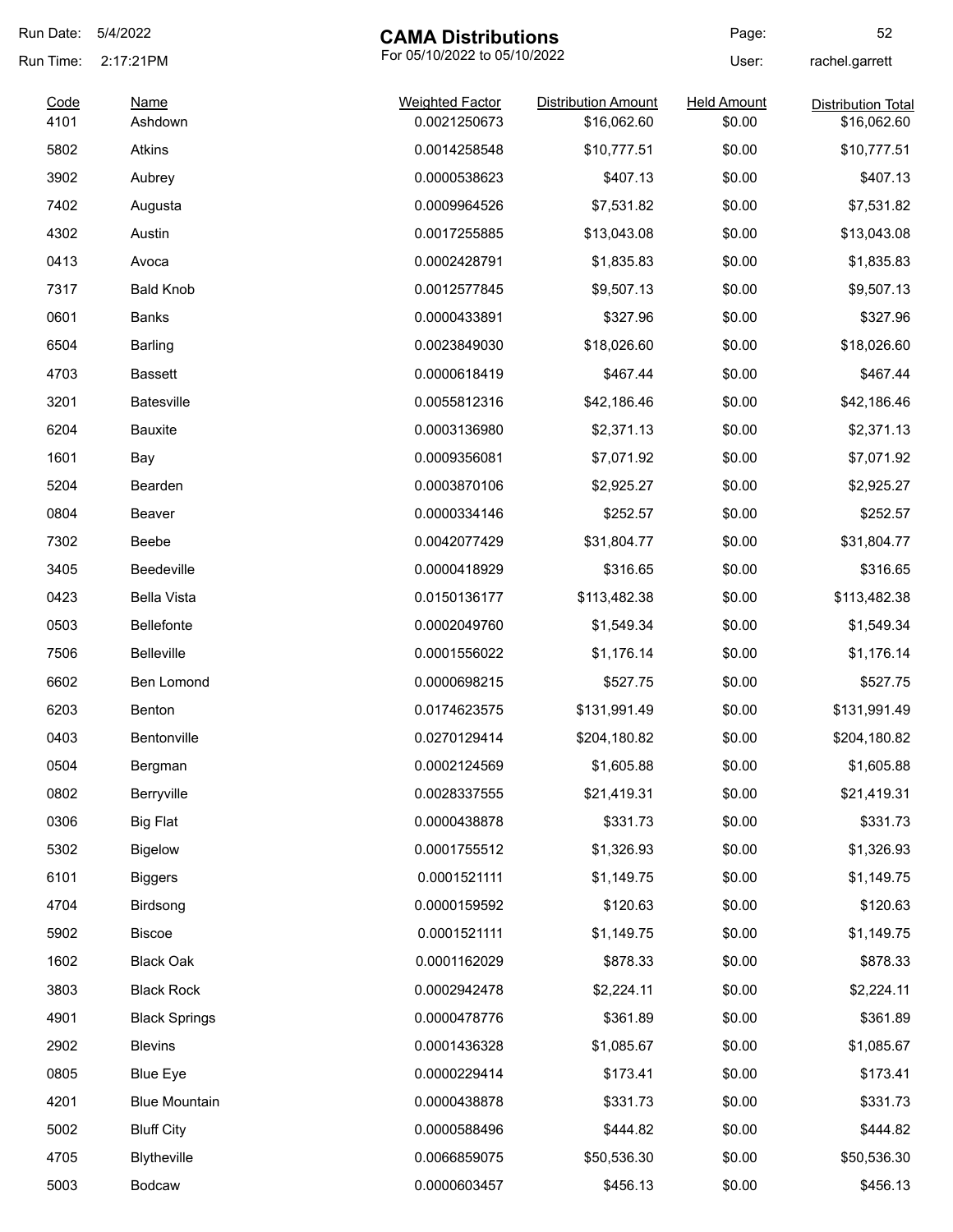| Run Date:    | 5/4/2022                | <b>CAMA Distributions</b>              |                                          | Page:                        | 53                                      |
|--------------|-------------------------|----------------------------------------|------------------------------------------|------------------------------|-----------------------------------------|
| Run Time:    | 2:17:21PM               | For 05/10/2022 to 05/10/2022           |                                          | User:                        | rachel.garrett                          |
| Code<br>6506 | Name<br>Bonanza         | <b>Weighted Factor</b><br>0.0002927516 | <b>Distribution Amount</b><br>\$2,212.80 | <b>Held Amount</b><br>\$0.00 | <b>Distribution Total</b><br>\$2,212.80 |
| 1603         | <b>Bono</b>             | 0.0012014285                           | \$9,081.15                               | \$0.00                       | \$9,081.15                              |
| 4210         | <b>Booneville</b>       | 0.0018996436                           | \$14,358.70                              | \$0.00                       | \$14,358.70                             |
| 7303         | <b>Bradford</b>         | 0.0003381356                           | \$2,555.84                               | \$0.00                       | \$2,555.84                              |
| 3701         | <b>Bradley</b>          | 0.0002019836                           | \$1,526.72                               | \$0.00                       | \$1,526.72                              |
| 2402         | Branch                  | 0.0001476226                           | \$1,115.82                               | \$0.00                       | \$1,115.82                              |
| 0309         | <b>Briarcliff</b>       | 0.0001176991                           | \$889.64                                 | \$0.00                       | \$889.64                                |
| 4802         | <b>Brinkley</b>         | 0.0013465575                           | \$10,178.13                              | \$0.00                       | \$10,178.13                             |
| 1604         | <b>Brookland</b>        | 0.0020268184                           | \$15,319.97                              | \$0.00                       | \$15,319.97                             |
| 6201         | Bryant                  | 0.0103051549                           | \$77,892.85                              | \$0.00                       | \$77,892.85                             |
| 3703         | <b>Buckner</b>          | 0.0000822896                           | \$622.00                                 | \$0.00                       | \$622.00                                |
| 4501         | <b>Bull Shoals</b>      | 0.0009735112                           | \$7,358.41                               | \$0.00                       | \$7,358.41                              |
| 4706         | <b>Burdette</b>         | 0.0000698215                           | \$527.75                                 | \$0.00                       | \$527.75                                |
| 4311         | Cabot                   | 0.0132506248                           | \$100,156.57                             | \$0.00                       | \$100,156.57                            |
| 1001         | Caddo Valley            | 0.0002967414                           | \$2,242.96                               | \$0.00                       | \$2,242.96                              |
| 6806         | Caldwell                | 0.0002249250                           | \$1,700.12                               | \$0.00                       | \$1,700.12                              |
| 5004         | Cale                    | 0.0000364069                           | \$275.19                                 | \$0.00                       | \$275.19                                |
| 3303         | Calico Rock             | 0.0004428678                           | \$3,347.47                               | \$0.00                       | \$3,347.47                              |
| 7001         | Calion                  | 0.0002139530                           | \$1,617.19                               | \$0.00                       | \$1,617.19                              |
| 5201         | Camden                  | 0.0052924698                           | \$40,003.82                              | \$0.00                       | \$40,003.82                             |
| 6003         | Cammack Village         | 0.0003880081                           | \$2,932.81                               | \$0.00                       | \$2,932.81                              |
| 3406         | <b>Campbell Station</b> | 0.0001157042                           | \$874.57                                 | \$0.00                       | \$874.57                                |
| 1605         | Caraway                 | 0.0005650554                           | \$4,271.04                               | \$0.00                       | \$4,271.04                              |
| 4304         | Carlisle                | 0.0010139079                           | \$7,663.75                               | \$0.00                       | \$7,663.75                              |
| 2003         | Carthage                | 0.0001107170                           | \$836.87                                 | \$0.00                       | \$836.87                                |
| 5303         | Casa                    | 0.0000598470                           | \$452.36                                 | \$0.00                       | \$452.36                                |
| 1606         | Cash                    | 0.0001396430                           | \$1,055.51                               | \$0.00                       | \$1,055.51                              |
| 4203         | Caulksville             | 0.0000768037                           | \$580.53                                 | \$0.00                       | \$580.53                                |
| 6703         | Cave City               | 0.0009585495                           | \$7,245.32                               | \$0.00                       | \$7,245.32                              |
| 0411         | Cave Springs            | 0.0027404939                           | \$20,714.38                              | \$0.00                       | \$20,714.38                             |
| 1710         | Cedarville              | 0.0007101844                           | \$5,368.02                               | \$0.00                       | \$5,368.02                              |
| 0409         | Centerton               | 0.0088733154                           | \$67,070.11                              | \$0.00                       | \$67,070.11                             |
| 6507         | <b>Central City</b>     | 0.0002299122                           | \$1,737.82                               | \$0.00                       | \$1,737.82                              |
| 2405         | Charleston              | 0.0012907003                           | \$9,755.93                               | \$0.00                       | \$9,755.93                              |
| 6708         | Cherokee Village        | 0.0023839055                           | \$18,019.06                              | \$0.00                       | \$18,019.06                             |
| 1901         | <b>Cherry Valley</b>    | 0.0002867669                           | \$2,167.56                               | \$0.00                       | \$2,167.56                              |
| 1708         | Chester                 | 0.0000718164                           | \$542.83                                 | \$0.00                       | \$542.83                                |
| 5205         | Chidester               | 0.0001261774                           | \$953.73                                 | \$0.00                       | \$953.73                                |
| 4801         | Clarendon               | 0.0007610544                           | \$5,752.53                               | \$0.00                       | \$5,752.53                              |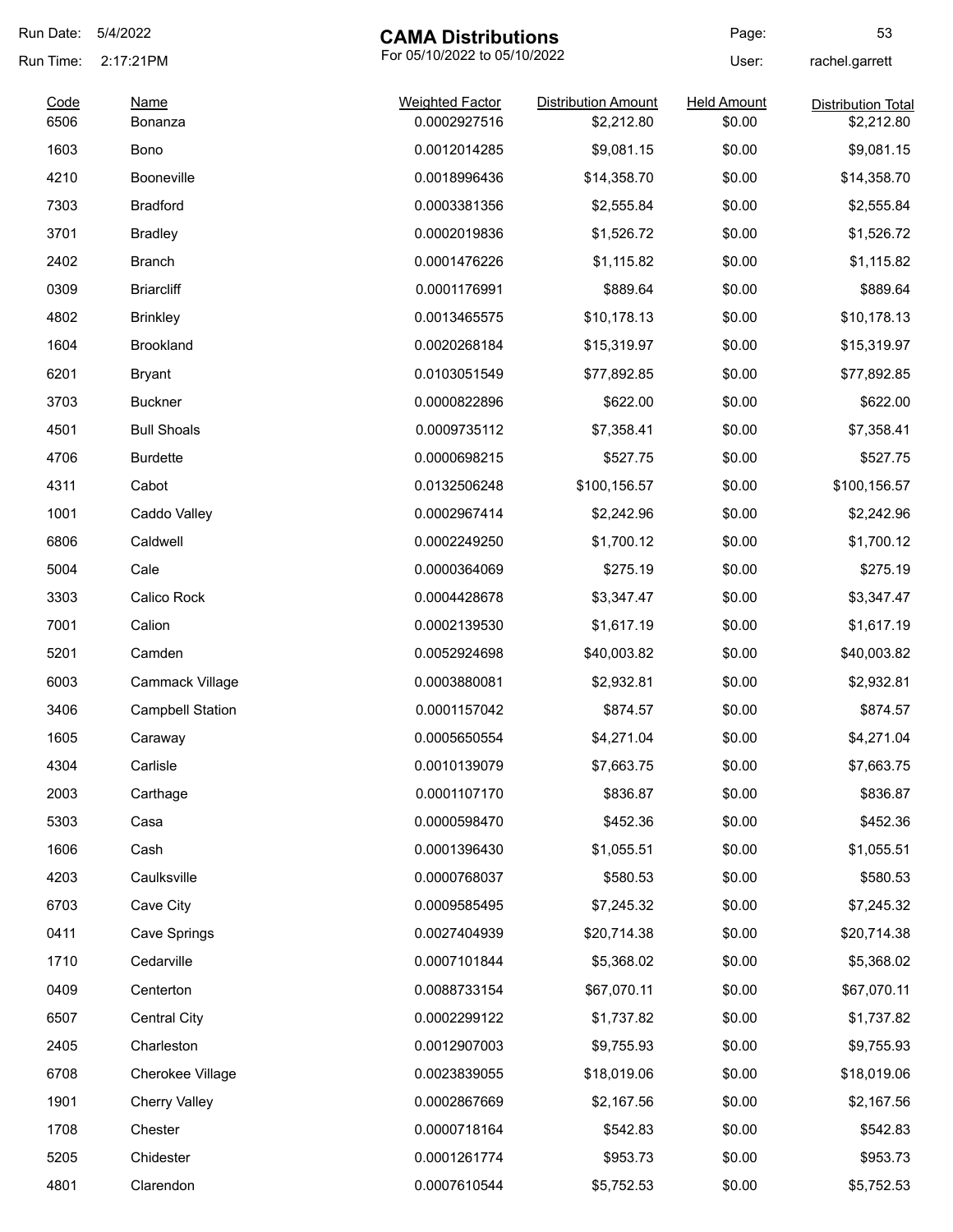| Run Date:    | 5/4/2022                  | <b>CAMA Distributions</b>              |                                          | Page:                        | 54                                      |
|--------------|---------------------------|----------------------------------------|------------------------------------------|------------------------------|-----------------------------------------|
| Run Time:    | 2:17:21PM                 | For 05/10/2022 to 05/10/2022           |                                          | User:                        | rachel.garrett                          |
| Code<br>1813 | <b>Name</b><br>Clarkedale | <b>Weighted Factor</b><br>0.0001675716 | <b>Distribution Amount</b><br>\$1,266.61 | <b>Held Amount</b><br>\$0.00 | <b>Distribution Total</b><br>\$1,266.61 |
| 3601         | Clarksville               | 0.0046785393                           | \$35,363.35                              | \$0.00                       | \$35,363.35                             |
| 7103         | Clinton                   | 0.0012513010                           | \$9,458.12                               | \$0.00                       | \$9,458.12                              |
| 3602         | Coal Hill                 | 0.0004089545                           | \$3,091.14                               | \$0.00                       | \$3,091.14                              |
| 6807         | Colt                      | 0.0001461264                           | \$1,104.52                               | \$0.00                       | \$1,104.52                              |
| 1201         | Concord                   | 0.0000947578                           | \$716.24                                 | \$0.00                       | \$716.24                                |
| 2301         | Conway                    | 0.0319852298                           | \$241,764.51                             | \$0.00                       | \$241,764.51                            |
| 1101         | Corning                   | 0.0016093856                           | \$12,164.75                              | \$0.00                       | \$12,164.75                             |
| 0302         | Cotter                    | 0.0004418704                           | \$3,339.93                               | \$0.00                       | \$3,339.93                              |
| 7401         | <b>Cotton Plant</b>       | 0.0002638255                           | \$1,994.16                               | \$0.00                       | \$1,994.16                              |
| 5702         | Cove                      | 0.0001590933                           | \$1,202.53                               | \$0.00                       | \$1,202.53                              |
| 4305         | Coy                       | 0.0000433891                           | \$327.96                                 | \$0.00                       | \$327.96                                |
| 1804         | Crawfordsville            | 0.0002304110                           | \$1,741.59                               | \$0.00                       | \$1,741.59                              |
| 0201         | Crossett                  | 0.0024048520                           | \$18,177.39                              | \$0.00                       | \$18,177.39                             |
| 3203         | Cushman                   | 0.0002159479                           | \$1,632.27                               | \$0.00                       | \$1,632.27                              |
| 5502         | Daisy                     | 0.0000438878                           | \$331.73                                 | \$0.00                       | \$331.73                                |
| 7102         | Damascus                  | 0.0001905130                           | \$1,440.02                               | \$0.00                       | \$1,440.02                              |
| 7504         | Danville                  | 0.0010114143                           | \$7,644.91                               | \$0.00                       | \$7,644.91                              |
| 7502         | Dardanelle                | 0.0022527409                           | \$17,027.63                              | \$0.00                       | \$17,027.63                             |
| 1104         | Datto                     | 0.0000324171                           | \$245.03                                 | \$0.00                       | \$245.03                                |
| 0405         | Decatur                   | 0.0008842394                           | \$6,683.64                               | \$0.00                       | \$6,683.64                              |
| 2801         | Delaplaine                | 0.0000319184                           | \$241.26                                 | \$0.00                       | \$241.26                                |
| 5503         | Delight                   | 0.0001436328                           | \$1,085.67                               | \$0.00                       | \$1,085.67                              |
| 4707         | Dell                      | 0.0000967527                           | \$731.32                                 | \$0.00                       | \$731.32                                |
| 2406         | Denning                   | 0.0000997450                           | \$753.94                                 | \$0.00                       | \$753.94                                |
| 6601         | DeQueen                   | 0.0030447162                           | \$23,013.88                              | \$0.00                       | \$23,013.88                             |
| 0903         | Dermott                   | 0.0010079232                           | \$7,618.52                               | \$0.00                       | \$7,618.52                              |
| 5903         | Des Arc                   | 0.0009500711                           | \$7,181.24                               | \$0.00                       | \$7,181.24                              |
| 5904         | DeValls Bluff             | 0.0002593370                           | \$1,960.23                               | \$0.00                       | \$1,960.23                              |
| 0102         | <b>DeWitt</b>             | 0.0015241036                           | \$11,520.14                              | \$0.00                       | \$11,520.14                             |
| 0515         | Diamond City              | 0.0003775348                           | \$2,853.65                               | \$0.00                       | \$2,853.65                              |
| 3407         | Diaz                      | 0.0006104394                           | \$4,614.09                               | \$0.00                       | \$4,614.09                              |
| 3102         | <b>Dierks</b>             | 0.0004568321                           | \$3,453.02                               | \$0.00                       | \$3,453.02                              |
| 3004         | Donaldson                 | 0.0001371494                           | \$1,036.66                               | \$0.00                       | \$1,036.66                              |
| 5803         | Dover                     | 0.0006667953                           | \$5,040.06                               | \$0.00                       | \$5,040.06                              |
| 2103         | Dumas                     | 0.0019953988                           | \$15,082.48                              | \$0.00                       | \$15,082.48                             |
| 1707         | Dyer                      | 0.0003850157                           | \$2,910.19                               | \$0.00                       | \$2,910.19                              |
| 4708         | <b>Dyess</b>              | 0.0001690678                           | \$1,277.92                               | \$0.00                       | \$1,277.92                              |
| 1803         | Earle                     | 0.0009131655                           | \$6,902.28                               | \$0.00                       | \$6,902.28                              |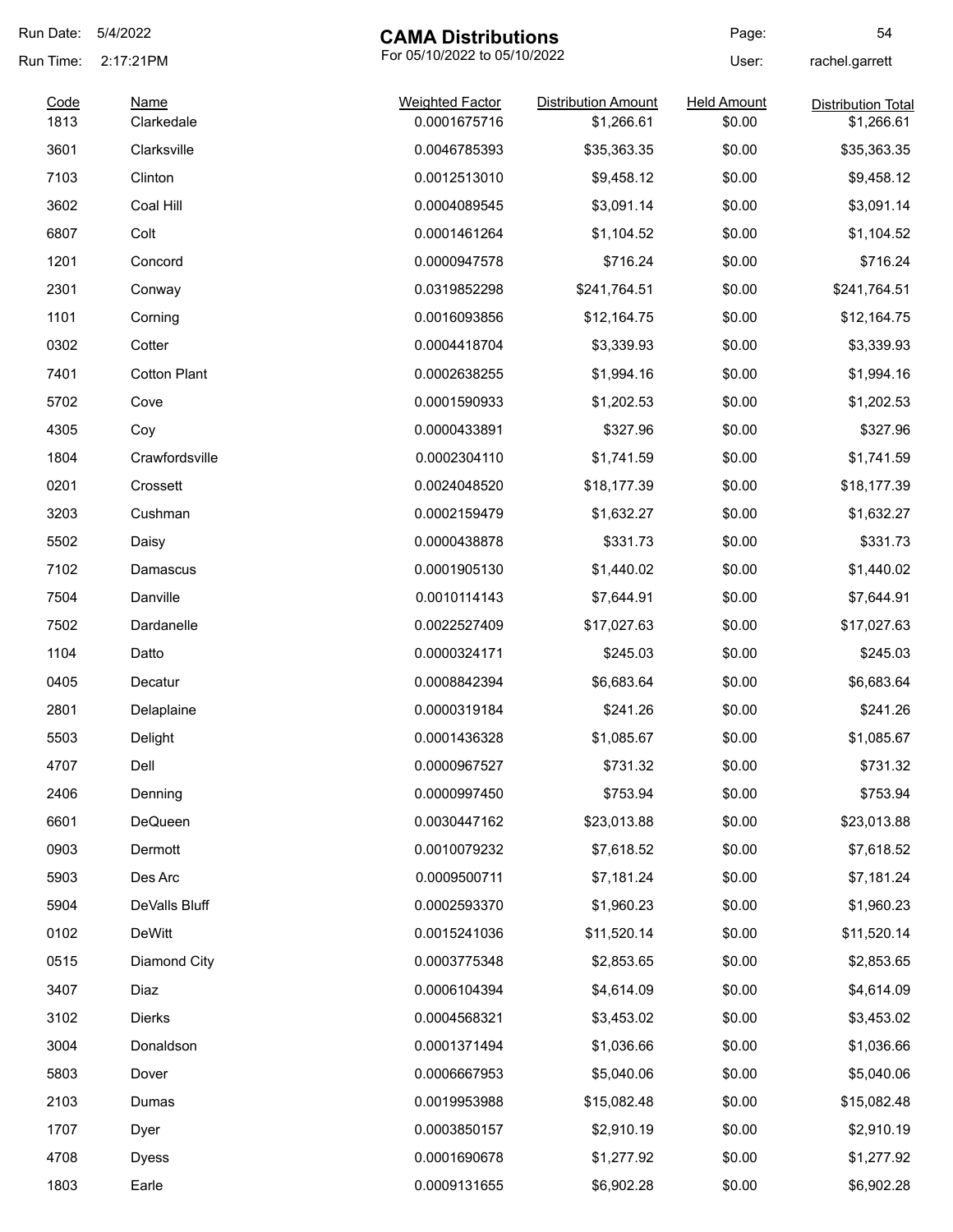| Run Date:    | 5/4/2022                   | <b>CAMA Distributions</b>              |                                          | Page:                        | 55                                      |
|--------------|----------------------------|----------------------------------------|------------------------------------------|------------------------------|-----------------------------------------|
| Run Time:    | 2:17:21PM                  | For 05/10/2022 to 05/10/2022           |                                          | User:                        | rachel.garrett                          |
| Code<br>5203 | <b>Name</b><br>East Camden | <b>Weighted Factor</b><br>0.0003979826 | <b>Distribution Amount</b><br>\$3,008.20 | <b>Held Amount</b><br>\$0.00 | <b>Distribution Total</b><br>\$3,008.20 |
| 1805         | Edmondson                  | 0.0001211902                           | \$916.03                                 | \$0.00                       | \$916.03                                |
| 1607         | Egypt                      | 0.0000563559                           | \$425.97                                 | \$0.00                       | \$425.97                                |
| 7002         | El Dorado                  | 0.0088553613                           | \$66,934.40                              | \$0.00                       | \$66,934.40                             |
| 5401         | Elaine                     | 0.0002538510                           | \$1,918.77                               | \$0.00                       | \$1,918.77                              |
| 7202         | Elkins                     | 0.0017964075                           | \$13,578.38                              | \$0.00                       | \$13,578.38                             |
| 7203         | Elm Springs                | 0.0011774897                           | \$8,900.21                               | \$0.00                       | \$8,900.21                              |
| 1401         | Emerson                    | 0.0001461264                           | \$1,104.52                               | \$0.00                       | \$1,104.52                              |
| 5005         | Emmet                      | 0.0002069709                           | \$1,564.42                               | \$0.00                       | \$1,564.42                              |
| 4306         | England                    | 0.0012353418                           | \$9,337.49                               | \$0.00                       | \$9,337.49                              |
| 2306         | Enola                      | 0.0001585946                           | \$1,198.76                               | \$0.00                       | \$1,198.76                              |
| 4717         | Etowah                     | 0.0001266762                           | \$957.50                                 | \$0.00                       | \$957.50                                |
| 0902         | Eudora                     | 0.0008617968                           | \$6,514.00                               | \$0.00                       | \$6,514.00                              |
| 0801         | Eureka Springs             | 0.0010802384                           | \$8,165.12                               | \$0.00                       | \$8,165.12                              |
| 6704         | <b>Evening Shade</b>       | 0.0002094645                           | \$1,583.26                               | \$0.00                       | \$1,583.26                              |
| 0506         | Everton                    | 0.0000518674                           | \$392.05                                 | \$0.00                       | \$392.05                                |
| 7104         | <b>Fairfield Bay</b>       | 0.0010513123                           | \$7,946.48                               | \$0.00                       | \$7,946.48                              |
| 4806         | Fargo                      | 0.0000284273                           | \$214.87                                 | \$0.00                       | \$214.87                                |
| 7216         | Farmington                 | 0.0037823305                           | \$28,589.24                              | \$0.00                       | \$28,589.24                             |
| 7214         | Fayetteville               | 0.0468547159                           | \$354,157.45                             | \$0.00                       | \$354,157.45                            |
| 7003         | Felsenthal                 | 0.0000423916                           | \$320.42                                 | \$0.00                       | \$320.42                                |
| 6902         | <b>Fifty Six</b>           | 0.0000787986                           | \$595.61                                 | \$0.00                       | \$595.61                                |
| 5602         | Fisher                     | 0.0000897705                           | \$678.54                                 | \$0.00                       | \$678.54                                |
| 4502         | Flippin                    | 0.0006707851                           | \$5,070.22                               | \$0.00                       | \$5,070.22                              |
| 2002         | Fordyce                    | 0.0016936701                           | \$12,801.83                              | \$0.00                       | \$12,801.83                             |
| 4107         | Foreman                    | 0.0004872543                           | \$3,682.98                               | \$0.00                       | \$3,682.98                              |
| 6802         | <b>Forrest City</b>        | 0.0064909060                           | \$49,062.36                              | \$0.00                       | \$49,062.36                             |
| 6501         | Fort Smith                 | 0.0444573448                           | \$336,036.61                             | \$0.00                       | \$336,036.61                            |
| 4602         | Fouke                      | 0.0004029698                           | \$3,045.90                               | \$0.00                       | \$3,045.90                              |
| 0202         | Fountain Hill              | 0.0000538623                           | \$407.13                                 | \$0.00                       | \$407.13                                |
| 2605         | Fountain Lake              | 0.0002368944                           | \$1,790.60                               | \$0.00                       | \$1,790.60                              |
| 5304         | Fourche                    | 0.0000279286                           | \$211.10                                 | \$0.00                       | \$211.10                                |
| 3305         | Franklin                   | 0.0000952565                           | \$720.01                                 | \$0.00                       | \$720.01                                |
| 3005         | Friendship                 | 0.0000787986                           | \$595.61                                 | \$0.00                       | \$595.61                                |
| 2904         | Fulton                     | 0.0000573534                           | \$433.51                                 | \$0.00                       | \$433.51                                |
| 0414         | Garfield                   | 0.0002957439                           | \$2,235.42                               | \$0.00                       | \$2,235.42                              |
| 4601         | Garland                    | 0.0000972514                           | \$735.09                                 | \$0.00                       | \$735.09                                |
| 7306         | Garner                     | 0.0001052310                           | \$795.40                                 | \$0.00                       | \$795.40                                |
| 0303         | Gassville                  | 0.0010827320                           | \$8,183.97                               | \$0.00                       | \$8,183.97                              |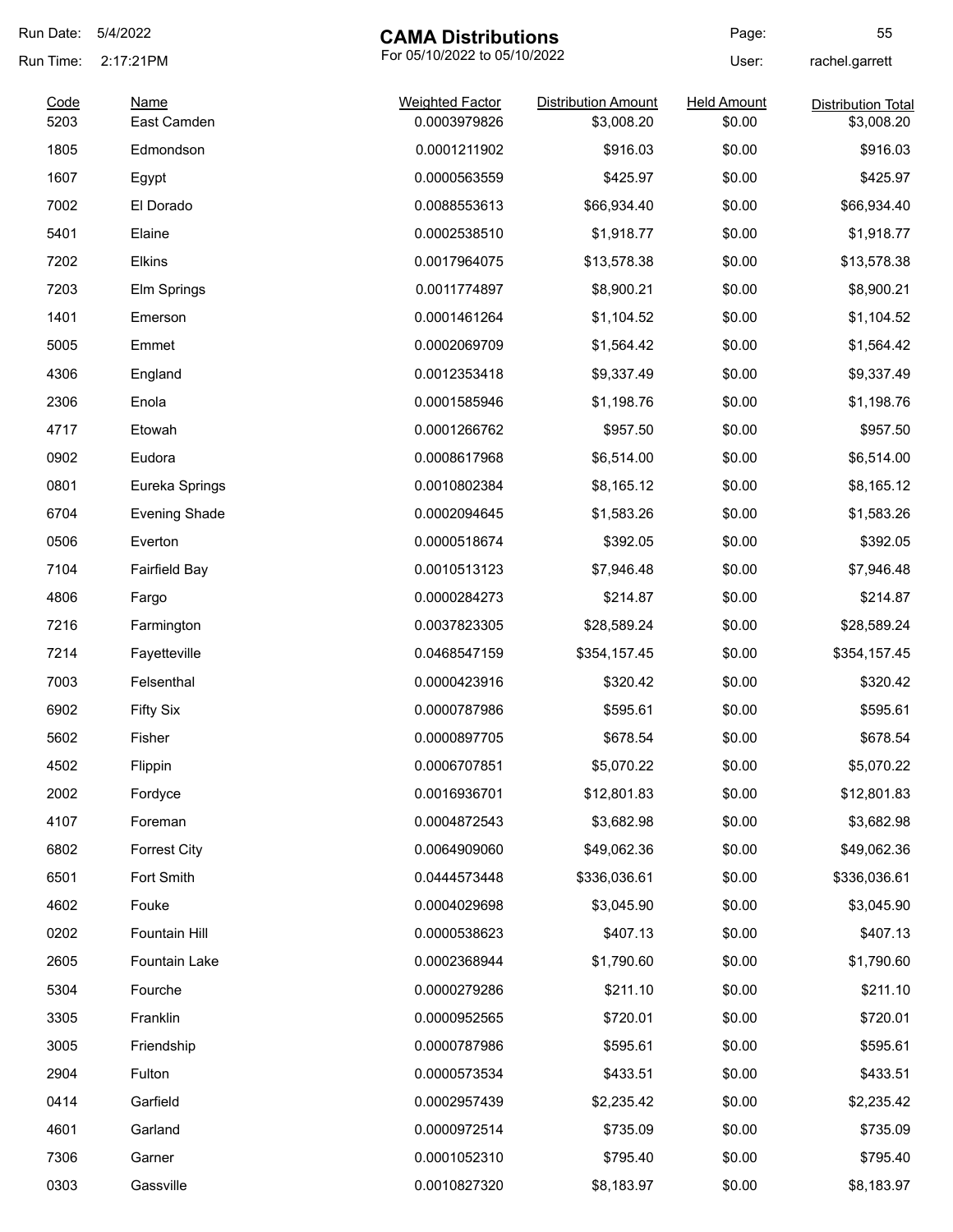| Run Date:    | 5/4/2022               | <b>CAMA Distributions</b>              |                                          | Page:                        | 56                                      |
|--------------|------------------------|----------------------------------------|------------------------------------------|------------------------------|-----------------------------------------|
| Run Time:    | 2:17:21PM              | For 05/10/2022 to 05/10/2022           |                                          | User:                        | rachel.garrett                          |
| Code<br>0415 | <b>Name</b><br>Gateway | <b>Weighted Factor</b><br>0.0002174441 | <b>Distribution Amount</b><br>\$1,643.58 | <b>Held Amount</b><br>\$0.00 | <b>Distribution Total</b><br>\$1,643.58 |
| 0406         | Gentry                 | 0.0018901678                           | \$14,287.08                              | \$0.00                       | \$14,287.08                             |
| 7307         | Georgetown             | 0.0000403967                           | \$305.34                                 | \$0.00                       | \$305.34                                |
| 6401         | Gilbert                | 0.0000129669                           | \$98.01                                  | \$0.00                       | \$98.01                                 |
| 0104         | Gillett                | 0.0002812809                           | \$2,126.10                               | \$0.00                       | \$2,126.10                              |
| 6603         | Gillham                | 0.0000782998                           | \$591.84                                 | \$0.00                       | \$591.84                                |
| 1806         | Gilmore                | 0.0000877756                           | \$4,705.41                               | \$0.00                       | \$4,705.41                              |
| 5504         | Glenwood               | 0.0010313633                           | \$7,795.69                               | \$0.00                       | \$7,795.69                              |
| 7205         | Goshen                 | 0.0010483200                           | \$7,923.86                               | \$0.00                       | \$7,923.86                              |
| 4709         | Gosnell                | 0.0014512898                           | \$10,969.76                              | \$0.00                       | \$10,969.76                             |
| 4002         | Gould                  | 0.0003306547                           | \$2,499.30                               | \$0.00                       | \$2,499.30                              |
| 4003         | Grady                  | 0.0001521111                           | \$1,149.75                               | \$0.00                       | \$1,149.75                              |
| 5703         | Grannis                | 0.0002473676                           | \$1,869.76                               | \$0.00                       | \$1,869.76                              |
| 0407         | Gravette               | 0.0017689776                           | \$13,371.05                              | \$0.00                       | \$13,371.05                             |
| 0803         | Green Forest           | 0.0014822107                           | \$11,203.48                              | \$0.00                       | \$11,203.48                             |
| 2303         | Greenbrier             | 0.0028462236                           | \$21,513.55                              | \$0.00                       | \$21,513.55                             |
| 7206         | Greenland              | 0.0006049534                           | \$4,572.62                               | \$0.00                       | \$4,572.62                              |
| 1105         | Greenway               | 0.0000867782                           | \$655.92                                 | \$0.00                       | \$655.92                                |
| 6505         | Greenwood              | 0.0047458672                           | \$35,872.25                              | \$0.00                       | \$35,872.25                             |
| 1202         | <b>Greers Ferry</b>    | 0.0004094532                           | \$3,094.91                               | \$0.00                       | \$3,094.91                              |
| 7308         | Griffithville          | 0.0000773024                           | \$584.30                                 | \$0.00                       | \$584.30                                |
| 3403         | Grubbs                 | 0.0001501162                           | \$1,134.67                               | \$0.00                       | \$1,134.67                              |
| 3307         | Guion                  | 0.0000339133                           | \$256.34                                 | \$0.00                       | \$256.34                                |
| 1005         | <b>Gum Springs</b>     | 0.0000453840                           | \$343.04                                 | \$0.00                       | \$343.04                                |
| 1003         | Gurdon                 | 0.0009176540                           | \$6,936.21                               | \$0.00                       | \$6,936.21                              |
| 2307         | Guy                    | 0.0003750412                           | \$2,834.80                               | \$0.00                       | \$2,834.80                              |
| 6509         | Hackett                | 0.0003910004                           | \$2,955.43                               | \$0.00                       | \$2,955.43                              |
| 0203         | Hamburg                | 0.0012647666                           | \$9,559.90                               | \$0.00                       | \$9,559.90                              |
| 0701         | Hampton                | 0.0005889942                           | \$4,451.99                               | \$0.00                       | \$4,451.99                              |
| 6701         | Hardy                  | 0.0003705527                           | \$2,800.87                               | \$0.00                       | \$2,800.87                              |
| 0702         | Harrell                | 0.0001047323                           | \$791.63                                 | \$0.00                       | \$791.63                                |
| 5603         | Harrisburg             | 0.0011031797                           | \$8,338.53                               | \$0.00                       | \$8,338.53                              |
| 0512         | Harrison               | 0.0065178371                           | \$49,265.92                              | \$0.00                       | \$49,265.92                             |
| 6510         | Hartford               | 0.0002488638                           | \$1,881.07                               | \$0.00                       | \$1,881.07                              |
| 3603         | Hartman                | 0.0002573421                           | \$1,945.15                               | \$0.00                       | \$1,945.15                              |
| 6205         | Haskell                | 0.0019729561                           | \$14,912.84                              | \$0.00                       | \$14,912.84                             |
| 5704         | Hatfield               | 0.0001720601                           | \$1,300.54                               | \$0.00                       | \$1,300.54                              |
| 7507         | Havana                 | 0.0001191953                           | \$900.95                                 | \$0.00                       | \$900.95                                |
| 3903         | Haynes                 | 0.0000608445                           | \$459.90                                 | \$0.00                       | \$459.90                                |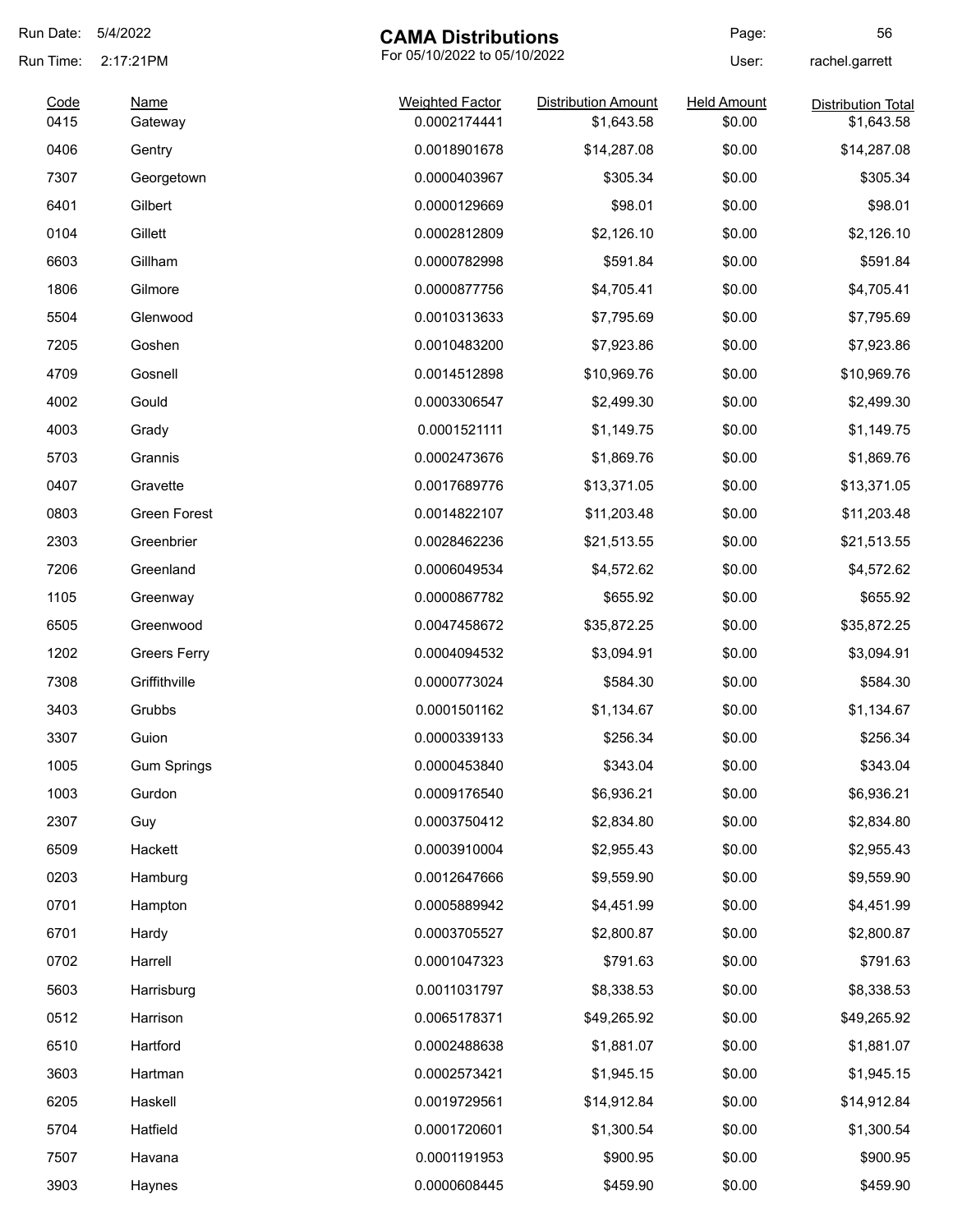| Run Date:    | 5/4/2022             | <b>CAMA Distributions</b>              |                                          | Page:                        | 57                                      |
|--------------|----------------------|----------------------------------------|------------------------------------------|------------------------------|-----------------------------------------|
| Run Time:    | 2:17:21PM            | For 05/10/2022 to 05/10/2022           |                                          | User:                        | rachel.garrett                          |
| Code<br>5901 | Name<br>Hazen        | <b>Weighted Factor</b><br>0.0007386117 | <b>Distribution Amount</b><br>\$5,582.89 | <b>Held Amount</b><br>\$0.00 | <b>Distribution Total</b><br>\$5,582.89 |
| 1203         | <b>Heber Springs</b> | 0.0034756146                           | \$26,270.88                              | \$0.00                       | \$26,270.88                             |
| 5804         | Hector               | 0.0002049760                           | \$1,549.34                               | \$0.00                       | \$1,549.34                              |
| 5407         | Helena-West Helena   | 0.0047473634                           | \$35,883.56                              | \$0.00                       | \$35,883.56                             |
| 0602         | Hermitage            | 0.0002618306                           | \$1,979.08                               | \$0.00                       | \$1,979.08                              |
| 1902         | <b>Hickory Ridge</b> | 0.0001137093                           | \$859.49                                 | \$0.00                       | \$859.49                                |
| 1204         | Higden               | 0.0000568547                           | \$429.74                                 | \$0.00                       | \$429.74                                |
| 7309         | Higginson            | 0.0003516011                           | \$2,657.62                               | \$0.00                       | \$2,657.62                              |
| 0416         | Highfill             | 0.0007914766                           | \$5,982.48                               | \$0.00                       | \$5,982.48                              |
| 6709         | Highland             | 0.0004897480                           | \$3,701.82                               | \$0.00                       | \$3,701.82                              |
| 4402         | Hindsville           | 0.0000448853                           | \$339.27                                 | \$0.00                       | \$339.27                                |
| 0814         | Holiday Island       | 0.0011964413                           | \$9,043.46                               | \$0.00                       | \$9,043.46                              |
| 2313         | Holland              | 0.0002922529                           | \$2,209.03                               | \$0.00                       | \$2,209.03                              |
| 4803         | <b>Holly Grove</b>   | 0.0002294135                           | \$1,734.05                               | \$0.00                       | \$1,734.05                              |
| 2901         | Hope                 | 0.0044645863                           | \$33,746.15                              | \$0.00                       | \$33,746.15                             |
| 6604         | Horatio              | 0.0004588270                           | \$3,468.10                               | \$0.00                       | \$3,468.10                              |
| 3301         | Horseshoe Bend       | 0.0012168890                           | \$9,198.01                               | \$0.00                       | \$9,198.01                              |
| 1807         | Horseshoe Lake       | 0.0001316634                           | \$995.19                                 | \$0.00                       | \$995.19                                |
| 2601         | <b>Hot Springs</b>   | 0.0189166396                           | \$142,983.87                             | \$0.00                       | \$142,983.87                            |
| 5305         | Houston              | 0.0000713177                           | \$539.06                                 | \$0.00                       | \$539.06                                |
| 3805         | Hoxie                | 0.0012956876                           | \$9,793.62                               | \$0.00                       | \$9,793.62                              |
| 6801         | Hughes               | 0.0005266536                           | \$3,980.78                               | \$0.00                       | \$3,980.78                              |
| 4307         | Humnoke              | 0.0001092208                           | \$825.56                                 | \$0.00                       | \$825.56                                |
| 0103         | Humphrey             | 0.0002309097                           | \$1,745.36                               | \$0.00                       | \$1,745.36                              |
| 7403         | Hunter               | 0.0000513687                           | \$388.28                                 | \$0.00                       | \$388.28                                |
| 6502         | Huntington           | 0.0002443753                           | \$1,847.14                               | \$0.00                       | \$1,847.14                              |
| 4401         | Huntsville           | 0.0014358293                           | \$10,852.90                              | \$0.00                       | \$10,852.90                             |
| 7004         | Huttig               | 0.0002234288                           | \$1,688.82                               | \$0.00                       | \$1,688.82                              |
| 3806         | Imboden              | 0.0003191840                           | \$2,412.59                               | \$0.00                       | \$2,412.59                              |
| 3408         | Jacksonport          | 0.0000748088                           | \$565.45                                 | \$0.00                       | \$565.45                                |
| 6004         | Jacksonville         | 0.0147009171                           | \$111,118.79                             | \$0.00                       | \$111,118.79                            |
| 5101         | Jasper               | 0.0002728026                           | \$2,062.01                               | \$0.00                       | \$2,062.01                              |
| 1808         | Jennette             | 0.0000588496                           | \$444.82                                 | \$0.00                       | \$444.82                                |
| 1809         | Jericho              | 0.0000488751                           | \$369.43                                 | \$0.00                       | \$369.43                                |
| 7207         | Johnson              | 0.0017998986                           | \$13,604.77                              | \$0.00                       | \$13,604.77                             |
| 4710         | Joiner               | 0.0002483651                           | \$1,877.30                               | \$0.00                       | \$1,877.30                              |
| 1611         | Jonesboro            | 0.0391878163                           | \$296,206.19                             | \$0.00                       | \$296,206.19                            |
| 7310         | Judsonia             | 0.0009246362                           | \$6,988.98                               | \$0.00                       | \$6,988.98                              |
| 7005         | Junction City        | 0.0002508587                           | \$1,896.15                               | \$0.00                       | \$1,896.15                              |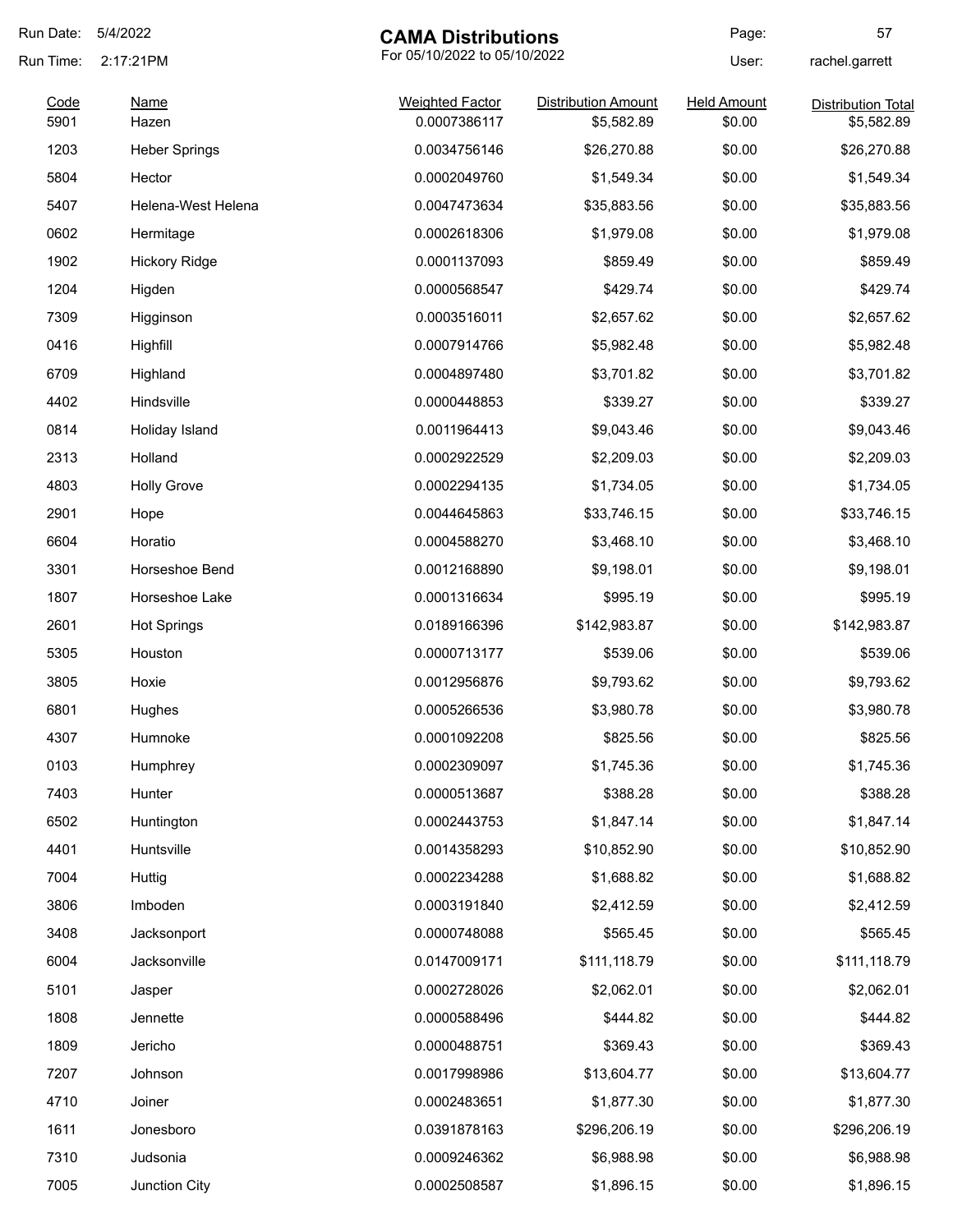| Run Date:    | 5/4/2022              | <b>CAMA Distributions</b>              |                                          | Page:                        | 58                                      |
|--------------|-----------------------|----------------------------------------|------------------------------------------|------------------------------|-----------------------------------------|
| Run Time:    | 2:17:21PM             | For 05/10/2022 to 05/10/2022           |                                          | User:                        | rachel.garrett                          |
| Code<br>4702 | <b>Name</b><br>Keiser | <b>Weighted Factor</b><br>0.0003745425 | <b>Distribution Amount</b><br>\$2,831.03 | <b>Held Amount</b><br>\$0.00 | <b>Distribution Total</b><br>\$2,831.03 |
| 7305         | Kensett               | 0.0006982150                           |                                          | \$0.00                       | \$5,277.55                              |
| 4308         | Keo                   | 0.0001032361                           | \$5,277.55<br>\$780.32                   | \$0.00                       | \$780.32                                |
|              |                       |                                        |                                          |                              |                                         |
| 1705         | Kibler                | 0.0005012186                           | \$3,788.53                               | \$0.00                       | \$3,788.53                              |
| 1302         | Kingsland             | 0.0001730576                           | \$1,308.08                               | \$0.00                       | \$1,308.08                              |
| 1106         | Knobel                | 0.0000733126                           | \$554.14                                 | \$0.00                       | \$554.14                                |
| 3604         | Knoxville             | 0.0003291585                           | \$2,487.99                               | \$0.00                       | \$2,487.99                              |
| 2802         | Lafe                  | 0.0002084671                           | \$1,575.73                               | \$0.00                       | \$1,575.73                              |
| 3904         | LaGrange              | 0.0000259337                           | \$196.02                                 | \$0.00                       | \$196.02                                |
| 1609         | Lake City             | 0.0011600344                           | \$8,768.27                               | \$0.00                       | \$8,768.27                              |
| 5403         | Lake View             | 0.0001630831                           | \$1,232.68                               | \$0.00                       | \$1,232.68                              |
| 0901         | Lake Village          | 0.0010298671                           | \$7,784.38                               | \$0.00                       | \$7,784.38                              |
| 0305         | Lakeview              | 0.0003865119                           | \$2,921.50                               | \$0.00                       | \$2,921.50                              |
| 3605         | Lamar                 | 0.0008573083                           | \$6,480.08                               | \$0.00                       | \$6,480.08                              |
| 6511         | Lavaca                | 0.0012218763                           | \$9,235.71                               | \$0.00                       | \$9,235.71                              |
| 4711         | Leachville            | 0.0010169003                           | \$7,686.37                               | \$0.00                       | \$7,686.37                              |
| 0507         | Lead Hill             | 0.0001366507                           | \$1,032.89                               | \$0.00                       | \$1,032.89                              |
| 2703         | Leola                 | 0.0002294135                           | \$1,734.05                               | \$0.00                       | \$1,734.05                              |
| 5601         | Lepanto               | 0.0008637917                           | \$6,529.08                               | \$0.00                       | \$6,529.08                              |
| 6402         | Leslie                | 0.0001870219                           | \$1,413.63                               | \$0.00                       | \$1,413.63                              |
| 7311         | Letona                | 0.0001196940                           | \$904.72                                 | \$0.00                       | \$904.72                                |
| 3704         | Lewisville            | 0.0004563334                           | \$3,449.26                               | \$0.00                       | \$3,449.26                              |
| 5404         | Lexa                  | 0.0001032361                           | \$780.32                                 | \$0.00                       | \$780.32                                |
| 7215         | Lincoln               | 0.0011440752                           | \$8,647.64                               | \$0.00                       | \$8,647.64                              |
| 0417         | Little Flock          | 0.0015236049                           | \$11,516.37                              | \$0.00                       | \$11,516.37                             |
| 6005         | Little Rock           | 0.1010371984                           | \$763,702.77                             | \$0.00                       | \$763,702.77                            |
| 6605         | Lockesburg            | 0.0002962427                           | \$2,239.19                               | \$0.00                       | \$2,239.19                              |
| 5805         | London                | 0.0004668066                           | \$3,528.42                               | \$0.00                       | \$3,528.42                              |
| 4309         | Lonoke                | 0.0021325481                           | \$16,119.14                              | \$0.00                       | \$16,119.14                             |
| 2602         | Lonsdale              | 0.0000513687                           | \$388.28                                 | \$0.00                       | \$388.28                                |
| 5206         | Louann                | 0.0000763049                           | \$576.76                                 | \$0.00                       | \$576.76                                |
| 0408         | Lowell                | 0.0049069554                           | \$37,089.86                              | \$0.00                       | \$37,089.86                             |
| 4712         | Luxora                | 0.0004697990                           | \$3,551.04                               | \$0.00                       | \$3,551.04                              |
| 3807         | Lynn                  | 0.0001286711                           | \$972.58                                 | \$0.00                       | \$972.58                                |
| 6805         | Madison               | 0.0003785323                           | \$2,861.19                               | \$0.00                       | \$2,861.19                              |
| 4204         |                       | 0.0003690565                           | \$2,789.56                               | \$0.00                       | \$2,789.56                              |
| 3204         | Magazine              | 0.0001097195                           | \$829.33                                 | \$0.00                       | \$829.33                                |
|              | Magness               |                                        |                                          |                              |                                         |
| 1403         | Magnolia              | 0.0055667686                           | \$42,077.14                              | \$0.00                       | \$42,077.14                             |
| 3001         | Malvern               | 0.0054196447                           | \$40,965.09                              | \$0.00                       | \$40,965.09                             |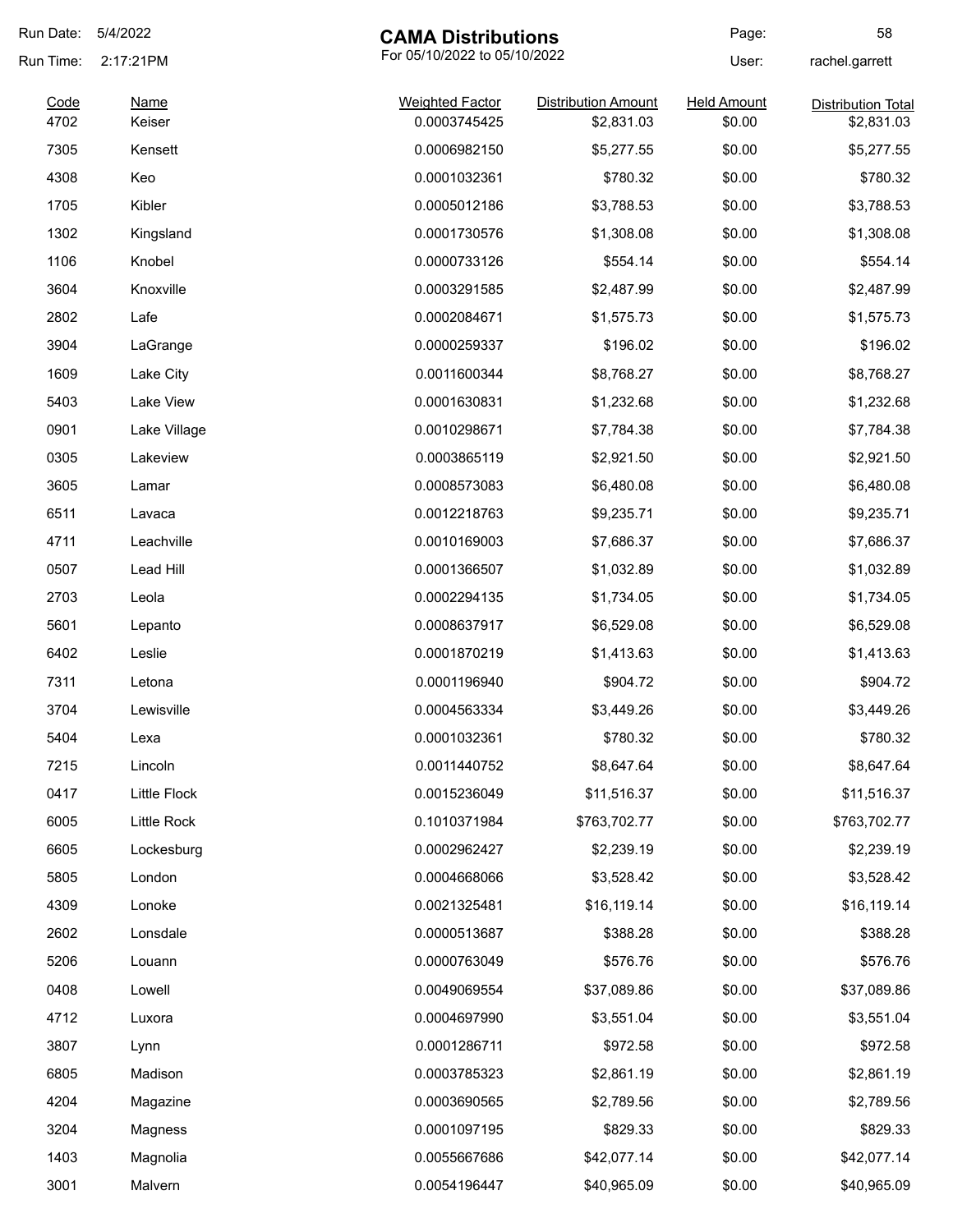| Run Date:    | 5/4/2022                             | <b>CAMA Distributions</b>              |                                          | Page:                        | 59                                      |
|--------------|--------------------------------------|----------------------------------------|------------------------------------------|------------------------------|-----------------------------------------|
| Run Time:    | 2:17:21PM                            | For 05/10/2022 to 05/10/2022           |                                          | User:                        | rachel.garrett                          |
| Code<br>2501 | <b>Name</b><br><b>Mammoth Spring</b> | <b>Weighted Factor</b><br>0.0004633155 | <b>Distribution Amount</b><br>\$3,502.03 | <b>Held Amount</b><br>\$0.00 | <b>Distribution Total</b><br>\$3,502.03 |
| 4713         | Manila                               | 0.0018363055                           | \$13,879.95                              | \$0.00                       | \$13,879.95                             |
| 6503         | Mansfield                            | 0.0005251574                           | \$3,969.47                               | \$0.00                       | \$3,969.47                              |
| 3901         | Marianna                             | 0.0017829419                           | \$13,476.60                              | \$0.00                       | \$13,476.60                             |
| 4714         | Marie                                | 0.0000538623                           | \$407.13                                 | \$0.00                       | \$407.13                                |
| 1801         | Marion                               | 0.0068584663                           | \$51,840.61                              | \$0.00                       | \$51,840.61                             |
| 5604         | <b>Marked Tree</b>                   | 0.0011400854                           | \$8,617.48                               | \$0.00                       | \$8,617.48                              |
| 2803         | Marmaduke                            | 0.0006044547                           | \$4,568.85                               | \$0.00                       | \$4,568.85                              |
| 6403         | Marshall                             | 0.0006628055                           | \$5,009.90                               | \$0.00                       | \$5,009.90                              |
| 5405         | Marvell                              | 0.0004264099                           | \$3,223.07                               | \$0.00                       | \$3,223.07                              |
| 6006         | Maumelle                             | 0.0096009552                           | \$72,570.07                              | \$0.00                       | \$72,570.07                             |
| 2302         | Mayflower                            | 0.0009894704                           | \$7,479.04                               | \$0.00                       | \$7,479.04                              |
| 6102         | Maynard                              | 0.0001890168                           | \$1,428.71                               | \$0.00                       | \$1,428.71                              |
| 2905         | McCaskill                            | 0.0000284273                           | \$214.87                                 | \$0.00                       | \$214.87                                |
| 7404         | <b>McCrory</b>                       | 0.0007894817                           | \$5,967.40                               | \$0.00                       | \$5,967.40                              |
| 1107         | McDougal                             | 0.0000668292                           | \$505.14                                 | \$0.00                       | \$505.14                                |
| 2101         | McGehee                              | 0.0019195926                           | \$14,509.49                              | \$0.00                       | \$14,509.49                             |
| 2911         | McNab                                | 0.0000149618                           | \$113.09                                 | \$0.00                       | \$113.09                                |
| 1402         | McNeil                               | 0.0001900142                           | \$1,436.25                               | \$0.00                       | \$1,436.25                              |
| 7312         | McRae                                | 0.0003072146                           | \$2,322.12                               | \$0.00                       | \$2,322.12                              |
| 3302         | Melbourne                            | 0.0009126668                           | \$6,898.51                               | \$0.00                       | \$6,898.51                              |
| 5701         | Mena                                 | 0.0027873741                           | \$21,068.73                              | \$0.00                       | \$21,068.73                             |
| 1502         | Menifee                              | 0.0001366507                           | \$1,032.89                               | \$0.00                       | \$1,032.89                              |
| 6512         | Midland                              | 0.0001132106                           | \$855.72                                 | \$0.00                       | \$855.72                                |
| 3007         | Midway                               | 0.0001880193                           | \$1,421.17                               | \$0.00                       | \$1,421.17                              |
| 3103         | <b>Mineral Springs</b>               | 0.0005411166                           | \$4,090.10                               | \$0.00                       | \$4,090.10                              |
| 3808         | Minturn                              | 0.0000433891                           | \$327.96                                 | \$0.00                       | \$327.96                                |
| 2104         | Mitchellville                        | 0.0001461264                           | \$1,104.52                               | \$0.00                       | \$1,104.52                              |
| 1610         | Monette                              | 0.0007510799                           | \$5,677.13                               | \$0.00                       | \$5,677.13                              |
| 2201         | Monticello                           | 0.0042102365                           | \$31,823.62                              | \$0.00                       | \$31,823.62                             |
| 0204         | Montrose                             | 0.0001211902                           | \$916.03                                 | \$0.00                       | \$916.03                                |
| 3205         | Moorefield                           | 0.0000628394                           | \$474.98                                 | \$0.00                       | \$474.98                                |
| 3905         | Moro                                 | 0.0000882743                           | \$667.23                                 | \$0.00                       | \$667.23                                |
| 1501         | Morrilton                            | 0.0034870853                           | \$26,357.59                              | \$0.00                       | \$26,357.59                             |
| 4205         | Morrison Bluff                       | 0.0000389006                           | \$294.03                                 | \$0.00                       | \$294.03                                |
| 4905         | Mount Ida                            | 0.0004967301                           | \$3,754.60                               | \$0.00                       | \$3,754.60                              |
| 3309         | Mount Pleasant                       | 0.0001760499                           | \$1,330.70                               | \$0.00                       | \$1,330.70                              |
| 2308         | Mount Vernon                         | 0.0000718164                           | \$542.83                                 | \$0.00                       | \$542.83                                |
| 0301         | Mountain Home                        | 0.0063961482                           | \$48,346.12                              | \$0.00                       | \$48,346.12                             |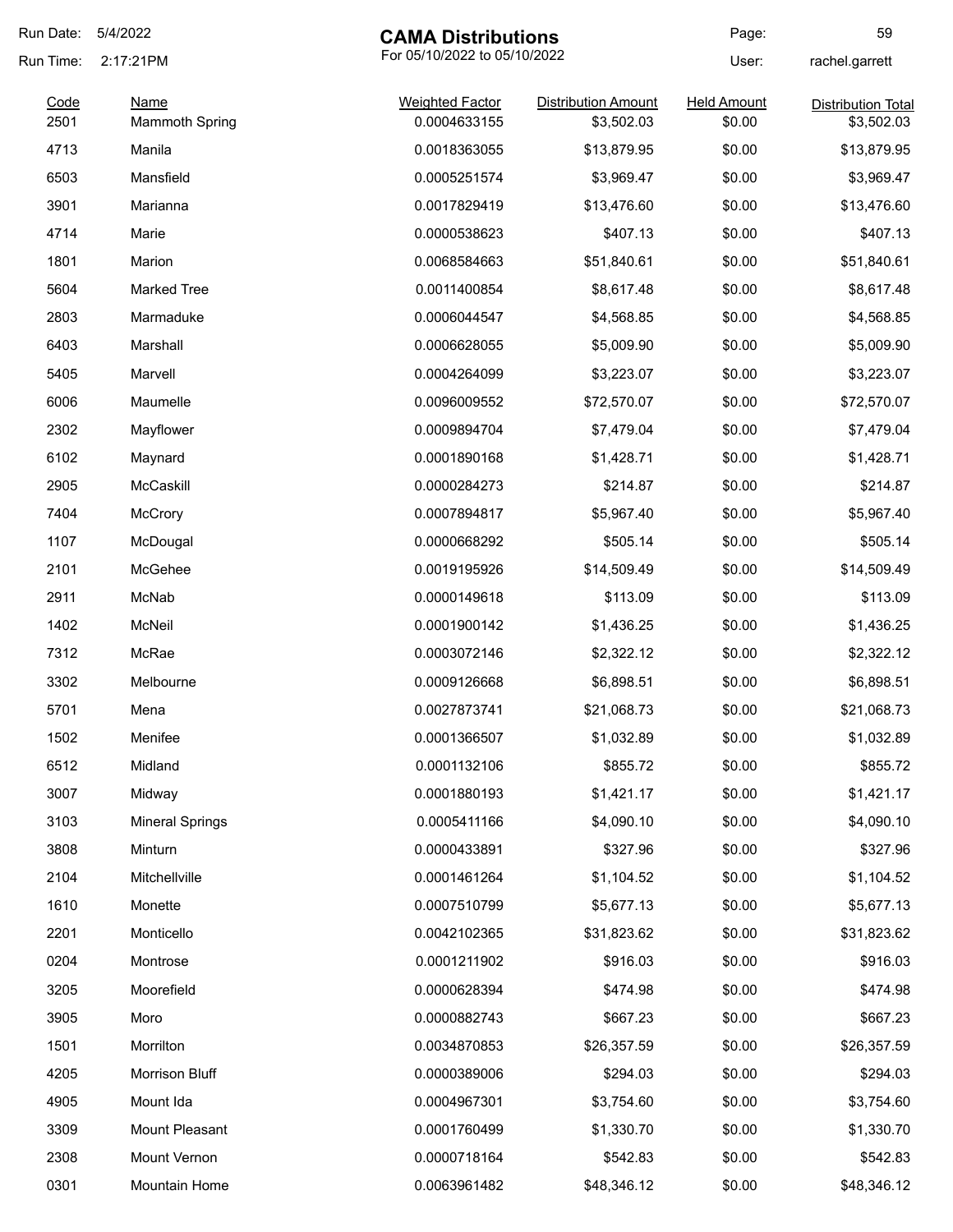| Run Date:    | 5/4/2022                            | <b>CAMA Distributions</b>              |                                          | Page:                        | 60                                      |
|--------------|-------------------------------------|----------------------------------------|------------------------------------------|------------------------------|-----------------------------------------|
| Run Time:    | 2:17:21PM                           |                                        | For 05/10/2022 to 05/10/2022             |                              | rachel.garrett                          |
| Code<br>2603 | <b>Name</b><br><b>Mountain Pine</b> | <b>Weighted Factor</b><br>0.0002917541 | <b>Distribution Amount</b><br>\$2,205.26 | <b>Held Amount</b><br>\$0.00 | <b>Distribution Total</b><br>\$2,205.26 |
| 6901         | <b>Mountain View</b>                | 0.0014348319                           | \$10,845.36                              | \$0.00                       |                                         |
|              |                                     | 0.0002633268                           |                                          |                              | \$10,845.36                             |
| 1704         | Mountainburg                        |                                        | \$1,990.39                               | \$0.00                       | \$1,990.39                              |
| 1703         | Mulberry                            | 0.0007695327                           | \$5,816.61                               | \$0.00                       | \$5,816.61                              |
| 5505         | Murfreesboro                        | 0.0007455939                           | \$5,635.67                               | \$0.00                       | \$5,635.67                              |
| 3101         | Nashville                           | 0.0020712050                           | \$15,655.47                              | \$0.00                       | \$15,655.47                             |
| 3206         | Newark                              | 0.0005884955                           | \$4,448.22                               | \$0.00                       | \$4,448.22                              |
| 3401         | Newport                             | 0.0039922937                           | \$30,176.27                              | \$0.00                       | \$30,176.27                             |
| 1108         | Nimmons                             | 0.0000344120                           | \$260.11                                 | \$0.00                       | \$260.11                                |
| 0304         | Norfork                             | 0.0002319071                           | \$1,752.90                               | \$0.00                       | \$1,752.90                              |
| 4903         | Norman                              | 0.0001511137                           | \$1,142.21                               | \$0.00                       | \$1,142.21                              |
| 7006         | Norphlet                            | 0.0003820234                           | \$2,887.57                               | \$0.00                       | \$2,887.57                              |
| 6001         | North Little Rock                   | 0.0322131471                           | \$243,487.25                             | \$0.00                       | \$243,487.25                            |
| 0813         | Oak Grove                           | 0.0001925079                           | \$1,455.10                               | \$0.00                       | \$1,455.10                              |
| 2804         | Oak Grove Heights                   | 0.0005505924                           | \$4,161.72                               | \$0.00                       | \$4,161.72                              |
| 2906         | Oakhaven                            | 0.0000324171                           | \$245.03                                 | \$0.00                       | \$245.03                                |
| 4904         | Oden                                | 0.0000897705                           | \$678.54                                 | \$0.00                       | \$678.54                                |
| 4103         | Ogden                               | 0.0000653330                           | \$493.83                                 | \$0.00                       | \$493.83                                |
| 3207         | Oil Trough                          | 0.0001127119                           | \$851.95                                 | \$0.00                       | \$851.95                                |
| 6103         | O'Kean                              | 0.0000957552                           | \$723.78                                 | \$0.00                       | \$723.78                                |
| 1006         | Okolona                             | 0.0000483763                           | \$365.66                                 | \$0.00                       | \$365.66                                |
| 7503         | Ola                                 | 0.0004658092                           | \$3,520.88                               | \$0.00                       | \$3,520.88                              |
| 0508         | Omaha                               | 0.0000638368                           | \$482.52                                 | \$0.00                       | \$482.52                                |
| 1503         | Oppelo                              | 0.0003675603                           | \$2,778.25                               | \$0.00                       | \$2,778.25                              |
| 4701         | Osceola                             | 0.0034791057                           | \$26,297.27                              | \$0.00                       | \$26,297.27                             |
| 3306         | Oxford                              | 0.0002857694                           | \$2,160.03                               | \$0.00                       | \$2,160.03                              |
| 2907         | Ozan                                | 0.0000249363                           | \$188.48                                 | \$0.00                       | \$188.48                                |
| 2407         | Ozark                               | 0.0017664840                           | \$13,352.20                              | \$0.00                       | \$13,352.20                             |
| 6804         | Palestine                           | 0.0002523549                           | \$1,907.46                               | \$0.00                       | \$1,907.46                              |
| 7313         | Pangburn                            | 0.0002493625                           | \$1,884.84                               | \$0.00                       | \$1,884.84                              |
| 2805         | Paragould                           | 0.0147308406                           | \$111,344.97                             | \$0.00                       | \$111,344.97                            |
| 4206         | Paris                               | 0.0015839506                           | \$11,972.50                              | \$0.00                       | \$11,972.50                             |
| 0205         | Parkdale                            | 0.0000857807                           | \$648.38                                 | \$0.00                       | \$648.38                                |
| 1903         | Parkin                              | 0.0003959877                           | \$2,993.12                               | \$0.00                       | \$2,993.12                              |
| 2908         | Patmos                              | 0.0000284273                           | \$214.87                                 | \$0.00                       | \$214.87                                |
| 7405         | Patterson                           | 0.0001546048                           | \$1,168.60                               | \$0.00                       | \$1,168.60                              |
| 0410         | Pea Ridge                           | 0.0032711373                           | \$24,725.32                              | \$0.00                       | \$24,725.32                             |
| 1109         | Peach Orchard                       | 0.0000523661                           | \$395.82                                 | \$0.00                       | \$395.82                                |
| 3002         | Perla                               | 0.0001281723                           | \$968.81                                 | \$0.00                       | \$968.81                                |
|              |                                     |                                        |                                          |                              |                                         |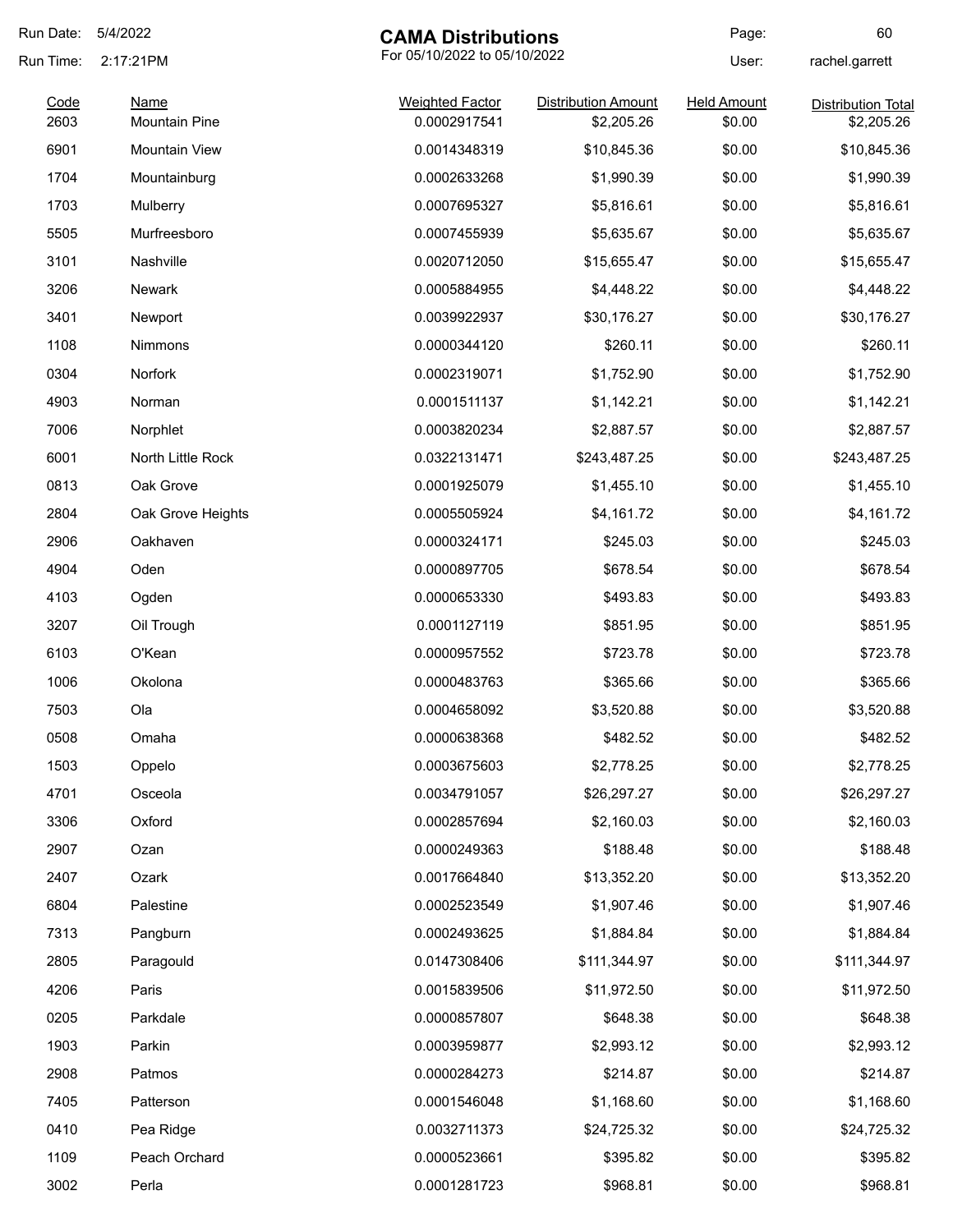| Run Date:    | 5/4/2022               | <b>CAMA Distributions</b>              |                                        | Page:                        | 61                                    |
|--------------|------------------------|----------------------------------------|----------------------------------------|------------------------------|---------------------------------------|
| Run Time:    | 2:17:21PM              | For 05/10/2022 to 05/10/2022           |                                        | User:                        | rachel.garrett                        |
| Code<br>5306 | Name<br>Perry          | <b>Weighted Factor</b><br>0.0001306660 | <b>Distribution Amount</b><br>\$987.66 | <b>Held Amount</b><br>\$0.00 | <b>Distribution Total</b><br>\$987.66 |
| 2909         | Perrytown              | 0.0001157042                           | \$874.57                               | \$0.00                       | \$874.57                              |
| 5307         | Perryville             | 0.0006847494                           | \$5,175.77                             | \$0.00                       | \$5,175.77                            |
| 1103         | Piggott                | 0.0018063820                           | \$13,653.77                            | \$0.00                       | \$13,653.77                           |
| 6404         | Pindall                | 0.0000473789                           | \$358.12                               | \$0.00                       | \$358.12                              |
| 3501         | Pine Bluff             | 0.0205739028                           | \$155,510.51                           | \$0.00                       | \$155,510.51                          |
| 3304         | Pineville              | 0.0000768037                           | \$580.53                               | \$0.00                       | \$580.53                              |
| 7501         | Plainview              | 0.0002329046                           | \$1,760.44                             | \$0.00                       | \$1,760.44                            |
| 3208         | <b>Pleasant Plains</b> | 0.0001755512                           | \$1,326.93                             | \$0.00                       | \$1,326.93                            |
| 1504         | Plumerville            | 0.0003660642                           | \$2,766.94                             | \$0.00                       | \$2,766.94                            |
| 6104         | Pocahontas             | 0.0036761020                           | \$27,786.29                            | \$0.00                       | \$27,786.29                           |
| 1110         | Pollard                | 0.0000962539                           | \$727.55                               | \$0.00                       | \$727.55                              |
| 3809         | Portia                 | 0.0002114594                           | \$1,598.34                             | \$0.00                       | \$1,598.34                            |
| 0206         | Portland               | 0.0001620856                           | \$1,225.15                             | \$0.00                       | \$1,225.15                            |
| 5806         | Pottsville             | 0.0015659965                           | \$11,836.79                            | \$0.00                       | \$11,836.79                           |
| 3810         | Powhatan               | 0.0000518674                           | \$392.05                               | \$0.00                       | \$392.05                              |
| 2704         | Poyen                  | 0.0001311647                           | \$991.43                               | \$0.00                       | \$991.43                              |
| 7209         | Prairie Grove          | 0.0035135177                           | \$26,557.38                            | \$0.00                       | \$26,557.38                           |
| 2705         | Prattsville            | 0.0001441315                           | \$1,089.44                             | \$0.00                       | \$1,089.44                            |
| 5001         | Prescott               | 0.0015465463                           | \$11,689.77                            | \$0.00                       | \$11,689.77                           |
| 4503         | Pyatt                  | 0.0000902692                           | \$682.31                               | \$0.00                       | \$682.31                              |
| 1205         | Quitman                | 0.0003461152                           | \$2,616.16                             | \$0.00                       | \$2,616.16                            |
| 4207         | Ratcliff               | 0.0000832871                           | \$629.54                               | \$0.00                       | \$629.54                              |
| 3811         | Ravenden               | 0.0002124569                           | \$1,605.88                             | \$0.00                       | \$1,605.88                            |
| 6105         | Ravenden Springs       | 0.0000593483                           | \$448.59                               | \$0.00                       | \$448.59                              |
| 1102         | Rector                 | 0.0009286260                           | \$7,019.14                             | \$0.00                       | \$7,019.14                            |
| 3504         | Redfield               | 0.0007505811                           | \$5,673.36                             | \$0.00                       | \$5,673.36                            |
| 2105         | Reed                   | 0.0000648343                           | \$490.06                               | \$0.00                       | \$490.06                              |
| 6106         | Reyno                  | 0.0001950015                           | \$1,473.94                             | \$0.00                       | \$1,473.94                            |
| 1301         | Rison                  | 0.0004822671                           | \$3,645.28                             | \$0.00                       | \$3,645.28                            |
| 3003         | Rockport               | 0.0003371381                           | \$2,548.30                             | \$0.00                       | \$2,548.30                            |
| 4804         | Roe                    | 0.0000339133                           | \$256.34                               | \$0.00                       | \$256.34                              |
| 0402         | Rogers                 | 0.0348648680                           | \$263,530.63                           | \$0.00                       | \$263,530.63                          |
| 3906         | Rondo                  | 0.0000812922                           | \$614.46                               | \$0.00                       | \$614.46                              |
| 7301         | Rose Bud               | 0.0002463702                           | \$1,862.22                             | \$0.00                       | \$1,862.22                            |
| 5006         | Rosston                | 0.0001356532                           | \$1,025.35                             | \$0.00                       | \$1,025.35                            |
| 1709         | Rudy                   | 0.0000648343                           | \$490.06                               | \$0.00                       | \$490.06                              |
| 7314         | Russell                | 0.0000917654                           | \$693.62                               | \$0.00                       | \$693.62                              |
| 5801         | Russellville           | 0.0144331018                           | \$109,094.47                           | \$0.00                       | \$109,094.47                          |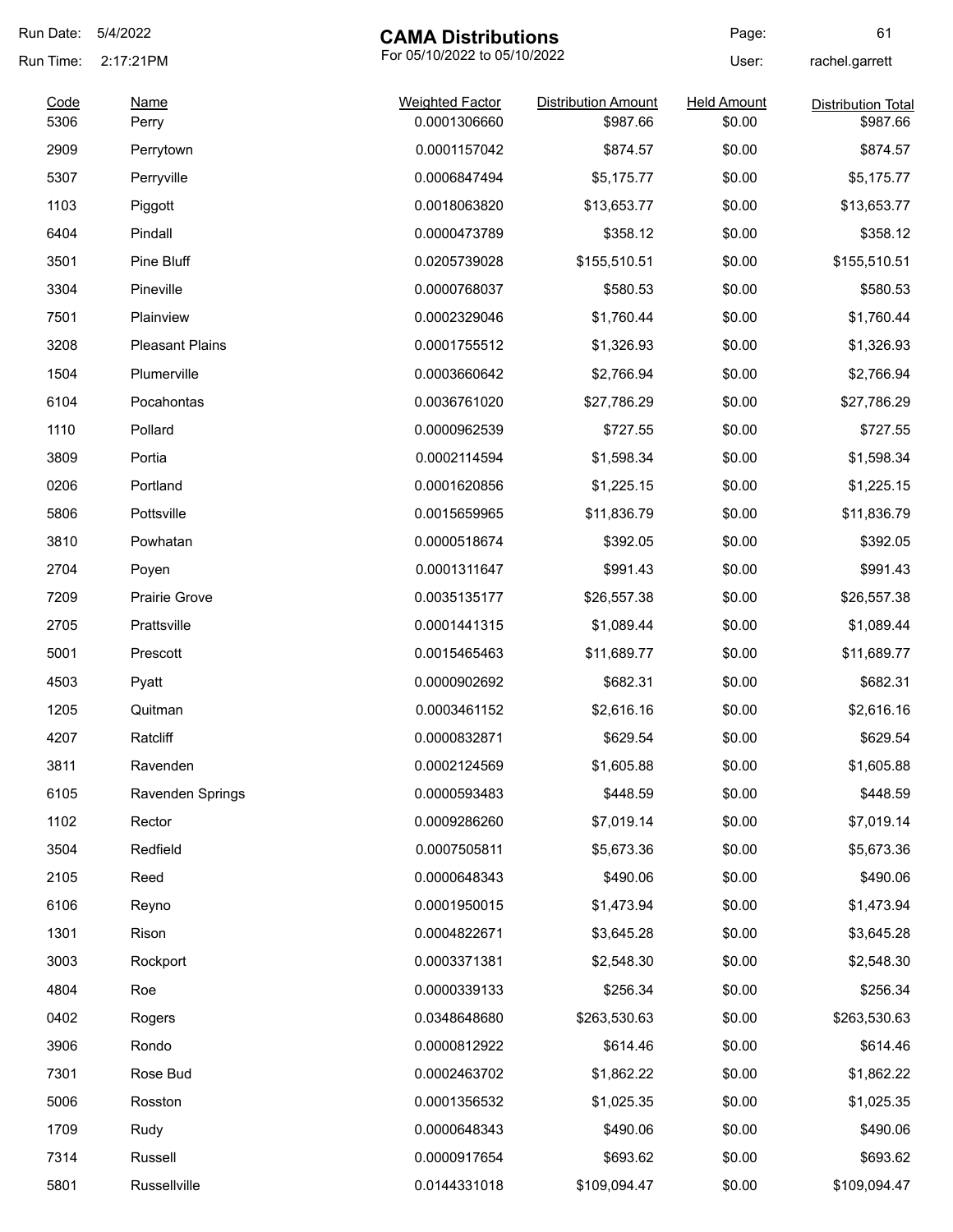| Run Date:    | 5/4/2022               | <b>CAMA Distributions</b>              |                                          | Page:                        | 62                                      |
|--------------|------------------------|----------------------------------------|------------------------------------------|------------------------------|-----------------------------------------|
| Run Time:    | 2:17:21PM              | For 05/10/2022 to 05/10/2022<br>User:  |                                          | rachel.garrett               |                                         |
| Code<br>2502 | Name<br>Salem          | <b>Weighted Factor</b><br>0.0007810034 | <b>Distribution Amount</b><br>\$5,903.32 | <b>Held Amount</b><br>\$0.00 | <b>Distribution Total</b><br>\$5,903.32 |
| 0307         | Salesville             | 0.0002358969                           | \$1,783.06                               | \$0.00                       | \$1,783.06                              |
| 4208         | Scranton               | 0.0001221876                           | \$923.57                                 | \$0.00                       | \$923.57                                |
| 7315         | Searcy                 | 0.0114392555                           | \$86,465.10                              | \$0.00                       | \$86,465.10                             |
| 3812         | Sedgwick               | 0.0000812922                           | \$614.46                                 | \$0.00                       | \$614.46                                |
| 6202         | Shannon Hills          | 0.0022392753                           | \$16,925.85                              | \$0.00                       | \$16,925.85                             |
| 2701         | Sheridan               | 0.0024537270                           | \$18,546.81                              | \$0.00                       | \$18,546.81                             |
| 3507         | Sherrill               | 0.0000264324                           | \$199.79                                 | \$0.00                       | \$199.79                                |
| 6007         | Sherwood               | 0.0163237683                           | \$123,385.32                             | \$0.00                       | \$123,385.32                            |
| 7101         | Shirley                | 0.0001236838                           | \$934.88                                 | \$0.00                       | \$934.88                                |
| 6705         | Sidney                 | 0.0000957552                           | \$723.78                                 | \$0.00                       | \$723.78                                |
| 0401         | Siloam Springs         | 0.0086214592                           | \$65,166.42                              | \$0.00                       | \$65,166.42                             |
| 7007         | Smackover              | 0.0008129218                           | \$6,144.57                               | \$0.00                       | \$6,144.57                              |
| 3813         | Smithville             | 0.0000433891                           | \$327.96                                 | \$0.00                       | \$327.96                                |
| 0509         | South Lead Hill        | 0.0000428904                           | \$324.19                                 | \$0.00                       | \$324.19                                |
| 3210         | Southside              | 0.0021340443                           | \$16,130.45                              | \$0.00                       | \$16,130.45                             |
| 2001         | Sparkman               | 0.0001770474                           | \$1,338.24                               | \$0.00                       | \$1,338.24                              |
| 7210         | Springdale             | 0.0434768514                           | \$328,625.42                             | \$0.00                       | \$328,625.42                            |
| 0421         | Springtown             | 0.0000413942                           | \$312.88                                 | \$0.00                       | \$312.88                                |
| 0106         | St. Charles            | 0.0001032361                           | \$780.32                                 | \$0.00                       | \$780.32                                |
| 1113         | St. Francis            | 0.0001087221                           | \$821.79                                 | \$0.00                       | \$821.79                                |
| 6405         | St. Joe                | 0.0000643355                           | \$486.29                                 | \$0.00                       | \$486.29                                |
| 4403         | St. Paul               | 0.0000553585                           | \$418.43                                 | \$0.00                       | \$418.43                                |
| 3702         | Stamps                 | 0.0006273961                           | \$4,742.25                               | \$0.00                       | \$4,742.25                              |
| 4001         | <b>Star City</b>       | 0.0010837294                           | \$8,191.51                               | \$0.00                       | \$8,191.51                              |
| 5202         | Stephens               | 0.0003840183                           | \$2,902.65                               | \$0.00                       | \$2,902.65                              |
| 3814         | Strawberry             | 0.0001336583                           | \$1,010.27                               | \$0.00                       | \$1,010.27                              |
| 7008         | Strong                 | 0.0002044773                           | \$1,545.57                               | \$0.00                       | \$1,545.57                              |
| 0101         | Stuttgart              | 0.0041214635                           | \$31,152.62                              | \$0.00                       | \$31,152.62                             |
| 4209         | Subiaco                | 0.0001999887                           | \$1,511.64                               | \$0.00                       | \$1,511.64                              |
| 1112         | Success                | 0.0000488751                           | \$369.43                                 | \$0.00                       | \$369.43                                |
| 3209         | Sulphur Rock           | 0.0003037235                           | \$2,295.73                               | \$0.00                       | \$2,295.73                              |
| 0412         | <b>Sulphur Springs</b> | 0.0002398867                           | \$1,813.21                               | \$0.00                       | \$1,813.21                              |
| 4504         | Summit                 | 0.0002713064                           | \$2,050.70                               | \$0.00                       | \$2,050.70                              |
| 1810         | Sunset                 | 0.0000917654                           | \$693.62                                 | \$0.00                       | \$693.62                                |
| 3409         | Swifton                | 0.0003655654                           | \$2,763.17                               | \$0.00                       | \$2,763.17                              |
| 1404         | Taylor                 | 0.0002887618                           | \$2,182.64                               | \$0.00                       | \$2,182.64                              |
| 4610         | Texarkana              | 0.0146560319                           | \$110,779.52                             | \$0.00                       | \$110,779.52                            |
| 0703         | Thornton               | 0.0001690678                           | \$1,277.92                               | \$0.00                       | \$1,277.92                              |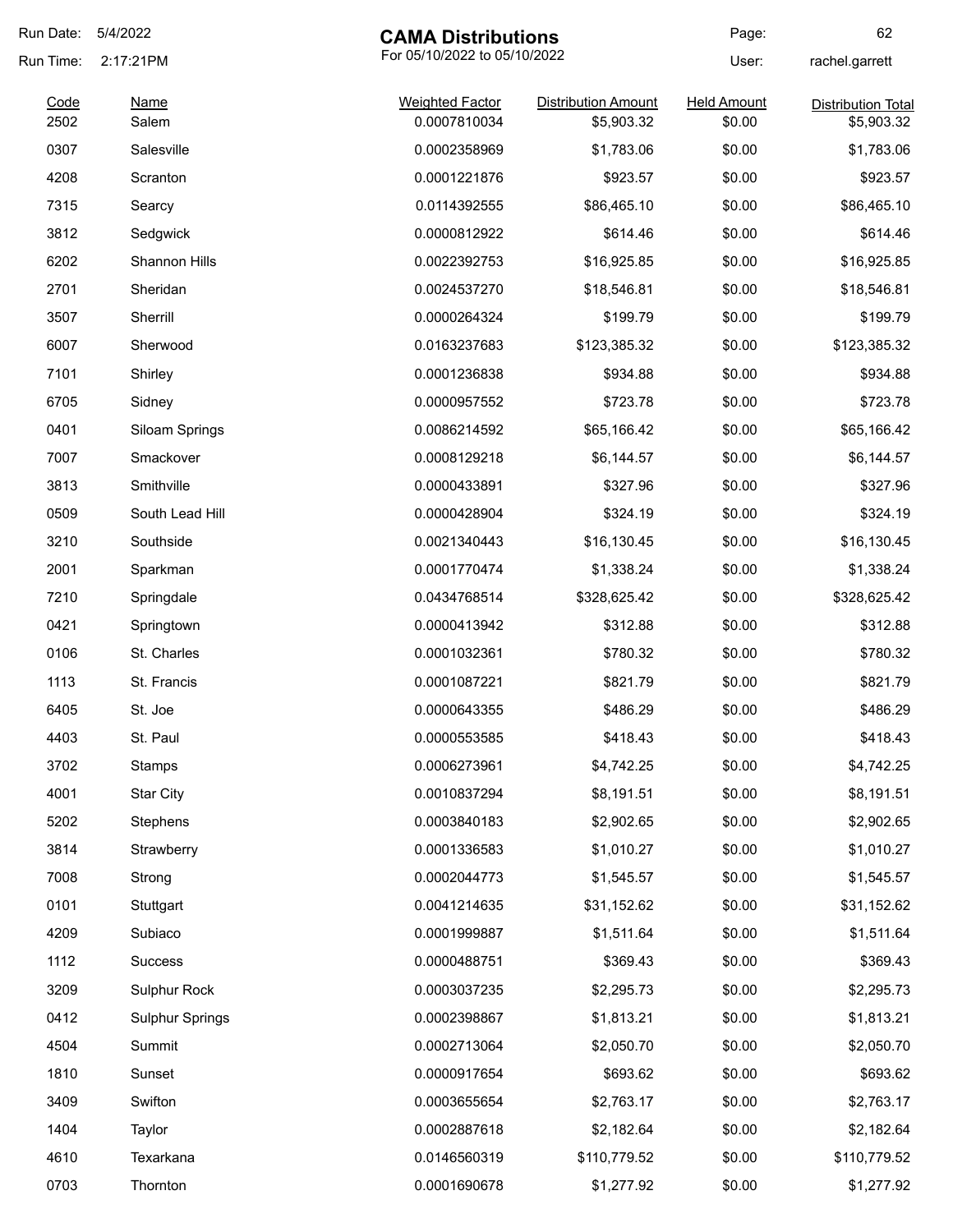| Run Date:    | 5/4/2022              | <b>CAMA Distributions</b>              |                                        | Page:                        | 63                                    |
|--------------|-----------------------|----------------------------------------|----------------------------------------|------------------------------|---------------------------------------|
| Run Time:    | 2:17:21PM             | For 05/10/2022 to 05/10/2022           |                                        | User:                        | rachel.garrett                        |
| Code<br>2203 | <b>Name</b><br>Tillar | <b>Weighted Factor</b><br>0.0000857807 | <b>Distribution Amount</b><br>\$648.38 | <b>Held Amount</b><br>\$0.00 | <b>Distribution Total</b><br>\$648.38 |
| 0704         | Tinsman               | 0.0000249363                           | \$188.48                               | \$0.00                       | \$188.48                              |
| 3104         | Tollette              | 0.0000922641                           | \$697.39                               | \$0.00                       | \$697.39                              |
| 7211         | Tontitown             | 0.0021450163                           | \$16,213.38                            | \$0.00                       | \$16,213.38                           |
| 6206         | Traskwood             | 0.0002468689                           | \$1,865.99                             | \$0.00                       | \$1,865.99                            |
| 5605         | Trumann               | 0.0036900663                           | \$27,891.85                            | \$0.00                       | \$27,891.85                           |
| 3402         | Tuckerman             | 0.0008513236                           | \$6,434.84                             | \$0.00                       | \$6,434.84                            |
| 2706         | Tull                  | 0.0002413829                           | \$1,824.52                             | \$0.00                       | \$1,824.52                            |
| 3410         | Tupelo                | 0.0000349108                           | \$263.88                               | \$0.00                       | \$263.88                              |
| 1811         | Turrell               | 0.0002578408                           | \$1,948.92                             | \$0.00                       | \$1,948.92                            |
| 2311         | <b>Twin Groves</b>    | 0.0001580958                           | \$1,194.99                             | \$0.00                       | \$1,194.99                            |
| 5606         | Tyronza               | 0.0003570871                           | \$2,699.09                             | \$0.00                       | \$2,699.09                            |
| 5905         | Ulm                   | 0.0000872769                           | \$659.69                               | \$0.00                       | \$659.69                              |
| 0510         | <b>Valley Springs</b> | 0.0000912667                           | \$689.85                               | \$0.00                       | \$689.85                              |
| 1702         | Van Buren             | 0.0115793973                           | \$87,524.38                            | \$0.00                       | \$87,524.38                           |
| 5705         | Vandervoort           | 0.0000573534                           | \$433.51                               | \$0.00                       | \$433.51                              |
| 4715         | Victoria              | 0.0000099745                           | \$75.39                                | \$0.00                       | \$75.39                               |
| 2304         | Vilonia               | 0.0021385328                           | \$16,164.38                            | \$0.00                       | \$16,164.38                           |
| 2503         | Viola                 | 0.0001785436                           | \$1,349.54                             | \$0.00                       | \$1,349.54                            |
| 3502         | Wabbaseka             | 0.0000897705                           | \$678.54                               | \$0.00                       | \$678.54                              |
| 5609         | Waldenburg            | 0.0000264324                           | \$199.79                               | \$0.00                       | \$199.79                              |
| 1405         | Waldo                 | 0.0005740325                           | \$4,338.90                             | \$0.00                       | \$4,338.90                            |
| 6301         | Waldron               | 0.0016886829                           | \$12,764.13                            | \$0.00                       | \$12,764.13                           |
| 3801         | <b>Walnut Ridge</b>   | 0.0026851355                           | \$20,295.94                            | \$0.00                       | \$20,295.94                           |
| 4310         | Ward                  | 0.0030182838                           | \$22,814.09                            | \$0.00                       | \$22,814.09                           |
| 0603         | Warren                | 0.0027195475                           | \$20,556.05                            | \$0.00                       | \$20,556.05                           |
| 2910         | Washington            | 0.0000468802                           | \$354.35                               | \$0.00                       | \$354.35                              |
| 2106         | Watson                | 0.0000922641                           | \$697.39                               | \$0.00                       | \$697.39                              |
| 5608         | Weiner                | 0.0003226751                           | \$2,438.98                             | \$0.00                       | \$2,438.98                            |
| 3411         | Weldon                | 0.0000284273                           | \$214.87                               | \$0.00                       | \$214.87                              |
| 7212         | <b>West Fork</b>      | 0.0011625280                           | \$8,787.12                             | \$0.00                       | \$8,787.12                            |
| 1802         | West Memphis          | 0.0122287372                           | \$92,432.50                            | \$0.00                       | \$92,432.50                           |
| 7316         | <b>West Point</b>     | 0.0000847833                           | \$640.85                               | \$0.00                       | \$640.85                              |
| 5102         | Western Grove         | 0.0001765487                           | \$1,334.47                             | \$0.00                       | \$1,334.47                            |
| 6803         | Wheatley              | 0.0001391443                           | \$1,051.74                             | \$0.00                       | \$1,051.74                            |
| 1007         | <b>Whelen Springs</b> | 0.0000234401                           | \$177.17                               | \$0.00                       | \$177.17                              |
| 3503         | White Hall            | 0.0027833843                           | \$21,038.57                            | \$0.00                       | \$21,038.57                           |
| 5707         | Wickes                | 0.0003176878                           | \$2,401.28                             | \$0.00                       | \$2,401.28                            |
| 6808         | Widener               | 0.0001057297                           | \$799.17                               | \$0.00                       | \$799.17                              |
|              |                       |                                        |                                        |                              |                                       |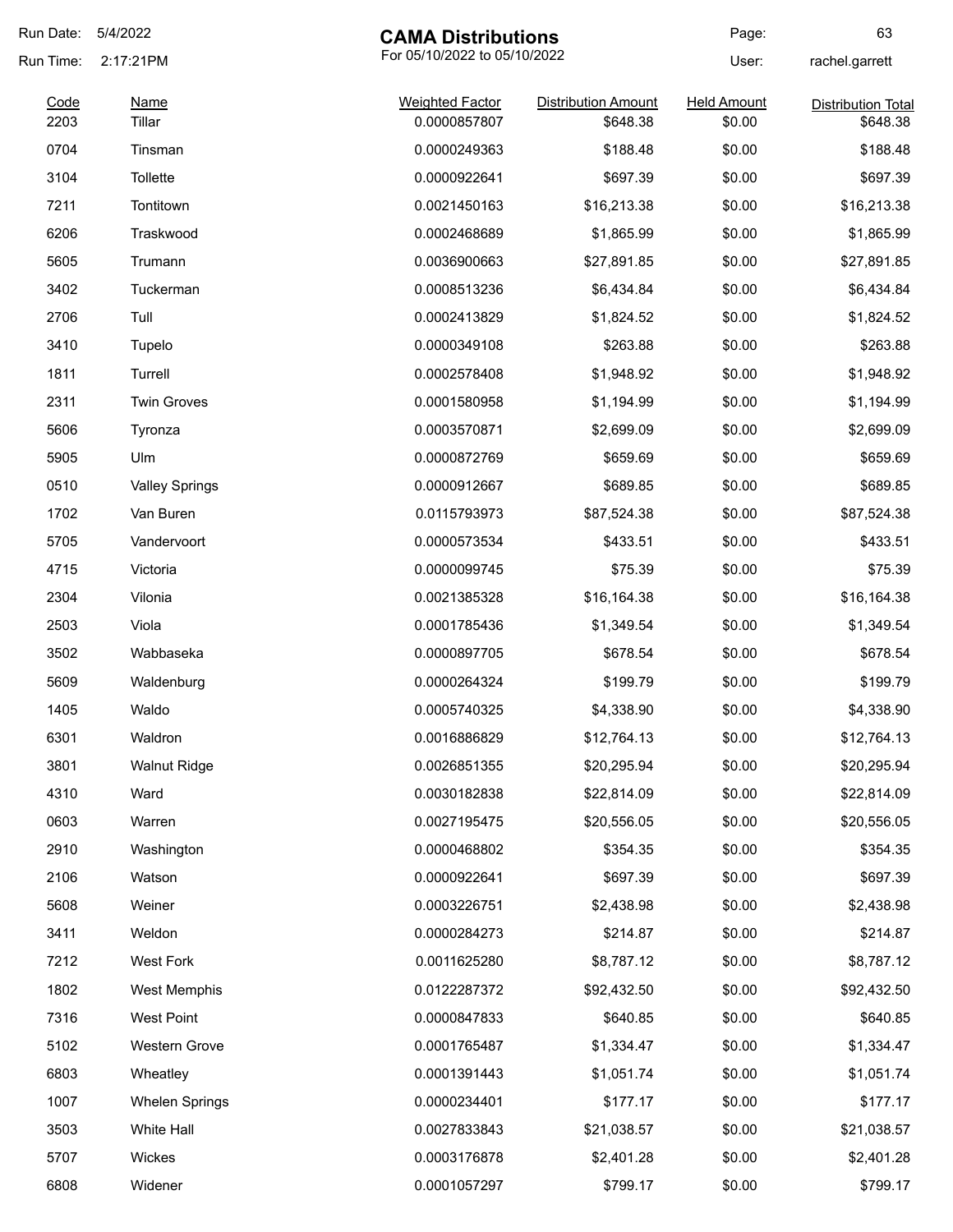| Run Date:    | 5/4/2022<br><b>CAMA Distributions</b>  |                                        | Page:                                  | 64                           |                                       |
|--------------|----------------------------------------|----------------------------------------|----------------------------------------|------------------------------|---------------------------------------|
| Run Time:    | 2:17:21PM                              | For 05/10/2022 to 05/10/2022           |                                        | User:                        | rachel.garrett                        |
| Code<br>2403 | <b>Name</b><br>Wiederkehr Village      | <b>Weighted Factor</b><br>0.0000249363 | <b>Distribution Amount</b><br>\$188.48 | <b>Held Amount</b><br>\$0.00 | <b>Distribution Total</b><br>\$188.48 |
| 6706         | Williford                              | 0.0000393993                           | \$297.80                               | \$0.00                       | \$297.80                              |
| 5007         | Willisville                            | 0.0000738113                           | \$557.91                               | \$0.00                       | \$557.91                              |
| 2204         | Wilmar                                 | 0.0001969964                           | \$1,489.02                             | \$0.00                       | \$1,489.02                            |
| 0207         | Wilmot                                 | 0.0002074696                           | \$1,568.19                             | \$0.00                       | \$1,568.19                            |
| 4716         | Wilson                                 | 0.0003820234                           | \$2,887.57                             | \$0.00                       | \$2,887.57                            |
| 4104         | Wilton                                 | 0.0001431341                           | \$1,081.90                             | \$0.00                       | \$1,081.90                            |
| 2205         | Winchester                             | 0.0000683253                           | \$516.45                               | \$0.00                       | \$516.45                              |
| 7213         | Winslow                                | 0.0001820346                           | \$1,375.93                             | \$0.00                       | \$1,375.93                            |
| 4105         | Winthrop                               | 0.0000578521                           | \$437.28                               | \$0.00                       | \$437.28                              |
| 2309         | Wooster                                | 0.0005196715                           | \$3,928.00                             | \$0.00                       | \$3,928.00                            |
| 6008         | Wrightsville                           | 0.0007690340                           | \$5,812.84                             | \$0.00                       | \$5,812.84                            |
| 1904         | Wynne                                  | 0.0041463997                           | \$31,341.10                            | \$0.00                       | \$31,341.10                           |
| 4505         | Yellville                              | 0.0005874981                           | \$4,440.75                             | \$0.00                       | \$4,440.75                            |
| 0511         | Zinc                                   | 0.0000458827                           | \$346.81                               | \$0.00                       | \$346.81                              |
|              | Total for MLM0200 - Municipal Special  | 1.0000000024                           | \$7,562,671.70                         | \$0.00                       | \$7,562,671.70                        |
|              | MLM0200 - Municipal Wholesale Fuel Tax |                                        |                                        |                              |                                       |
| 5301         | Adona                                  | 0.0000743100                           | \$75.33                                | \$0.00                       | \$75.33                               |
| 6207         | Alexander                              | 0.0016881842                           | \$1,711.26                             | \$0.00                       | \$1,711.26                            |
| 3802         | Alicia                                 | 0.0000713177                           | \$72.29                                | \$0.00                       | \$72.29                               |
| 1701         | Alma                                   | 0.0029050732                           | \$2,944.78                             | \$0.00                       | \$2,944.78                            |
| 0105         | Almyra                                 | 0.0001276736                           | \$129.42                               | \$0.00                       | \$129.42                              |
| 0502         | Alpena                                 | 0.0001865232                           | \$189.07                               | \$0.00                       | \$189.07                              |
| 3505         | Altheimer                              | 0.0003471126                           | \$351.86                               | \$0.00                       | \$351.86                              |
| 2404         | Altus                                  | 0.0003316521                           | \$336.19                               | \$0.00                       | \$336.19                              |
| 3404         | Amagon                                 | 0.0000344120                           | \$34.88                                | \$0.00                       | \$34.88                               |
| 1004         | Amity                                  | 0.0003396317                           | \$344.27                               | \$0.00                       | \$344.27                              |
| 1812         | Anthonyville                           | 0.0000673279                           | \$68.25                                | \$0.00                       | \$68.25                               |
| 5501         | Antoine                                | 0.0000563559                           | \$57.13                                | \$0.00                       | \$57.13                               |
| 1002         | Arkadelphia                            | 0.0051767656                           | \$5,247.52                             | \$0.00                       | \$5,247.52                            |
| 2102         | Arkansas City                          | 0.0001875206                           | \$190.08                               | \$0.00                       | \$190.08                              |
| 6702         | Ash Flat                               | 0.0005670503                           | \$574.80                               | \$0.00                       | \$574.80                              |
| 4101         | Ashdown                                | 0.0021250673                           | \$2,154.11                             | \$0.00                       | \$2,154.11                            |
| 5802         | Atkins                                 | 0.0014258548                           | \$1,445.34                             | \$0.00                       | \$1,445.34                            |
| 3902         | Aubrey                                 | 0.0000538623                           | \$54.60                                | \$0.00                       | \$54.60                               |
| 7402         | Augusta                                | 0.0009964526                           | \$1,010.07                             | \$0.00                       | \$1,010.07                            |
| 4302         | Austin                                 | 0.0017255885                           | \$1,749.17                             | \$0.00                       | \$1,749.17                            |
| 0413         | Avoca                                  | 0.0002428791                           | \$246.20                               | \$0.00                       | \$246.20                              |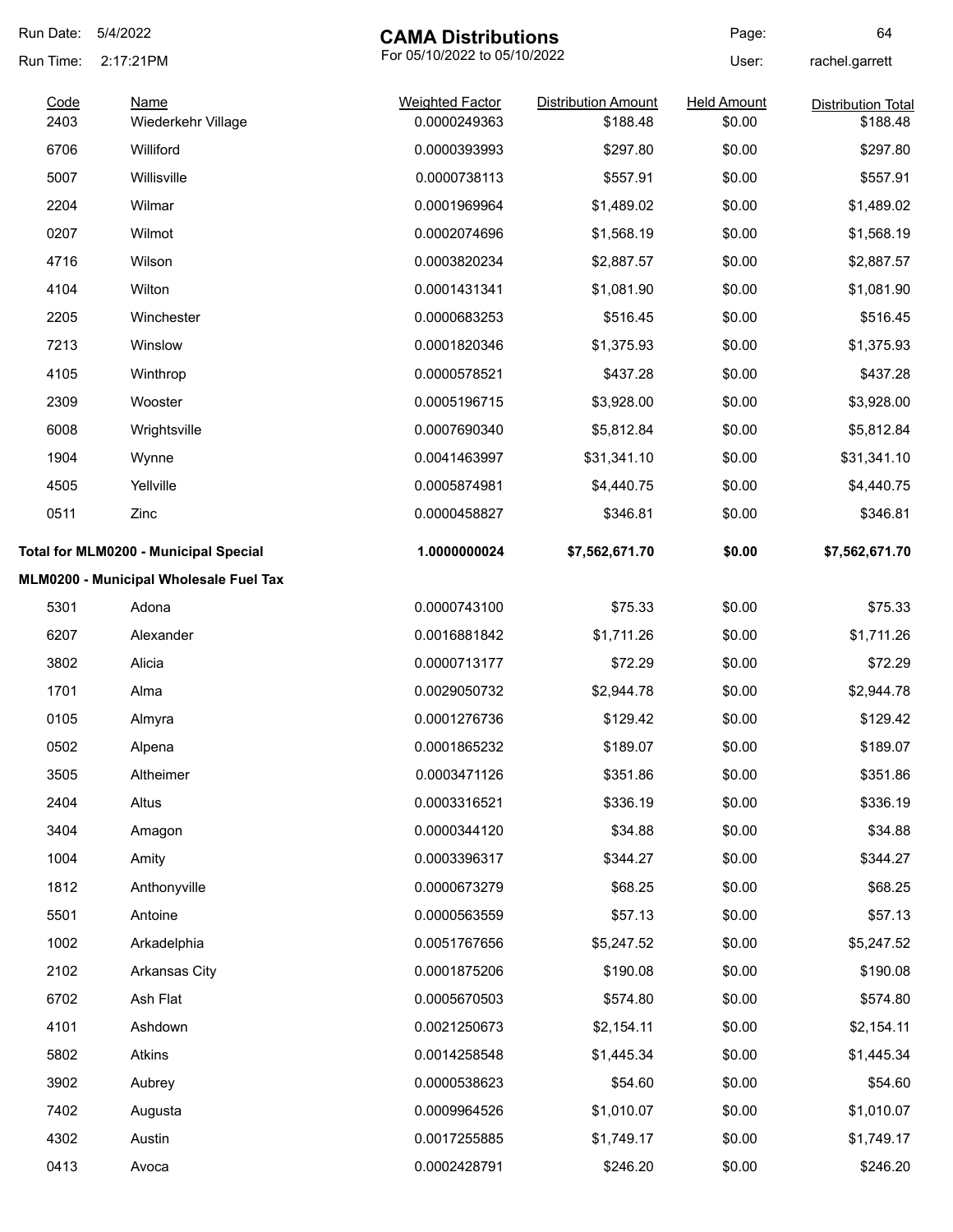| Run Date:    | 5/4/2022                        | <b>CAMA Distributions</b>              |                                          | Page:                        | 65                                      |
|--------------|---------------------------------|----------------------------------------|------------------------------------------|------------------------------|-----------------------------------------|
| Run Time:    | 2:17:21PM                       | For 05/10/2022 to 05/10/2022           |                                          | User:                        | rachel.garrett                          |
| Code<br>7317 | <b>Name</b><br><b>Bald Knob</b> | <b>Weighted Factor</b><br>0.0012577845 | <b>Distribution Amount</b><br>\$1,274.98 | <b>Held Amount</b><br>\$0.00 | <b>Distribution Total</b><br>\$1,274.98 |
| 0601         | Banks                           | 0.0000433891                           | \$43.98                                  | \$0.00                       | \$43.98                                 |
| 6504         | <b>Barling</b>                  | 0.0023849030                           | \$2,417.50                               | \$0.00                       | \$2,417.50                              |
| 4703         | <b>Bassett</b>                  | 0.0000618419                           | \$62.69                                  | \$0.00                       | \$62.69                                 |
| 3201         | <b>Batesville</b>               | 0.0055812316                           | \$5,657.52                               | \$0.00                       | \$5,657.52                              |
| 6204         | <b>Bauxite</b>                  | 0.0003136980                           | \$317.99                                 | \$0.00                       | \$317.99                                |
| 1601         | Bay                             | 0.0009356081                           | \$948.40                                 | \$0.00                       | \$948.40                                |
| 5204         | Bearden                         | 0.0003870106                           | \$392.30                                 | \$0.00                       | \$392.30                                |
| 0804         | Beaver                          | 0.0000334146                           | \$33.87                                  | \$0.00                       | \$33.87                                 |
| 7302         | Beebe                           | 0.0042077429                           | \$4,265.25                               | \$0.00                       | \$4,265.25                              |
| 3405         | <b>Beedeville</b>               | 0.0000418929                           | \$42.47                                  | \$0.00                       | \$42.47                                 |
| 0423         | <b>Bella Vista</b>              | 0.0150136177                           | \$15,218.82                              | \$0.00                       | \$15,218.82                             |
| 0503         | <b>Bellefonte</b>               | 0.0002049760                           | \$207.78                                 | \$0.00                       | \$207.78                                |
| 7506         | <b>Belleville</b>               | 0.0001556022                           | \$157.73                                 | \$0.00                       | \$157.73                                |
| 6602         | Ben Lomond                      | 0.0000698215                           | \$70.78                                  | \$0.00                       | \$70.78                                 |
| 6203         | Benton                          | 0.0174623575                           | \$17,701.03                              | \$0.00                       | \$17,701.03                             |
| 0403         | Bentonville                     | 0.0270129414                           | \$27,382.16                              | \$0.00                       | \$27,382.16                             |
| 0504         | Bergman                         | 0.0002124569                           | \$215.36                                 | \$0.00                       | \$215.36                                |
| 0802         | Berryville                      | 0.0028337555                           | \$2,872.49                               | \$0.00                       | \$2,872.49                              |
| 0306         | <b>Big Flat</b>                 | 0.0000438878                           | \$44.49                                  | \$0.00                       | \$44.49                                 |
| 5302         | <b>Bigelow</b>                  | 0.0001755512                           | \$177.95                                 | \$0.00                       | \$177.95                                |
| 6101         | <b>Biggers</b>                  | 0.0001521111                           | \$154.19                                 | \$0.00                       | \$154.19                                |
| 4704         | Birdsong                        | 0.0000159592                           | \$16.18                                  | \$0.00                       | \$16.18                                 |
| 5902         | <b>Biscoe</b>                   | 0.0001521111                           | \$154.19                                 | \$0.00                       | \$154.19                                |
| 1602         | <b>Black Oak</b>                | 0.0001162029                           | \$117.79                                 | \$0.00                       | \$117.79                                |
| 3803         | <b>Black Rock</b>               | 0.0002942478                           | \$298.27                                 | \$0.00                       | \$298.27                                |
| 4901         | <b>Black Springs</b>            | 0.0000478776                           | \$48.53                                  | \$0.00                       | \$48.53                                 |
| 2902         | <b>Blevins</b>                  | 0.0001436328                           | \$145.60                                 | \$0.00                       | \$145.60                                |
| 0805         | <b>Blue Eye</b>                 | 0.0000229414                           | \$23.25                                  | \$0.00                       | \$23.25                                 |
| 4201         | <b>Blue Mountain</b>            | 0.0000438878                           | \$44.49                                  | \$0.00                       | \$44.49                                 |
| 5002         | <b>Bluff City</b>               | 0.0000588496                           | \$59.65                                  | \$0.00                       | \$59.65                                 |
| 4705         | Blytheville                     | 0.0066859075                           | \$6,777.29                               | \$0.00                       | \$6,777.29                              |
| 5003         | Bodcaw                          | 0.0000603457                           | \$61.17                                  | \$0.00                       | \$61.17                                 |
| 6506         | Bonanza                         | 0.0002927516                           | \$296.75                                 | \$0.00                       | \$296.75                                |
| 1603         | Bono                            | 0.0012014285                           | \$1,217.85                               | \$0.00                       | \$1,217.85                              |
| 4210         | Booneville                      | 0.0018996436                           | \$1,925.61                               | \$0.00                       | \$1,925.61                              |
| 7303         | <b>Bradford</b>                 | 0.0003381356                           | \$342.76                                 | \$0.00                       | \$342.76                                |
| 3701         | <b>Bradley</b>                  | 0.0002019836                           | \$204.74                                 | \$0.00                       | \$204.74                                |
| 2402         | <b>Branch</b>                   | 0.0001476226                           | \$149.64                                 | \$0.00                       | \$149.64                                |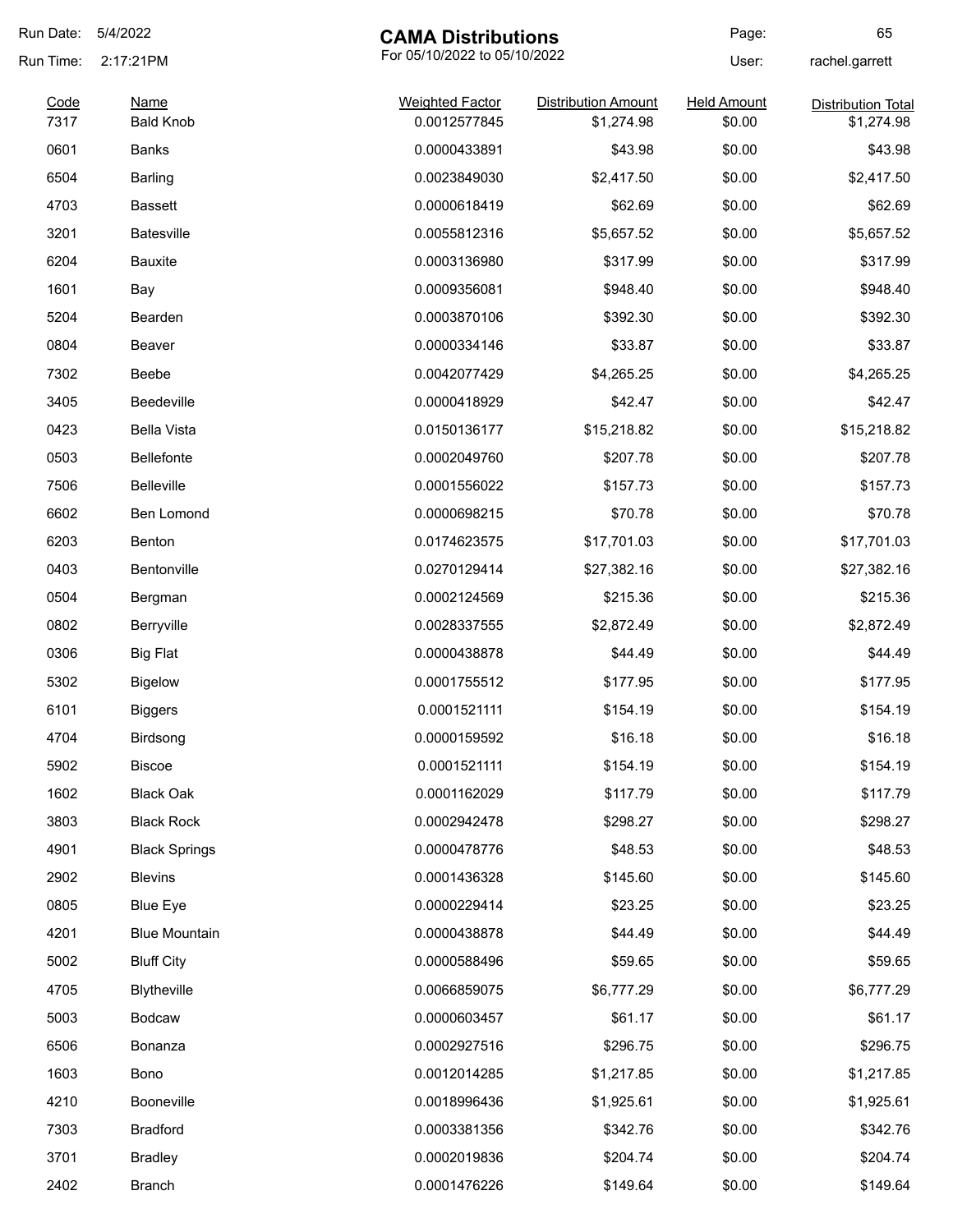| Run Date: | 5/4/2022<br><b>CAMA Distributions</b> |                              | Page:                      | 66                 |                           |
|-----------|---------------------------------------|------------------------------|----------------------------|--------------------|---------------------------|
| Run Time: | 2:17:21PM                             | For 05/10/2022 to 05/10/2022 |                            | User:              | rachel.garrett            |
| Code      | <b>Name</b>                           | <b>Weighted Factor</b>       | <b>Distribution Amount</b> | <b>Held Amount</b> | <b>Distribution Total</b> |
| 0309      | <b>Briarcliff</b>                     | 0.0001176991                 | \$119.31                   | \$0.00             | \$119.31                  |
| 4802      | <b>Brinkley</b>                       | 0.0013465575                 | \$1,364.96                 | \$0.00             | \$1,364.96                |
| 1604      | <b>Brookland</b>                      | 0.0020268184                 | \$2,054.52                 | \$0.00             | \$2,054.52                |
| 6201      | <b>Bryant</b>                         | 0.0103051549                 | \$10,446.01                | \$0.00             | \$10,446.01               |
| 3703      | <b>Buckner</b>                        | 0.0000822896                 | \$83.41                    | \$0.00             | \$83.41                   |
| 4501      | <b>Bull Shoals</b>                    | 0.0009735112                 | \$986.82                   | \$0.00             | \$986.82                  |
| 4706      | <b>Burdette</b>                       | 0.0000698215                 | \$70.78                    | \$0.00             | \$70.78                   |
| 4311      | Cabot                                 | 0.0132506248                 | \$13,431.73                | \$0.00             | \$13,431.73               |
| 1001      | Caddo Valley                          | 0.0002967414                 | \$300.80                   | \$0.00             | \$300.80                  |
| 6806      | Caldwell                              | 0.0002249250                 | \$228.00                   | \$0.00             | \$228.00                  |
| 5004      | Cale                                  | 0.0000364069                 | \$36.90                    | \$0.00             | \$36.90                   |
| 3303      | Calico Rock                           | 0.0004428678                 | \$448.92                   | \$0.00             | \$448.92                  |
| 7001      | Calion                                | 0.0002139530                 | \$216.88                   | \$0.00             | \$216.88                  |
| 5201      | Camden                                | 0.0052924698                 | \$5,364.81                 | \$0.00             | \$5,364.81                |
| 6003      | Cammack Village                       | 0.0003880081                 | \$393.31                   | \$0.00             | \$393.31                  |
| 3406      | <b>Campbell Station</b>               | 0.0001157042                 | \$117.29                   | \$0.00             | \$117.29                  |
| 1605      | Caraway                               | 0.0005650554                 | \$572.78                   | \$0.00             | \$572.78                  |
| 4304      | Carlisle                              | 0.0010139079                 | \$1,027.77                 | \$0.00             | \$1,027.77                |
| 2003      | Carthage                              | 0.0001107170                 | \$112.23                   | \$0.00             | \$112.23                  |
| 5303      | Casa                                  | 0.0000598470                 | \$60.66                    | \$0.00             | \$60.66                   |
| 1606      | Cash                                  | 0.0001396430                 | \$141.55                   | \$0.00             | \$141.55                  |
| 4203      | Caulksville                           | 0.0000768037                 | \$77.85                    | \$0.00             | \$77.85                   |
| 6703      | Cave City                             | 0.0009585495                 | \$971.65                   | \$0.00             | \$971.65                  |
| 0411      | Cave Springs                          | 0.0027404939                 | \$2,777.95                 | \$0.00             | \$2,777.95                |
| 1710      | Cedarville                            | 0.0007101844                 | \$719.89                   | \$0.00             | \$719.89                  |
| 0409      | Centerton                             | 0.0088733154                 | \$8,994.60                 | \$0.00             | \$8,994.60                |
| 6507      | <b>Central City</b>                   | 0.0002299122                 | \$233.05                   | \$0.00             | \$233.05                  |
| 2405      | Charleston                            | 0.0012907003                 | \$1,308.34                 | \$0.00             | \$1,308.34                |
| 6708      | Cherokee Village                      | 0.0023839055                 | \$2,416.49                 | \$0.00             | \$2,416.49                |
| 1901      | <b>Cherry Valley</b>                  | 0.0002867669                 | \$290.69                   | \$0.00             | \$290.69                  |
| 1708      | Chester                               | 0.0000718164                 | \$72.80                    | \$0.00             | \$72.80                   |
| 5205      | Chidester                             | 0.0001261774                 | \$127.90                   | \$0.00             | \$127.90                  |
| 4801      | Clarendon                             | 0.0007610544                 | \$771.46                   | \$0.00             | \$771.46                  |
| 1813      | Clarkedale                            | 0.0001675716                 | \$169.86                   | \$0.00             | \$169.86                  |
| 3601      | Clarksville                           | 0.0046785393                 |                            | \$0.00             |                           |
|           |                                       |                              | \$4,742.49                 |                    | \$4,742.49                |
| 7103      | Clinton                               | 0.0012513010                 | \$1,268.40                 | \$0.00             | \$1,268.40                |
| 3602      | Coal Hill                             | 0.0004089545                 | \$414.54                   | \$0.00             | \$414.54                  |
| 6807      | Colt                                  | 0.0001461264                 | \$148.12                   | \$0.00             | \$148.12                  |
| 1201      | Concord                               | 0.0000947578                 | \$96.05                    | \$0.00             | \$96.05                   |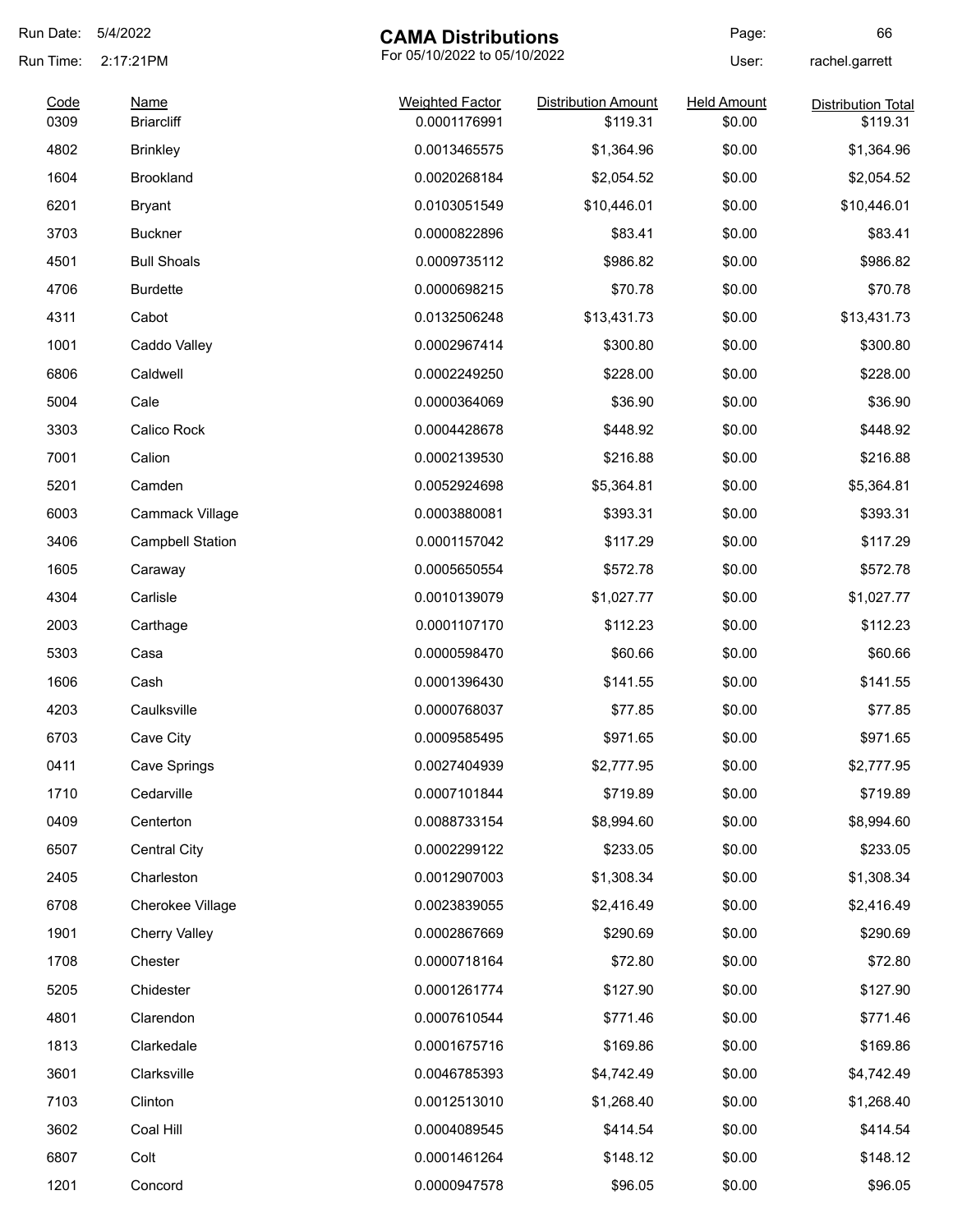| Run Date: | 5/4/2022            | <b>CAMA Distributions</b>    |                            | Page:              | 67                        |
|-----------|---------------------|------------------------------|----------------------------|--------------------|---------------------------|
| Run Time: | 2:17:21PM           | For 05/10/2022 to 05/10/2022 |                            | User:              | rachel.garrett            |
| Code      | <b>Name</b>         | <b>Weighted Factor</b>       | <b>Distribution Amount</b> | <b>Held Amount</b> | <b>Distribution Total</b> |
| 2301      | Conway              | 0.0319852298                 | \$32,422.41                | \$0.00             | \$32,422.41               |
| 1101      | Corning             | 0.0016093856                 | \$1,631.38                 | \$0.00             | \$1,631.38                |
| 0302      | Cotter              | 0.0004418704                 | \$447.91                   | \$0.00             | \$447.91                  |
| 7401      | <b>Cotton Plant</b> | 0.0002638255                 | \$267.43                   | \$0.00             | \$267.43                  |
| 5702      | Cove                | 0.0001590933                 | \$161.27                   | \$0.00             | \$161.27                  |
| 4305      | Coy                 | 0.0000433891                 | \$43.98                    | \$0.00             | \$43.98                   |
| 1804      | Crawfordsville      | 0.0002304110                 | \$233.56                   | \$0.00             | \$233.56                  |
| 0201      | Crossett            | 0.0024048520                 | \$2,437.72                 | \$0.00             | \$2,437.72                |
| 3203      | Cushman             | 0.0002159479                 | \$218.90                   | \$0.00             | \$218.90                  |
| 5502      | Daisy               | 0.0000438878                 | \$44.49                    | \$0.00             | \$44.49                   |
| 7102      | Damascus            | 0.0001905130                 | \$193.12                   | \$0.00             | \$193.12                  |
| 7504      | Danville            | 0.0010114143                 | \$1,025.24                 | \$0.00             | \$1,025.24                |
| 7502      | Dardanelle          | 0.0022527409                 | \$2,283.53                 | \$0.00             | \$2,283.53                |
| 1104      | Datto               | 0.0000324171                 | \$32.86                    | \$0.00             | \$32.86                   |
| 0405      | Decatur             | 0.0008842394                 | \$896.33                   | \$0.00             | \$896.33                  |
| 2801      | Delaplaine          | 0.0000319184                 | \$32.35                    | \$0.00             | \$32.35                   |
| 5503      | Delight             | 0.0001436328                 | \$145.60                   | \$0.00             | \$145.60                  |
| 4707      | Dell                | 0.0000967527                 | \$98.08                    | \$0.00             | \$98.08                   |
| 2406      | Denning             | 0.0000997450                 | \$101.11                   | \$0.00             | \$101.11                  |
| 6601      | DeQueen             | 0.0030447162                 | \$3,086.33                 | \$0.00             | \$3,086.33                |
| 0903      | Dermott             | 0.0010079232                 | \$1,021.70                 | \$0.00             | \$1,021.70                |
| 5903      | Des Arc             | 0.0009500711                 | \$963.06                   | \$0.00             | \$963.06                  |
| 5904      | DeValls Bluff       | 0.0002593370                 | \$262.88                   | \$0.00             | \$262.88                  |
| 0102      | DeWitt              | 0.0015241036                 | \$1,544.94                 | \$0.00             | \$1,544.94                |
| 0515      | Diamond City        | 0.0003775348                 | \$382.69                   | \$0.00             | \$382.69                  |
| 3407      | Diaz                | 0.0006104394                 | \$618.78                   | \$0.00             | \$618.78                  |
| 3102      | <b>Dierks</b>       | 0.0004568321                 | \$463.08                   | \$0.00             | \$463.08                  |
| 3004      | Donaldson           | 0.0001371494                 | \$139.02                   | \$0.00             | \$139.02                  |
| 5803      | Dover               | 0.0006667953                 | \$675.91                   | \$0.00             | \$675.91                  |
| 2103      | Dumas               | 0.0019953988                 | \$2,022.67                 | \$0.00             | \$2,022.67                |
| 1707      | Dyer                | 0.0003850157                 | \$390.28                   | \$0.00             | \$390.28                  |
| 4708      | <b>Dyess</b>        | 0.0001690678                 | \$171.38                   | \$0.00             | \$171.38                  |
| 1803      | Earle               | 0.0009131655                 | \$925.65                   | \$0.00             | \$925.65                  |
| 5203      | East Camden         | 0.0003979826                 | \$403.42                   | \$0.00             | \$403.42                  |
| 1805      | Edmondson           | 0.0001211902                 | \$122.85                   | \$0.00             | \$122.85                  |
| 1607      | Egypt               | 0.0000563559                 | \$57.13                    | \$0.00             | \$57.13                   |
| 7002      | El Dorado           | 0.0088553613                 | \$8,976.40                 | \$0.00             | \$8,976.40                |
| 5401      | Elaine              | 0.0002538510                 | \$257.32                   | \$0.00             | \$257.32                  |
| 7202      | Elkins              | 0.0017964075                 | \$1,820.96                 | \$0.00             | \$1,820.96                |
|           |                     |                              |                            |                    |                           |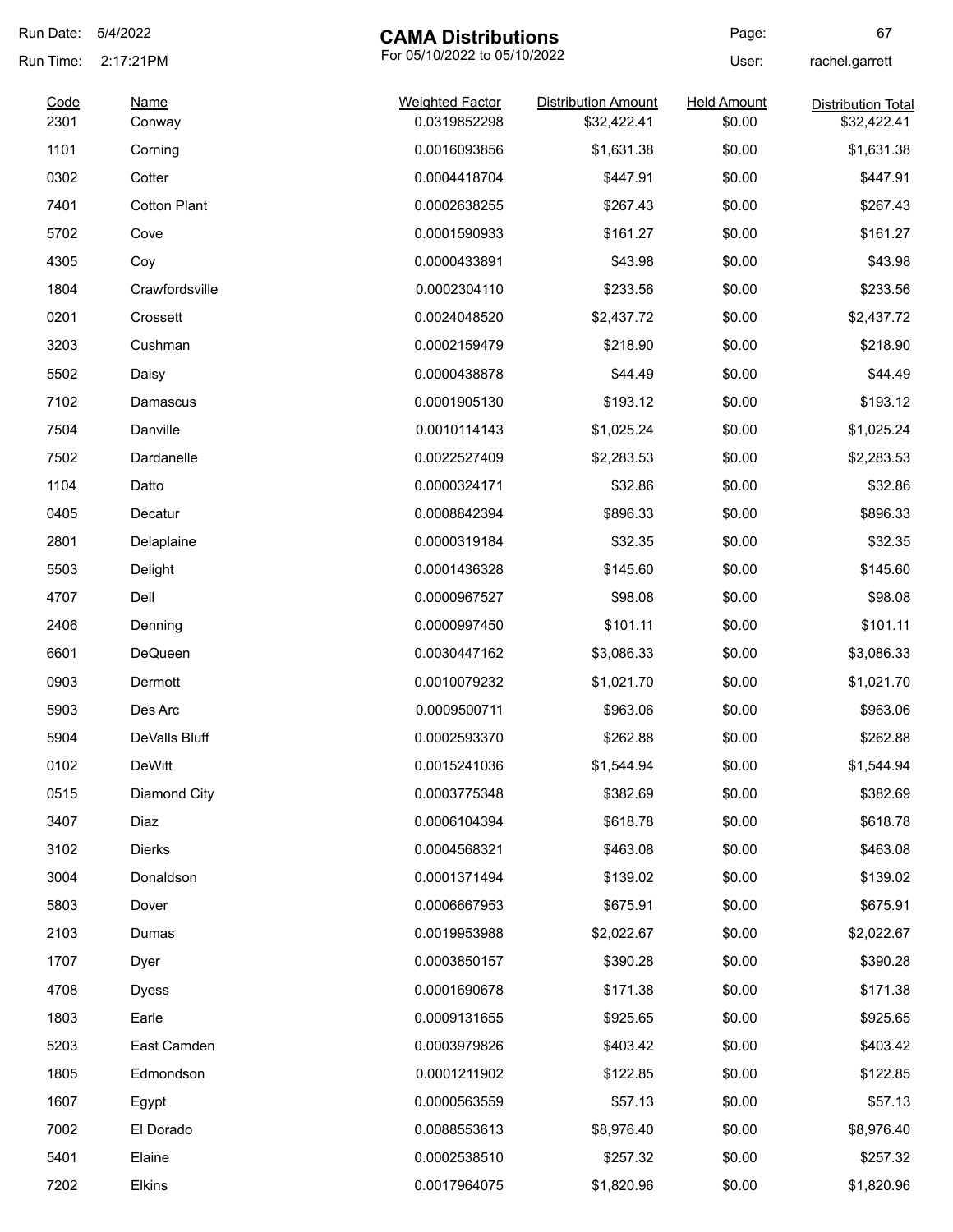| Run Date:    | 5/4/2022                   | <b>CAMA Distributions</b>              |                                          | Page:                        | 68                                      |
|--------------|----------------------------|----------------------------------------|------------------------------------------|------------------------------|-----------------------------------------|
| Run Time:    | 2:17:21PM                  | For 05/10/2022 to 05/10/2022           |                                          | User:                        | rachel.garrett                          |
| Code<br>7203 | <b>Name</b><br>Elm Springs | <b>Weighted Factor</b><br>0.0011774897 | <b>Distribution Amount</b><br>\$1,193.58 | <b>Held Amount</b><br>\$0.00 | <b>Distribution Total</b><br>\$1,193.58 |
| 1401         | Emerson                    | 0.0001461264                           | \$148.12                                 | \$0.00                       | \$148.12                                |
| 5005         | Emmet                      | 0.0002069709                           | \$209.80                                 | \$0.00                       | \$209.80                                |
| 4306         | England                    | 0.0012353418                           | \$1,252.23                               | \$0.00                       | \$1,252.23                              |
| 2306         | Enola                      | 0.0001585946                           | \$160.76                                 | \$0.00                       | \$160.76                                |
| 4717         | Etowah                     | 0.0001266762                           | \$128.41                                 | \$0.00                       | \$128.41                                |
| 0902         | Eudora                     | 0.0008617968                           | \$873.58                                 | \$0.00                       | \$873.58                                |
| 0801         | Eureka Springs             | 0.0010802384                           | \$1,095.00                               | \$0.00                       | \$1,095.00                              |
| 6704         | <b>Evening Shade</b>       | 0.0002094645                           | \$212.33                                 | \$0.00                       | \$212.33                                |
| 0506         | Everton                    | 0.0000518674                           | \$52.58                                  | \$0.00                       | \$52.58                                 |
| 7104         | <b>Fairfield Bay</b>       | 0.0010513123                           | \$1,065.68                               | \$0.00                       | \$1,065.68                              |
| 4806         | Fargo                      | 0.0000284273                           | \$28.82                                  | \$0.00                       | \$28.82                                 |
| 7216         | Farmington                 | 0.0037823305                           | \$3,834.03                               | \$0.00                       | \$3,834.03                              |
| 7214         | Fayetteville               | 0.0468547159                           | \$47,495.13                              | \$0.00                       | \$47,495.13                             |
| 7003         | Felsenthal                 | 0.0000423916                           | \$42.97                                  | \$0.00                       | \$42.97                                 |
| 6902         | <b>Fifty Six</b>           | 0.0000787986                           | \$79.88                                  | \$0.00                       | \$79.88                                 |
| 5602         | Fisher                     | 0.0000897705                           | \$91.00                                  | \$0.00                       | \$91.00                                 |
| 4502         | Flippin                    | 0.0006707851                           | \$679.95                                 | \$0.00                       | \$679.95                                |
| 2002         | Fordyce                    | 0.0016936701                           | \$1,716.82                               | \$0.00                       | \$1,716.82                              |
| 4107         | Foreman                    | 0.0004872543                           | \$493.91                                 | \$0.00                       | \$493.91                                |
| 6802         | <b>Forrest City</b>        | 0.0064909060                           | \$6,579.62                               | \$0.00                       | \$6,579.62                              |
| 6501         | Fort Smith                 | 0.0444573448                           | \$45,064.99                              | \$0.00                       | \$45,064.99                             |
| 4602         | Fouke                      | 0.0004029698                           | \$408.48                                 | \$0.00                       | \$408.48                                |
| 0202         | Fountain Hill              | 0.0000538623                           | \$54.60                                  | \$0.00                       | \$54.60                                 |
| 2605         | Fountain Lake              | 0.0002368944                           | \$240.13                                 | \$0.00                       | \$240.13                                |
| 5304         | Fourche                    | 0.0000279286                           | \$28.31                                  | \$0.00                       | \$28.31                                 |
| 3305         | Franklin                   | 0.0000952565                           | \$96.56                                  | \$0.00                       | \$96.56                                 |
| 3005         | Friendship                 | 0.0000787986                           | \$79.88                                  | \$0.00                       | \$79.88                                 |
| 2904         | Fulton                     | 0.0000573534                           | \$58.14                                  | \$0.00                       | \$58.14                                 |
| 0414         | Garfield                   | 0.0002957439                           | \$299.79                                 | \$0.00                       | \$299.79                                |
| 4601         | Garland                    | 0.0000972514                           | \$98.58                                  | \$0.00                       | \$98.58                                 |
| 7306         | Garner                     | 0.0001052310                           | \$106.67                                 | \$0.00                       | \$106.67                                |
| 0303         | Gassville                  | 0.0010827320                           | \$1,097.53                               | \$0.00                       | \$1,097.53                              |
| 0415         | Gateway                    | 0.0002174441                           | \$220.42                                 | \$0.00                       | \$220.42                                |
| 0406         | Gentry                     | 0.0018901678                           | \$1,916.00                               | \$0.00                       | \$1,916.00                              |
| 7307         | Georgetown                 | 0.0000403967                           | \$40.95                                  | \$0.00                       | \$40.95                                 |
| 6401         | Gilbert                    | 0.0000129669                           | \$13.14                                  | \$0.00                       | \$13.14                                 |
| 0104         | Gillett                    | 0.0002812809                           | \$285.13                                 | \$0.00                       | \$285.13                                |
| 6603         | Gillham                    | 0.0000782998                           | \$79.37                                  | \$0.00                       | \$79.37                                 |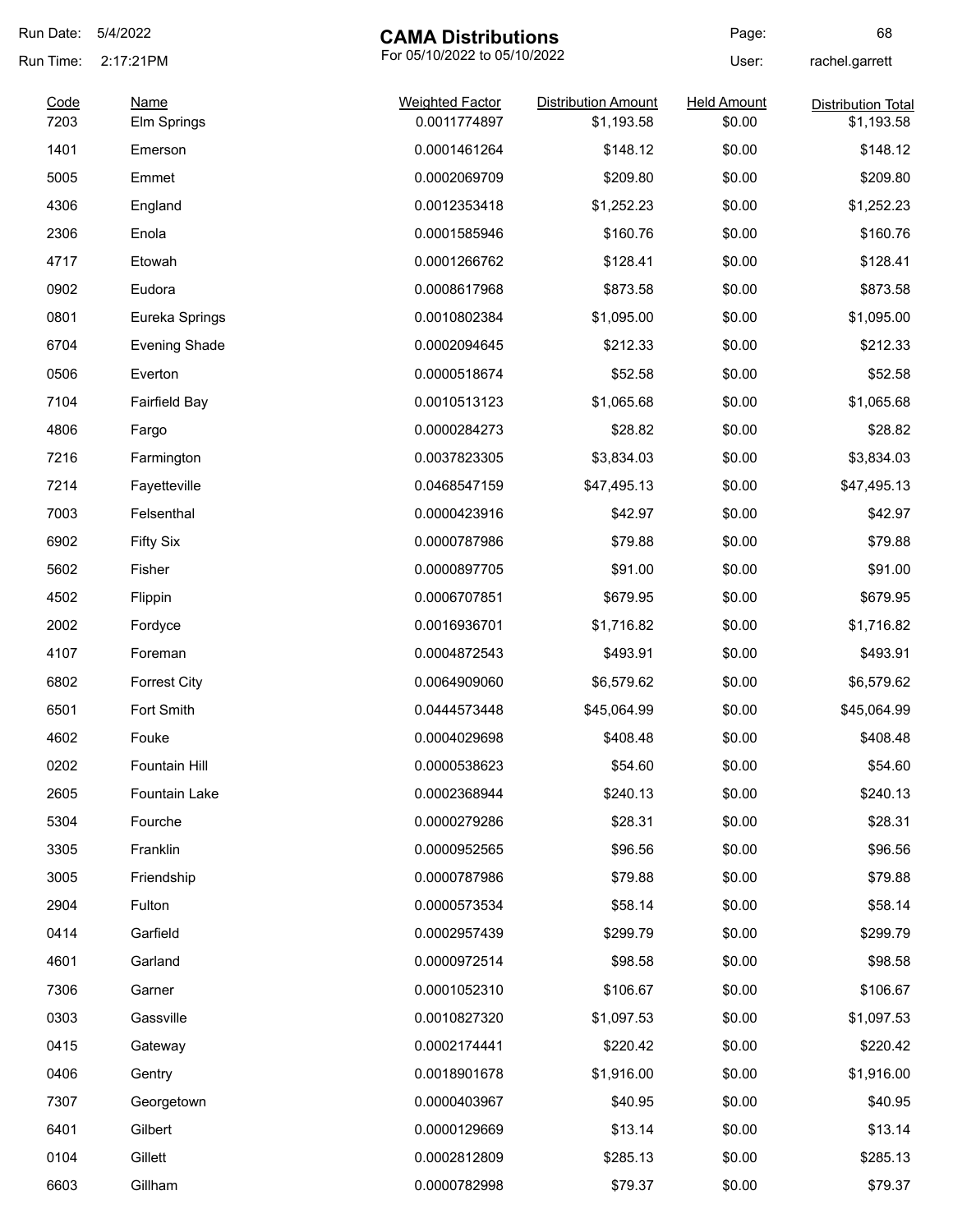| Run Date:    | 5/4/2022               | <b>CAMA Distributions</b>              |                                        | Page:                        | 69                                    |
|--------------|------------------------|----------------------------------------|----------------------------------------|------------------------------|---------------------------------------|
| Run Time:    | 2:17:21PM              | For 05/10/2022 to 05/10/2022           |                                        | User:                        | rachel.garrett                        |
| Code<br>1806 | <b>Name</b><br>Gilmore | <b>Weighted Factor</b><br>0.0000877756 | <b>Distribution Amount</b><br>\$661.23 | <b>Held Amount</b><br>\$0.00 | <b>Distribution Total</b><br>\$661.23 |
| 5504         | Glenwood               | 0.0010313633                           | \$1,045.46                             | \$0.00                       |                                       |
|              |                        |                                        |                                        |                              | \$1,045.46                            |
| 7205         | Goshen                 | 0.0010483200                           | \$1,062.65                             | \$0.00                       | \$1,062.65                            |
| 4709         | Gosnell                | 0.0014512898                           | \$1,471.13                             | \$0.00                       | \$1,471.13                            |
| 4002         | Gould                  | 0.0003306547                           | \$335.17                               | \$0.00                       | \$335.17                              |
| 4003         | Grady                  | 0.0001521111                           | \$154.19                               | \$0.00                       | \$154.19                              |
| 5703         | Grannis                | 0.0002473676                           | \$250.75                               | \$0.00                       | \$250.75                              |
| 0407         | Gravette               | 0.0017689776                           | \$1,793.16                             | \$0.00                       | \$1,793.16                            |
| 0803         | Green Forest           | 0.0014822107                           | \$1,502.47                             | \$0.00                       | \$1,502.47                            |
| 2303         | Greenbrier             | 0.0028462236                           | \$2,885.13                             | \$0.00                       | \$2,885.13                            |
| 7206         | Greenland              | 0.0006049534                           | \$613.22                               | \$0.00                       | \$613.22                              |
| 1105         | Greenway               | 0.0000867782                           | \$87.96                                | \$0.00                       | \$87.96                               |
| 6505         | Greenwood              | 0.0047458672                           | \$4,810.73                             | \$0.00                       | \$4,810.73                            |
| 1202         | <b>Greers Ferry</b>    | 0.0004094532                           | \$415.05                               | \$0.00                       | \$415.05                              |
| 7308         | Griffithville          | 0.0000773024                           | \$78.36                                | \$0.00                       | \$78.36                               |
| 3403         | Grubbs                 | 0.0001501162                           | \$152.17                               | \$0.00                       | \$152.17                              |
| 3307         | Guion                  | 0.0000339133                           | \$34.38                                | \$0.00                       | \$34.38                               |
| 1005         | <b>Gum Springs</b>     | 0.0000453840                           | \$46.00                                | \$0.00                       | \$46.00                               |
| 1003         | Gurdon                 | 0.0009176540                           | \$930.20                               | \$0.00                       | \$930.20                              |
| 2307         | Guy                    | 0.0003750412                           | \$380.17                               | \$0.00                       | \$380.17                              |
| 6509         | Hackett                | 0.0003910004                           | \$396.34                               | \$0.00                       | \$396.34                              |
| 0203         | Hamburg                | 0.0012647666                           | \$1,282.05                             | \$0.00                       | \$1,282.05                            |
| 0701         | Hampton                | 0.0005889942                           | \$597.04                               | \$0.00                       | \$597.04                              |
| 6701         | Hardy                  | 0.0003705527                           | \$375.62                               | \$0.00                       | \$375.62                              |
| 0702         | Harrell                | 0.0001047323                           | \$106.16                               | \$0.00                       | \$106.16                              |
| 5603         | Harrisburg             | 0.0011031797                           | \$1,118.26                             | \$0.00                       | \$1,118.26                            |
| 0512         | Harrison               | 0.0065178371                           | \$6,606.92                             | \$0.00                       | \$6,606.92                            |
| 6510         | Hartford               | 0.0002488638                           | \$252.27                               | \$0.00                       | \$252.27                              |
| 3603         | Hartman                | 0.0002573421                           | \$260.86                               | \$0.00                       | \$260.86                              |
| 6205         | Haskell                | 0.0019729561                           | \$1,999.92                             | \$0.00                       | \$1,999.92                            |
| 5704         | Hatfield               | 0.0001720601                           | \$174.41                               | \$0.00                       | \$174.41                              |
|              |                        |                                        |                                        |                              |                                       |
| 7507         | Havana                 | 0.0001191953                           | \$120.82                               | \$0.00                       | \$120.82                              |
| 3903         | Haynes                 | 0.0000608445                           | \$61.68                                | \$0.00                       | \$61.68                               |
| 5901         | Hazen                  | 0.0007386117                           | \$748.71                               | \$0.00                       | \$748.71                              |
| 1203         | <b>Heber Springs</b>   | 0.0034756146                           | \$3,523.12                             | \$0.00                       | \$3,523.12                            |
| 5804         | Hector                 | 0.0002049760                           | \$207.78                               | \$0.00                       | \$207.78                              |
| 5407         | Helena-West Helena     | 0.0047473634                           | \$4,812.25                             | \$0.00                       | \$4,812.25                            |
| 0602         | Hermitage              | 0.0002618306                           | \$265.41                               | \$0.00                       | \$265.41                              |
| 1902         | <b>Hickory Ridge</b>   | 0.0001137093                           | \$115.26                               | \$0.00                       | \$115.26                              |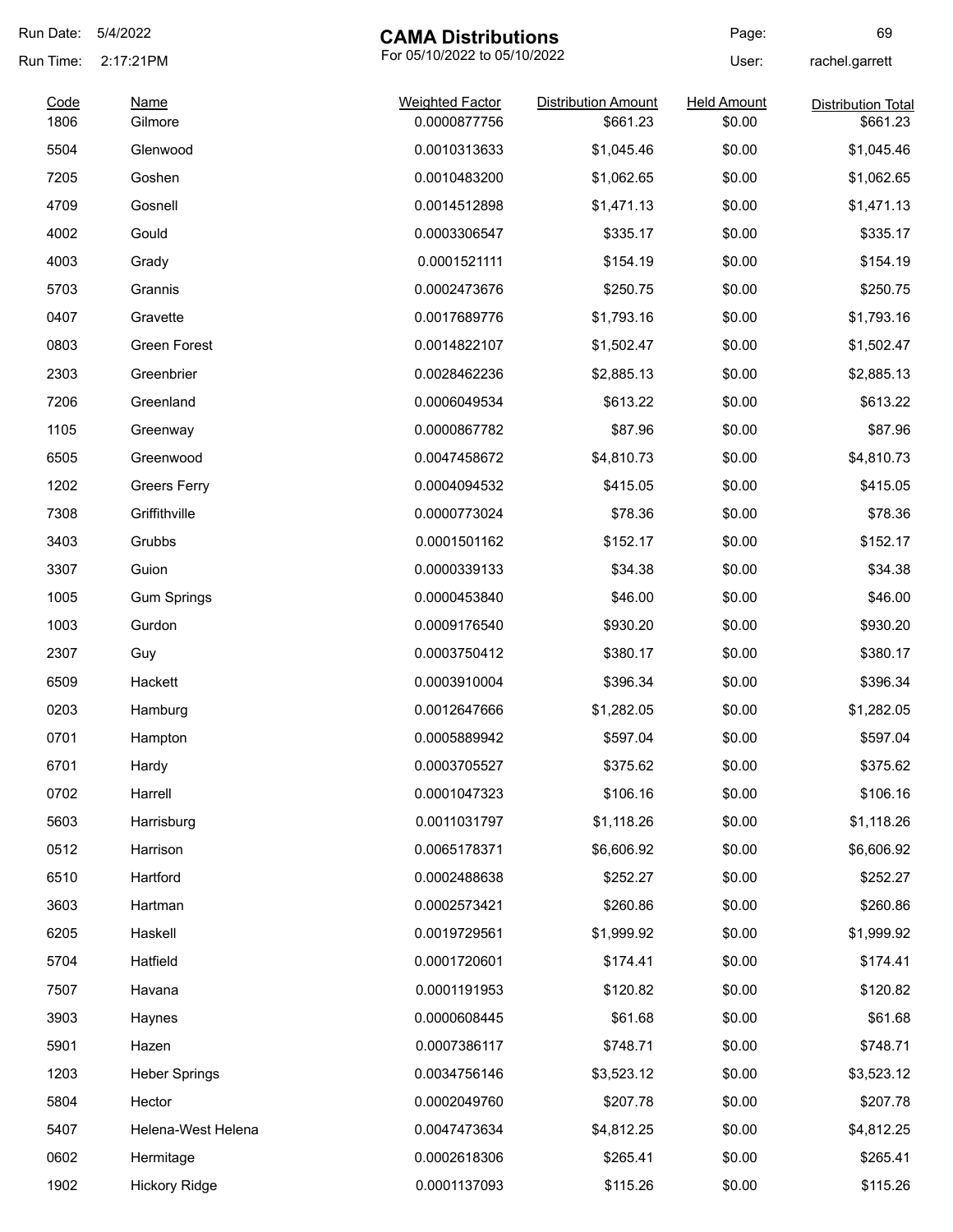| Run Date: | 5/4/2022           | <b>CAMA Distributions</b>    |                            | Page:              | 70                        |
|-----------|--------------------|------------------------------|----------------------------|--------------------|---------------------------|
| Run Time: | 2:17:21PM          | For 05/10/2022 to 05/10/2022 |                            | User:              | rachel.garrett            |
| Code      | <b>Name</b>        | <b>Weighted Factor</b>       | <b>Distribution Amount</b> | <b>Held Amount</b> | <b>Distribution Total</b> |
| 1204      | Higden             | 0.0000568547                 | \$57.63                    | \$0.00             | \$57.63                   |
| 7309      | Higginson          | 0.0003516011                 | \$356.41                   | \$0.00             | \$356.41                  |
| 0416      | Highfill           | 0.0007914766                 | \$802.29                   | \$0.00             | \$802.29                  |
| 6709      | Highland           | 0.0004897480                 | \$496.44                   | \$0.00             | \$496.44                  |
| 4402      | Hindsville         | 0.0000448853                 | \$45.50                    | \$0.00             | \$45.50                   |
| 0814      | Holiday Island     | 0.0011964413                 | \$1,212.79                 | \$0.00             | \$1,212.79                |
| 2313      | Holland            | 0.0002922529                 | \$296.25                   | \$0.00             | \$296.25                  |
| 4803      | <b>Holly Grove</b> | 0.0002294135                 | \$232.55                   | \$0.00             | \$232.55                  |
| 2901      | Hope               | 0.0044645863                 | \$4,525.61                 | \$0.00             | \$4,525.61                |
| 6604      | Horatio            | 0.0004588270                 | \$465.10                   | \$0.00             | \$465.10                  |
| 3301      | Horseshoe Bend     | 0.0012168890                 | \$1,233.52                 | \$0.00             | \$1,233.52                |
| 1807      | Horseshoe Lake     | 0.0001316634                 | \$133.46                   | \$0.00             | \$133.46                  |
| 2601      | <b>Hot Springs</b> | 0.0189166396                 | \$19,175.19                | \$0.00             | \$19,175.19               |
| 5305      | Houston            | 0.0000713177                 | \$72.29                    | \$0.00             | \$72.29                   |
| 3805      | Hoxie              | 0.0012956876                 | \$1,313.40                 | \$0.00             | \$1,313.40                |
| 6801      | Hughes             | 0.0005266536                 | \$533.85                   | \$0.00             | \$533.85                  |
| 4307      | Humnoke            | 0.0001092208                 | \$110.71                   | \$0.00             | \$110.71                  |
| 0103      | Humphrey           | 0.0002309097                 | \$234.07                   | \$0.00             | \$234.07                  |
| 7403      | Hunter             | 0.0000513687                 | \$52.07                    | \$0.00             | \$52.07                   |
| 6502      | Huntington         | 0.0002443753                 | \$247.72                   | \$0.00             | \$247.72                  |
| 4401      | Huntsville         | 0.0014358293                 | \$1,455.45                 | \$0.00             | \$1,455.45                |
| 7004      | Huttig             | 0.0002234288                 | \$226.48                   | \$0.00             | \$226.48                  |
| 3806      | Imboden            | 0.0003191840                 | \$323.55                   | \$0.00             | \$323.55                  |
| 3408      | Jacksonport        | 0.0000748088                 | \$75.83                    | \$0.00             | \$75.83                   |
| 6004      | Jacksonville       | 0.0147009171                 | \$14,901.85                | \$0.00             | \$14,901.85               |
| 5101      | Jasper             | 0.0002728026                 | \$276.53                   | \$0.00             | \$276.53                  |
| 1808      | Jennette           | 0.0000588496                 | \$59.65                    | \$0.00             | \$59.65                   |
| 1809      | Jericho            | 0.0000488751                 | \$49.54                    | \$0.00             | \$49.54                   |
| 7207      | Johnson            | 0.0017998986                 | \$1,824.50                 | \$0.00             | \$1,824.50                |
| 4710      | Joiner             | 0.0002483651                 | \$251.76                   | \$0.00             | \$251.76                  |
| 1611      | Jonesboro          | 0.0391878163                 | \$39,723.44                | \$0.00             | \$39,723.44               |
| 7310      | Judsonia           | 0.0009246362                 | \$937.27                   | \$0.00             | \$937.27                  |
| 7005      | Junction City      | 0.0002508587                 | \$254.29                   | \$0.00             | \$254.29                  |
| 4702      | Keiser             | 0.0003745425                 | \$379.66                   | \$0.00             | \$379.66                  |
| 7305      | Kensett            | 0.0006982150                 | \$707.76                   | \$0.00             | \$707.76                  |
| 4308      | Keo                | 0.0001032361                 | \$104.65                   | \$0.00             | \$104.65                  |
| 1705      | Kibler             | 0.0005012186                 | \$508.07                   | \$0.00             | \$508.07                  |
| 1302      | Kingsland          | 0.0001730576                 | \$175.42                   | \$0.00             | \$175.42                  |
| 1106      | Knobel             | 0.0000733126                 | \$74.31                    | \$0.00             | \$74.31                   |
|           |                    |                              |                            |                    |                           |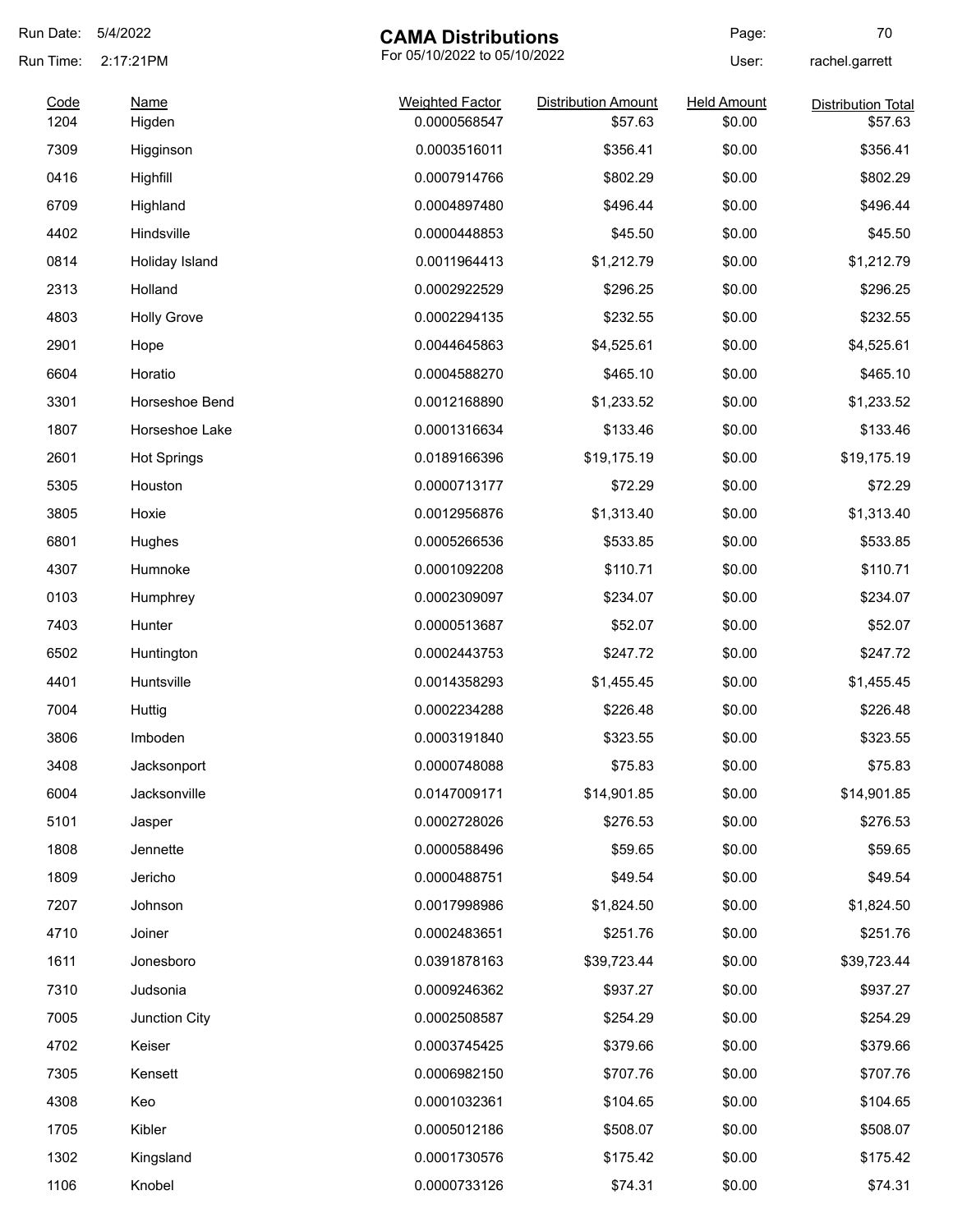| Run Date:    | 5/4/2022                 | <b>CAMA Distributions</b>              |                                        | Page:                        | 71                                    |
|--------------|--------------------------|----------------------------------------|----------------------------------------|------------------------------|---------------------------------------|
| Run Time:    | 2:17:21PM                |                                        | For 05/10/2022 to 05/10/2022           |                              | rachel.garrett                        |
| Code<br>3604 | <b>Name</b><br>Knoxville | <b>Weighted Factor</b><br>0.0003291585 | <b>Distribution Amount</b><br>\$333.66 | <b>Held Amount</b><br>\$0.00 | <b>Distribution Total</b><br>\$333.66 |
| 2802         | Lafe                     | 0.0002084671                           | \$211.32                               | \$0.00                       | \$211.32                              |
| 3904         | LaGrange                 | 0.0000259337                           | \$26.29                                | \$0.00                       | \$26.29                               |
| 1609         | Lake City                | 0.0011600344                           | \$1,175.89                             | \$0.00                       | \$1,175.89                            |
| 5403         | Lake View                | 0.0001630831                           | \$165.31                               | \$0.00                       | \$165.31                              |
| 0901         |                          | 0.0010298671                           | \$1,043.94                             | \$0.00                       | \$1,043.94                            |
| 0305         | Lake Village             | 0.0003865119                           |                                        | \$0.00                       | \$391.79                              |
|              | Lakeview                 |                                        | \$391.79                               |                              |                                       |
| 3605         | Lamar                    | 0.0008573083                           | \$869.03                               | \$0.00                       | \$869.03                              |
| 6511         | Lavaca                   | 0.0012218763                           | \$1,238.58                             | \$0.00                       | \$1,238.58                            |
| 4711         | Leachville               | 0.0010169003                           | \$1,030.80                             | \$0.00                       | \$1,030.80                            |
| 0507         | Lead Hill                | 0.0001366507                           | \$138.52                               | \$0.00                       | \$138.52                              |
| 2703         | Leola                    | 0.0002294135                           | \$232.55                               | \$0.00                       | \$232.55                              |
| 5601         | Lepanto                  | 0.0008637917                           | \$875.60                               | \$0.00                       | \$875.60                              |
| 6402         | Leslie                   | 0.0001870219                           | \$189.58                               | \$0.00                       | \$189.58                              |
| 7311         | Letona                   | 0.0001196940                           | \$121.33                               | \$0.00                       | \$121.33                              |
| 3704         | Lewisville               | 0.0004563334                           | \$462.57                               | \$0.00                       | \$462.57                              |
| 5404         | Lexa                     | 0.0001032361                           | \$104.65                               | \$0.00                       | \$104.65                              |
| 7215         | Lincoln                  | 0.0011440752                           | \$1,159.71                             | \$0.00                       | \$1,159.71                            |
| 0417         | <b>Little Flock</b>      | 0.0015236049                           | \$1,544.43                             | \$0.00                       | \$1,544.43                            |
| 6005         | Little Rock              | 0.1010371984                           | \$102,418.18                           | \$0.00                       | \$102,418.18                          |
| 6605         | Lockesburg               | 0.0002962427                           | \$300.29                               | \$0.00                       | \$300.29                              |
| 5805         | London                   | 0.0004668066                           | \$473.19                               | \$0.00                       | \$473.19                              |
| 4309         | Lonoke                   | 0.0021325481                           | \$2,161.70                             | \$0.00                       | \$2,161.70                            |
| 2602         | Lonsdale                 | 0.0000513687                           | \$52.07                                | \$0.00                       | \$52.07                               |
| 5206         | Louann                   | 0.0000763049                           | \$77.35                                | \$0.00                       | \$77.35                               |
| 0408         | Lowell                   | 0.0049069554                           | \$4,974.02                             | \$0.00                       | \$4,974.02                            |
| 4712         | Luxora                   | 0.0004697990                           | \$476.22                               | \$0.00                       | \$476.22                              |
| 3807         | Lynn                     | 0.0001286711                           | \$130.43                               | \$0.00                       | \$130.43                              |
| 6805         | Madison                  | 0.0003785323                           | \$383.71                               | \$0.00                       | \$383.71                              |
| 4204         | Magazine                 | 0.0003690565                           | \$374.10                               | \$0.00                       | \$374.10                              |
| 3204         | Magness                  | 0.0001097195                           | \$111.22                               | \$0.00                       | \$111.22                              |
| 1403         | Magnolia                 | 0.0055667686                           | \$5,642.86                             | \$0.00                       | \$5,642.86                            |
| 3001         | Malvern                  | 0.0054196447                           | \$5,493.72                             | \$0.00                       | \$5,493.72                            |
| 2501         | <b>Mammoth Spring</b>    | 0.0004633155                           | \$469.65                               | \$0.00                       | \$469.65                              |
| 4713         | Manila                   | 0.0018363055                           | \$1,861.40                             | \$0.00                       | \$1,861.40                            |
| 6503         | Mansfield                | 0.0005251574                           | \$532.34                               | \$0.00                       | \$532.34                              |
| 3901         | Marianna                 | 0.0017829419                           | \$1,807.31                             | \$0.00                       | \$1,807.31                            |
| 4714         | Marie                    | 0.0000538623                           | \$54.60                                | \$0.00                       | \$54.60                               |
|              |                          | 0.0068584663                           |                                        | \$0.00                       | \$6,952.21                            |
| 1801         | Marion                   |                                        | \$6,952.21                             |                              |                                       |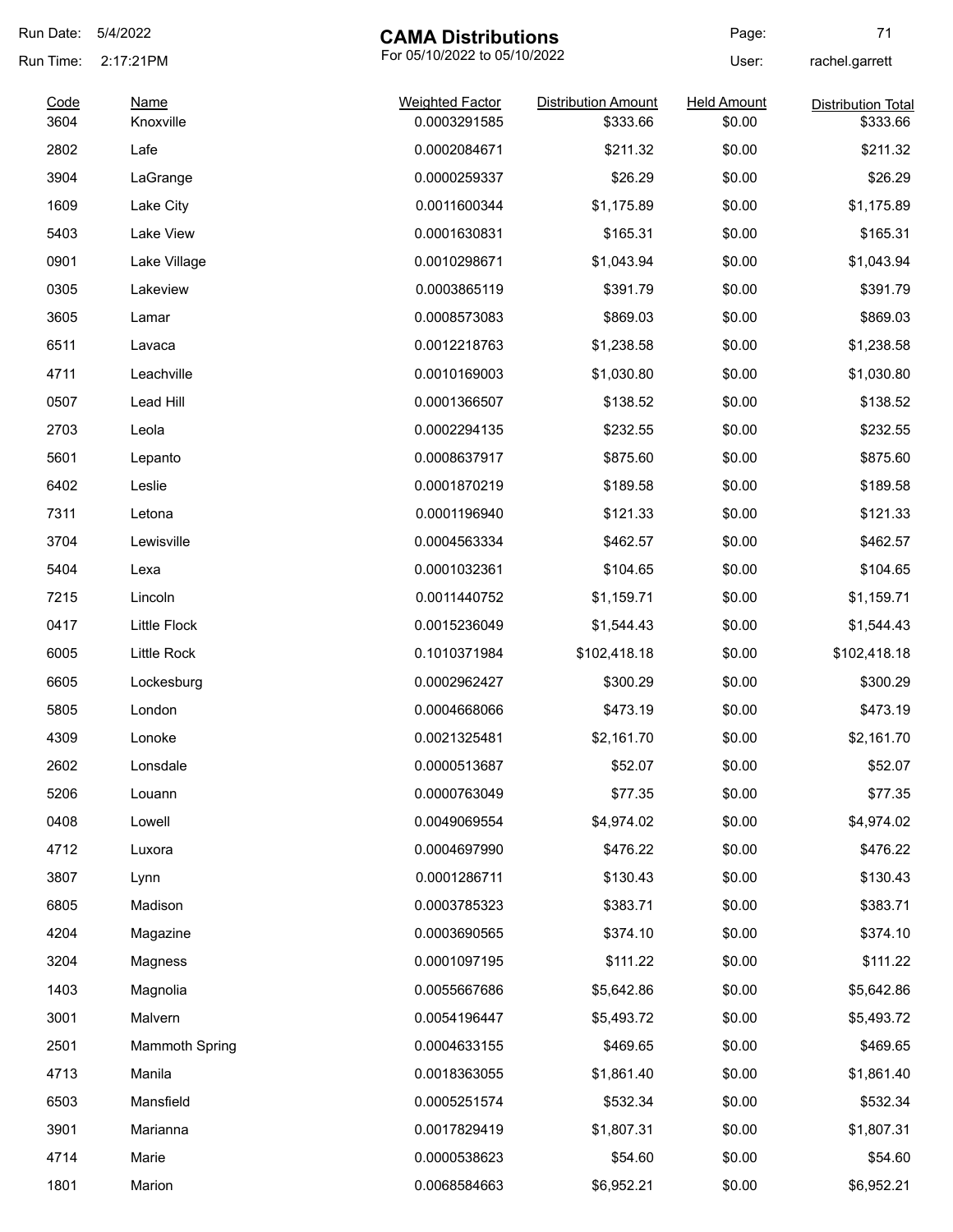| Run Date: | 5/4/2022               | <b>CAMA Distributions</b>    |                            | Page:              | 72                        |
|-----------|------------------------|------------------------------|----------------------------|--------------------|---------------------------|
| Run Time: | 2:17:21PM              | For 05/10/2022 to 05/10/2022 |                            | User:              | rachel.garrett            |
| Code      | <b>Name</b>            | <b>Weighted Factor</b>       | <b>Distribution Amount</b> | <b>Held Amount</b> | <b>Distribution Total</b> |
| 5604      | <b>Marked Tree</b>     | 0.0011400854                 | \$1,155.67                 | \$0.00             | \$1,155.67                |
| 2803      | Marmaduke              | 0.0006044547                 | \$612.72                   | \$0.00             | \$612.72                  |
| 6403      | Marshall               | 0.0006628055                 | \$671.86                   | \$0.00             | \$671.86                  |
| 5405      | Marvell                | 0.0004264099                 | \$432.24                   | \$0.00             | \$432.24                  |
| 6006      | Maumelle               | 0.0096009552                 | \$9,732.18                 | \$0.00             | \$9,732.18                |
| 2302      | Mayflower              | 0.0009894704                 | \$1,002.99                 | \$0.00             | \$1,002.99                |
| 6102      | Maynard                | 0.0001890168                 | \$191.60                   | \$0.00             | \$191.60                  |
| 2905      | McCaskill              | 0.0000284273                 | \$28.82                    | \$0.00             | \$28.82                   |
| 7404      | <b>McCrory</b>         | 0.0007894817                 | \$800.27                   | \$0.00             | \$800.27                  |
| 1107      | McDougal               | 0.0000668292                 | \$67.74                    | \$0.00             | \$67.74                   |
| 2101      | McGehee                | 0.0019195926                 | \$1,945.83                 | \$0.00             | \$1,945.83                |
| 2911      | McNab                  | 0.0000149618                 | \$15.17                    | \$0.00             | \$15.17                   |
| 1402      | McNeil                 | 0.0001900142                 | \$192.61                   | \$0.00             | \$192.61                  |
| 7312      | McRae                  | 0.0003072146                 | \$311.41                   | \$0.00             | \$311.41                  |
| 3302      | Melbourne              | 0.0009126668                 | \$925.14                   | \$0.00             | \$925.14                  |
| 5701      | Mena                   | 0.0027873741                 | \$2,825.47                 | \$0.00             | \$2,825.47                |
| 1502      | Menifee                | 0.0001366507                 | \$138.52                   | \$0.00             | \$138.52                  |
| 6512      | Midland                | 0.0001132106                 | \$114.76                   | \$0.00             | \$114.76                  |
| 3007      | Midway                 | 0.0001880193                 | \$190.59                   | \$0.00             | \$190.59                  |
| 3103      | <b>Mineral Springs</b> | 0.0005411166                 | \$548.51                   | \$0.00             | \$548.51                  |
| 3808      | Minturn                | 0.0000433891                 | \$43.98                    | \$0.00             | \$43.98                   |
| 2104      | Mitchellville          | 0.0001461264                 | \$148.12                   | \$0.00             | \$148.12                  |
| 1610      | Monette                | 0.0007510799                 | \$761.35                   | \$0.00             | \$761.35                  |
| 2201      | Monticello             | 0.0042102365                 | \$4,267.78                 | \$0.00             | \$4,267.78                |
| 0204      | Montrose               | 0.0001211902                 | \$122.85                   | \$0.00             | \$122.85                  |
| 3205      | Moorefield             | 0.0000628394                 | \$63.70                    | \$0.00             | \$63.70                   |
| 3905      | Moro                   | 0.0000882743                 | \$89.48                    | \$0.00             | \$89.48                   |
| 1501      | Morrilton              | 0.0034870853                 | \$3,534.75                 | \$0.00             | \$3,534.75                |
| 4205      | Morrison Bluff         | 0.0000389006                 | \$39.43                    | \$0.00             | \$39.43                   |
| 4905      | Mount Ida              | 0.0004967301                 | \$503.52                   | \$0.00             | \$503.52                  |
| 3309      | Mount Pleasant         | 0.0001760499                 | \$178.46                   | \$0.00             | \$178.46                  |
| 2308      | Mount Vernon           | 0.0000718164                 | \$72.80                    | \$0.00             | \$72.80                   |
| 0301      | Mountain Home          | 0.0063961482                 | \$6,483.57                 | \$0.00             | \$6,483.57                |
| 2603      | Mountain Pine          | 0.0002917541                 | \$295.74                   | \$0.00             | \$295.74                  |
| 6901      | Mountain View          | 0.0014348319                 | \$1,454.44                 | \$0.00             | \$1,454.44                |
|           |                        |                              |                            |                    |                           |
| 1704      | Mountainburg           | 0.0002633268                 | \$266.93                   | \$0.00             | \$266.93                  |
| 1703      | Mulberry               | 0.0007695327                 | \$780.05                   | \$0.00             | \$780.05                  |
| 5505      | Murfreesboro           | 0.0007455939                 | \$755.78                   | \$0.00             | \$755.78                  |
| 3101      | Nashville              | 0.0020712050                 | \$2,099.51                 | \$0.00             | \$2,099.51                |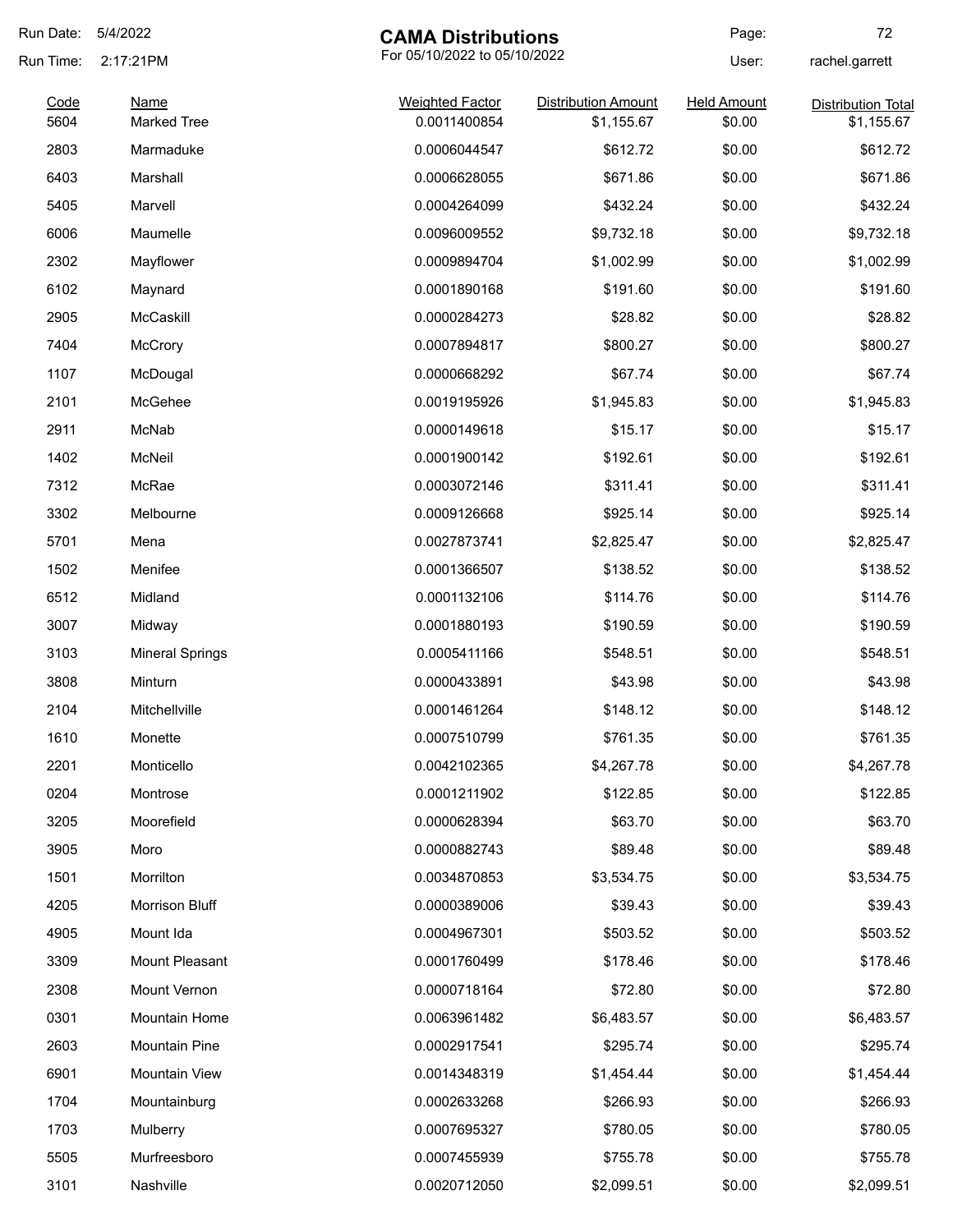| Run Date:    | 5/4/2022<br><b>CAMA Distributions</b> |                                        | Page:                                  | 73                           |                                       |
|--------------|---------------------------------------|----------------------------------------|----------------------------------------|------------------------------|---------------------------------------|
| Run Time:    | 2:17:21PM<br>Name<br><b>Newark</b>    | For 05/10/2022 to 05/10/2022           |                                        | User:                        | rachel.garrett                        |
| Code<br>3206 |                                       | <b>Weighted Factor</b><br>0.0005884955 | <b>Distribution Amount</b><br>\$596.54 | <b>Held Amount</b><br>\$0.00 | <b>Distribution Total</b><br>\$596.54 |
| 3401         | Newport                               | 0.0039922937                           | \$4,046.86                             | \$0.00                       | \$4,046.86                            |
| 1108         | Nimmons                               | 0.0000344120                           | \$34.88                                | \$0.00                       | \$34.88                               |
| 0304         | Norfork                               | 0.0002319071                           | \$235.08                               | \$0.00                       | \$235.08                              |
| 4903         | Norman                                | 0.0001511137                           | \$153.18                               | \$0.00                       | \$153.18                              |
| 7006         | Norphlet                              | 0.0003820234                           | \$387.24                               | \$0.00                       | \$387.24                              |
| 6001         | North Little Rock                     | 0.0322131471                           | \$32,653.44                            | \$0.00                       | \$32,653.44                           |
| 0813         | Oak Grove                             | 0.0001925079                           | \$195.14                               | \$0.00                       | \$195.14                              |
| 2804         | Oak Grove Heights                     | 0.0005505924                           | \$558.12                               | \$0.00                       | \$558.12                              |
| 2906         | Oakhaven                              | 0.0000324171                           | \$32.86                                | \$0.00                       | \$32.86                               |
| 4904         | Oden                                  | 0.0000897705                           | \$91.00                                | \$0.00                       | \$91.00                               |
| 4103         | Ogden                                 | 0.0000653330                           | \$66.23                                | \$0.00                       | \$66.23                               |
| 3207         | Oil Trough                            | 0.0001127119                           | \$114.25                               | \$0.00                       | \$114.25                              |
| 6103         | O'Kean                                | 0.0000957552                           | \$97.06                                | \$0.00                       | \$97.06                               |
| 1006         | Okolona                               | 0.0000483763                           | \$49.04                                | \$0.00                       | \$49.04                               |
| 7503         | Ola                                   | 0.0004658092                           | \$472.18                               | \$0.00                       | \$472.18                              |
| 0508         | Omaha                                 | 0.0000638368                           | \$64.71                                | \$0.00                       | \$64.71                               |
| 1503         | Oppelo                                | 0.0003675603                           | \$372.58                               | \$0.00                       | \$372.58                              |
| 4701         | Osceola                               | 0.0034791057                           | \$3,526.66                             | \$0.00                       | \$3,526.66                            |
| 3306         | Oxford                                | 0.0002857694                           | \$289.68                               | \$0.00                       | \$289.68                              |
| 2907         | Ozan                                  | 0.0000249363                           | \$25.28                                | \$0.00                       | \$25.28                               |
| 2407         | Ozark                                 | 0.0017664840                           | \$1,790.63                             | \$0.00                       | \$1,790.63                            |
| 6804         | Palestine                             | 0.0002523549                           | \$255.80                               | \$0.00                       | \$255.80                              |
| 7313         | Pangburn                              | 0.0002493625                           | \$252.77                               | \$0.00                       | \$252.77                              |
| 2805         | Paragould                             | 0.0147308406                           | \$14,932.18                            | \$0.00                       | \$14,932.18                           |
| 4206         | Paris                                 | 0.0015839506                           | \$1,605.60                             | \$0.00                       | \$1,605.60                            |
| 0205         | Parkdale                              | 0.0000857807                           | \$86.95                                | \$0.00                       | \$86.95                               |
| 1903         | Parkin                                | 0.0003959877                           | \$401.40                               | \$0.00                       | \$401.40                              |
| 2908         | Patmos                                | 0.0000284273                           | \$28.82                                | \$0.00                       | \$28.82                               |
| 7405         | Patterson                             | 0.0001546048                           | \$156.72                               | \$0.00                       | \$156.72                              |
| 0410         | Pea Ridge                             | 0.0032711373                           | \$3,315.85                             | \$0.00                       | \$3,315.85                            |
| 1109         | Peach Orchard                         | 0.0000523661                           | \$53.08                                | \$0.00                       | \$53.08                               |
| 3002         | Perla                                 | 0.0001281723                           | \$129.92                               | \$0.00                       | \$129.92                              |
| 5306         | Perry                                 | 0.0001306660                           | \$132.45                               | \$0.00                       | \$132.45                              |
| 2909         | Perrytown                             | 0.0001157042                           | \$117.29                               | \$0.00                       | \$117.29                              |
| 5307         | Perryville                            | 0.0006847494                           | \$694.11                               | \$0.00                       | \$694.11                              |
| 1103         | Piggott                               | 0.0018063820                           | \$1,831.07                             | \$0.00                       | \$1,831.07                            |
| 6404         | Pindall                               | 0.0000473789                           | \$48.03                                | \$0.00                       | \$48.03                               |
| 3501         | Pine Bluff                            | 0.0205739028                           | \$20,855.11                            | \$0.00                       | \$20,855.11                           |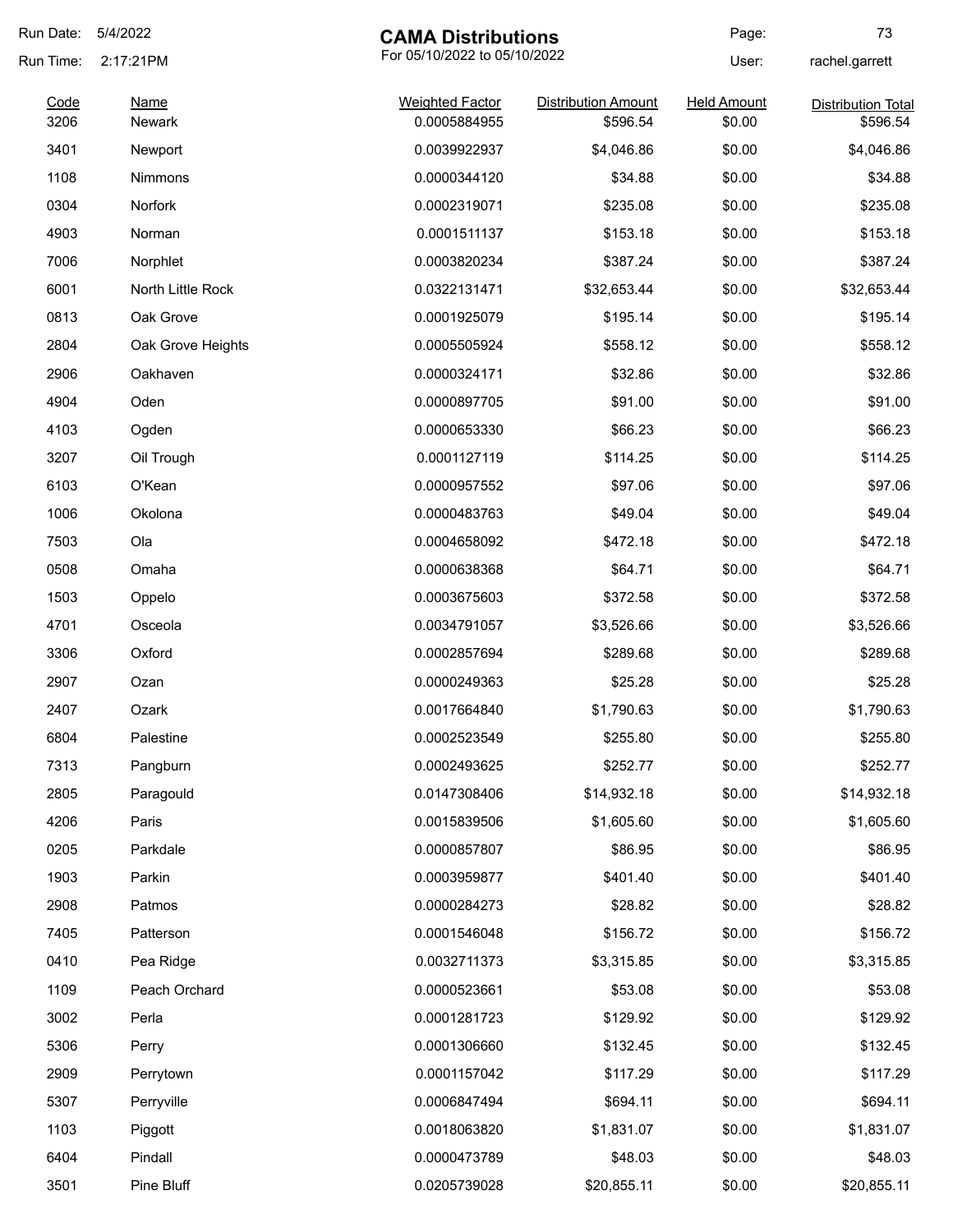| 5/4/2022                 |                                                                                                                                     |                                                                                                                                                                                                                              | Page:                                                                                                                                                                                    | 74                                                                                                                             |
|--------------------------|-------------------------------------------------------------------------------------------------------------------------------------|------------------------------------------------------------------------------------------------------------------------------------------------------------------------------------------------------------------------------|------------------------------------------------------------------------------------------------------------------------------------------------------------------------------------------|--------------------------------------------------------------------------------------------------------------------------------|
| 2:17:21PM<br><b>Name</b> | For 05/10/2022 to 05/10/2022                                                                                                        |                                                                                                                                                                                                                              | User:                                                                                                                                                                                    | rachel.garrett                                                                                                                 |
|                          | <b>Weighted Factor</b>                                                                                                              | <b>Distribution Amount</b>                                                                                                                                                                                                   | <b>Held Amount</b>                                                                                                                                                                       | <b>Distribution Total</b><br>\$77.85                                                                                           |
|                          |                                                                                                                                     |                                                                                                                                                                                                                              |                                                                                                                                                                                          | \$236.09                                                                                                                       |
|                          |                                                                                                                                     |                                                                                                                                                                                                                              |                                                                                                                                                                                          | \$177.95                                                                                                                       |
|                          |                                                                                                                                     |                                                                                                                                                                                                                              |                                                                                                                                                                                          | \$371.07                                                                                                                       |
|                          |                                                                                                                                     |                                                                                                                                                                                                                              |                                                                                                                                                                                          | \$3,726.35                                                                                                                     |
|                          |                                                                                                                                     |                                                                                                                                                                                                                              |                                                                                                                                                                                          | \$97.57                                                                                                                        |
|                          |                                                                                                                                     |                                                                                                                                                                                                                              |                                                                                                                                                                                          | \$214.35                                                                                                                       |
|                          |                                                                                                                                     |                                                                                                                                                                                                                              |                                                                                                                                                                                          | \$164.30                                                                                                                       |
| Pottsville               |                                                                                                                                     |                                                                                                                                                                                                                              |                                                                                                                                                                                          | \$1,587.40                                                                                                                     |
|                          |                                                                                                                                     |                                                                                                                                                                                                                              |                                                                                                                                                                                          | \$52.58                                                                                                                        |
|                          |                                                                                                                                     |                                                                                                                                                                                                                              |                                                                                                                                                                                          | \$132.96                                                                                                                       |
| Prairie Grove            |                                                                                                                                     |                                                                                                                                                                                                                              |                                                                                                                                                                                          | \$3,561.54                                                                                                                     |
| Prattsville              |                                                                                                                                     |                                                                                                                                                                                                                              |                                                                                                                                                                                          | \$146.10                                                                                                                       |
| Prescott                 |                                                                                                                                     | \$1,567.68                                                                                                                                                                                                                   | \$0.00                                                                                                                                                                                   | \$1,567.68                                                                                                                     |
| Pyatt                    | 0.0000902692                                                                                                                        | \$91.50                                                                                                                                                                                                                      | \$0.00                                                                                                                                                                                   | \$91.50                                                                                                                        |
| Quitman                  | 0.0003461152                                                                                                                        | \$350.85                                                                                                                                                                                                                     | \$0.00                                                                                                                                                                                   | \$350.85                                                                                                                       |
| Ratcliff                 | 0.0000832871                                                                                                                        | \$84.43                                                                                                                                                                                                                      | \$0.00                                                                                                                                                                                   | \$84.43                                                                                                                        |
| Ravenden                 | 0.0002124569                                                                                                                        | \$215.36                                                                                                                                                                                                                     | \$0.00                                                                                                                                                                                   | \$215.36                                                                                                                       |
| Ravenden Springs         | 0.0000593483                                                                                                                        | \$60.16                                                                                                                                                                                                                      | \$0.00                                                                                                                                                                                   | \$60.16                                                                                                                        |
| Rector                   | 0.0009286260                                                                                                                        | \$941.32                                                                                                                                                                                                                     | \$0.00                                                                                                                                                                                   | \$941.32                                                                                                                       |
| Redfield                 | 0.0007505811                                                                                                                        | \$760.84                                                                                                                                                                                                                     | \$0.00                                                                                                                                                                                   | \$760.84                                                                                                                       |
| Reed                     | 0.0000648343                                                                                                                        | \$65.72                                                                                                                                                                                                                      | \$0.00                                                                                                                                                                                   | \$65.72                                                                                                                        |
| Reyno                    | 0.0001950015                                                                                                                        | \$197.67                                                                                                                                                                                                                     | \$0.00                                                                                                                                                                                   | \$197.67                                                                                                                       |
| Rison                    | 0.0004822671                                                                                                                        | \$488.86                                                                                                                                                                                                                     | \$0.00                                                                                                                                                                                   | \$488.86                                                                                                                       |
| Rockport                 | 0.0003371381                                                                                                                        | \$341.75                                                                                                                                                                                                                     | \$0.00                                                                                                                                                                                   | \$341.75                                                                                                                       |
| Roe                      | 0.0000339133                                                                                                                        | \$34.38                                                                                                                                                                                                                      | \$0.00                                                                                                                                                                                   | \$34.38                                                                                                                        |
| Rogers                   | 0.0348648680                                                                                                                        | \$35,341.40                                                                                                                                                                                                                  | \$0.00                                                                                                                                                                                   | \$35,341.40                                                                                                                    |
| Rondo                    | 0.0000812922                                                                                                                        | \$82.40                                                                                                                                                                                                                      | \$0.00                                                                                                                                                                                   | \$82.40                                                                                                                        |
| Rose Bud                 | 0.0002463702                                                                                                                        | \$249.74                                                                                                                                                                                                                     | \$0.00                                                                                                                                                                                   | \$249.74                                                                                                                       |
| Rosston                  | 0.0001356532                                                                                                                        | \$137.51                                                                                                                                                                                                                     | \$0.00                                                                                                                                                                                   | \$137.51                                                                                                                       |
| Rudy                     | 0.0000648343                                                                                                                        | \$65.72                                                                                                                                                                                                                      | \$0.00                                                                                                                                                                                   | \$65.72                                                                                                                        |
| Russell                  | 0.0000917654                                                                                                                        | \$93.02                                                                                                                                                                                                                      | \$0.00                                                                                                                                                                                   | \$93.02                                                                                                                        |
| Russellville             | 0.0144331018                                                                                                                        | \$14,630.37                                                                                                                                                                                                                  | \$0.00                                                                                                                                                                                   | \$14,630.37                                                                                                                    |
| Salem                    | 0.0007810034                                                                                                                        | \$791.68                                                                                                                                                                                                                     | \$0.00                                                                                                                                                                                   | \$791.68                                                                                                                       |
| Salesville               | 0.0002358969                                                                                                                        | \$239.12                                                                                                                                                                                                                     | \$0.00                                                                                                                                                                                   | \$239.12                                                                                                                       |
| Scranton                 | 0.0001221876                                                                                                                        | \$123.86                                                                                                                                                                                                                     | \$0.00                                                                                                                                                                                   | \$123.86                                                                                                                       |
| Searcy                   | 0.0114392555                                                                                                                        | \$11,595.61                                                                                                                                                                                                                  | \$0.00                                                                                                                                                                                   | \$11,595.61                                                                                                                    |
| Sedgwick                 | 0.0000812922                                                                                                                        | \$82.40                                                                                                                                                                                                                      | \$0.00                                                                                                                                                                                   | \$82.40                                                                                                                        |
| Shannon Hills            | 0.0022392753                                                                                                                        | \$2,269.88                                                                                                                                                                                                                   | \$0.00                                                                                                                                                                                   | \$2,269.88                                                                                                                     |
|                          | Pineville<br>Plainview<br><b>Pleasant Plains</b><br>Plumerville<br>Pocahontas<br>Pollard<br>Portia<br>Portland<br>Powhatan<br>Poyen | 0.0000768037<br>0.0002329046<br>0.0001755512<br>0.0003660642<br>0.0036761020<br>0.0000962539<br>0.0002114594<br>0.0001620856<br>0.0015659965<br>0.0000518674<br>0.0001311647<br>0.0035135177<br>0.0001441315<br>0.0015465463 | <b>CAMA Distributions</b><br>\$77.85<br>\$236.09<br>\$177.95<br>\$371.07<br>\$3,726.35<br>\$97.57<br>\$214.35<br>\$164.30<br>\$1,587.40<br>\$52.58<br>\$132.96<br>\$3,561.54<br>\$146.10 | \$0.00<br>\$0.00<br>\$0.00<br>\$0.00<br>\$0.00<br>\$0.00<br>\$0.00<br>\$0.00<br>\$0.00<br>\$0.00<br>\$0.00<br>\$0.00<br>\$0.00 |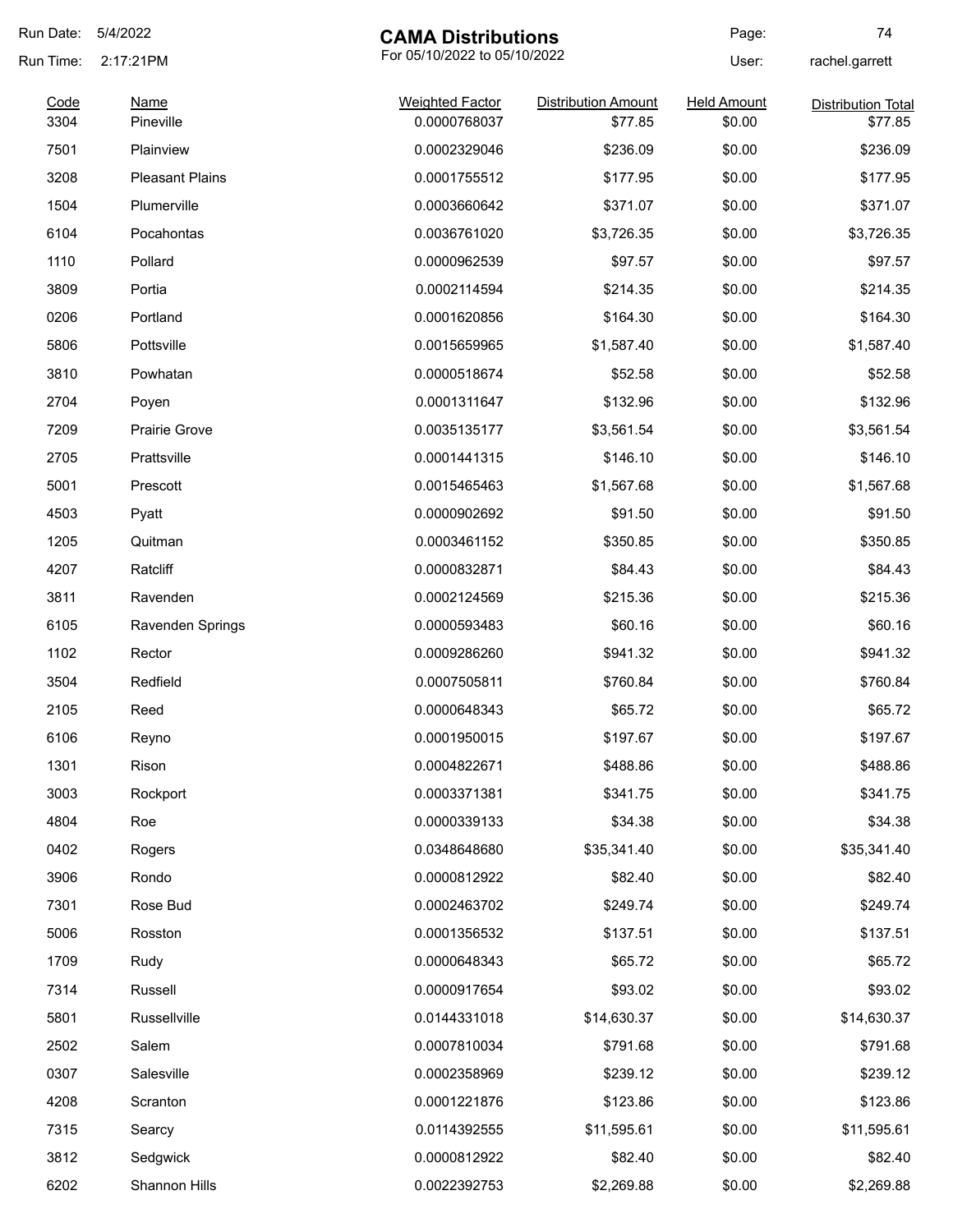| Run Date:    | 5/4/2022                             | <b>CAMA Distributions</b>              |                                          | Page:                        | 75                                      |
|--------------|--------------------------------------|----------------------------------------|------------------------------------------|------------------------------|-----------------------------------------|
| Run Time:    | 2:17:21PM<br><b>Name</b><br>Sheridan | For 05/10/2022 to 05/10/2022           |                                          | User:                        | rachel.garrett                          |
| Code<br>2701 |                                      | <b>Weighted Factor</b><br>0.0024537270 | <b>Distribution Amount</b><br>\$2,487.26 | <b>Held Amount</b><br>\$0.00 | <b>Distribution Total</b><br>\$2,487.26 |
| 3507         | Sherrill                             | 0.0000264324                           | \$26.79                                  | \$0.00                       | \$26.79                                 |
| 6007         | Sherwood                             | 0.0163237683                           | \$16,546.88                              | \$0.00                       | \$16,546.88                             |
| 7101         | Shirley                              | 0.0001236838                           | \$125.37                                 | \$0.00                       | \$125.37                                |
| 6705         | Sidney                               | 0.0000957552                           | \$97.06                                  | \$0.00                       | \$97.06                                 |
| 0401         | Siloam Springs                       | 0.0086214592                           | \$8,739.30                               | \$0.00                       | \$8,739.30                              |
| 7007         | Smackover                            | 0.0008129218                           | \$824.03                                 | \$0.00                       | \$824.03                                |
| 3813         | Smithville                           | 0.0000433891                           | \$43.98                                  | \$0.00                       | \$43.98                                 |
| 0509         | South Lead Hill                      | 0.0000428904                           | \$43.48                                  | \$0.00                       | \$43.48                                 |
| 3210         | Southside                            | 0.0021340443                           | \$2,163.21                               | \$0.00                       | \$2,163.21                              |
| 2001         | Sparkman                             | 0.0001770474                           | \$179.47                                 | \$0.00                       | \$179.47                                |
| 7210         | Springdale                           | 0.0434768514                           | \$44,071.10                              | \$0.00                       | \$44,071.10                             |
| 0421         | Springtown                           | 0.0000413942                           | \$41.96                                  | \$0.00                       | \$41.96                                 |
| 0106         | St. Charles                          | 0.0001032361                           | \$104.65                                 | \$0.00                       | \$104.65                                |
| 1113         | St. Francis                          | 0.0001087221                           | \$110.21                                 | \$0.00                       | \$110.21                                |
| 6405         | St. Joe                              | 0.0000643355                           | \$65.21                                  | \$0.00                       | \$65.21                                 |
| 4403         | St. Paul                             | 0.0000553585                           | \$56.12                                  | \$0.00                       | \$56.12                                 |
| 3702         | Stamps                               | 0.0006273961                           | \$635.97                                 | \$0.00                       | \$635.97                                |
| 4001         | Star City                            | 0.0010837294                           | \$1,098.54                               | \$0.00                       | \$1,098.54                              |
| 5202         | Stephens                             | 0.0003840183                           | \$389.27                                 | \$0.00                       | \$389.27                                |
| 3814         | Strawberry                           | 0.0001336583                           | \$135.49                                 | \$0.00                       | \$135.49                                |
| 7008         | Strong                               | 0.0002044773                           | \$207.27                                 | \$0.00                       | \$207.27                                |
| 0101         | Stuttgart                            | 0.0041214635                           | \$4,177.80                               | \$0.00                       | \$4,177.80                              |
| 4209         | Subiaco                              | 0.0001999887                           | \$202.72                                 | \$0.00                       | \$202.72                                |
| 1112         | Success                              | 0.0000488751                           | \$49.54                                  | \$0.00                       | \$49.54                                 |
| 3209         | Sulphur Rock                         | 0.0003037235                           | \$307.87                                 | \$0.00                       | \$307.87                                |
| 0412         | <b>Sulphur Springs</b>               | 0.0002398867                           | \$243.17                                 | \$0.00                       | \$243.17                                |
| 4504         | Summit                               | 0.0002713064                           | \$275.01                                 | \$0.00                       | \$275.01                                |
| 1810         | Sunset                               | 0.0000917654                           | \$93.02                                  | \$0.00                       | \$93.02                                 |
| 3409         | Swifton                              | 0.0003655654                           | \$370.56                                 | \$0.00                       | \$370.56                                |
| 1404         | Taylor                               | 0.0002887618                           | \$292.71                                 | \$0.00                       | \$292.71                                |
| 4610         | Texarkana                            | 0.0146560319                           | \$14,856.35                              | \$0.00                       | \$14,856.35                             |
| 0703         | Thornton                             | 0.0001690678                           | \$171.38                                 | \$0.00                       | \$171.38                                |
| 2203         | Tillar                               | 0.0000857807                           | \$86.95                                  | \$0.00                       | \$86.95                                 |
| 0704         | Tinsman                              | 0.0000249363                           | \$25.28                                  | \$0.00                       | \$25.28                                 |
| 3104         | Tollette                             | 0.0000922641                           | \$93.53                                  | \$0.00                       | \$93.53                                 |
| 7211         | Tontitown                            | 0.0021450163                           | \$2,174.33                               | \$0.00                       | \$2,174.33                              |
| 6206         | Traskwood                            | 0.0002468689                           | \$250.24                                 | \$0.00                       | \$250.24                                |
| 5605         | Trumann                              | 0.0036900663                           | \$3,740.50                               | \$0.00                       | \$3,740.50                              |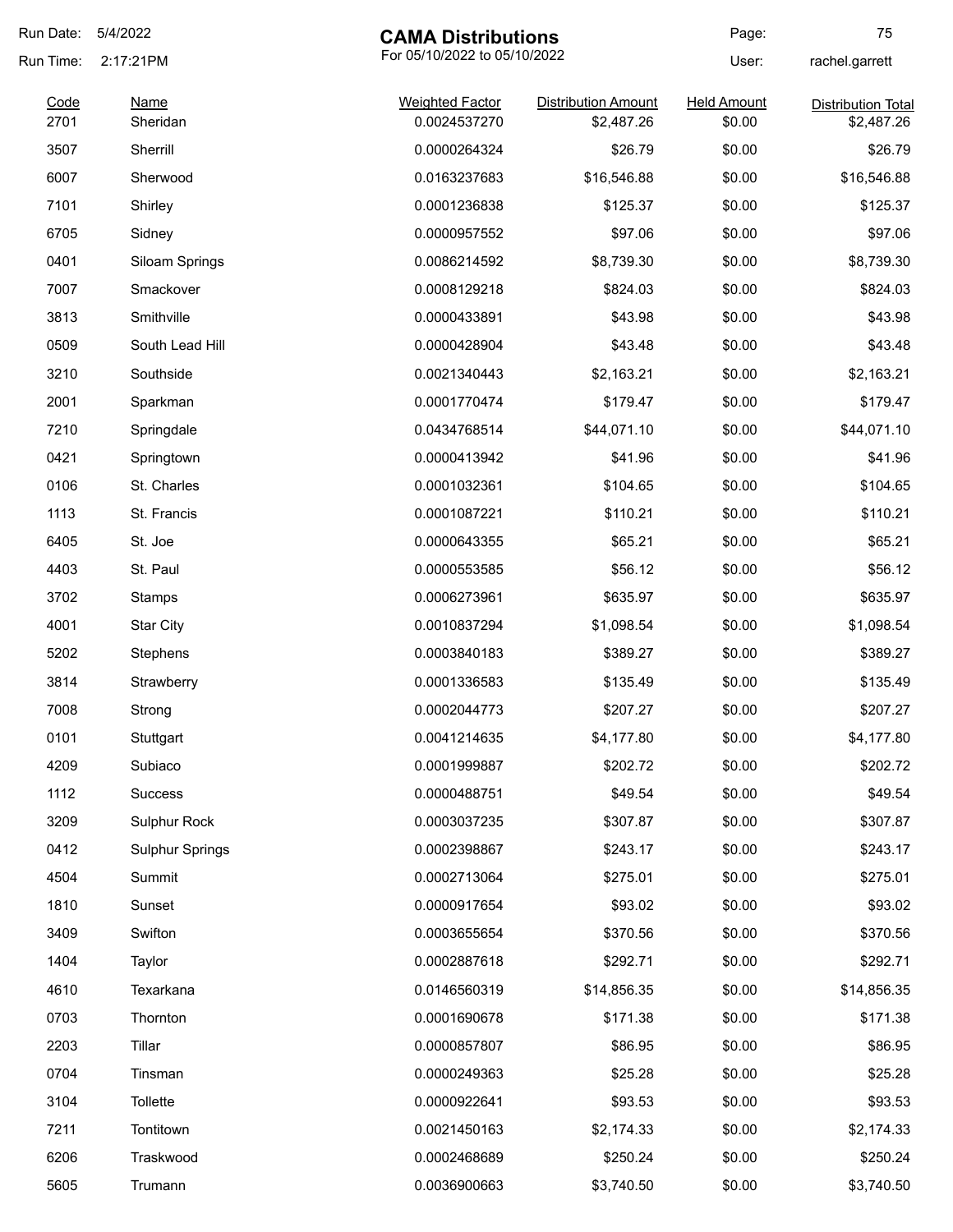| Run Date:    | 5/4/2022<br><b>CAMA Distributions</b> |                                        | Page:                                  | 76                           |                                       |
|--------------|---------------------------------------|----------------------------------------|----------------------------------------|------------------------------|---------------------------------------|
| Run Time:    | 2:17:21PM<br>Name<br>Tuckerman        | For 05/10/2022 to 05/10/2022           |                                        | User:                        | rachel.garrett                        |
| Code<br>3402 |                                       | <b>Weighted Factor</b><br>0.0008513236 | <b>Distribution Amount</b><br>\$862.96 | <b>Held Amount</b><br>\$0.00 | <b>Distribution Total</b><br>\$862.96 |
| 2706         | Tull                                  | 0.0002413829                           | \$244.68                               | \$0.00                       | \$244.68                              |
| 3410         | Tupelo                                | 0.0000349108                           | \$35.39                                | \$0.00                       | \$35.39                               |
| 1811         | Turrell                               | 0.0002578408                           | \$261.37                               | \$0.00                       | \$261.37                              |
| 2311         | <b>Twin Groves</b>                    | 0.0001580958                           | \$160.26                               | \$0.00                       | \$160.26                              |
| 5606         | Tyronza                               | 0.0003570871                           | \$361.97                               | \$0.00                       | \$361.97                              |
| 5905         | Ulm                                   | 0.0000872769                           | \$88.47                                | \$0.00                       | \$88.47                               |
| 0510         | <b>Valley Springs</b>                 | 0.0000912667                           | \$92.51                                | \$0.00                       | \$92.51                               |
| 1702         | Van Buren                             | 0.0115793973                           | \$11,737.67                            | \$0.00                       | \$11,737.67                           |
| 5705         | Vandervoort                           | 0.0000573534                           | \$58.14                                | \$0.00                       | \$58.14                               |
| 4715         | Victoria                              | 0.0000099745                           | \$10.11                                | \$0.00                       | \$10.11                               |
| 2304         | Vilonia                               | 0.0021385328                           | \$2,167.76                             | \$0.00                       | \$2,167.76                            |
| 2503         | Viola                                 | 0.0001785436                           | \$180.98                               | \$0.00                       | \$180.98                              |
| 3502         | Wabbaseka                             | 0.0000897705                           | \$91.00                                | \$0.00                       | \$91.00                               |
| 5609         | Waldenburg                            | 0.0000264324                           | \$26.79                                | \$0.00                       | \$26.79                               |
| 1405         | Waldo                                 | 0.0005740325                           | \$581.88                               | \$0.00                       | \$581.88                              |
| 6301         | Waldron                               | 0.0016886829                           | \$1,711.76                             | \$0.00                       | \$1,711.76                            |
| 3801         | <b>Walnut Ridge</b>                   | 0.0026851355                           | \$2,721.84                             | \$0.00                       | \$2,721.84                            |
| 4310         | Ward                                  | 0.0030182838                           | \$3,059.54                             | \$0.00                       | \$3,059.54                            |
| 0603         | Warren                                | 0.0027195475                           | \$2,756.72                             | \$0.00                       | \$2,756.72                            |
| 2910         | Washington                            | 0.0000468802                           | \$47.52                                | \$0.00                       | \$47.52                               |
| 2106         | Watson                                | 0.0000922641                           | \$93.53                                | \$0.00                       | \$93.53                               |
| 5608         | Weiner                                | 0.0003226751                           | \$327.09                               | \$0.00                       | \$327.09                              |
| 3411         | Weldon                                | 0.0000284273                           | \$28.82                                | \$0.00                       | \$28.82                               |
| 7212         | <b>West Fork</b>                      | 0.0011625280                           | \$1,178.42                             | \$0.00                       | \$1,178.42                            |
| 1802         | West Memphis                          | 0.0122287372                           | \$12,395.88                            | \$0.00                       | \$12,395.88                           |
| 7316         | <b>West Point</b>                     | 0.0000847833                           | \$85.94                                | \$0.00                       | \$85.94                               |
| 5102         | Western Grove                         | 0.0001765487                           | \$178.96                               | \$0.00                       | \$178.96                              |
| 6803         | Wheatley                              | 0.0001391443                           | \$141.05                               | \$0.00                       | \$141.05                              |
| 1007         | <b>Whelen Springs</b>                 | 0.0000234401                           | \$23.76                                | \$0.00                       | \$23.76                               |
| 3503         | White Hall                            | 0.0027833843                           | \$2,821.43                             | \$0.00                       | \$2,821.43                            |
| 5707         | Wickes                                | 0.0003176878                           | \$322.03                               | \$0.00                       | \$322.03                              |
| 6808         | Widener                               | 0.0001057297                           | \$107.17                               | \$0.00                       | \$107.17                              |
| 2403         | Wiederkehr Village                    | 0.0000249363                           | \$25.28                                | \$0.00                       | \$25.28                               |
| 6706         | Williford                             | 0.0000393993                           | \$39.94                                | \$0.00                       | \$39.94                               |
| 5007         | Willisville                           | 0.0000738113                           | \$74.82                                | \$0.00                       | \$74.82                               |
| 2204         | Wilmar                                | 0.0001969964                           | \$199.69                               | \$0.00                       | \$199.69                              |
| 0207         | Wilmot                                | 0.0002074696                           | \$210.31                               | \$0.00                       | \$210.31                              |
| 4716         | Wilson                                | 0.0003820234                           | \$387.24                               | \$0.00                       | \$387.24                              |